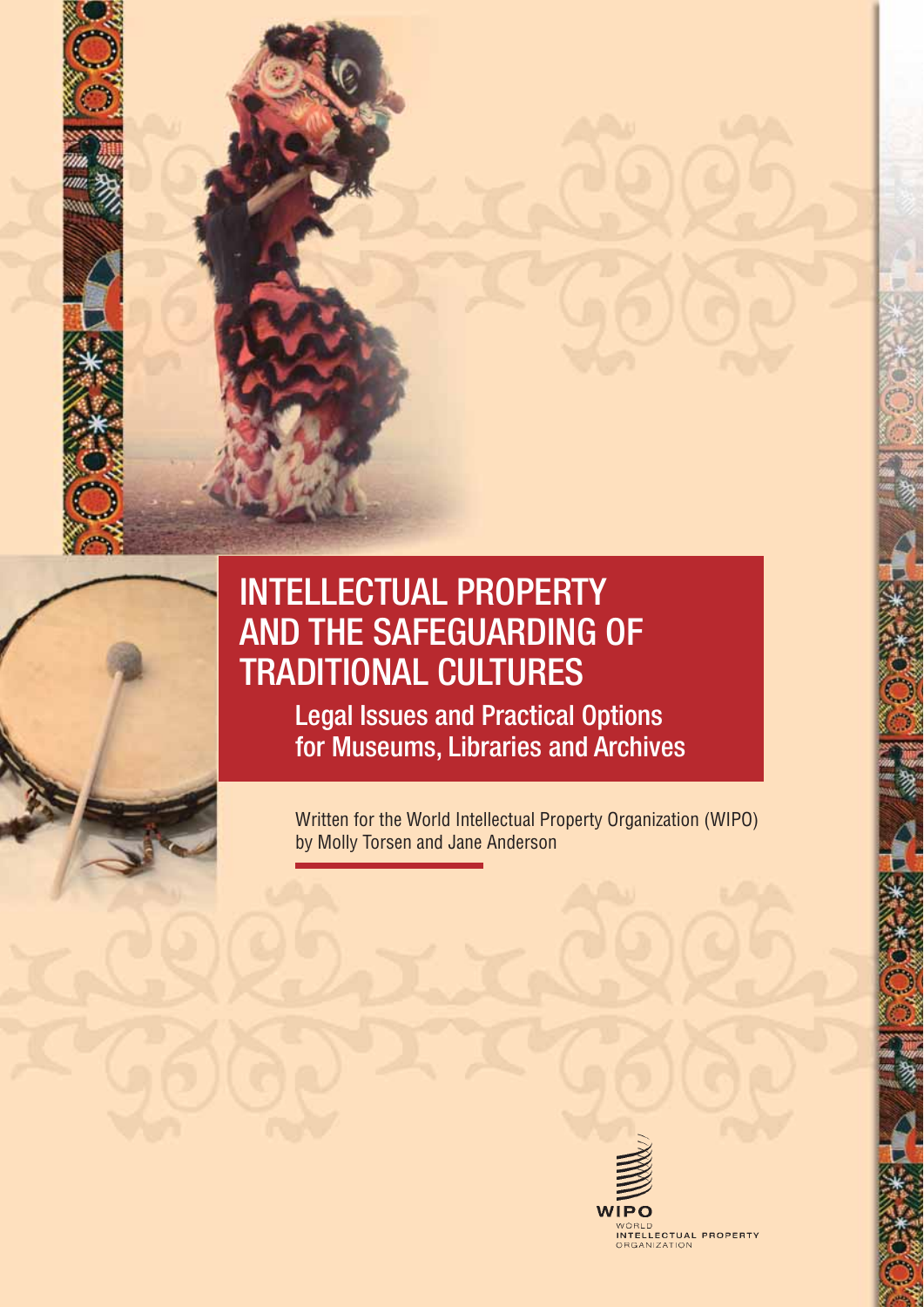Disclaimer: This publication does not necessarily represent the views of WIPO or any of its Member States. The publication identifies IP issues that museums, libraries, archives and other cultural institutions come across in their daily activities, on the basis of international IP principles as expressed in the major international IP instruments. Where possible, case-studies and examples from individual countries are used to illustrate certain points. However, national IP laws can differ in certain key respects, and some of the information provided in this publication may not accord with the national laws in your country. This publication is not a substitute for legal advice. You should consult your national legislation and seek legal advice in cases of uncertainty.

© Copyright World Intellectual Property Organization, 2010

Certain rights reserved. WIPO authorizes the partial reproduction, translation and dissemination of this survey for noncommercial and non-profit scientific, educational or research purposes, provided that WIPO, the publication and the authors are properly identified and acknowledged. Permission to substantially reproduce, disseminate and/or translate this survey, or compile or create derivative works therefrom, in any form, whether for commercial/for profit or nonprofit purposes, must be requested in writing. For this purpose, WIPO may be contacted at *www.wipo.int*, under "Contact us".

For any comments/requests on or corrections/additions to this work, please contact WIPO's Traditional Knowledge Division at grtkf@wipo.int.

#### Photo credit:

© iStockphoto.com/Sawayasu Tsuji (Chinese New Years lion dance with firecrackers hanging) (Cover, p.9) - © iStockphoto.com/ollo (Cover, p.22) - © iStockphoto.com/Ortal Berelman (p.67) -

Cover border artwork extracted from work entitled "Munupi Mural" by Susan Wanji Wanji, Munupi Arts and Crafts Association, Pirlangimpi Community, Melville Island, Australia. Ms. Wanji Wanji is the copyright holder in the work. The work was used with the full express and informed consent of the artist. All rights reserved.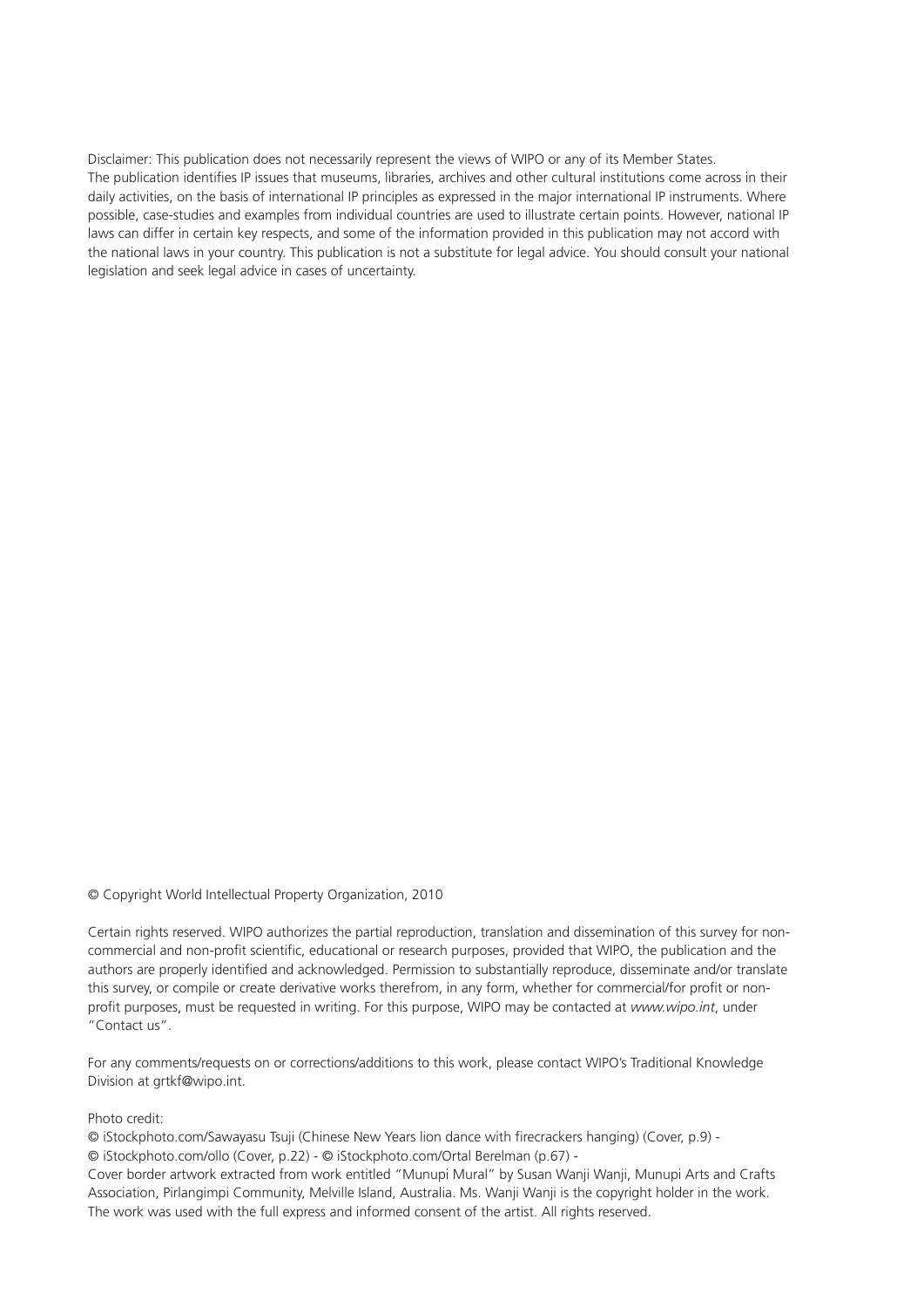# INTELLECTUAL PROPERTY AND THE SAFEGUARDING OF TRADITIONAL CULTURES

Legal Issues and Practical Options for Museums, Libraries and Archives

Written for the World Intellectual Property Organization (WIPO) by Molly Torsen and Jane Anderson

December 2010

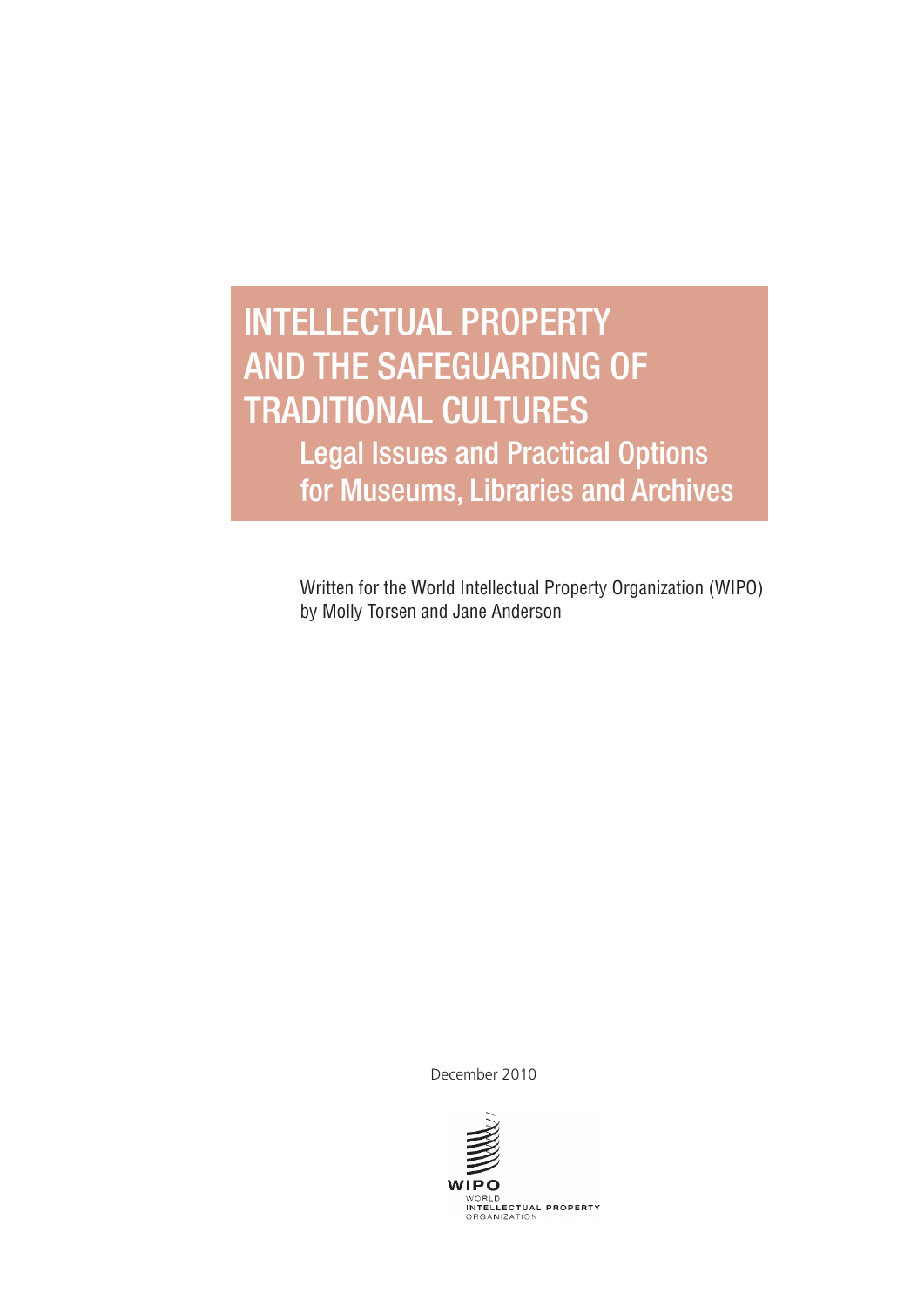# **FOREWORD**

Traditional cultures embody exquisite and distinctive creativity and are of immense cultural, historical, spiritual and economic value to indigenous peoples and traditional communities the world over.

Defining the appropriate role of intellectual property (IP) in the protection, preservation and promotion of traditional cultural expressions (TCEs) is a priority for the World Intellectual Property Organization (WIPO), and is the subject of various normative and capacity-strengthening programs.

WIPO's work is, partly, based upon the growing interests of indigenous peoples and traditional communities in owning, controlling and accessing documentation of their cultures held by museums, libraries and archives.

These institutions play an invaluable role in the preservation, safeguarding and promotion of collections of TCEs, such as photographs, sound recordings, films and manuscripts, which document communities' lives, cultural expressions and knowledge systems.

Yet, collections of TCEs raise unique IP challenges and, in response, institutions and researchers in many countries are developing new frameworks for understanding the legal, cultural and ethical implications of caring for TCEs.

Through this shift, cultural institutions seek more direct and instrumental relationships with communities, actively engaging with the expertise of tradition-bearers, to foster new cross-cultural partnerships to enrich cultural work. Many museums, libraries and archives, and their professional associations, have established exemplary practices and protocols to deal with IP issues.

It is within this complex and sensitive context that this publication was prepared, in the framework of the WIPO Creative Heritage Project.

The publication presents an analysis of the legal questions and offers examples of institutional and community experiences in the development of good practices.

It uncovers the problems that may arise and their possible solution, and helps guide initiatives to build new relationships for the successful management of TCEs.

In addressing IP issues associated with managing access to, control over and use of TCEs in the world of cultural institutions, I hope that this publication also contributes to a greater understanding of the challenges and options for WIPO's normative work on these issues.

nilum/

Francis Gurry Director General, WIPO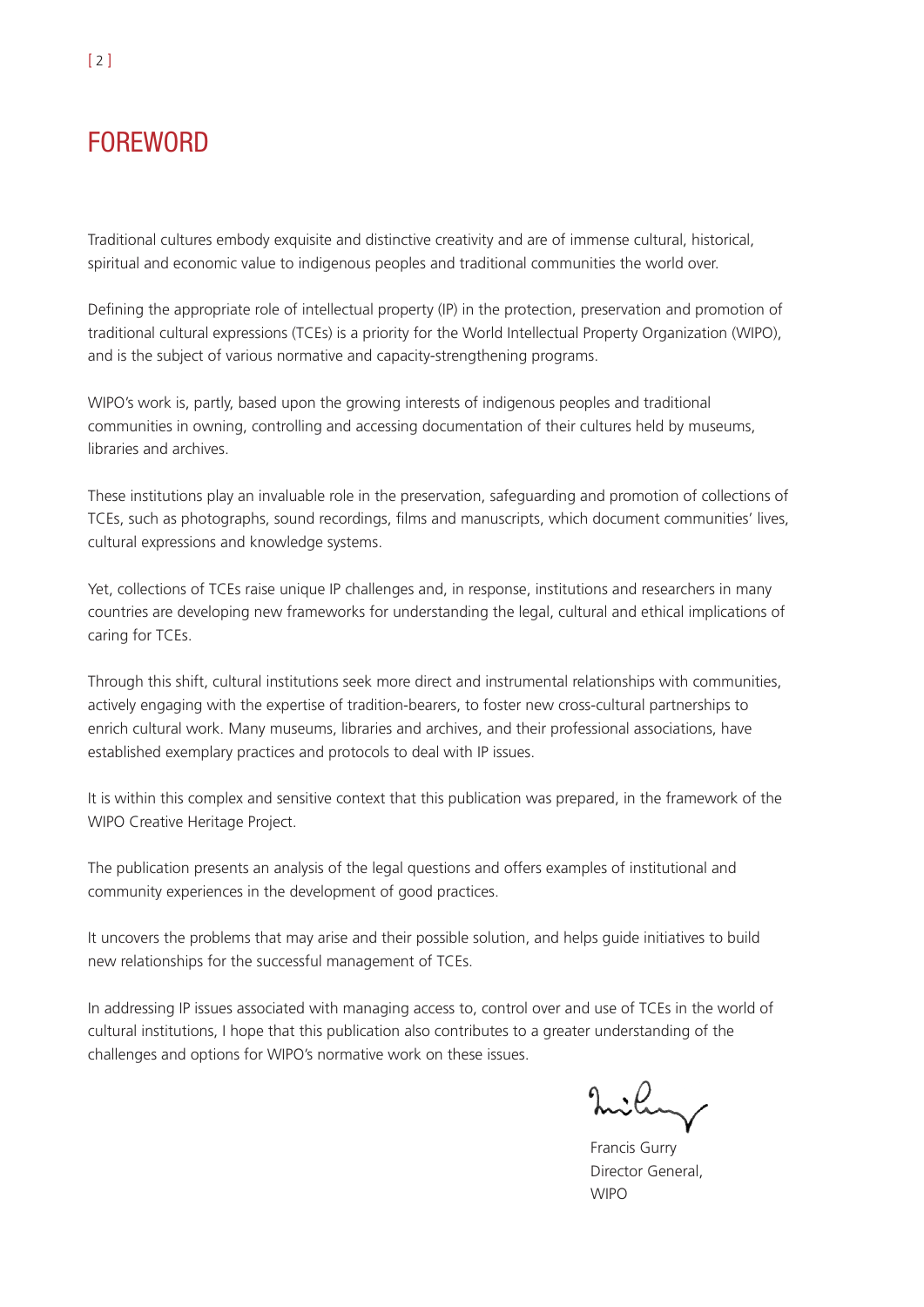# TABLE OF CONTENTS

| <b>EXECUTIVE SUMMARY</b>                                                                                                        | 5              |
|---------------------------------------------------------------------------------------------------------------------------------|----------------|
| <b>ACRONYMS</b>                                                                                                                 | 7              |
| <b>PART I. SETTING THE SCENE: AN OVERVIEW OF ISSUES</b>                                                                         | $\overline{9}$ |
| 1. An Illustration: The Djalambu [Hollow Log] Ceremony                                                                          | 9              |
| 2. What is the Issue?                                                                                                           | 10             |
| 3. Building and Strengthening Relationships between Cultural Institutions and Indigenous Peoples<br>and Traditional Communities | 13             |
| 4. Exploring the Intellectual Property Dimension                                                                                | 13             |
| Can intellectual property systems protect traditional cultural expressions?                                                     | 15             |
| 5. IP and TCEs - the Work of the World Intellectual Property Organization                                                       | 16             |
| The Intergovernmental Committee                                                                                                 | 16             |
| The meaning of "protection"                                                                                                     | 18             |
| IP and TCEs – Context of misappropriations                                                                                      | 19             |
| 6. The objectives and nature of this publication                                                                                | 20             |
| PART II. INTELLECTUAL PROPERTY AND TRADITIONAL CULTURAL EXPRESSIONS:                                                            |                |
| <b>ISSUES SPECIFIC TO MUSEUMS, LIBRARIES AND ARCHIVES</b>                                                                       | 22             |
| <b>COPYRIGHT</b>                                                                                                                | 22             |

|                                                                             | ∠∠ |
|-----------------------------------------------------------------------------|----|
| 1. Objects of Protection: What Does Copyright Protect and What Does it Not? | 23 |
| <b>Originality</b>                                                          | 24 |
| Database protection                                                         | 27 |
| Idea/expression dichotomy                                                   | 29 |
| Fixation                                                                    | 30 |
| <b>Adaptations</b>                                                          | 31 |
| The public domain                                                           | 32 |
| 2. Authorship                                                               | 34 |
| Orphan works                                                                | 35 |
| Orphan works in the TCE context                                             | 35 |
| 3. Duration of Protection                                                   | 37 |
| 4. Economic and Moral Rights                                                | 38 |
| Economic rights                                                             | 38 |
| Moral rights                                                                | 38 |
| Resale rights                                                               | 41 |
| 5. Exceptions and Limitations                                               | 42 |
| Exceptions and limitations in the TCE context                               | 43 |
| Preservation, restoration and administrative uses of TCEs                   | 45 |
| 6. Ownership, Transfers and Licensing of Copyright                          | 47 |
| Ownership                                                                   | 47 |
| First ownership, joint ownership                                            | 48 |
| Crown or government copyright                                               | 48 |
| Assignment                                                                  | 48 |
| Licensing                                                                   | 49 |
| 7. Related Rights                                                           | 51 |
| 8. The Internet and Digitization                                            | 52 |
| 9. Collective Management                                                    | 55 |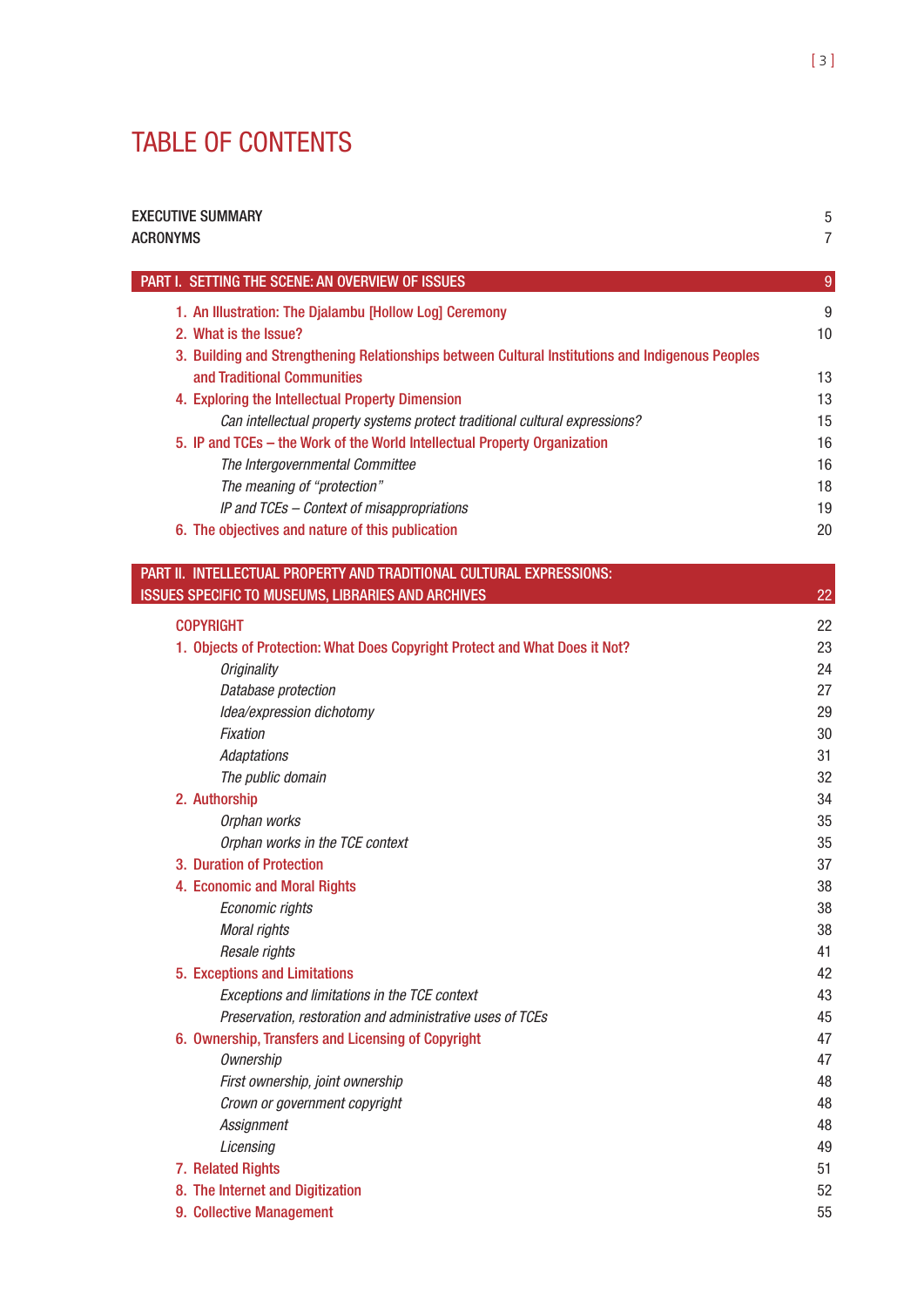| TRADEMARKS, GEOGRAPHICAL INDICATIONS AND DOMAIN NAMES | 57 |
|-------------------------------------------------------|----|
| 1. Trademarks                                         | 57 |
| 2. Geographical indications                           | 59 |
| 3. Domain Names                                       | 59 |
| RISK MANAGEMENT STRATEGIES AND DISPUTE RESOLUTION     | 62 |
| 1. Risk Management Strategies                         | 62 |
| 2. Dispute Resolution                                 | 62 |
| Litigation                                            | 63 |
| Alternative dispute resolution                        | 63 |

67

# **PART III. CONCLUSIONS: GOOD PRACTICES**

| 1. Good practices from Cultural Institutions - Research Ethics and Collection Policy          | 69 |
|-----------------------------------------------------------------------------------------------|----|
| The Australian Institute of Aboriginal and Torres Strait Islander Studies (AIATSIS)           | 69 |
| Agence de Développement de la Culture Kanak - Centre Culturel Tjibaou                         | 70 |
| PIMA Code of Ethics for Pacific Museums and Cultural Centers                                  | 70 |
| <b>ATSILIRN Protocols</b>                                                                     | 70 |
| A Framework of Guidance for Building Good Digital Collections by NISO                         | 72 |
| Museum policy of New Zealand's bicultural Te Papa Tongarewa                                   | 72 |
| 2. Good practices for Digital Archives - Protocols                                            | 72 |
| Pacific and Regional Archive for Digital Sources in Endangered Cultures (PARADISEC)           | 73 |
| <b>British Library Archival Sound Recordings</b>                                              | 74 |
| Musée du Quai Branly: Conditions for Placing Material on the Internet                         | 75 |
| Archives and Research Centre for Ethnomusicology, American Institute of Indian Studies        | 75 |
| 3. Good Practices from Indigenous Peoples and Traditional Communities - Codes of Conduct and  |    |
| <b>Protocols for Behavior</b>                                                                 | 76 |
| HOPI Community - HCPO Policy and Research                                                     | 76 |
| Navajo Nation - Guidelines for Visitors                                                       | 77 |
| 4. Examples of Current Practices by Cultural Institutions - Frameworks, Protocols, Guidelines |    |
| and Agreements                                                                                | 77 |
| Fiji's Indigenous Affairs Ministry                                                            | 78 |
| The Vanuatu Cultural Centre                                                                   | 79 |
| <b>Reproduction Rights Organizations</b>                                                      | 80 |
| 5. Standard Agreements, Consent Forms, Licenses and Undertakings                              | 81 |
| License Form, Consent to Access to and Use of Historical Materials by DISA and Aluka          | 81 |
| The Laura Aboriginal Dance and Cultural Festival                                              | 81 |
|                                                                                               |    |

| <b>Notes</b>             | 83  |
|--------------------------|-----|
| <b>GLOSSARY</b>          | 100 |
| <b>FAQ</b>               | 108 |
| <b>BIBLIOGRAPHY</b>      | 116 |
| <b>INDEX</b>             | 119 |
| <b>ABOUT THE AUTHORS</b> | 121 |
| <b>ACKNOWLEDGEMENTS</b>  | 122 |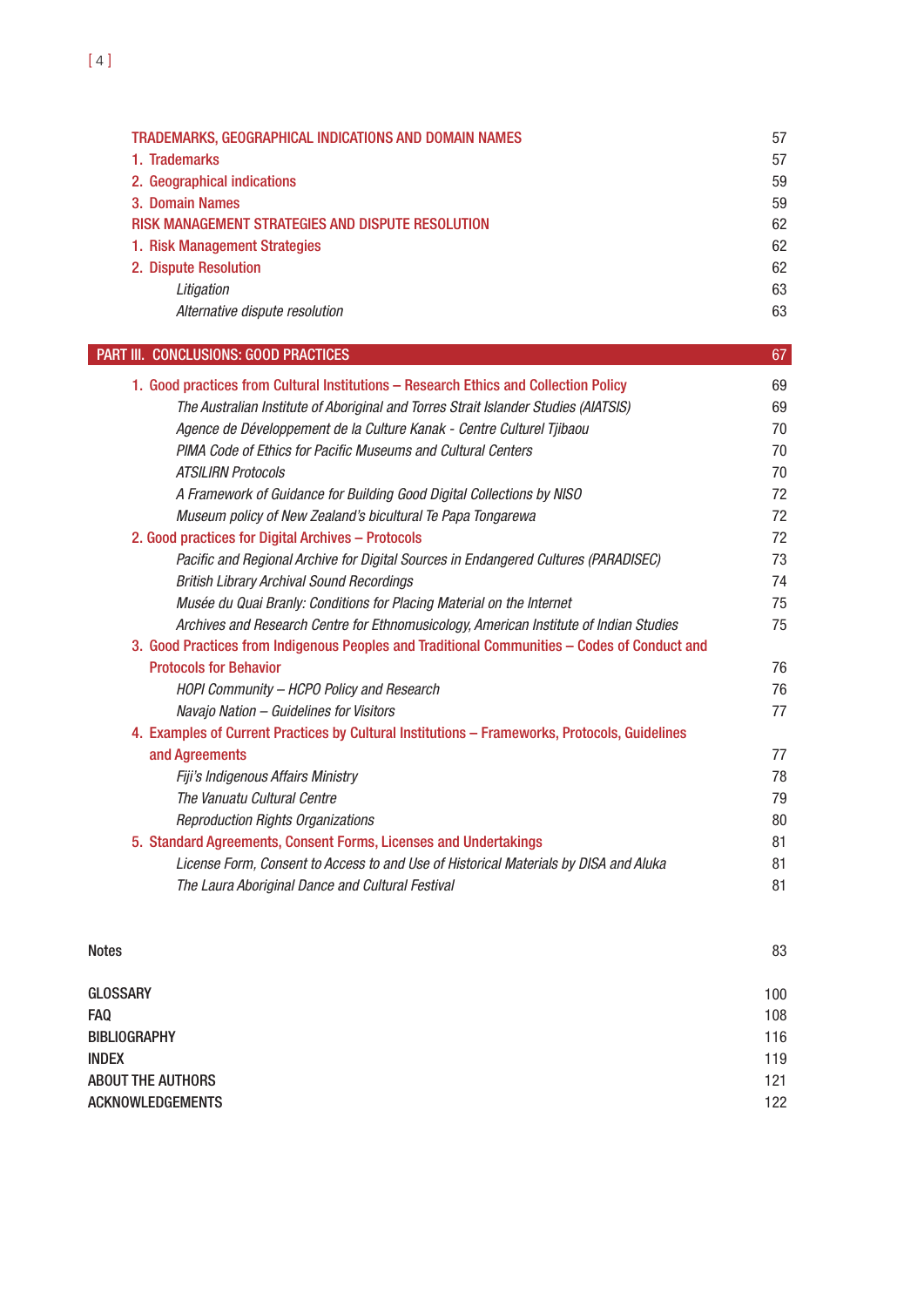# EXECUTIVE SUMMARY

Museums, libraries and archives carry collections of photographs, sound-recordings, films and manuscripts that document indigenous peoples' and traditional communities' lives, cultural expressions and knowledge systems.

A new awareness has emerged of indigenous peoples' and traditional communities' interests in owning, controlling and accessing this documentation.

Importantly, this has led to recognition that the management of access and use of collections raises a number of challenges for museums, libraries and archives. Often these challenges arise from the complex social, historical, cultural, legal and political conditions informing the collections of such institutions.

Managing access and use of collections inevitably implicates intellectual property (IP) law, policy and practice. Indeed, collections of traditional cultural expressions (TCEs) from indigenous peoples and traditional communities raise unique IP issues because of certain qualities that make them fundamentally different from other collections. The very nature of TCEs means that they occupy an ambiguous IP status. This can produce a myriad of tensions for institutions that hold this material. Further, according to current copyright and related rights law, rights in the materials embodying TCEs (e.g. "secondary" materials such as films, sound recordings, photographs or written documents) often do not belong to the creator or his community, but rather to the person or persons who "created" the secondary materials.

A central problem is that indigenous peoples and traditional communities remain legally disenfranchised from their TCEs, while at the same time seeing themselves as their legitimate custodians, owners and managers. Furthermore, there is at present no clear international legislative framework to provide guidance over the management, access and use of expressions and manifestations of "traditional" cultures.

In responding to such challenges, institutions in many countries are seeking to develop new frameworks for understanding the legal, cultural and ethical implications inherent in caring for ethnographic materials (and in preserving, promoting and protecting them). Cultural institutions seek more direct and instrumental relationships with indigenous peoples and traditional communities, actively engaging with the expertise of these tradition-bearers, to foster new cross-cultural partnerships that could both enrich cultural work and benefit the communities. Many museums, libraries and archives, and their professional associations, have established exemplary practices and protocols to deal with these issues. This publication seeks to identify and discuss some of these.

This is not always a comfortable discussion. Yet, it befits both indigenous and traditional communities and cultural institutions to step beyond this uneasiness in order to understand how best to protect, promote and provide stewardship for the rich cultural heritage that communities have shaped over millennia, and constantly shape and reshape. As many institutions have discovered, working with communities often provides invaluable information about the collections and their social and cultural meanings. By the same token, such relationships may benefit indigenous peoples and traditional communities.

It is within this complex and sensitive context that this publication seeks to prompt an open discussion on what problems may arise, what solutions are available and how new relationships between institutions and tradition-bearers can be established for the successful management of such valuable material.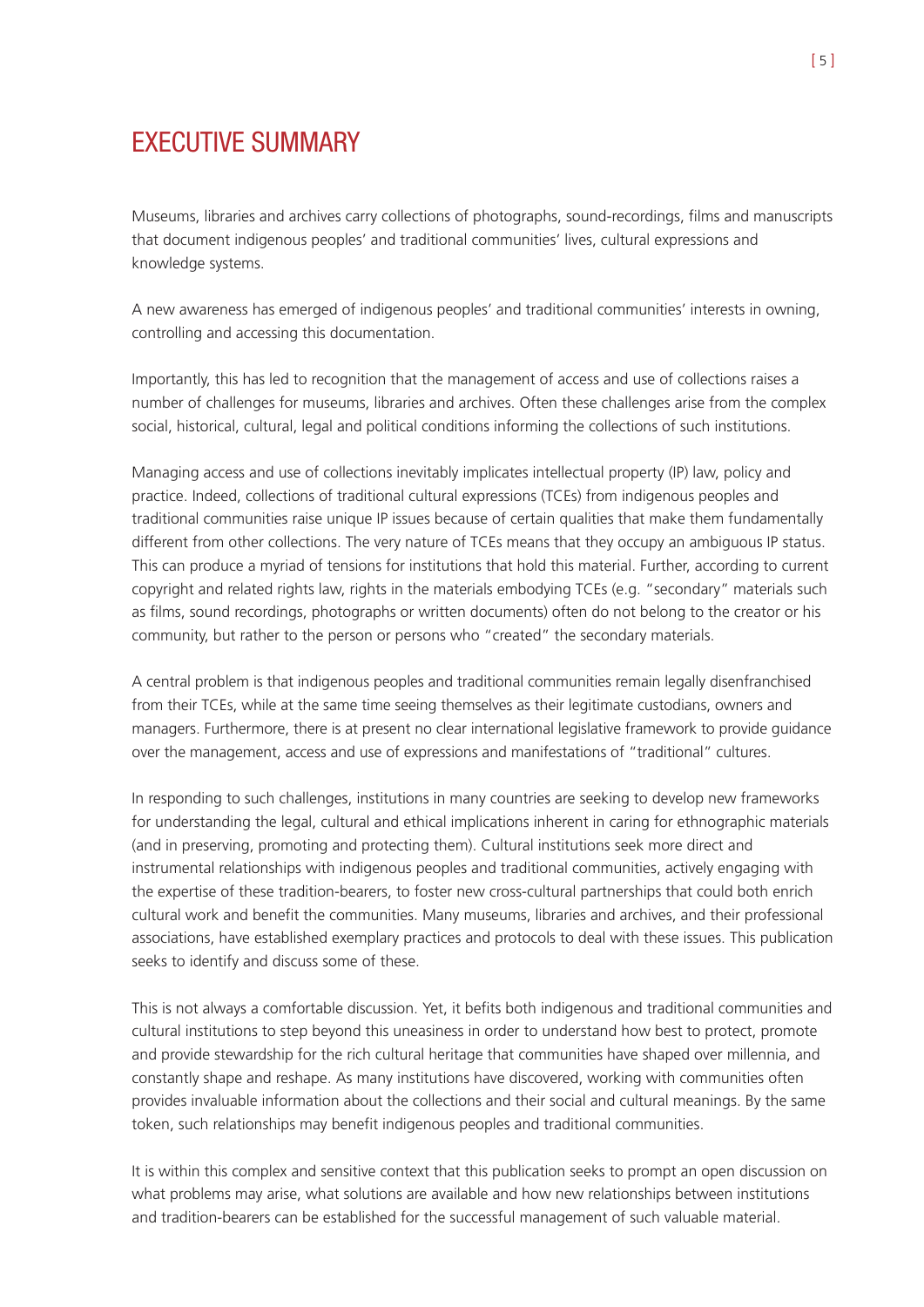For example, how can museums, libraries and archives respond to tradition-bearers as a user group? For their part, how can indigenous and traditional communities participate more directly in the recording, digitization and dissemination of their own cultural expressions, for safeguarding, promotional and income-generating purposes? How might museums, libraries and archives and tradition-bearers collaborate in this regard? And if they elect to do so, how might this new relationship be imagined and then translated into practice? While this publication is not designed to definitively answer such questions, Part III, *Practices, Remedies and Options*, illustrates a range of current projects that use these questions as points of departure for the development of new practices. This Part shows how such difficult issues can be addressed and how new practices are currently emerging.

The publication has been prepared as part of WIPO's Creative Heritage Project.<sup>1</sup> It draws on information gathered through surveys<sup>2</sup> conducted in several cultural institutions from around the world by experts commissioned by WIPO, namely, Antonio Arantes, Vladia Borissova, Shubha Chaudhuri, Laurella Rincon, Martin Skrydstrup and Malia Talakai. It also builds on and complements traditional IP guides for museums, libraries and archives on more conventional IP issues, such as the *WIPO Guide on Managing Intellectual Property for Museums.*<sup>3</sup> Indeed, this publication extends the prior body of publications into the context of the legal and ethical IP questions that arise for cultural institutions, specifically with a focus on collections comprising intangible cultural heritage and TCEs.

Part I, Setting the Scene, identifies the issues at stake, describes relevant basic concepts and lays out the complex policy debate surrounding these issues.

#### Part II, Intellectual Property and Traditional Cultural Expressions: Issues Specific to Museums,

Libraries and Archives, explores the fundamental principles of copyright protection through the lens of TCEs, and provides an overview of other IP fields, including the laws of trademarks and geographical indications. It explicitly examines the precarious balance, established by IP law, between protecting the rights afforded to creators, including indigenous and traditional creators, and protecting the interests of the general public to benefit from and enjoy those endeavors.

As already noted, Part III then offers examples of institutional and community experiences in the development of good practices, and presents a selection of existing practices, protocols and guidelines. These existing practices, protocols and guidelines are captured in more detail in a searchable database established by WIPO.<sup>4</sup> The surveys referred to above as well as this database complement the publication. Part III also explains risk management strategies and discusses resolution options where conflicts may arise, including alternative dispute resolution (ADR). A Glossary for purposes of this publication and Frequently Asked Questions round off the publication.

This publication does not attempt to advance particular approaches or impose certain solutions for the issues it raises. Rather, it is aimed at providing information to cultural institutions as well as indigenous and traditional communities on contemporary practices in light of current principles and laws and demonstrating the effects that those practices have had on TCEs and the peoples, communities and institutions who claim a relationship with them. It seeks to offer information – not only to help facilitate resolution of particular problems that all cultural institutions may face but also to provide evidence that relationship-building will assist all parties into the future.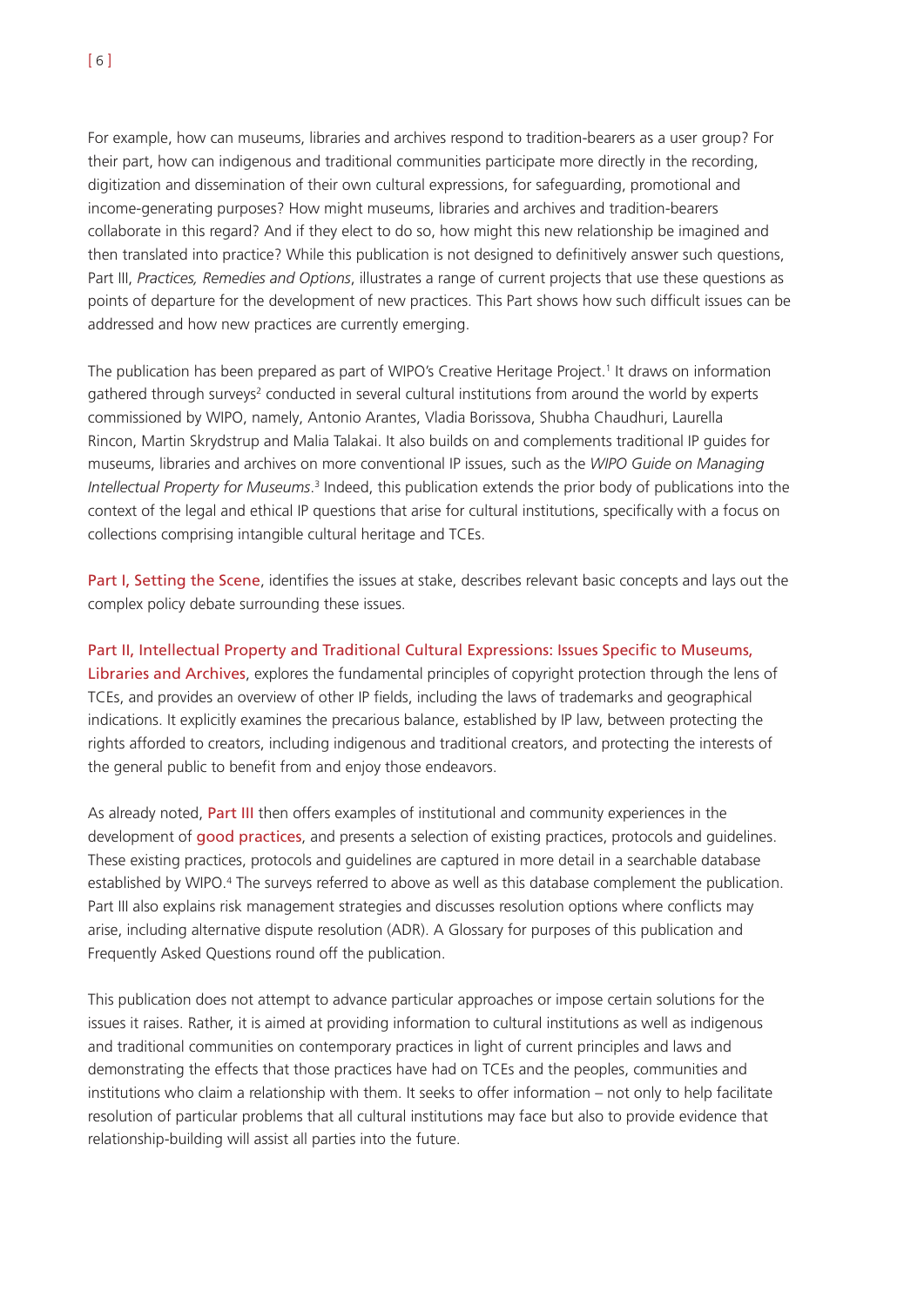# ACRONYMS

| <b>ABS</b>       | Access and Benefit Sharing                                                                   |
|------------------|----------------------------------------------------------------------------------------------|
| <b>ADR</b>       | Alternative Dispute Resolution                                                               |
| <b>AFC</b>       | American Folklife Center                                                                     |
| <b>AIATSIS</b>   | Australian Institute of Aboriginal and Torres Strait Islander Studies                        |
| <b>ANSI</b>      | American National Standards Institute                                                        |
| <b>ARCE</b>      | Archives and Research Center for Ethnomusicology of the American Institute of Indian Studies |
| <b>ARIPO</b>     | African Regional Intellectual Property Organization                                          |
| <b>ASEAN</b>     | Association of Southeast Asian Nations                                                       |
| <b>ATSILIRN</b>  | Aboriginal and Torres Strait Islander Library and Information Resource Network               |
| <b>CBD</b>       | Convention on Biological Diversity                                                           |
| <b>CISAC</b>     | International Confederation of Authors and Composers Societies                               |
| <b>DISA</b>      | Digital Innovation South Africa                                                              |
| <b>DMCA</b>      | Digital Millennium Copyright Act                                                             |
| <b>DNS</b>       | Domain Name System                                                                           |
| <b>DRM</b>       | Digital Rights Management                                                                    |
| <b>EoF</b>       | Expression of Folklore                                                                       |
| <b>EU</b>        | European Union                                                                               |
| <b>FAO</b>       | Food and Agricultural Organization                                                           |
| <b>FPIC</b>      | Free Prior and Informed Consent                                                              |
| GR               | Genetic Resources                                                                            |
| <b>HCPO</b>      | Hopi Cultural Preservation Office                                                            |
| <b>HTML</b>      | Hypertext Markup Language                                                                    |
| <b>ICANN</b>     | Internet Corporation for Assigned Names and Numbers                                          |
| <b>ICH</b>       | Intangible Cultural Heritage                                                                 |
| <b>ICMR</b>      | Indigenous Communal Moral Rights Bill                                                        |
| <b>ICOM</b>      | <b>International Council of Museums</b>                                                      |
| <b>IDN</b>       | Internationalized Domain Names                                                               |
| <b>IFRRO</b>     | International Federation of Reproduction Rights Organizations                                |
| IGC              | WIPO Intergovernmental Committee on Intellectual Property and Genetic Resources,             |
|                  | Traditional Knowledge and Folklore                                                           |
| <b>ILAM</b>      | International Library of African Music                                                       |
| IP               | Intellectual Property                                                                        |
| <b>MuseDoma</b>  | Museum Domain Name Management Association                                                    |
| <b>NAASP</b>     | New Asia Africa Strategic Partnership                                                        |
| <b>NISO</b>      | National Information Standards Organization                                                  |
| <b>OAPI</b>      | Organisation africaine pour la propriété intellectuelle                                      |
| <b>PARADISEC</b> | Pacific and Regional Archive for Digital Sources in Endangered Cultures                      |
| <b>PIMA</b>      | Pacific Islands Museums Association                                                          |
| <b>RAM</b>       | Random Access Memory                                                                         |
| <b>RRO</b>       | Reproduction Right Organization                                                              |
| <b>SFMOMA</b>    | San Francisco Museum of Modern Art                                                           |
| SGS              | Smithsonian Global Sound Project                                                             |
| <b>TCEs</b>      | <b>Traditional Cultural Expressions</b>                                                      |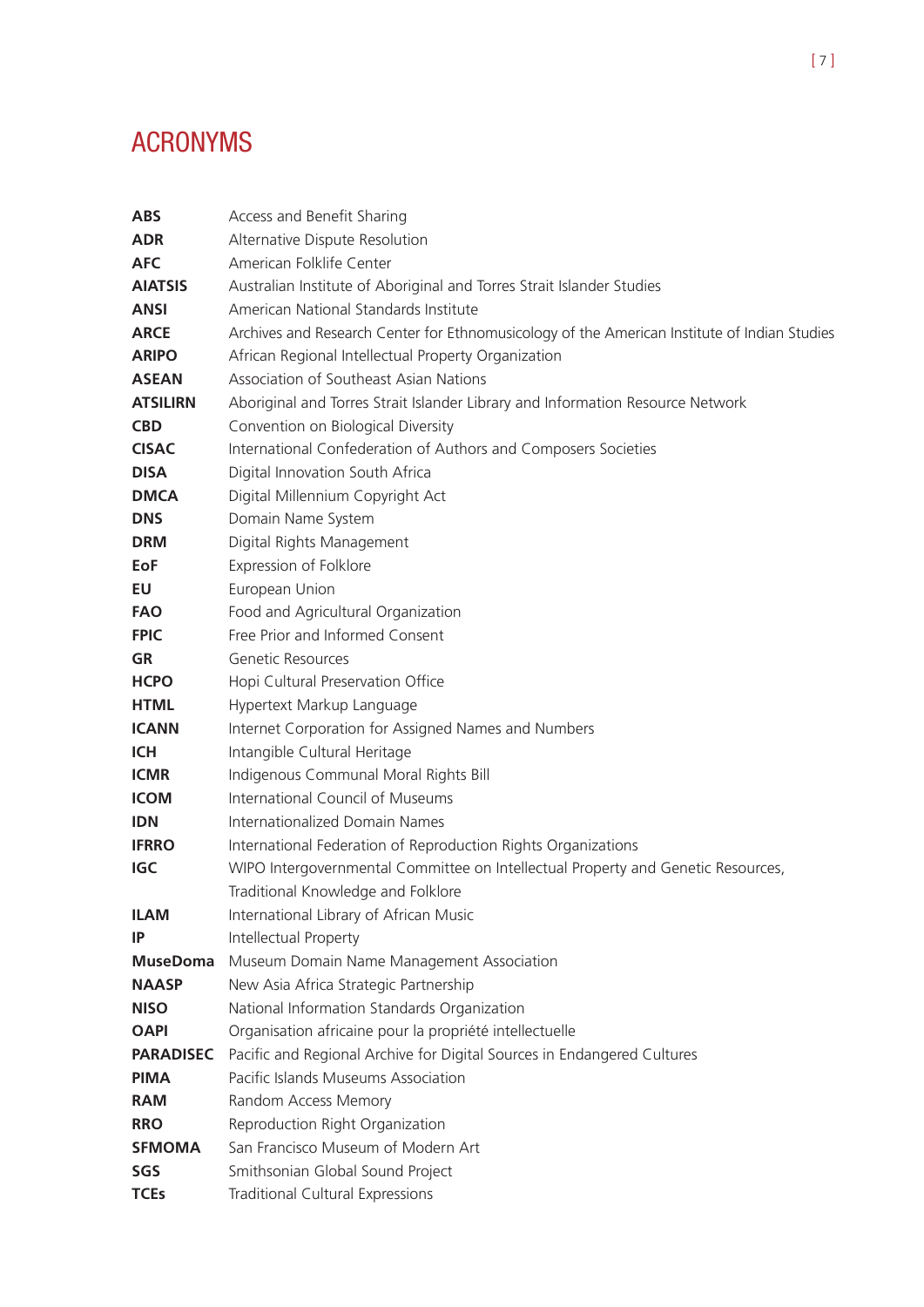# **TK** Traditional Knowledge **TKDL** Traditional Knowledge Digital Library **TLD** Top Level Domain **TPM** Technological Protection Measure **TRAMA** Traditional Music Archive of Sudan **TRIPS** Trade-Related Aspects of Intellectual Property Rights **UDHR** Universal Declaration on Human Rights **UK** United Kingdom **UN** United Nations **UNESCO** United Nations Educational, Scientific and Cultural Organization **USA** United States of America **USPTO** United States Patent and Trademark Office **WCT** WIPO Copyright Treaty **WIPO** World Intellectual Property Organization **WPPT** WIPO Performances and Phonograms Treaty **WTO** World Trade Organization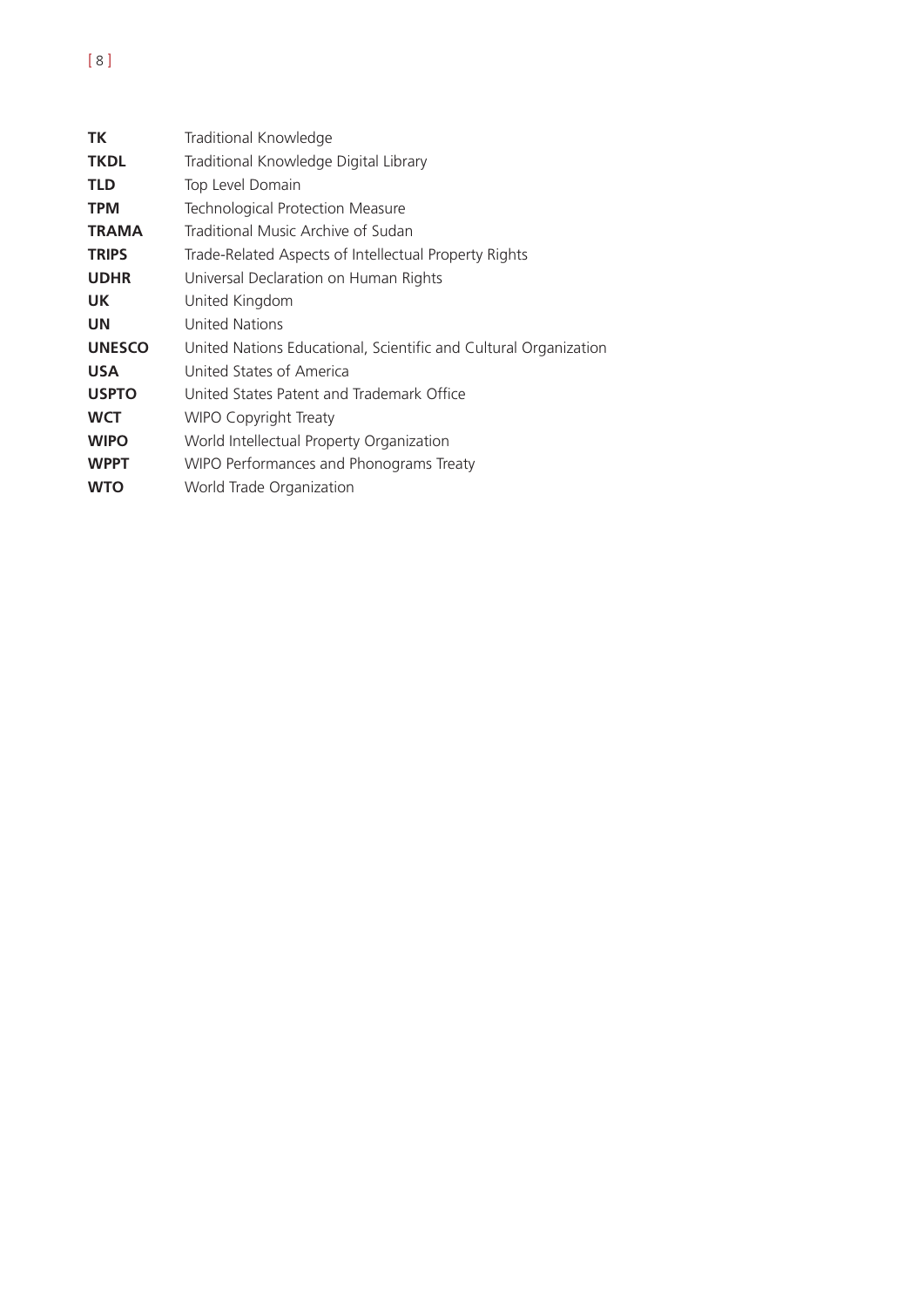

# PART I. SETTING THE SCENE: AN OVERVIEW OF ISSUES

# 1. An Illustration: The Djalambu [Hollow Log] Ceremony6

In 1963, a husband and wife team of researchers traveled to central Arnhem Land in the Northern Territory, Australia. In the process of their fieldwork, they recorded in film and sound recordings the important Djalambu [Hollow Log] ceremony.

This ceremony represents one of the final acts in the Yirritja mourning rights – where the body is interned in the Djalambu [hollow log]. The recording of the ceremony featured Djäwa who was the leader of the Daygurrgurr Gupapuyngu people.

In 1997, one of Djäwa's sons, Joe Neparrnga Gumbula composed a song called "Djiliwirri" for his band, Soft Sands. The song was about Joe's homeland Djiliwirri – "a forest estate inherited from his father through the Gaykamangu yarrata patriline."7 The song "alludes to the veiled core of hereditary sacredness held in perpetuity by the Daygurrgurr Gupapyngu."<sup>8</sup>

In creating the video clip to accompany the song, Joe decided to inter-cut the present with the past, and to show images of his father from the 1963 Djalambu recording. As Joe explained, "that Djalambu ceremony was filmed in 1963 with my father [Djäwa] who, during that time, was the leader of the Daygurrgurr Gupapuyngu people. I called the [AIATSIS] archives in Canberra where they dubbed it for me from 16-mm to beta cam and then sent it over to Darwin where I was editing my video clip. I've got footage of the Djalambu from this old film, and added it to new technologies to show that that was the old time of Djalambu and that this is the new time of Djalambu. All the people who were in the film from 1963 are all gone. They're all dead. So we, the people of this generation, have made another Djalambu film, which is also in the video."<sup>9</sup>

Joe's video clip almost certainly infringed the copyright of the couple who recorded the ceremony in 1963. The couple made the films and sound recordings: they were the ones who owned the rights in these works and objects of related rights. Without their permission, taking parts of their protected materials to incorporate them into a video clip infringed copyright. Assuredly, Joe and the archive who supplied the film excerpts did not realize that they were violating the law when the recording was copied for use in the music video. Could this perhaps have been excused under an exception or limitation, such as Australian "fair-dealing"?10 Given that the video clip was to accompany a rock n' roll song, a commercial work, such a use would probably not have fallen under any exception or limitation, despite the cultural dimensions of the situation.

The original Djalambu film (1963) is still very significant for Joe's community; there are even suggestions about digitizing the film and putting it on the community's website. The film itself is seen as educational;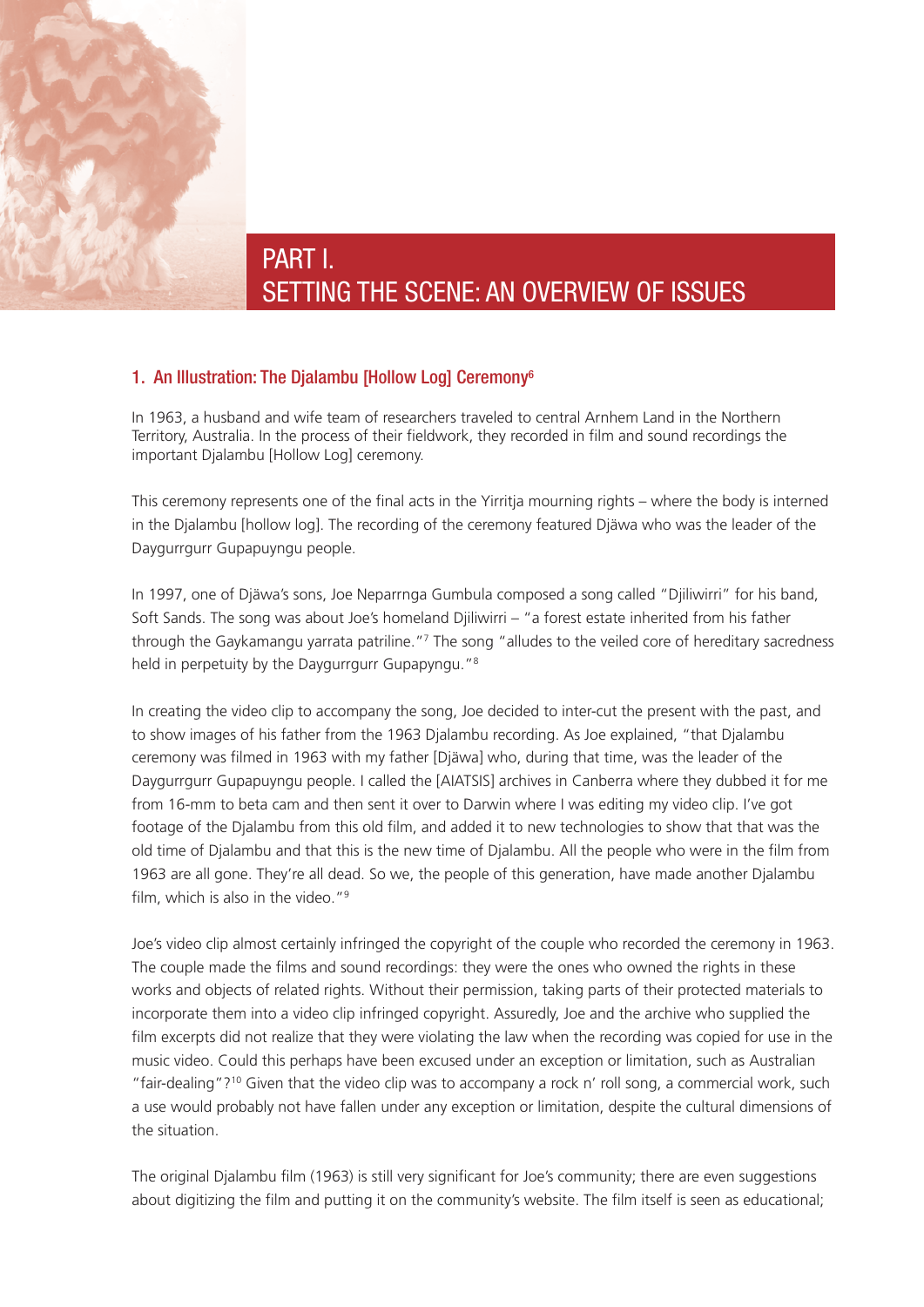when Djäwa allowed the recording to take place, it was understood that it could be used as a learning lesson for future generations. The community hence perceives the film as theirs.

Who then should be entitled to make decisions concerning the films and recordings? The researchers? The community? The archive?

In this case, the copyright owner, the wife, manages her rights in a strict manner. She fastidiously pursues any unauthorized use of her work. This presents considerable challenges for institutions that hold her work.11 She is reluctant to let communities reuse the material that she and her husband recorded, and it is often after extensive negotiation that copying permission is acquired. She has very firm ideas about who the material was made for, and who can access it – she has total control over the material.

This state of affairs obviously creates an acrimonious atmosphere in relations with indigenous communities as well as with the institution that holds the original films and recordings. It is onerous on the institution, in terms of time and labor, but may also be considered quite unfair to the community that wants to use material that represents them and their culture.

In such circumstance, how are negotiations to be conducted?

The challenge for indigenous peoples and traditional communities is that, in many instances, they are unable to make physical contact to negotiate with the copyright owner themselves, be it because of location and/or linguistic difficulties.

As to cultural institutions, because of the diversity of cultural material within their collections, the range of strategies that need to be developed to manage the material requires considered thought. Indigenous peoples and traditional communities want to access material so that it can be reinterpreted and new meanings made. However, how these meanings are to be created can contravene the copyright owners' rights in the material. Indigenous peoples' and traditional communities' uses can also fall outside the copyright law's exceptions and limitations, especially in cases where material is commercially valuable.

With changing technological environments and the evolution of copyright law to keep up with these changes, indigenous and traditional interests can sit awkwardly outside of the legal framework. The question is then: how are these seemingly conflicting rights and interests ever to be reconciled?

# 2. What is the Issue?

Contemporary negotiations over indigenous peoples' and traditional communities'12 rights and interests in their TCEs raise a number of challenges for museums, libraries, archives and other cultural institutions. Often these challenges arise from the complex social, historical, cultural, legal and political conditions informing the collections of such institutions. As the example of the Hollow Log film and recordings illustrates, these challenges can manifest in a variety of ways. Even in circumstances of consultation and negotiation, contests over the rights and responsibilities of cultural institutions to indigenous and traditional community collections can still emerge. This can be attributed to differing value systems and interpretations of history, unequal power relationships in relation to accessing collections, and changing legislative regimes governing ownership, control and use of cultural materials.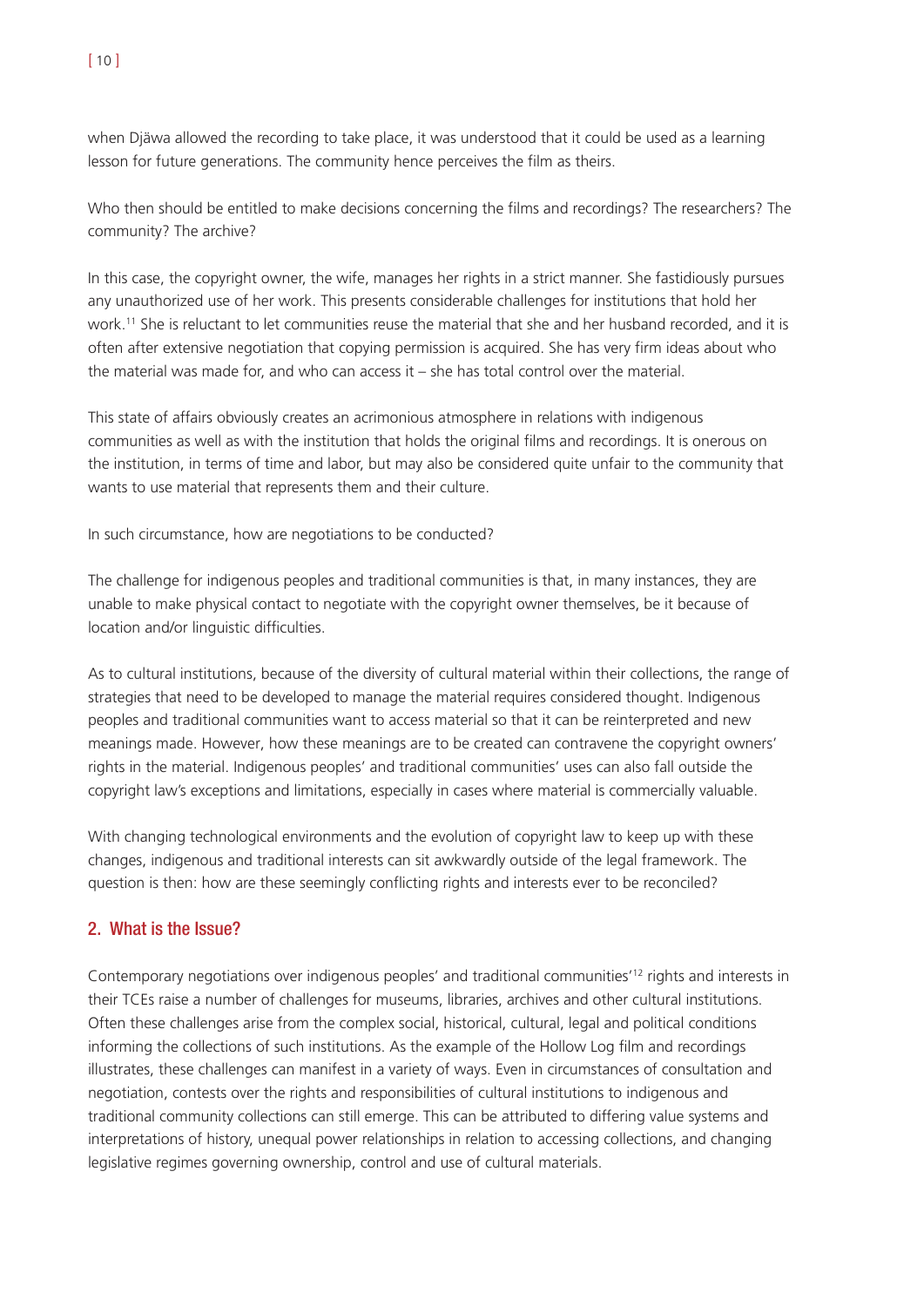TCEs collections possess certain qualities that make them fundamentally different from other collections. Their management thus implies equally different issues.

For example, in the past, TCEs were often collected by researchers from outside of the traditional cultural context, without obtaining consent from the communities.

The collections built thereupon often contain secret, sacred or confidential material that may be subject to restricted use under customary laws and practices.

Moreover, the legal status of such TCEs under IP law is often unclear; for example, according to national IP laws, some may exist in the public domain, and thus be considered free to be used by anyone.

Lastly, while there is a lack of information available to indigenous peoples and traditional communities regarding the existence and location of collection items from their cultural heritage, they wish to be more directly involved in the decision-making processes related to the management of elements of their cultural heritage, which are held by museums, libraries and archives, whether it be in recording, exhibiting, presenting and/or representing their own cultures.<sup>13</sup> Indigenous peoples and traditional communities may also wish to reconnect with those elements of their cultural heritage, allow greater access for children and the community as a whole, and revive the knowledge systems associated with these elements. Others may wish to regain full possession of their TCEs and bring them back into the community to be cared for within the cultural context.

Perhaps the biggest stumbling block for legally recognizing the communities' rights and interests in this material is that, according to current IP laws, most of the rights in the TCE-derived materials are not legally owned by tradition-bearers at all, but rather by the person or persons who "created" the film, sound recording, photographs and manuscripts embodying these TCEs.

In other words, many tradition-bearers remain legally disenfranchised from documentation of their cultural heritage, while they see themselves as the legitimate custodians, owners and managers of that same material. This produces a myriad of tensions for institutions that hold collections of TCEs.

This publication seeks to provide information about the problems that may arise, the solutions available and the new relationships between institutions and tradition-bearers that can be established for the successful management of such valuable collections.

# 3. Building and Strengthening Relationships between Cultural Institutions and Indigenous Peoples and Traditional Communities

Changing political, economic and social environments over the past two or so decades have prompted certain re-evaluations of the role and function of cultural institutions, including importantly, re-assessment of the very nature of their collections of TCEs. This is not always a comfortable discussion and cultural institutions often find themselves in a precarious situation.

In certain circumstances, questions about access to and use of these collections have had to respond to changing notions of the public and to the rapid increase in new user groups.14 Indeed, cultural institutions have had to come to terms with new claims to the ownership of collections of TCEs, particularly those relating to indigenous peoples and traditional communities obtained in the past.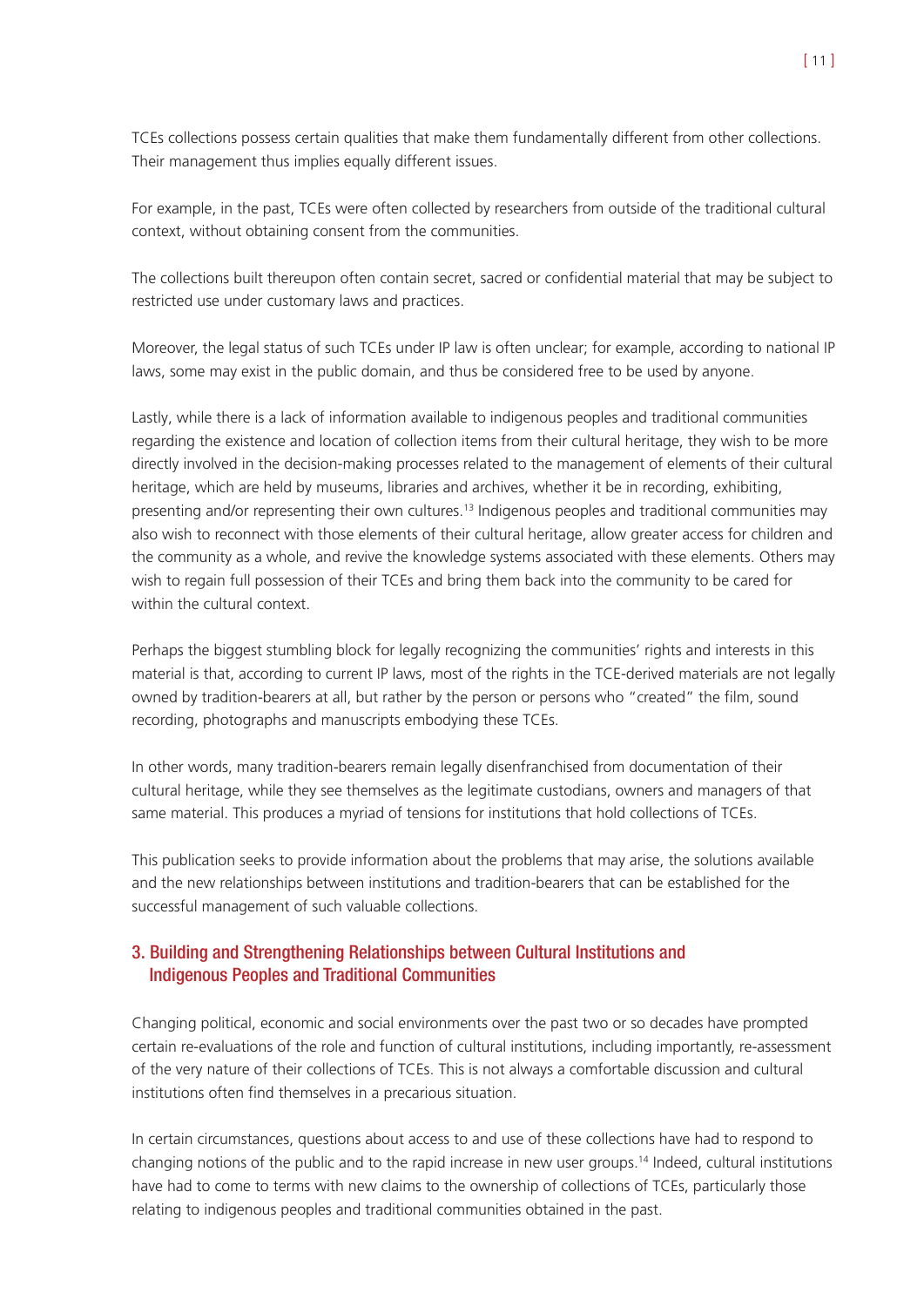These claims often explicitly disclose the politics and historical circumstances that led to the development of the collections in the first place. Indeed, antiquated rationalities governing how peoples were observed, studied and documented often led to large scale accumulations of material related to their TCEs. Everything about the peoples, including songs, stories and artifacts (as well as human remains) was seen as freely available to collect, archive and exhibit. Often the inequalities of status affected the ability of the peoples recorded or studied to express their informed consent.15

Many questions arise and need urgent consideration. For example: who owns these collections? To whom do the IP rights associated with these collections belong? How should the collections be accessed, managed and used now and into the future?16

Over the past several decades, there has been a publicized absence of trust between indigenous and traditional communities and the cultural institutions that hold pieces of their cultural heritage.17 Indigenous peoples and traditional communities have not been recognized as rights holders or acknowledged as having legitimate relationships with the material within the collections of such cultural institutions. It benefits both indigenous and traditional communities and cultural institutions to step beyond this awkwardness in order to understand how to best protect, promote and provide stewardship for the rich cultural heritage that indigenous and traditional communities have shaped over millennia.

As many institutions have discovered, working with indigenous peoples and traditional communities can provide invaluable information about the collections. Indeed, tradition-bearers can provide contextual information and personal narratives regarding their accumulation, explain the alternative meanings embedded within them, and outline the access conditions that respect the indigenous or traditional community from which those materials derive, as well as those other users who are keen to learn and understand different cultures and cultural practices from them.18

In responding to such difficult legal, cultural and political challenges, institutions in many countries are seeking to develop new frameworks for understanding the legal implications inherent in caring for ethnographic and cultural materials, including TCEs.

These initiatives recognize that there are different world-views of, aspirations and rationalizations for preservation and access. As part of an innovative strategy, it is clear that new agreements, regularly reviewed to ensure their relevance in light of changing law, could help to ensure appropriate policies. The challenge remains engaging in productive dialogue about these issues and building strategies that incorporate them within future management practices.

Cultural institutions would benefit from gaining a basic understanding of the communities whose materials are in their collections and from determining who may access the materials, under what circumstances, and whether the source community has specific preferences regarding the reproduction of their materials.

Just as communities are asserting themselves as legitimate rights holders who should be actively in control of how they are represented, several cultural institutions worldwide see themselves increasingly not as *owners* but as *custodians* of their collections. Through this shift, cultural institutions seek more direct relationships with indigenous and traditional communities, actively engaging with indigenous and traditional people with expertise, to foster new cross-cultural partnerships that could enrich cultural conservation work and benefit indigenous and traditional communities.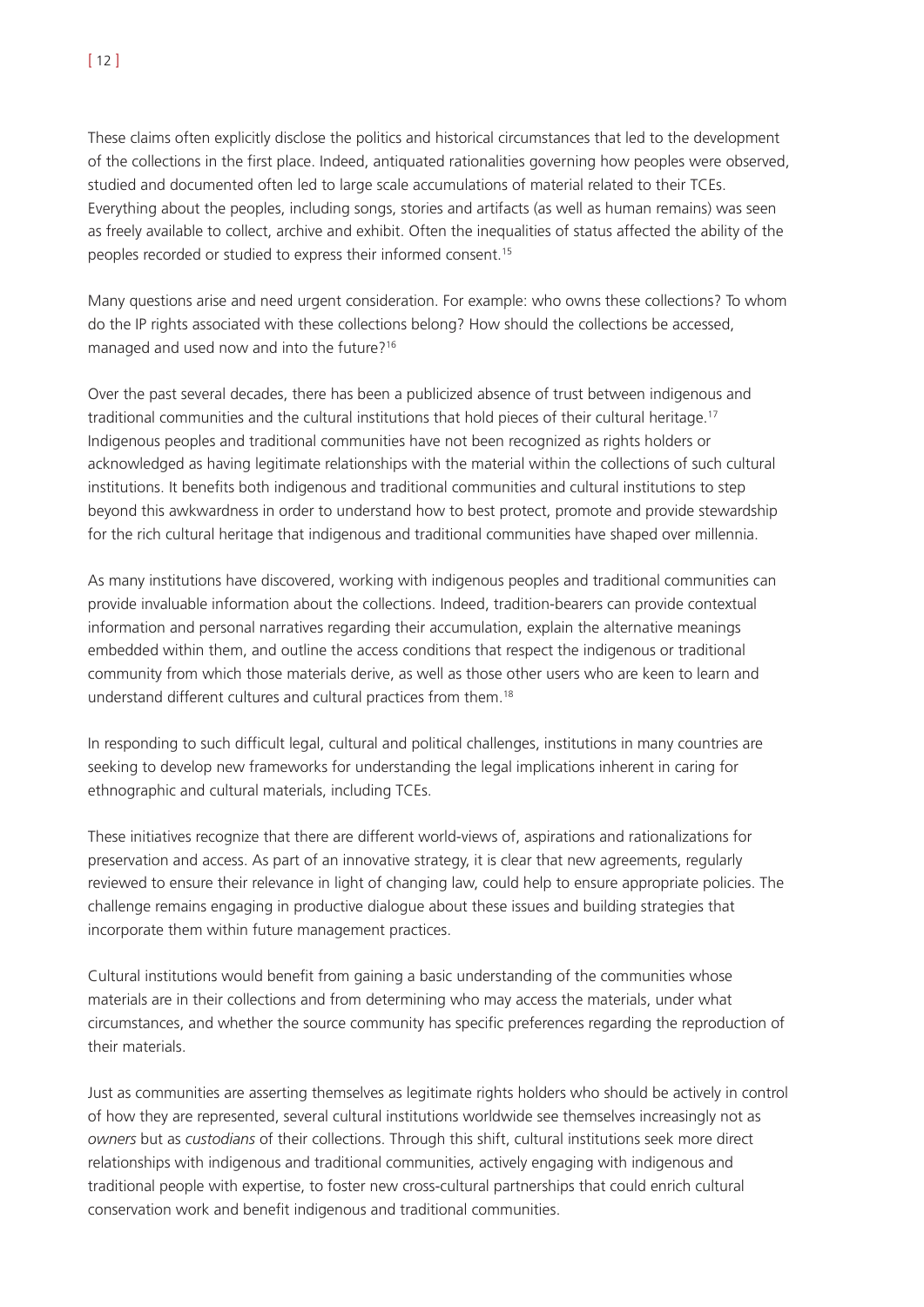With this context in mind, it is useful to ask the following questions: How can museums, libraries and archives engage better with indigenous and traditional communities in the management of their TCE collections? For their part, can indigenous and traditional communities participate more directly in the recording, digitization and dissemination of their TCEs, for safeguarding, promotional and incomegenerating purposes? How might museums, libraries and archives collaborate with indigenous and traditional communities in this regard? And if they elect to do so, how might this new relationship be imagined and then translated into practice?

While this publication is not designed to definitively answer such questions, Part III illustrates a range of projects that use these questions as stepping stones for the development of new practices.

# 4. Exploring the Intellectual Property Dimension

There have been several academic studies, legal battles and commentary written about the validity of the ownership by a cultural institution, gallery or private individual of tangible objects or "pieces of the past."<sup>19</sup> There has been less analysis, however, of the intellectual component of TCEs, and especially of the IP dimension. The relationship between IP and TCEs is nuanced and complex.<sup>20</sup> One of the elements of contestation over the intellectual aspects of TCEs today is the uncertainty over the intellectual ownership, control and use of collections held within cultural institutions.

The 2007 United Nations Declaration on the Rights of Indigenous Peoples explicitly addresses these as urgent and legitimate issues in Articles 11, 12 and 31. Article 31 states:

*Indigenous people have the right to maintain, control, protect and develop their cultural heritage, traditional knowledge and traditional cultural expressions, as well as the manifestations of their sciences, technologies and cultures, including human and genetic resources, seeds, medicines, knowledge of the properties of fauna and flora, oral traditions, literatures, designs, sports and traditional games and visual and performing arts. They also have the right to maintain, control and protect and develop their intellectual property over such cultural heritage, traditional knowledge and traditional cultural expressions.21*

The 2007 Declaration also highlights that indigenous peoples have the right to access, practice and revitalize their cultural traditions. Article 12 (1) states:

*Indigenous peoples have the right to manifest, practice, develop and teach their spiritual and religious traditions, customs and ceremonies; the right to maintain, protect, and have access in privacy to their religious and cultural sites; the right to the use and control of their ceremonial objects; and the right to the repatriation of their human remains.22*

#### THE UNITED NATIONS PERMANENT FORUM ON INDIGENOUS ISSUES

The United Nations Permanent Forum on Indigenous Issues is an advisory body to the Economic and Social Council, with a mandate to discuss indigenous issues related to economic and social development, culture, the environment, education, health and human rights.23 The Permanent Forum is coordinating many initiatives aimed at the implementation of the Declaration on the Rights of Indigenous Peoples.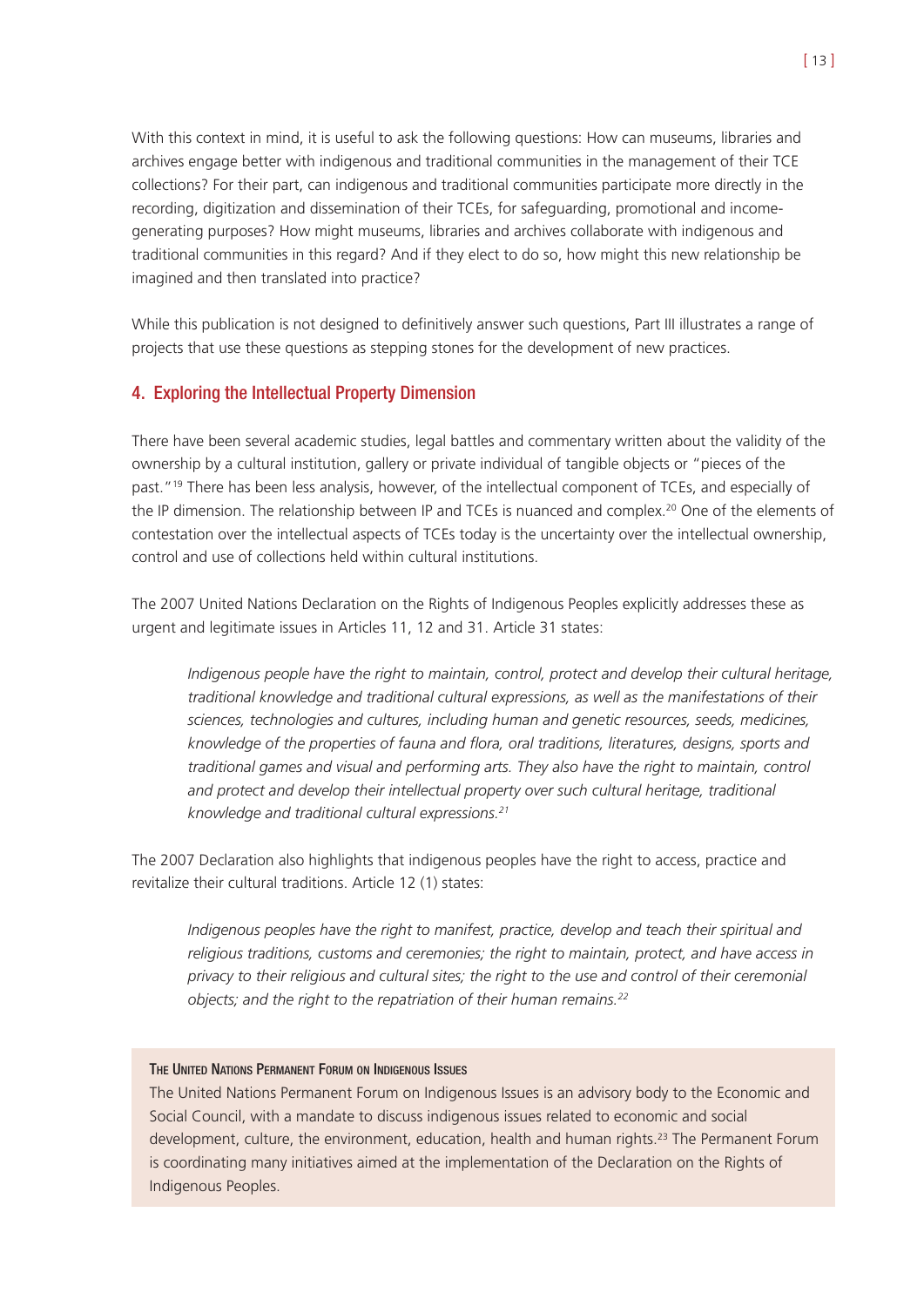This brings us to complex questions associated with how TCEs are or should be protected by IP. TCEs occupy an ambiguous legal status; they may or may not benefit from one or several branches of IP protection.24 One difficulty in answering these questions is that no clear legislative framework exists to provide guidance over the management, access and use of TCEs.

As international IP law was born in a very specific cultural context, it does not recognize indigenous or traditional customary laws relating to the ownership and management of cultural knowledge and property.

As previously mentioned, the main obstacle for tradition-bearers in claiming ownership of cultural heritage and TCEs that reside within cultural institutions is that they are often not legally recognized as the rights holders. This means that they have limited capacity to argue and assert legal rights and interests in order to negotiate management frameworks that are culturally appropriate.

Many cultural institutions, at the turn of the 21<sup>st</sup> century, have developed protocols and procedures to protect the rights of tradition-bearers and source communities.25 There is a growing body of models on which cultural institutions may draw. However, this kind of "soft law" has all too often no real mechanism for enforcement.

To address the gaps in current IP law in relation to TCEs, improved processes for identifying problems in the management of TCEs by museums, libraries and archives must be developed. This includes the development of mutually-beneficial strategies and relationships between cultural institutions and indigenous and traditional communities. The fact that the law is unclear at present should not be an impediment to foster better, more respectful behaviors and practices.

As already noted, there is, as yet, no general international law or legislative framework for managing TCEs.26 This limbo has produced confusion in terms of how cultural institutions handle their collections, and engage with indigenous peoples and traditional communities, who assert themselves as legitimate rights holders. The WIPO Intergovernmental Committee on Intellectual Property and Genetic Resources, Traditional Knowledge and Folklore (the IGC) was established in 2000 to fully investigate the extent of these issues.

There are differing sets of values and customs at play. For indigenous and traditional communities, TCEs have intrinsic value as vital elements of their cultural heritage and identity. They hence contribute to the conservation and promotion of cultural diversity.27

TCEs are both cultural and economic assets of the peoples and communities who are their creators, practitioners and custodians. TCEs can be economic resources that concretely contribute to providing livelihoods and easing poverty and socio-economic disadvantage for these communities, for example, through craft marketing. Indigenous and traditional communities are generally among the poorest and most disadvantaged in the world – concern for properly dealing with TCEs is not simply an ethical issue.

The rights and obligations that a community might assert in relation to a collection might not map easily onto IP definitions of who constitutes an "owner," "author," "creator" or a "user." Such a disjuncture requires innovative and creative thinking, and importantly, presents an unprecedented opportunity to develop new equitable relationships that take into consideration past histories, legal gaps and future partnerships.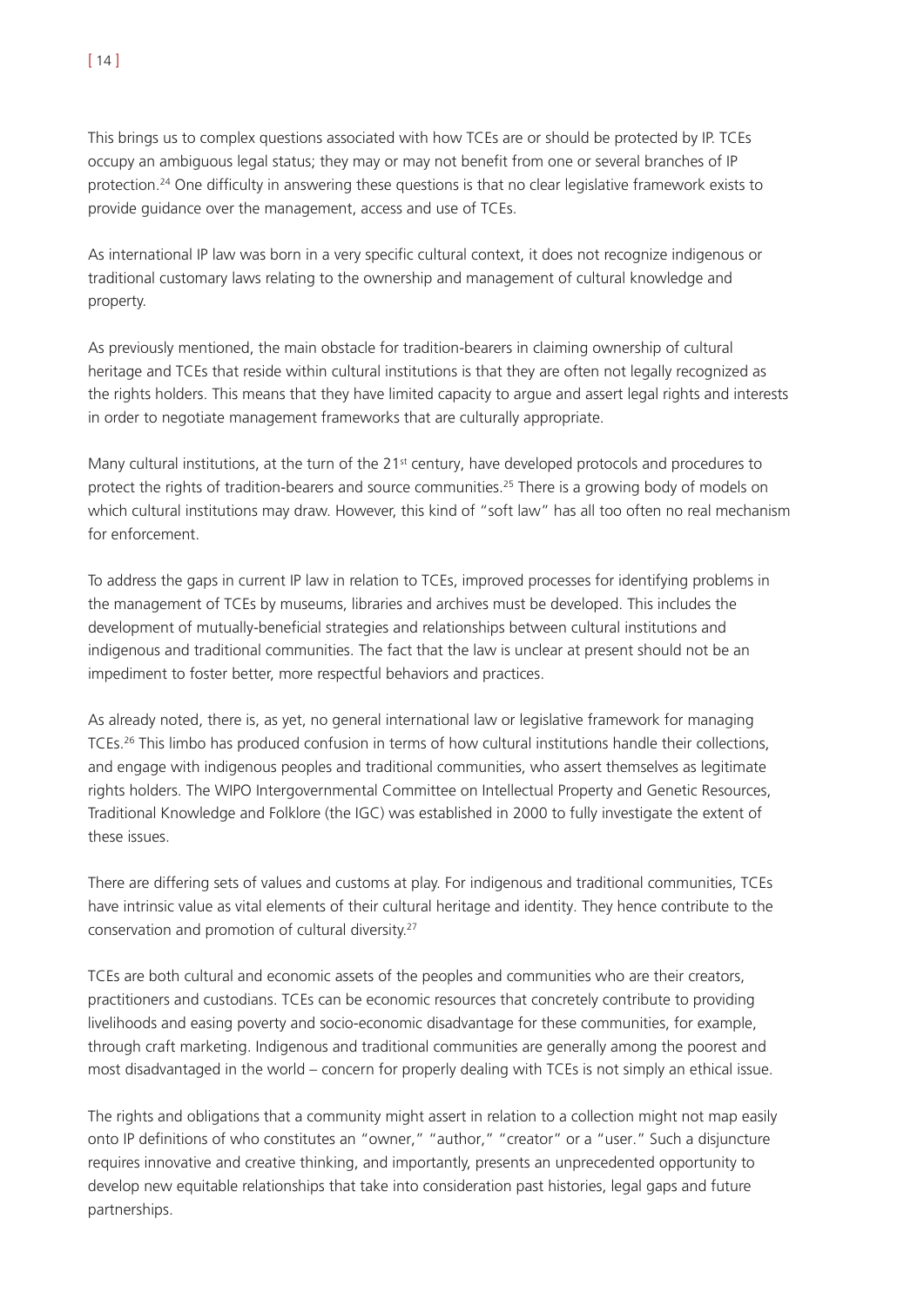### WHAT ARE TCES?

There is no settled international definition of TCEs.<sup>28</sup> However, many regional and national laws contain definitions, as do some international instruments. Indigenous and traditional communities often have their own definitions of what constitutes their cultural expressions. The Glossary contains a working description of TCEs for present purposes. TCEs may be seen as a sub-set of "traditional knowledge" – this term is also described in the Glossary. In a nutshell, TCEs may be understood in general as:

- handed down from one generation to another, either orally or by imitation;
- reflecting a community's cultural and social identity;
- ! consisting of characteristic elements of a community's heritage;
- ! made by "authors unknown" and/or by communities and/or by individuals communally recognized as having the right, responsibility or permission to do so;
- often created for spiritual and religious purposes; and,
- constantly evolving, developing and being recreated within the community.

### Can intellectual property systems protect traditional cultural expressions?

Although all communities may not necessarily adopt a proprietary approach to their TCEs, they nevertheless are opposed to the unauthorized use of their TCEs and do take offence at unauthorized use and all the more so when it is for commercial purposes or is derogatory in nature.

Existing IP measures can be useful to prevent such misuses and misappropriations, especially for the peoples and communities whose primary aims are to prevent the unauthorized use of their creative productions and to exploit their creative arts and contemporary adaptations of their TCEs in the marketplace.<sup>29</sup>

The following are examples of possible protection, which are detailed further in Part II:

- ! Photographs, sound-recordings and films that document indigenous and traditional customary practices and knowledge are often protected under copyright and/or related rights law, and as such, provide an indirect form of protection for TCEs. These derivates of TCEs may benefit from existing rights and responsibilities in relation to access, use and reproduction.
- ! Contemporary expressions of traditional cultures are also protected by copyright, if they meet the required protection criteria.30
- The Berne Convention for the Protection of Literary and Artistic Property (the Berne Convention),<sup>31</sup> the pre-eminent international instrument on copyright, provides special protection at Article 15.4 for "unpublished" works of "unknown authors," a provision added to the Convention specifically to address the protection of TCEs.
- Copyright's resale right is also a potential option to share with the artists and their communities the proceeds from the resale by auction houses and galleries of indigenous and traditional works based on TCEs. Indeed, many indigenous artists' works resell for greater amounts.<sup>32</sup>
- ! Performances of TCEs are protected internationally by the WIPO Performances and Phonograms Treaty (WPPT).33
- ! Copyright and special tailor-made protection also exists for compilations and databases of TCEs.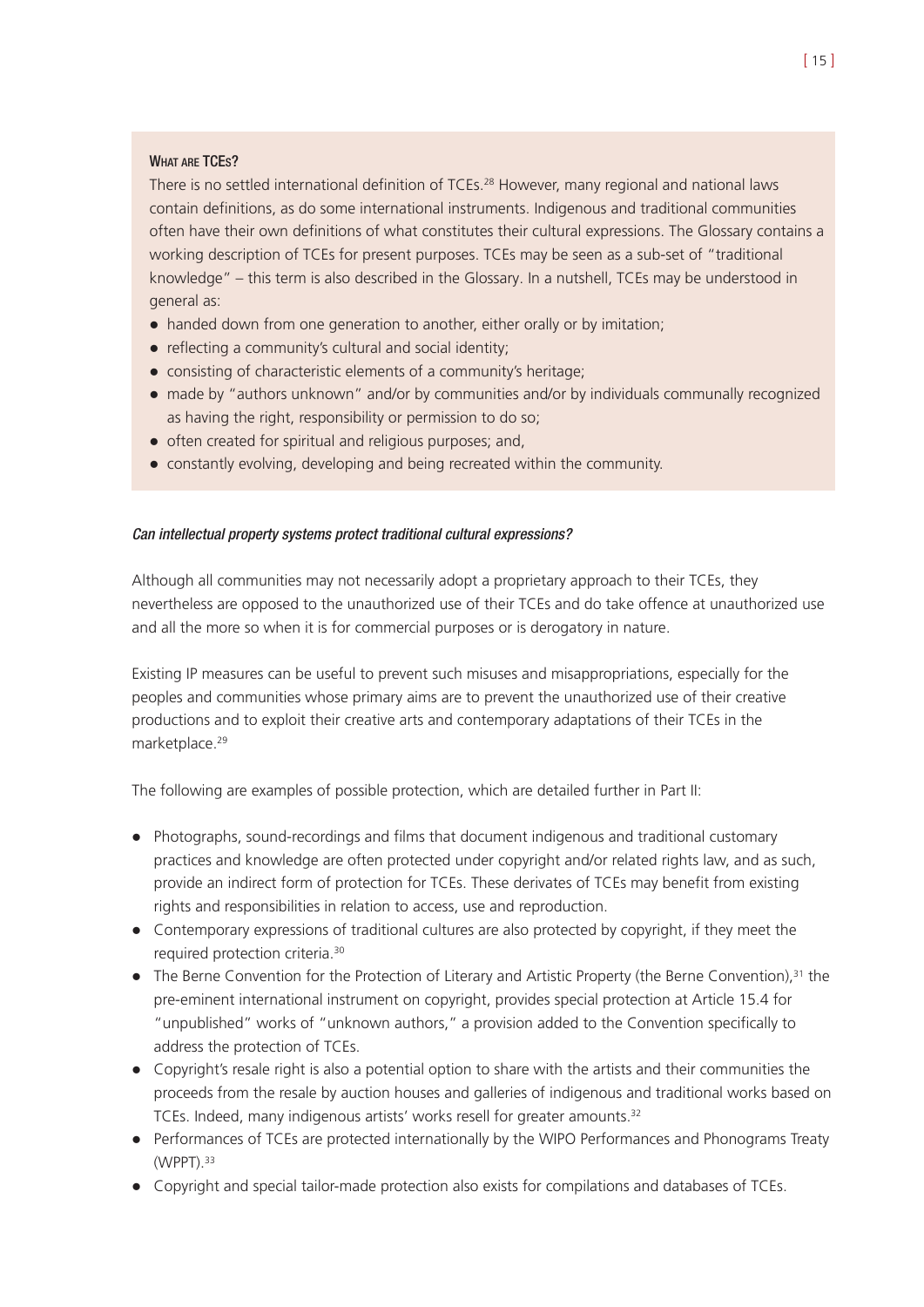• Certification and collective trademarks as well as labels of authenticity have also been used by indigenous communities in, for example, Tonga,  $34$  Panama<sup>35</sup> and New Zealand<sup>36</sup> to curb the sale of fake traditional creative arts (sometimes called "fakelore").<sup>37</sup> Fiji, as well as other countries who may have similar initiatives, is working on the idea.<sup>38</sup>

In spite of all this, the conventional IP system has been identified by some as not only inadequate to comprehensively and appropriately protect TCEs but also as positively harmful, in some respects. First, IP rules exclude most TCEs *as such* from protection, relegating them to an unprotected "public domain." Second, follow-on creations derived from TCEs may receive protection as "new" IP, giving the right owners (whoever they may be) exclusive rights to determine the conditions under which third parties (including the TCE-holding communities themselves) may use the TCE.

Furthermore, the types of rights provided by current IP law and the nature of the rights conferred do not reflect customary laws, values and protocols associated with TCEs; it is perhaps not possible for international IP law to reflect them, as they are often unique and subjective to communities, and vary from one community to the other.

As a result, many stakeholders call for new *sui generis* systems to protect TCEs, i.e., "special" or standalone systems which would address TCE issues particularly.<sup>39</sup> Several countries and regional organizations have already put in place national and regional *sui generis* laws and measures. Most countries have done so within their copyright laws, following largely the Model Provisions, 1982. Others have elected to establish stand-alone IP-like laws and systems, such as the Philippines,<sup>40</sup> Panama,<sup>41</sup> Peru, Ghana, *l'Organisation africaine de la propriété intellectuelle* (OAPI),<sup>42</sup> the Andean Community, South Pacific island countries<sup>43</sup> and New Zealand, to name only a few.<sup>44</sup>

In a nutshell, some countries are calling for a *sui generis* approach, while others consider that existing IP law offers many solutions and just needs a few changes, and then others consider that a mixture of *sui generis* mechanisms and existing IP law is the best approach. These options are discussed within the WIPO IGC, among other forums.

# 5. IP and TCEs – the Work of the World Intellectual Property Organization

#### The Intergovernmental Committee

The protection of TCEs and traditional knowledge (TK) against misappropriation and misuse is the subject of active policy development, norm-building and capacity-building programs at WIPO. Policy development and norm-building takes place within the IGC.

At the 2009 WIPO General Assembly, member states adopted a clearly defined work plan and terms of reference to guide the IGC's work over the next two years. States agreed that the IGC would undertake negotiations with the objective of reaching agreement on a text of an international legal instrument (or instruments), which will ensure the effective protection of genetic resources (GRs), TK and TCEs. The decision also provided for intersessional meetings of working groups, in addition to the regular sessions of the IGC.

The negotiations build on the previous work of the IGC. The basis for text-based negotiations are the existing WIPO working documents on GRs, TK, and TCEs. The IGC is to submit to the 2011 General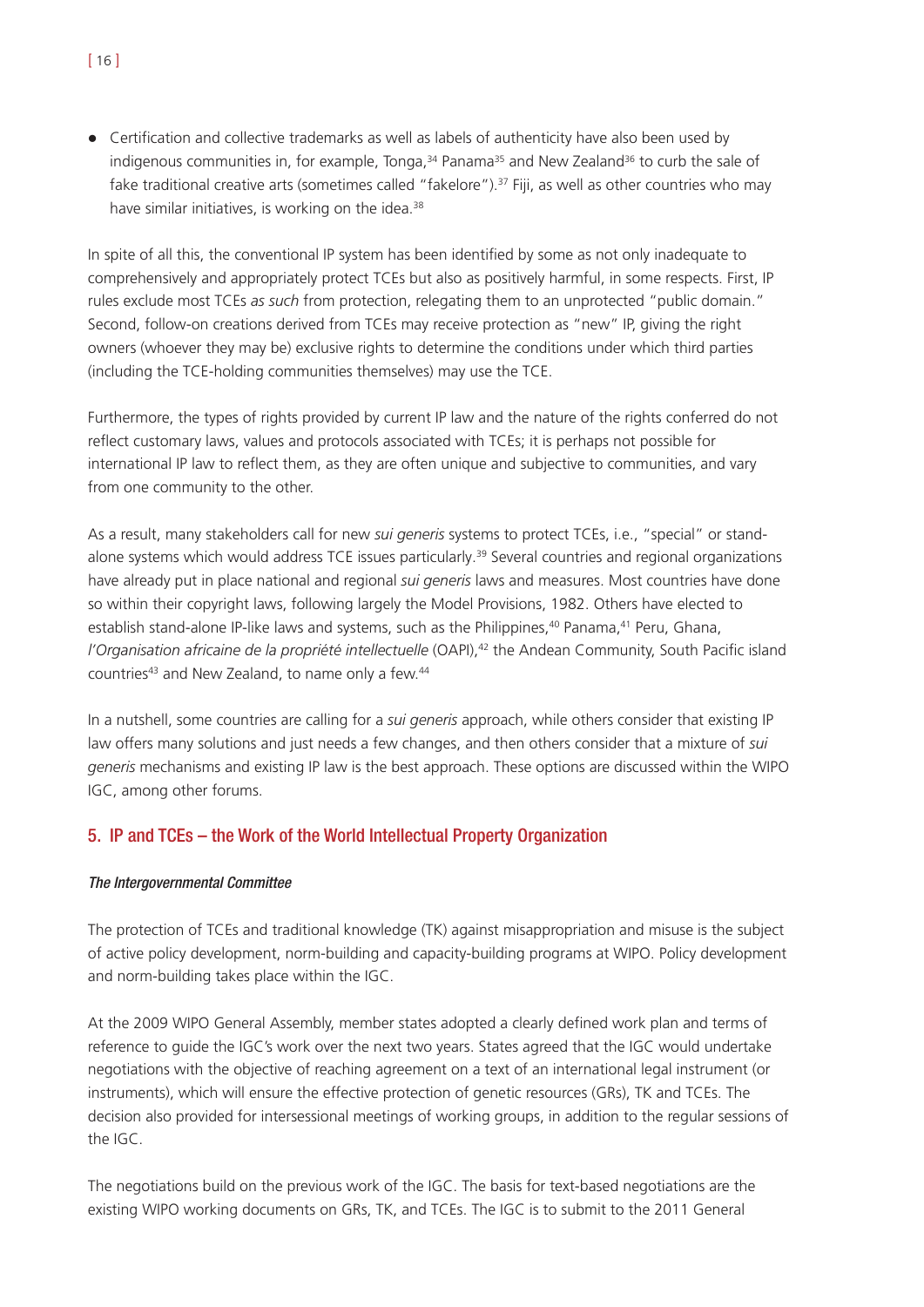Assembly the text (or texts) of an international legal instrument(s) which will ensure the effective protection of GRs, TK and TCEs. The 2011 session of the General Assembly would then decide on convening a Diplomatic Conference.

Recent sessions of the IGC have examined draft principles and objectives that could shape *sui generis* instruments on TCEs and TK.<sup>45</sup> This approach to protection could recognize, among other things, collective interests in TK and TCEs which are "characteristic" of a distinct cultural identity. These interests would be respected for as long as a traditional community continues to be associated with the knowledge or cultural expressions.46

These drafts include compliance with the principle of "free, prior and informed consent" (FPIC) and the recognition of indigenous peoples' and traditional communities' customary laws and practices. In line with the views of many indigenous and traditional communities, the draft provisions do not require the assertion of new exclusive property rights over TCEs or TK, but accommodate this option, should communities wish to take it up. Similarly, prior registration or documentation of TCEs and TK is not a precondition for protection, but is optional.

The draft provisions<sup>47</sup> on TCEs address exceptions and limitations to protection in similar ways to copyright law. Specifically, they provide that measures for the protection of TCEs should not apply to their use when that use includes making recordings or other reproductions for purposes of TCEs inclusion in an archive or an inventory for non-commercial cultural heritage safeguarding purposes. This provision would allow cultural professionals to make copies of TCEs during the course of archiving or record-keeping, and especially preservation.<sup>48</sup>

Another useful provision of the draft provisions regards documentation. In addressing formalities, the provisions specify that, to the extent a TCE is registered by a community, any IP rights in such recording or fixation should vest in or be assigned to the community.<sup>49</sup>

While the draft provisions have no formal status and constitute a contentious issue at the IGC, they illustrate some of the perspectives and approaches that are guiding work in this area, and could suggest possible frameworks for the protection of TCEs and TK against misappropriation and misuse. They are in fact being used as points of reference in a range of national, regional and international policy discussions and standard-setting processes, including in other policy areas. For example, they have been used by the African Regional Intellectual Property Organization (ARIPO), the OAPI, countries in the Pacific region, members of the Association of Southeast Asian Nations (ASEAN) and countries in the Caribbean.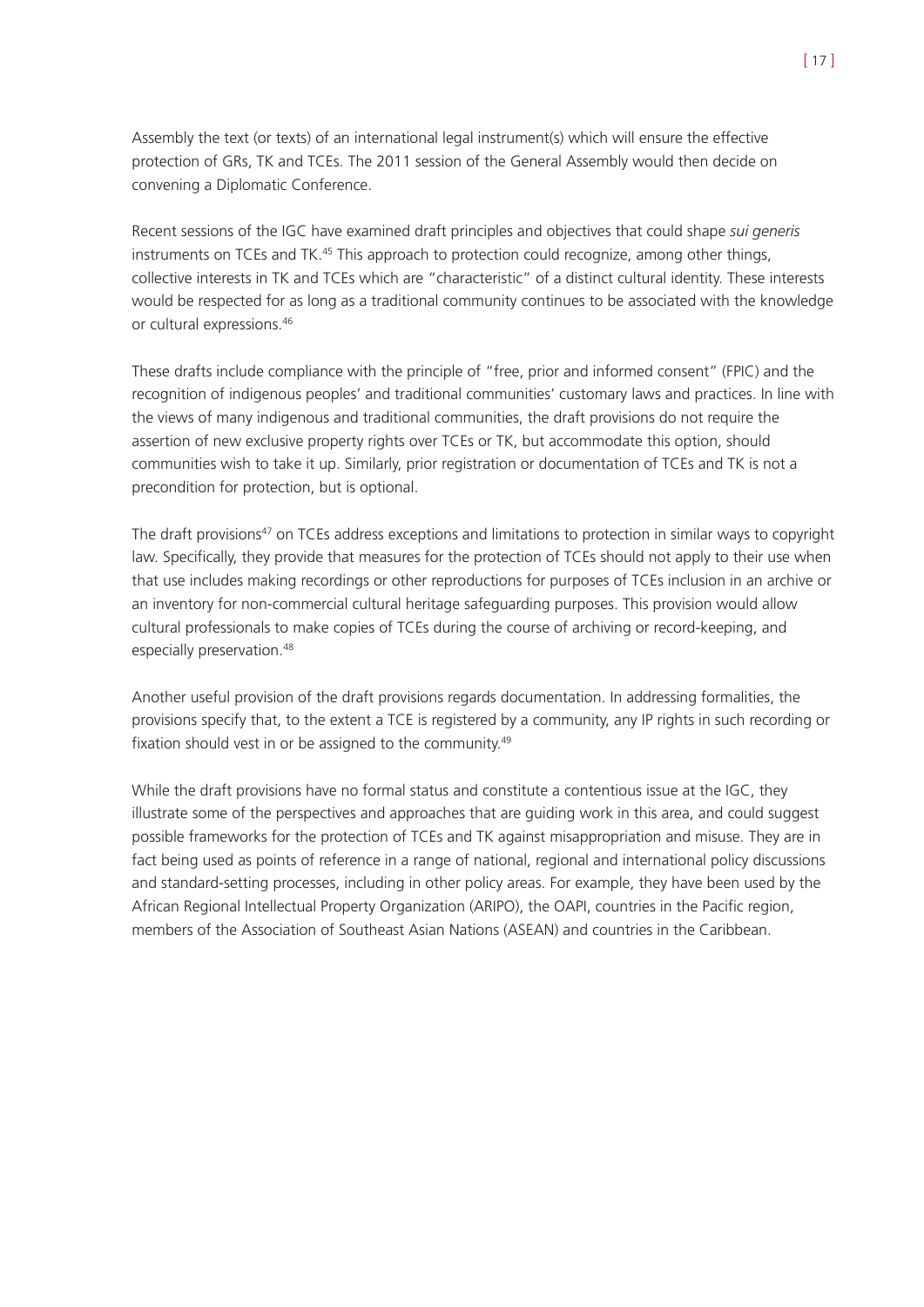#### THE SMITHSONIAN INSTITUTION AND ITS GLOBAL SOUND PROJECT<sup>50</sup>

The Smithsonian Global Sound Project,<sup>51</sup> an initiative of the Smithsonian Center for Folklife and Cultural Heritage, was launched in 2005, and aims to make traditional music globally available on the Internet. The collections that the project holds include the entire Smithsonian Folkways collection and content from partner archives including: the International Library of African Music (ILAM), in South Africa, the Archives and Research Center for Ethnomusicology of the American Institute for Indian Studies (ARCE), in India, and the Aga Khan Music Initiative for Central Asia of the Aga Khan Trust for Culture (Central Asia) and others still to come. The collaborating archives placed parts of their collections on the website, those parts for which permissions could be obtained, and to which free access could be given.<sup>52</sup>

With its interactive features, the project has been dubbed "the ethnographic answer to iTunes."<sup>53</sup> In order to use a recording, as opposed to just downloading it, a "Licensing Request Form" needs to be filled. The condition, however, is that "licenses and permissions are granted on a case-by-case basis and are at the discretion of the Smithsonian Institution. A license fee may be assessed depending on the nature of the proposed use." The Smithsonian Institution expressly prohibits the copying of any material (text and image files, audio and video clips) from the website, except for the purposes of "fair use" as defined by United States copyright law. The site claims that: "Royalties go to artists and institutions, and honor the intellectual property rights of composers, musicians, and producers." In other words, the revenue earned from sales of downloads and subscriptions support the creation of new educational content and are shared with archival partners, who in turn pass on a portion of those revenues to artists and communities.54

The work of WIPO concerns most directly the protection of TCEs in a legal sense, that is, protection of the creativity and distinctiveness inherent in TCEs against unauthorized or illegitimate use by third parties, including commercial misappropriation, misuse, misrepresentation and use that is derogatory or offensive. The goals of copyright protection, for example, are largely to promote further creativity, encourage public dissemination and enable the owner to control the commercial exploitation of the work.

It should be noted, however, that not all Member States of WIPO believe that TCEs should be "protected" in this IP law sense. Important questions, such as who should own the rights in TCEs, remain unanswered.

"Protection" in this IP sense is distinguishable from the "safeguarding" or "preservation" of cultural heritage and expressions, but can complement them. Preservation and safeguarding in the context of cultural heritage refer generally to the identification, documentation, transmission, revitalization and promotion of tangible or intangible cultural heritage in order to ensure its maintenance and viability. Protection may thus include safeguarding against loss through archiving, documenting and recording. It may mean acknowledging and giving effect to the broader range of collective and individual rights that are linked to TCEs and their cultural and legal environment. Finally it may also mean building capacity to support traditional creativity and the communities and social structures that sustain and express them.

In relation to the safeguarding and preservation of intangible cultural heritage, much valuable work is being carried out under the United Nations Educational, Scientific and Cultural Organization (UNESCO) Convention for the Safeguarding of the Intangible Cultural Heritage, 2003 and the UNESCO Convention for the Protection and Promotion of the Diversity of Cultural Expressions, 2005.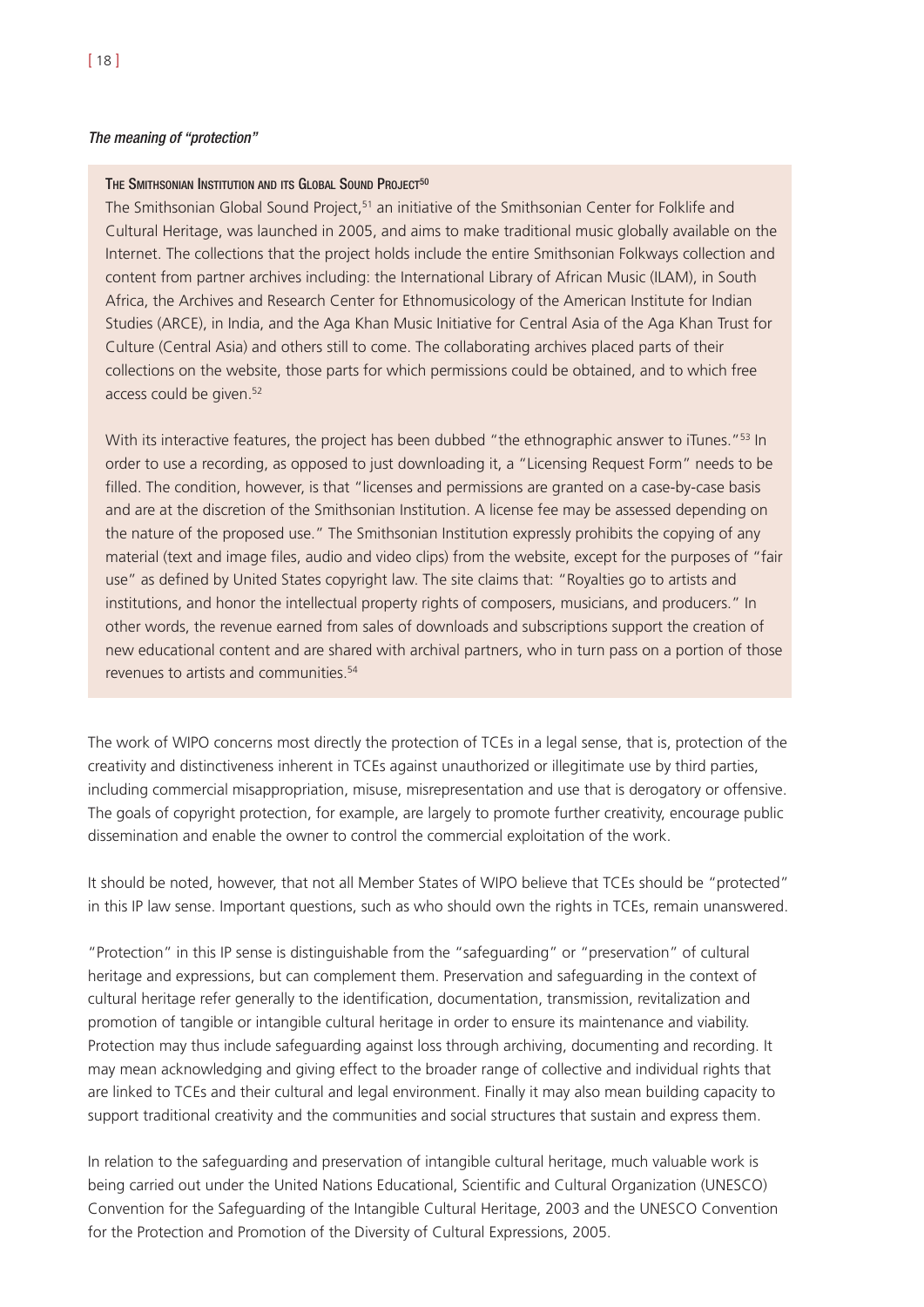#### IP and TCEs – Context of misappropriations

Central questions that have occupied indigenous and traditional spokespeople and academics alike include: when is the use of a TCE legitimate cross-cultural borrowing and when is it "misappropriation"?55

Perhaps the most publicized example of this is the successful "Deep Forest" CD produced in 1992, which fused digital samples of music from Ghana, the Solomon Islands and African "pygmy" communities with "techno-house" dance rhythms.56 Large profits were made from sales of the record, with no returns to traditional musicians and no attribution. The music producers had gotten access to the music from a cultural heritage archive where ethnomusicologists who had recorded the music had deposited the recordings.

Another example is that of t-shirts depicting Australian indigenous rock art, whose production was halted following a letter by a cultural institution demanding to cease production on the basis of copyright infringement.<sup>57</sup> Although the author of the rock art remained unknown and the age of the art was such that copyright was unlikely to subsist in the actual rock art, copyright did subsist in the drawings and photographs made in the late 1960s to 1970s by a researcher funded by the cultural institution: Eric Joseph Brandl. The making of the drawings and the taking of these photographs had indeed created new copyright rights which were enforceable against third parties. These drawings and photographs had been published by the cultural institution in 1973 in a book.<sup>58</sup> Because images of the rock art sites are rare and because the site itself is restricted from public access, it was highly likely that the t-shirt manufacturers had copied the images of the rock paintings directly from this unique publication.59 The institution, together with Mr. Brandl's widow, sent a letter to the company that made the t-shirts, which immediately agreed to cease production. The matter was settled after lengthy negotiations.

Another question that arises is who should benefit from the protection of TCEs? Indeed, the argument has been made that since much creativity is derivative, TCEs are the result of centuries-old cultural exchange, thus making the borders between what is owned by one cultural community, as opposed to another, difficult to determine. This also amplifies the challenge of identifying a single community of "owners," for TCEs that are practiced by more than one cultural group.

There is validity to this questioning; however, the answers to these questions should take into account the significant relationship between TCEs, cultural practices and the way indigenous peoples and traditional communities have historically developed their understanding of the natural world.

Political power is of fundamental importance in terms of understanding how relationships were often established that disenfranchised and denigrated indigenous peoples and traditional communities, their lands and ways of being.<sup>60</sup> The whole issue of TCEs cannot be understood outside the histories of colonization, dispossession and denials of sovereignty. Today, these histories produce urgent questions of identity, cultural maintenance and cultural survival. They also produce tensions because of different value systems, rationalities of knowledge use and cultural exchange. The process of acknowledging the significance of these histories and their relevance to contemporary TCEs is ongoing.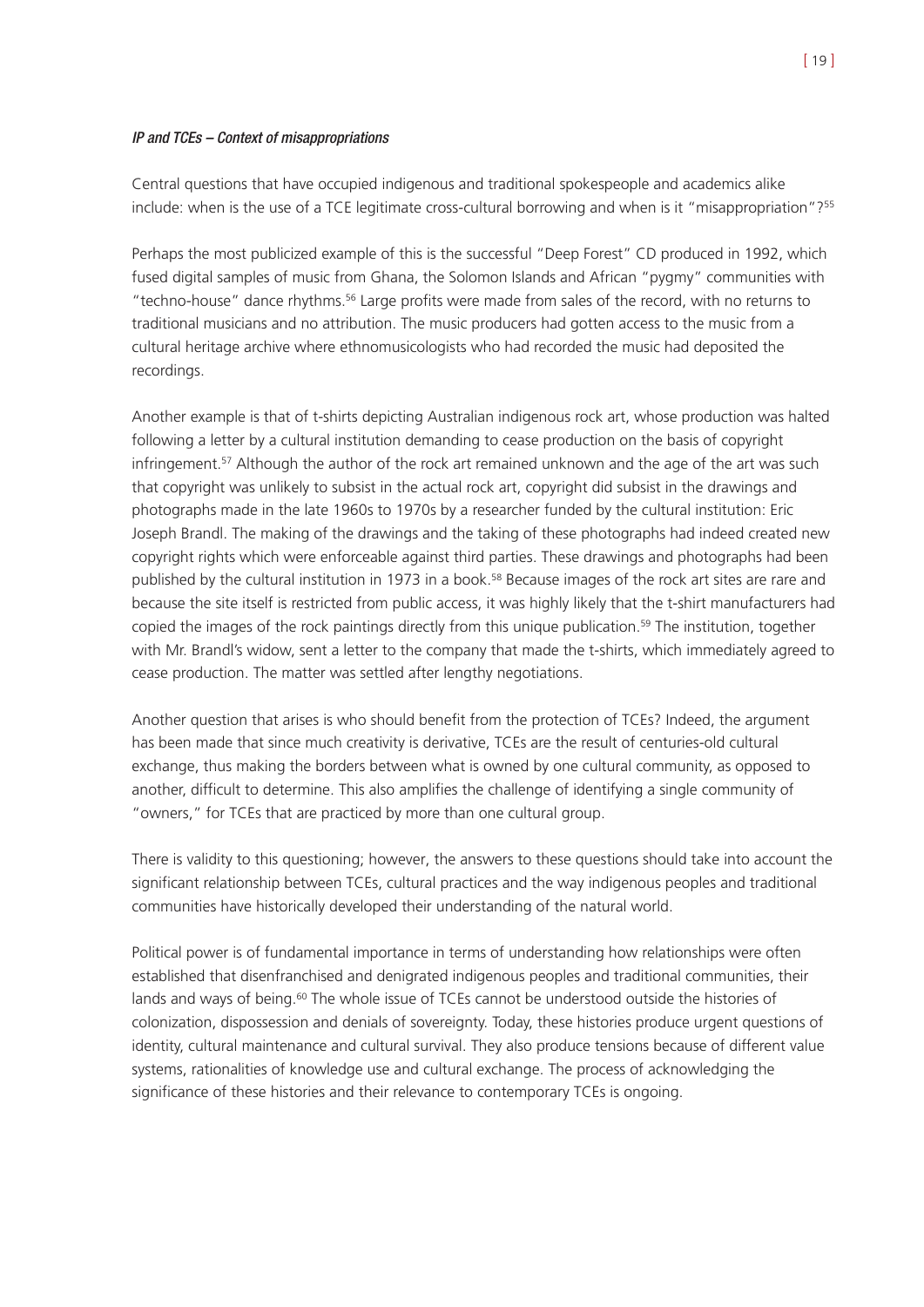# 6. The objectives and nature of this publication

Through examples and analysis, this publication explores areas of cultural heritage and IP law and policy in order to elucidate questions and issues relating to the management of collections, documents, and recordings related to TCEs by museums, libraries, archives, and other cultural institutions. It explores the role, responsibilities, and range of activities of museums, libraries and archives which raise IP and TCEs considerations.

The publication lays out the IP issues that may arise when acquiring, preserving, displaying, communicating and re-using TCEs and cultural heritage materials.

The focus and structure is the interface between the preservation, protection, and promotion of TCEs, both tangible and intangible. Cultural institutions usually hold (i) tangible expressions (products of arts and handicrafts) and (ii) materializations (photographs, films, audio and audiovisual recordings, transcripts, descriptions) of tangible and intangible expressions and practices.<sup>61</sup> Cultural institutions do not hold – as such – intangible TCEs; what they may do is invite communities to stage/enact intangible practices, expressions or representations on their premises.<sup>62</sup>

WIPO has also recently published a *Guide on Managing Intellectual Property for Museums*, <sup>63</sup> which provides an overview of IP issues particularly in relation to business opportunities for museums. Readers of the present publication are urged to consult this Guide. While it does not provide specific guidance for the treatment or stewardship of TCEs, it does address a range of practical situations and tasks that museum professionals face on a daily basis. The present publication extends this work specifically to address the legal and ethical IP issues associated with TCEs.

IP law establishes a balance between protecting the rights afforded to creators (in an effort to promote further their creativity) and protecting the interests of the public $64$  to benefit and learn from those endeavors (in an effort to advance, educate and inspire society as a whole).

The rights of tradition-bearers often sit uneasily within the balance struck by IP law. Indeed IP rights, as they exist now, were not designed with TCEs in mind. From a public policy perspective, IP laws generally do not take into account the needs, concerns, aspirations of indigenous peoples and traditional communities.65 Different legal jurisdictions throughout the world calibrate this balance differently and some do not recognize the IP rights of tradition-bearers at all.

There are now calls for the enhanced protection of TCEs at the international, regional and national levels. This has resulted in a complex policy debate, in which core concepts are being tested and analyzed. Policy objectives and modalities for achieving them are now emerging.

This publication does not attempt to advocate for particular approaches or impose particular solutions for the issues raised. Rather, it aims to provide information on current practices and their relation to IP principles and laws and to demonstrate the effects those practices have had on the traditional culture, communities, tradition-bearers and institutions who claim a relationship with them. It seeks not only to help facilitate the resolution of unique problems encountered by cultural institutions, but also to reveal that relationship-building is key for the management of TCEs and may help all parties into the future.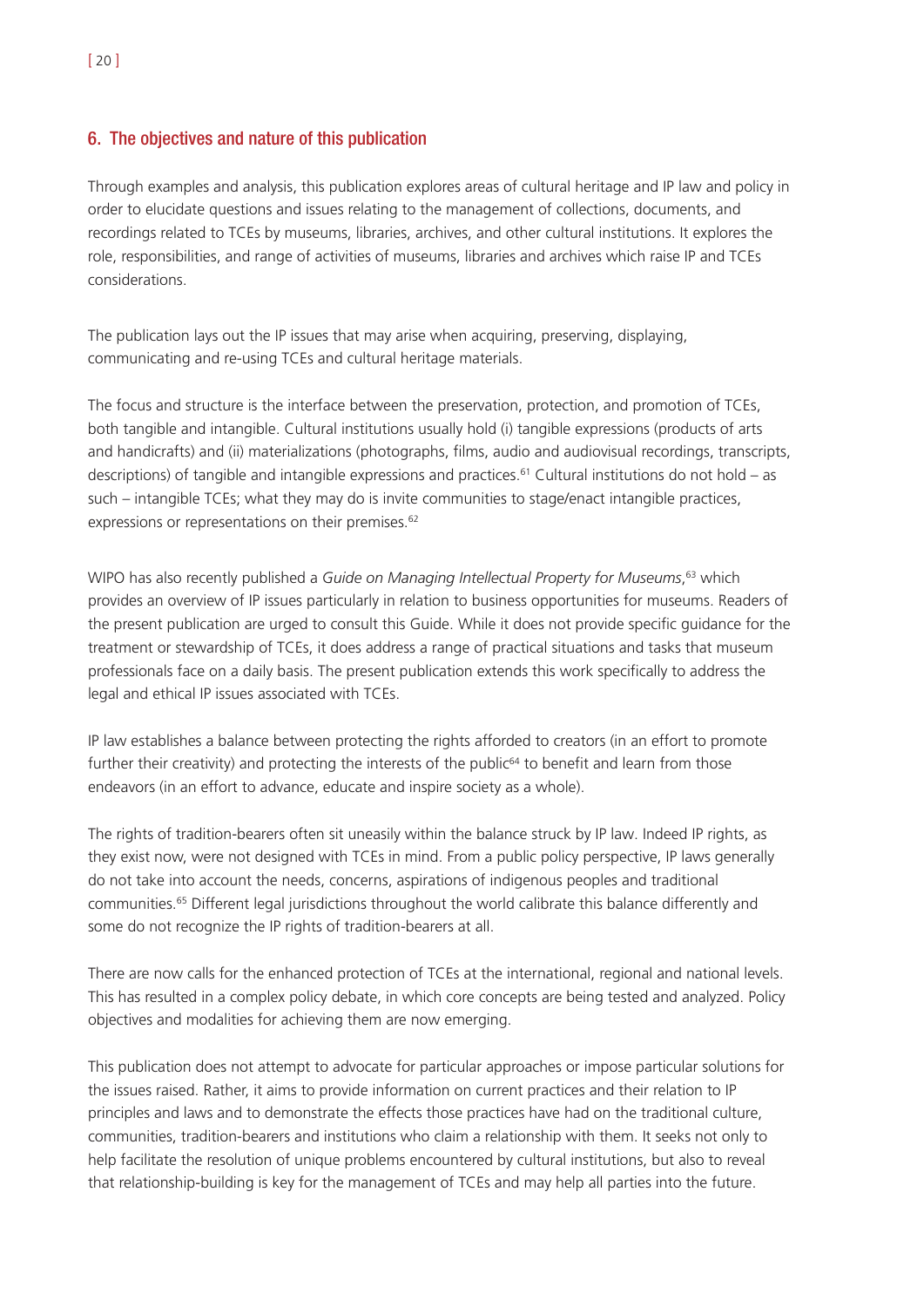In acknowledging the current gaps in the legal management of such collections, the function of this publication is to address a range of questions that cultural institutions are currently grappling with, in the management of their collections, namely:

- What are TCEs?
- ! What are the specific IP laws relating to cultural institutions and repositories of TCEs?
- . What are the specific IP issues that arise when dealing with TCEs?
- . What alternative practices in managing TCEs exist?
- ! What options are there if conflicts emerge?
- ! What are examples of good practices that could be useful to emulate?

This publication addresses copyright and related rights law, touches on trademark law as currently written and construed in a range of jurisdictions and references other relevant IP laws in the context of TCEs.

It draws parallels between the treatment of TCEs and other cultural goods, such as contemporary art. Building upon the empirical research and analysis undertaken by WIPO in the context of the Creative Heritage Project, the publication does not seek to codify practices nor suggest or create any normative or binding guidelines; rather it offers information on the policies and practices that are currently in place in an effort to promote discussion and encourage critical thought about IP and related options for the management of TCEs.

Indigenous peoples and traditional communities throughout the world may not have the same goals or objectives. Indeed, there is enormous diversity among tradition-bearers of all cultures in relation to customary laws as well as IP needs and expectations.<sup>66</sup> To this end, the publication encourages reflection on how the expectations and aspirations of tradition-bearers for safeguarding and reconnecting with their cultural heritage can be acknowledged as legitimate and embraced within the cultural institution sector.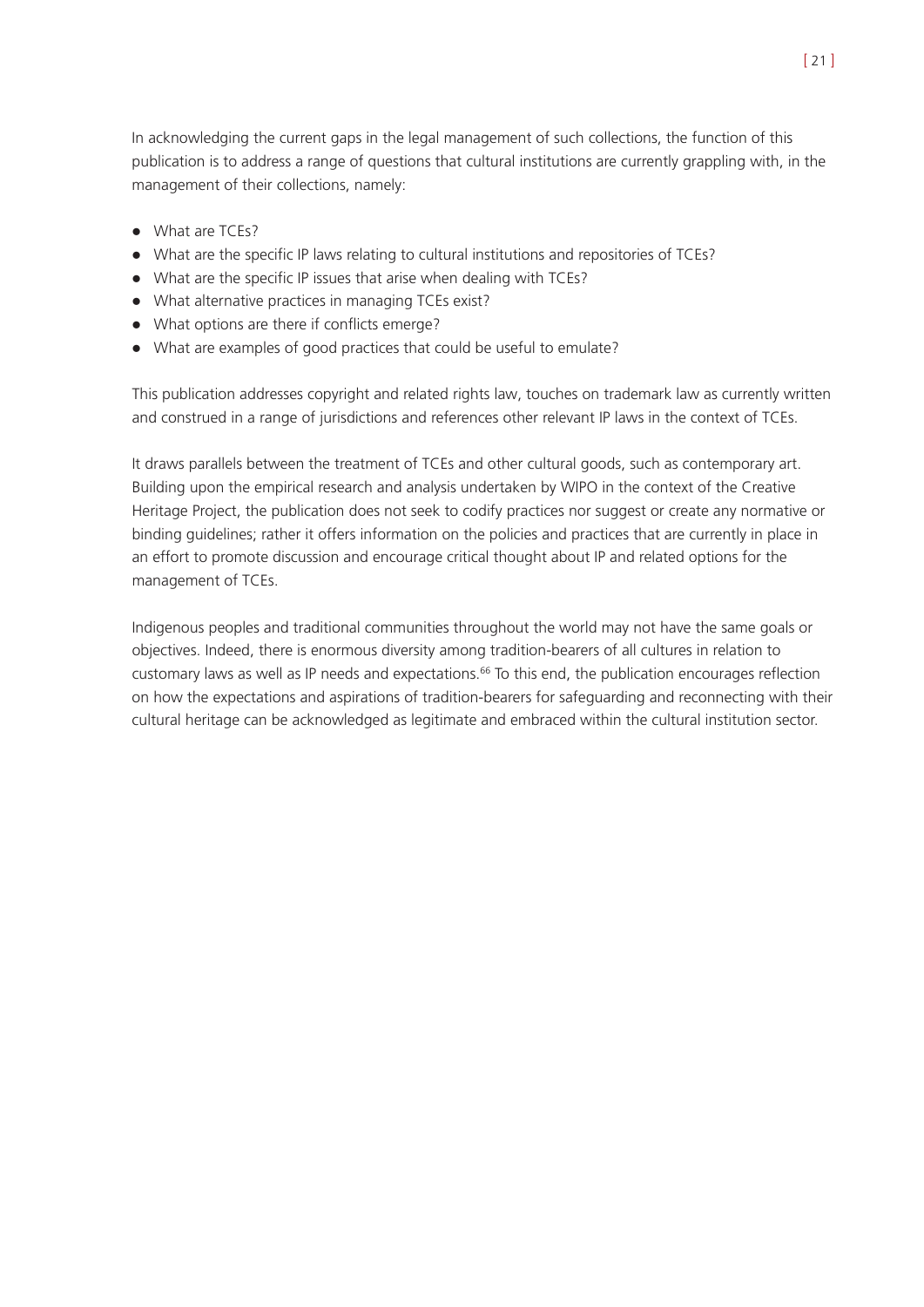

PART II. INTELLECTUAL PROPERTY AND TRADITIONAL CULTURAL EXPRESSIONS: ISSUES SPECIFIC TO MUSEUMS, LIBRARIES AND ARCHIVES

Part II explores the law of copyright and related rights, trademarks and geographical indications.

Copyright and related rights are the most relevant of IP areas affecting museums, archives, libraries and other cultural institutions. Once a creation is published, given or sold to others, it becomes *de facto*, if not always legally, possible for others to make uses of it: copyright is the right of an author to control the use of his works.

This section explores basic copyright and related rights concepts. It begins with an overview of legal fundamentals and then follows with an analysis of the issues that often arise with the stewardship and protection of TCEs.

As cultural institutions multiply and implement creative strategies to draw the public to their exhibitions, copyright issues become important. Firstly, cultural institutions are in the unique position of being both copyright owners (in their catalogs and CDs sold to the public, for example) and copyright users (in the paintings or sound recordings they reproduce to make such catalogs and CDs, for example). From a financial standpoint, cultural institutions may garner some proceeds from the proper use of copyright law.

Trademarks and domain names are discussed in this part's second section as they are also relevant for the management of TCEs as well as for certain products and services offered by museums, libraries and archives.

Geographical indications are dealt with in the last section.

# **COPYRIGHT**

International copyright protection does not exist *per se.* Copyright law is jurisdictional in nature and in scope. Many specific issues related to the copyright-TCE nexus are therefore jurisdiction-specific. While some are similar to others, there are many disparities among national laws that need to be highlighted.

The foundation of the Anglo-American copyright law began in 1710 with the Statute of Anne, while Continental European copyright law is often credited to the French Revolution at the end of the 1700s.

Regardless of origins, most countries are party to the Berne Convention, thereby forming the Berne Union.67 The Berne Convention establishes minimum standards of protection between signatory States.

Article 5(1) lays out the principle of "national treatment" whereby an author's rights are respected in another country of the Berne Union as though the author were a national of that country.<sup>68</sup> For example,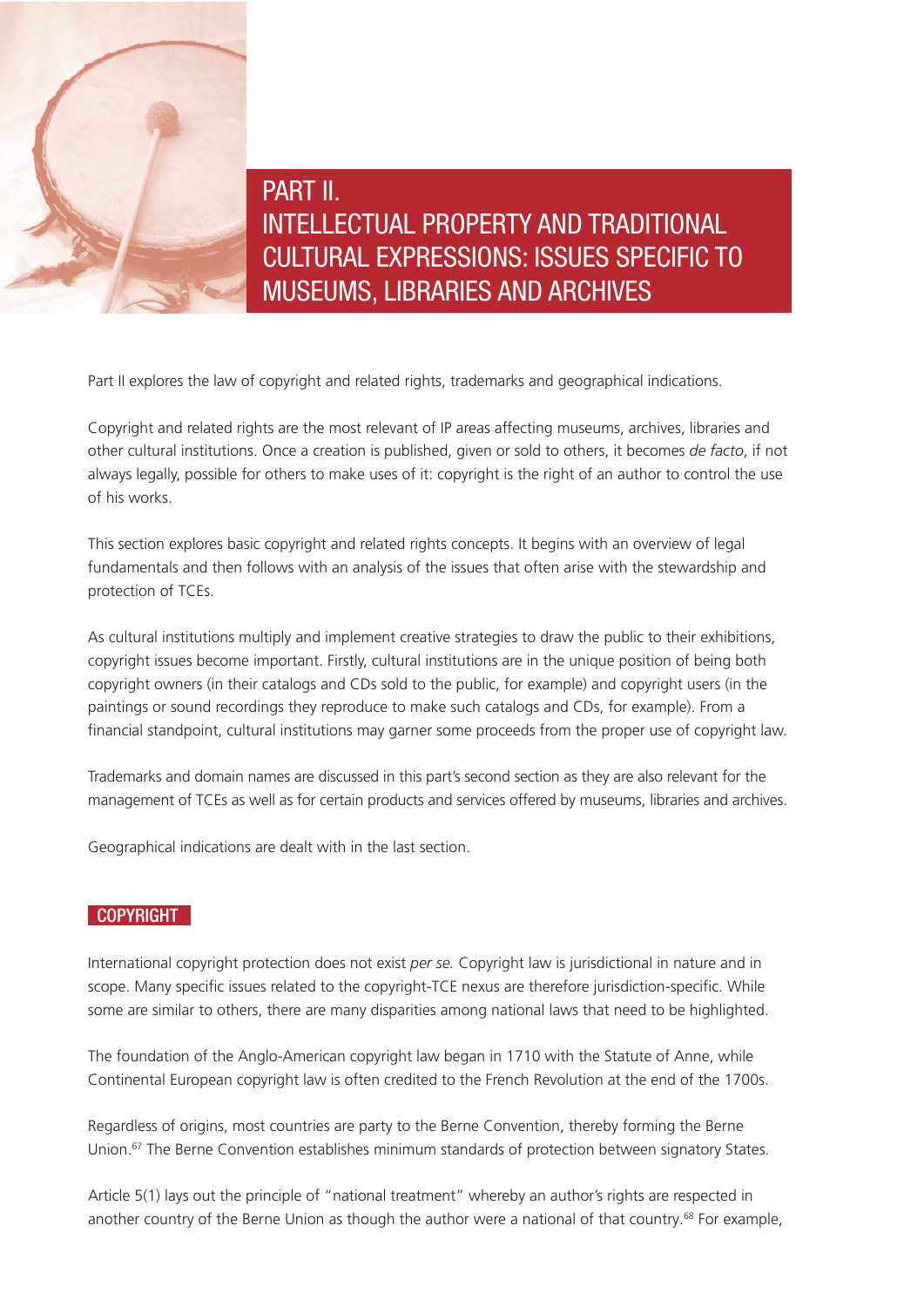works by Turkish authors are protected by Swiss copyright in Switzerland, and vice versa, because both Turkey and Switzerland are signatories to the Berne Convention.

Likewise, many countries are members of the World Trade Organization (WTO) and are therefore bound by the Agreement on Trade-Related Aspects of Intellectual Property Rights (TRIPs Agreement).<sup>69</sup> The TRIPs Agreement sets minimum standards of protection for most forms of IP, which apply equally to all member states of the WTO.70

In addition to the Berne Convention and the TRIPS Agreement, the WIPO Copyright Treaty (WCT) – concluded in 1996 – brings international copyright law into the digital age.<sup>71</sup>

Additionally, there are regional and bilateral agreements; for example the Bangui Agreement of 1977 created the African Intellectual Property Organization (Organisation africaine de la propriété intellectuelle or OAPI). Some free trade agreements also include clauses on IP.

The Berne Convention addresses "literary and artistic works" which include "every production in the literary, scientific and artistic domain." TCEs often comprise "productions in the literary, scientific and artistic domain" (for example, TCEs can manifest as art, music, drawings, or sculptures) and may therefore constitute subject matter of copyright protection.

When circumstances allow, the protection provided by copyright law can be appropriate for the needs and objectives of indigenous peoples and traditional communities.

Yet indigenous peoples and traditional communities are often *not* the copyright owners of much of the TCEs found in museums, libraries and archives, and therefore have had limited capacity to negotiate around issues of access, use, ownership of and control over these collections.<sup>72</sup>

Copyright generally comprises economic and moral rights. A special category of rights adjacent to copyright is referred to as "related rights."

#### OVERVIEW OF KEY POINTS

Copyright law is jurisdictional in nature and in scope. Many specific issues related to the copyright-TCE nexus are therefore jurisdiction-specific.

Tradition-bearers are often not the owners of the copyright and related rights in the recordings, films or manuscripts embodying their TCEs which they have not made themselves.

### 1. Objects of Protection: What Does Copyright Protect and What Does it Not?

The list of protectable material can vary from jurisdiction to jurisdiction. This is important precisely because some of the questions regarding protection for TCEs are specifically tied to what copyrightable subject matter *is*.

Generally, copyright protection extends to original literary (novels, poems, plays, newspapers, computer programs), scientific and artistic works (paintings, drawings, photographs, sculpture, architecture, advertisements), in any form of expression. Copyright laws may thus cover a range of works including, but not limited to, films, musical compositions, choreography, maps, etc.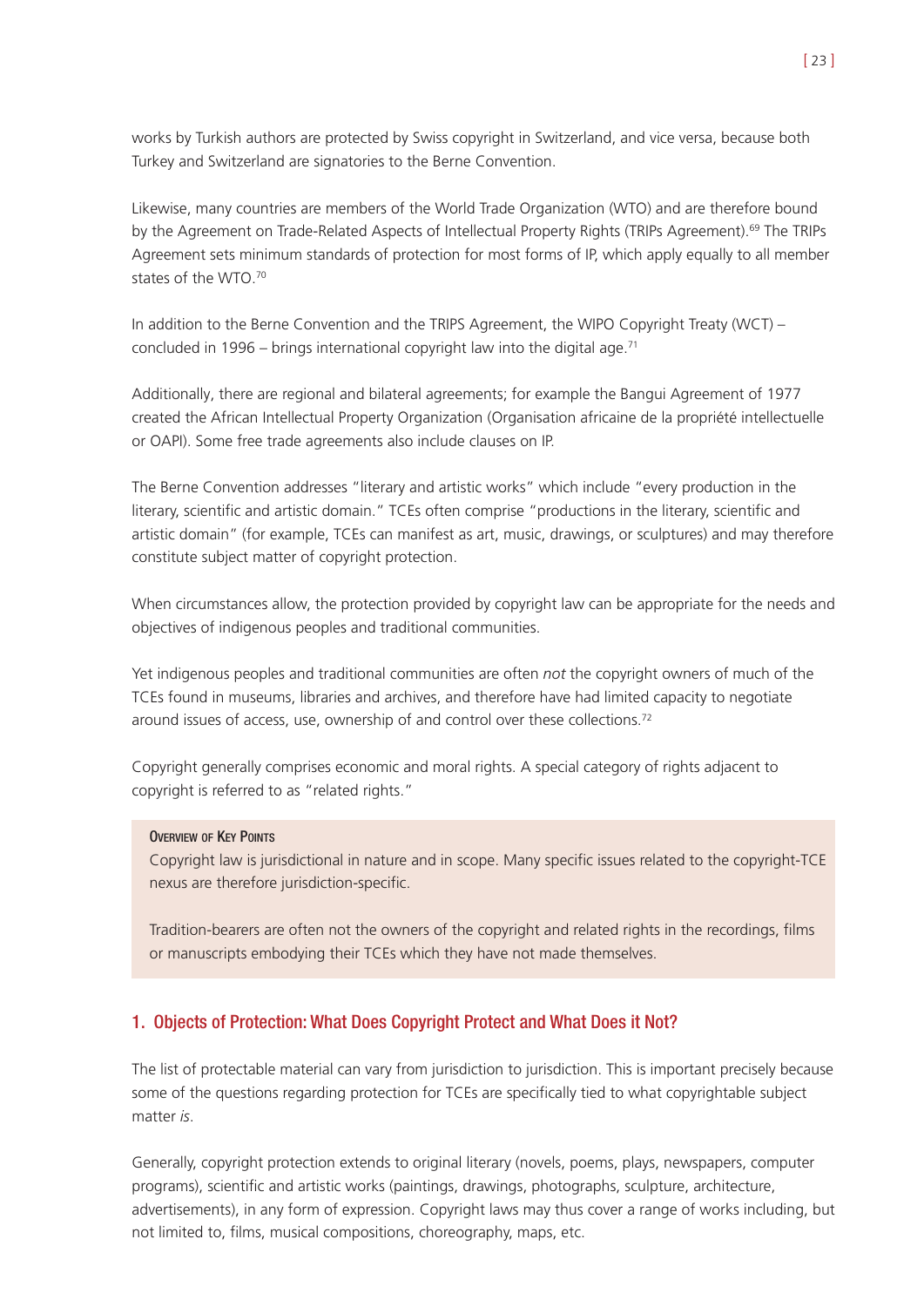Generally, copyright protection does not extend to functional aspects, formulaic or other non-original elements of works, such as colors, and techniques used to create a work, or what is sometimes referred to as a work's "style."<sup>73</sup> Copyright permits the imitation of the non-original elements or underlying ideas and concepts of works, allowing for further cumulative creativity and innovation.

#### **KEY POINTS**

- ! Copyright provides authors with exclusive rights with regard to their literary and artistic works.
- ! Copyright consists of both economic and, depending on the jurisdiction, moral rights.
- Copyright laws cover a range of works including, but not limited to, literary works (novels, poems, plays, newspapers, computer programs), films, musical compositions, choreography, maps, and artistic works (paintings, drawings, photographs, sculpture, architecture).

#### **Originality**

Copyright law requires that a work be *original* in order to be protected. The term is not defined in the relevant international treaties, nor is it generally defined in national laws. It is rather a matter left for interpretation and determination by the courts on a case by case basis.

In the civil law tradition, generally speaking, a work is original if it reflects or bears the mark of its creator's personality and/or personal creative talent. In the common law tradition, generally speaking, a work is original if there is some degree of intellectual effort involved and if it has not been copied from someone else's work.<sup>74</sup> In common law jurisdictions (for example, in the United States of America<sup>75</sup>), a relatively low level of creativity is required in order to meet the originality criterion.

In an artistic context, the originality of a work is often challenged when the degree of a creator's contribution to a work is perceived as minimal. A classic example of this issue is Marcel Duchamp's 1917 work *Fountain*, a "ready-made" porcelain urinal placed upside-down on a pedestal that the artist contributed to the first annual exhibition of the Society of Independent Artists. While art experts assert that this particular piece is the most influential modern art work of all time,<sup>76</sup> it is debatable whether it is an original artwork for purposes of copyright protection, since the work merely consists of an already existing object.

What constitutes "originality" is also challenged in the realm of "appropriation art" or "cumulative creativity." This may be illustrated by cases where a creator develops a work from using, "quoting" or building upon elements from an already existing work for the purposes of creating a "new" work. "These might include images, forms or styles from art history or popular culture, or materials and techniques from non-art contexts."77 One example is the work of Cory Arcangel, who radically slowed down the videogame *Tetris®,* originally created in 1984 by Alexey Pajitnov, of the then Academy of Science of the United Soviet and Socialist Republics (USSR) in Moscow<sup>78</sup> and claimed copyright in the new work.

"Originality" in the context of TCEs raises certain issues. Contemporary forms of TCEs made by current generations and inspired by or based upon preexisting indigenous or traditional art forms and practices can be protected as works, provided they are considered "original" under copyright law.79 These are also forms of adaptations, or "derivative works," which are works based on one or more existing works. Examples include translations, motion picture versions of oral stories, and original reproductions of artworks.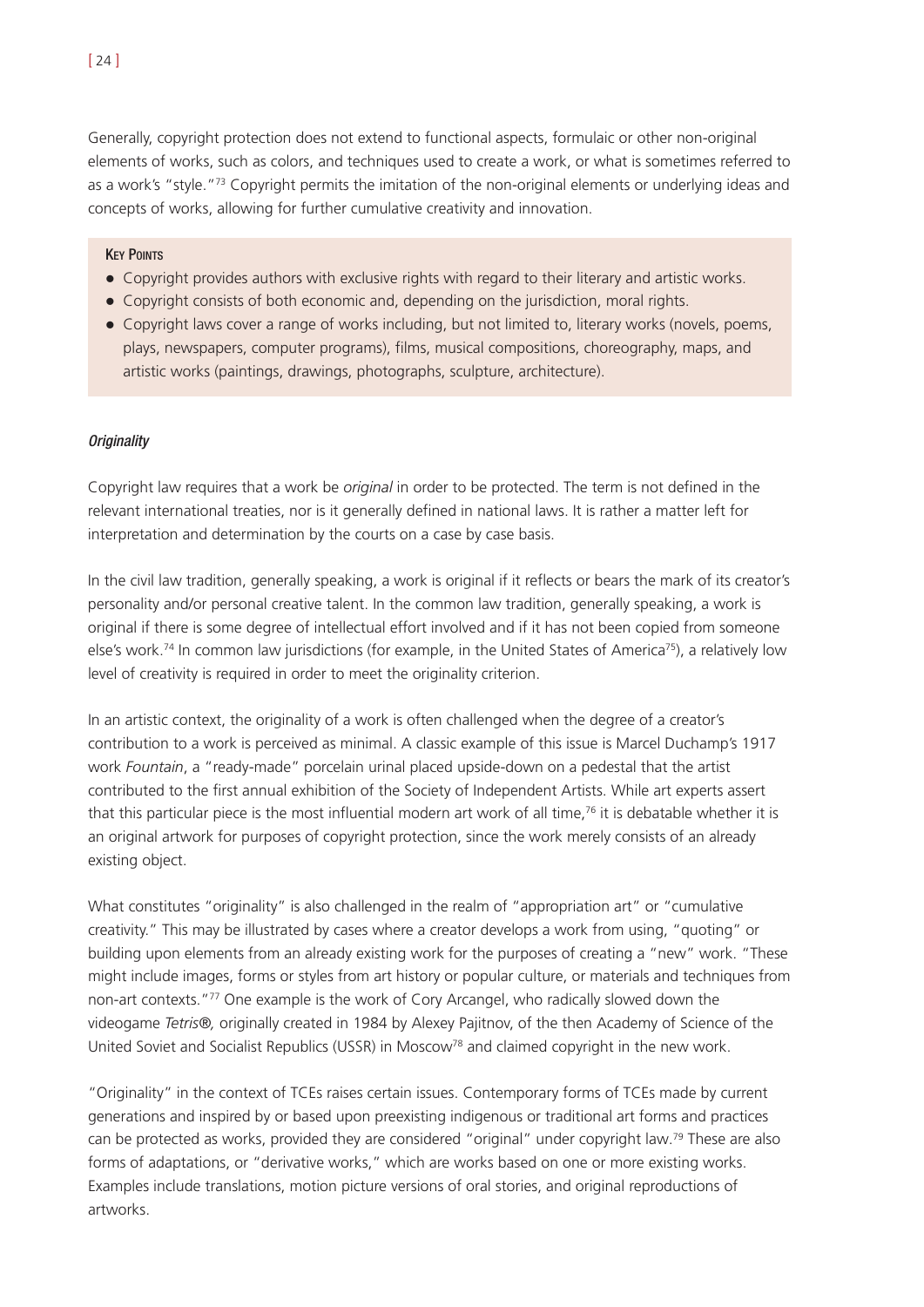While low thresholds for originality enable many artists to draw from their traditional artistic practices, it is also relatively easy for non-traditional and non-indigenous artists to produce knockoff works and argue that their products are original for purposes of copyright law.80 In other words, copyright law's concept of originality does not distinguish between TCEs that are passed down within a community, as part of the conservation of culture, and the misappropriation of such TCEs by outsiders – both can be protected as original.

For an example of traditional art that was found to be protected by copyright, in a 1994 Australian case, <sup>81</sup> carpets were produced for the high-end market. These carpets reproduced the artwork of several prominent indigenous Australian artists. The carpets were being imported into Australia from Vietnam and sold with tags that labeled them as "Aboriginal carpets."<sup>82</sup> Several carpets were direct copies of the original artworks, while others carried designs that had been significantly simplified and therefore were not direct copies. The Aboriginal artists argued that all of the carpets constituted copyright infringement. In arguing that the simplified carpets did not constitute original or derivative works, an additional argument was made that this copying was an infringement because it distorted the cultural meanings within the works.<sup>83</sup> The court accepted this reasoning and found that, under Australian copyright law, all the carpets infringed the copyright of the Aboriginal artists in their works.

Furthermore, under certain Aboriginal customary laws, the right to create artworks incorporating cultural narratives resides with the traditional custodians, guardians or holders, who are recognized by their people or community. These traditional holders have the collective authority to determine who may use the art forms and in what context or manner: they know the associated customary laws, values and protocols, for which they are responsible. Australian copyright law, on the other hand, does not provide a framework for the incorporation of Aboriginal custodianship.

The court noted these specific cultural dimensions: that because the community also had important relationships with the artworks, its members too had suffered anger and distress from the infringement. As a result, the court developed a new remedy for cultural harm wherein the copyright owners' injury and suffering was extended to include that experienced by their community.<sup>84</sup>

This case is important because the judge took into account how the infringing works, because of the simplifications and alterations done by the infringer, had disrupted and damaged the significant cultural meanings and narratives held within the original works by the Aboriginal artists and their communities.<sup>85</sup> This aspect is often referred to as "misuse" or "misappropriation" of TCEs and involves use which changes, distorts, reduces or inaccurately reflects the customary meaning, values and protocols associated with TCEs.

This example also illustrates how existing laws may be able to protect TCEs and fit the cultural context, but also how differently each jurisdiction is likely to handle these cases.

Another case concerning originality and likely to impact the activities of cultural institutions is the American case of *Bridgeman Art Library, Ltd. v. Corel Corp*. <sup>86</sup> In this case a court held that the photographic recreation of artworks in the public domain do not merit copyright protection. The court noted: "There is little doubt that many photographs, probably the overwhelming majority, reflect at least the modest amount of originality required for copyright protection… but "slavish copying," although doubtless requiring technical skill and effort, does not qualify."<sup>87</sup> The argument was made in court that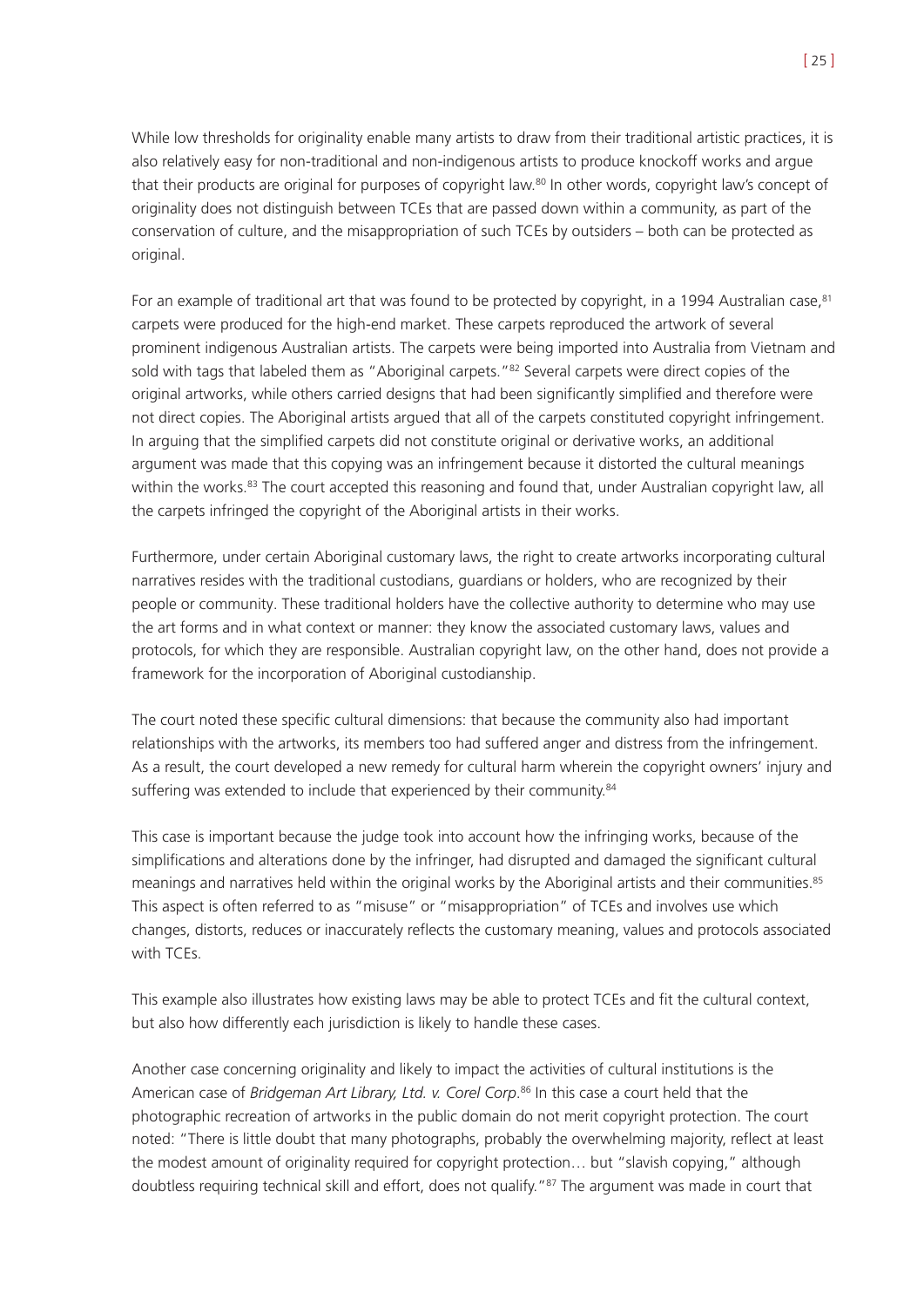such reproductions would be protected under United Kingdom law. However, the final opinion noted that mention should have been made of the 1869 Graves case.<sup>88</sup> In this latter case, it was decided that:

*The distinction between an original painting and its copy is well understood, but it is difficult to say what can be meant by an original photograph. All photographs are copies of some object, such as a painting or statue. And it seems to me that a photograph taken from a picture is an original photograph, in so far that to copy it is an infringement of the statute.89*

The outcome of the *Bridgeman* case for United States of America copyright law is uncertain. It has been widely criticized and subsequent cases, even in the same jurisdictional district, do not necessarily seem to follow its precedent. Some have argued that Bridgeman's attorney neglected to challenge the claim that a photograph was a "slavish copy," and therefore not eligible for the same copyright protection as other creative works.90 There is still some question, therefore, whether cultural institutions are able to own the copyrights in their photographs of public domain artworks.91

The *Bridgeman* case does not reflect international trends, however. During a case study seminar at the University of London (Queen Mary's College), an audience of arts professionals, IP attorneys, photographers and others reached the conclusion that the ruling should be reversed. Professor Adrian Sterling, Vice President of the British Copyright Council and author of World Copyright Law,<sup>92</sup> noted that the ruling would continue to be debated.<sup>93</sup>

One French court argued that the task of creating a faithful reproduction of a fountain requires skill but does not constitute original authorship;<sup>94</sup> another French court found that reconstituting a statue formerly at Versailles requires such a high level of proficiency and knowledge that the person who performs this must be an author;<sup>95</sup> an Italian court has argued that art restoration requiring a particularly sensitive and complex activity should reward the restorer with copyright protection.<sup>96</sup> In Switzerland, a recent case involving a 1997 journalistic photograph by Gisela Blau Guggenheim of Nazi-era documents supported a *Bridgeman*-like outcome. The photograph, taken and first published in Switzerland, was deemed by the Bundesgericht (the Swiss Supreme Court) to fall outside the scope of copyrightable protection due to its lack of originality.<sup>97</sup>

As concerns TCEs, photographic reproductions might or might not be copyrightable in and of themselves depending on the specifics of the reproductions and the process of their creation.

Many artworks in a cultural institution's collection, whether in the public domain or not, can often only be professionally photographed by cultural institution employees or contractors and, as such, the cultural institution has the ability to control the dissemination of those images through licensing agreements, digital rights management or other means.<sup>98</sup> This has been described as "curatorial control."<sup>99</sup>

From a pragmatic perspective, cultural institutions will likely not lose all of the revenue they may earn from photographs of public domain art because professional publishers require high quality images, which can only be captured with a professional photographer's expertise. So while the photographs may not be protected by copyright, the photographer will likely be able to sell them for their quality and fidelity to the original artwork, or TCE.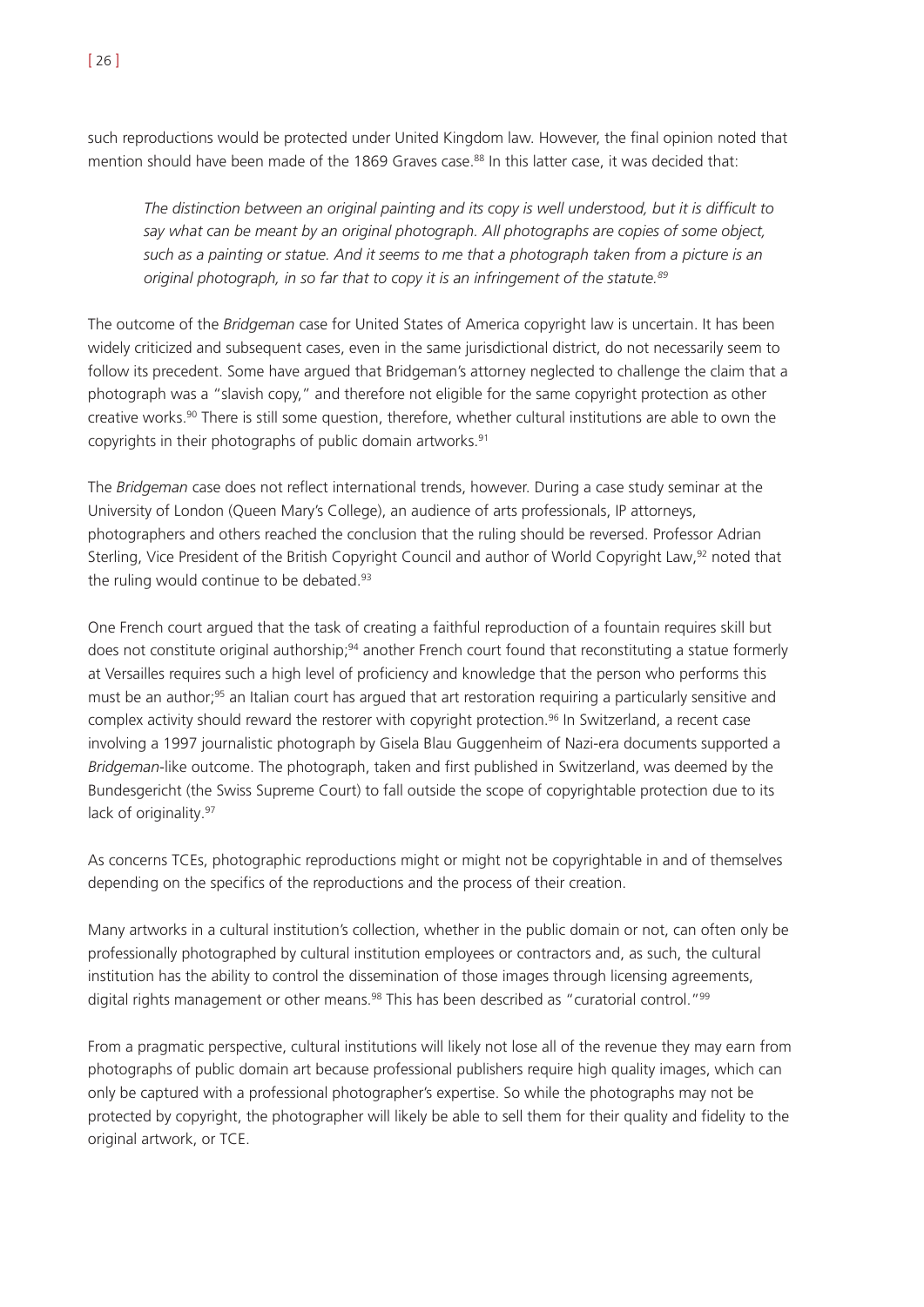#### **KEY POINTS**

- ! Copyright protection extends only to expressions of ideas, and not to ideas, procedures, or methods.
- In order for a work to receive copyright protection, it must be original. The threshold for originality is usually not high. In the common law tradition, an author must contribute something creative; the work must exhibit more than mindless copying. In the civil law tradition, a work is original if it reflects or bears the mark of its creator's personality and/or personal creative talent.
- The originality requirement poses unique issues for TCEs. TCEs may be based on preexisting works either as contemporary iterations or as closely resembling creative works that have existed and been transferred from generation to generation. In the latter case, whether a given TCE has achieved adequate originality for copyright protection can be unclear.

#### Database Protection

Originality is certainly the *sine qua non* of copyright protection. As such, despite their importance and the efforts deployed to build them, databases sometimes receive very limited protection under many current copyright laws because they are, or can be, a simple "unoriginal" compilation of material.<sup>100</sup>

Under the Berne Convention and the TRIPS Agreement, databases constituting *creative* compilations enjoy protection under copyright as literary works. The term "creative" is not uniformly defined at the international level. For "creative" databases, it is generally the originality in arrangement or selection of material that is protected as a database, but never the material itself (which may be protected independently, and for which authorization is needed for inclusion into/use of the database).

Certainly, making an accurate and reliable database can be very costly and time-consuming, and some jurisdictions grant copyright protection based on the principle of the "sweat of the brow."101 For example, in 1996, the European Union promulgated a Database Directive, granting *sui generis* protection to databases made in the EU and in other countries that offer comparable protection.<sup>102</sup>

The owner of the rights in a database is generally the person who exerted his labor in compiling and organizing the information, not the people whose material (e.g., TCEs) are being documented in this way.<sup>103</sup> Ownership of rights issues arise if the database is incorporating a variety of other copyrighted works, such as films, or photographs. There are also over-riding questions about ownership depending on: who funded the project; whether the content itself is separately owned; and, whether the database framework is itself independently owned by another party, such as a specific technology developer. Resolving these questions *before* the database-making begins is very important. Concerns over the ownership of genetic databases, especially ones that contain information collected from indigenous peoples and traditional communities, illustrate the range of issues that can and will emerge in the future.104

Database protection is relevant to museum, library and archive professionals under a variety of circumstances. From image databases to invitation lists, cultural institutions "own" a great deal of valuable information.

In Belgium, a case explores some of the contours of databases and art history publication subsequent to Belgium's implementation of the EU Database Directive. In *Art Research & Contact v. S. Boas*, <sup>105</sup> the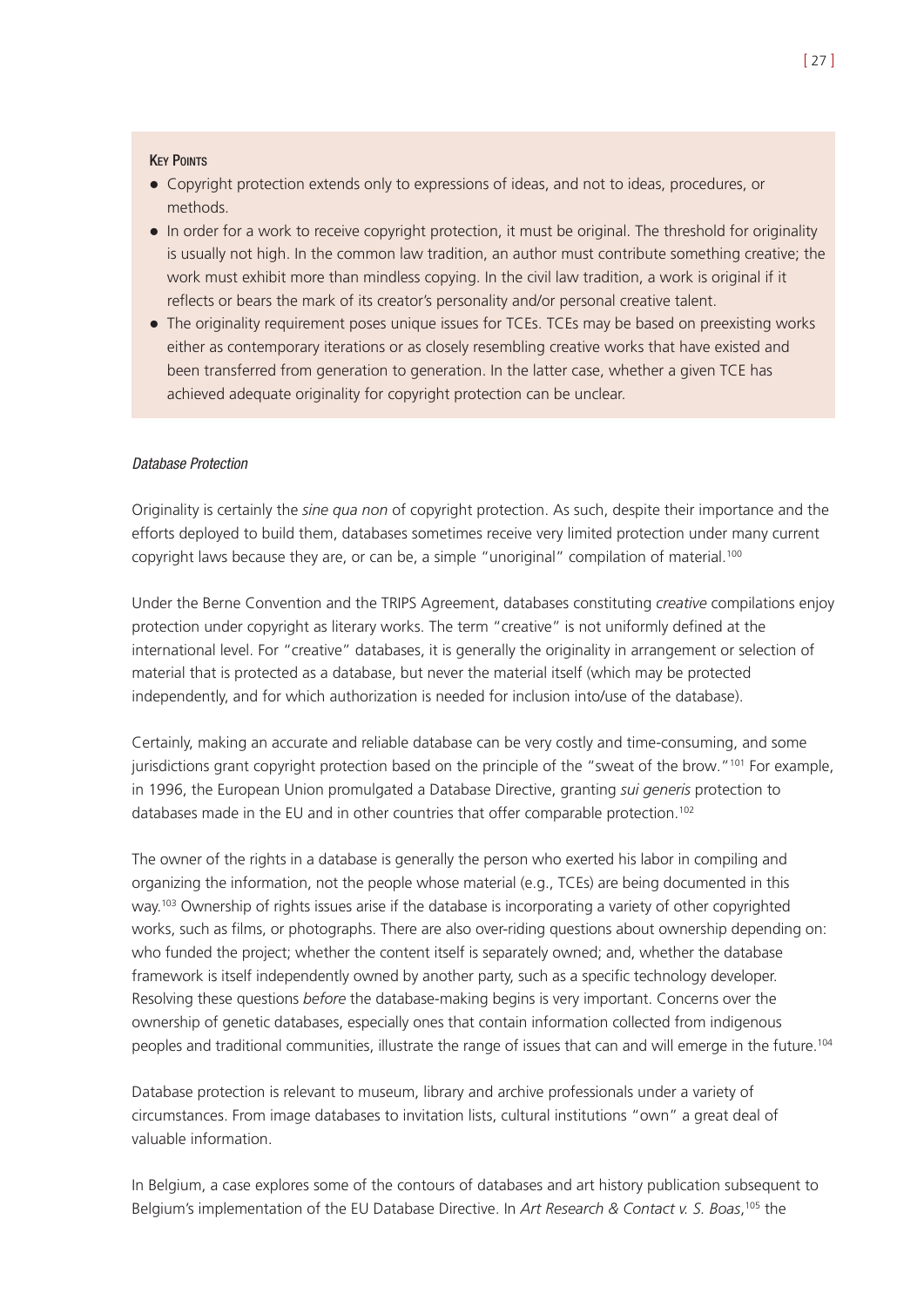plaintiff had collected and methodically arranged data regarding 530 sculptures in Brussels into a card system, in preparation for a book that the defendant was planning to publish. Before the book's completion, however, the defendant and plaintiff mutually agreed to discontinue their business relationship. The defendant subsequently used parts of the database to write and publish the book. According to the Court of Appeal of Brussels in a 2000 decision, the plaintiff's card system was protected by copyright, because the structure of the data compilation was the result of original selection and intellectual creation; the defendant was therefore found to have infringed the plaintiff's copyright. The Belgian Supreme Court confirmed the Court of Appeal's decision in 2001, but reiterated that, for noncreative databases, copyright protects merely the structure of the database, not the actual data itself.

Databases, registries and other forms of documentation are being considered as a mechanism to protect TCEs within the context of the negotiations taking place in WIPO's IGC.

Some worry, however, that making such a database, depending on its funding and management, would unwisely allow access to the very TCEs they are trying to protect. The collection, recordal and dissemination of and research on indigenous peoples' cultures raise multiple concerns for indigenous and traditional peoples. First, there is the possibility of breaches of confidentiality between ethnographers and informants (although professional codes of ethics proscribe these). Second, there is the possibility of the misrepresentation of indigenous and traditional cultures. Then, there can be the lack of access to documentary materials by the people about whom the research was conducted. And, finally, there is concern that much documentation of indigenous and traditional cultures is made, owned and commercialized by non-indigenous and non-traditional persons.106

Moreover, the digitization, dissemination and circulation of TCEs can be in direct antithesis to indigenous and traditional perspectives about how access to their collections is to be provided. In some cases, safeguarding efforts have unwittingly led to the unauthorized disclosure or commercial exploitation of culturally sensitive materials. Indeed, the informational content of an archive's collections might be sacred or confidential and subject to restricted use under customary laws. For these sacred, spiritual or otherwise culturally significant TCEs, access by third parties can be considered inappropriate by some communities. The handling of secret and sacred materials is thus a source of particularly acute concern. However, as Maui Solomon, a New Zealand lawyer, puts it, creating databases may be an interesting option "if, in the appropriate circumstances, public access can be effectively controlled. For example, by the use of "silent files" in which only the knowledge holders themselves or a duly authorized agency has access to that information for purposes of assessing whether or not a misappropriation has or is likely to occur."<sup>107</sup>

#### **KEY POINTS**

- Databases occupy an unclear space in copyright law. Each jurisdiction deals with them differently. While originality is required to receive general copyright protection, *creative* compilations may receive some benefits of copyright protection.
- ! Determining ownership of both the database itself, and its contents, is important to do before initiating a project that creates a database of TCEs.
- ! Some regional efforts are currently underway to create TCE databases. Such databases may be protected by copyright or *sui generis* database law.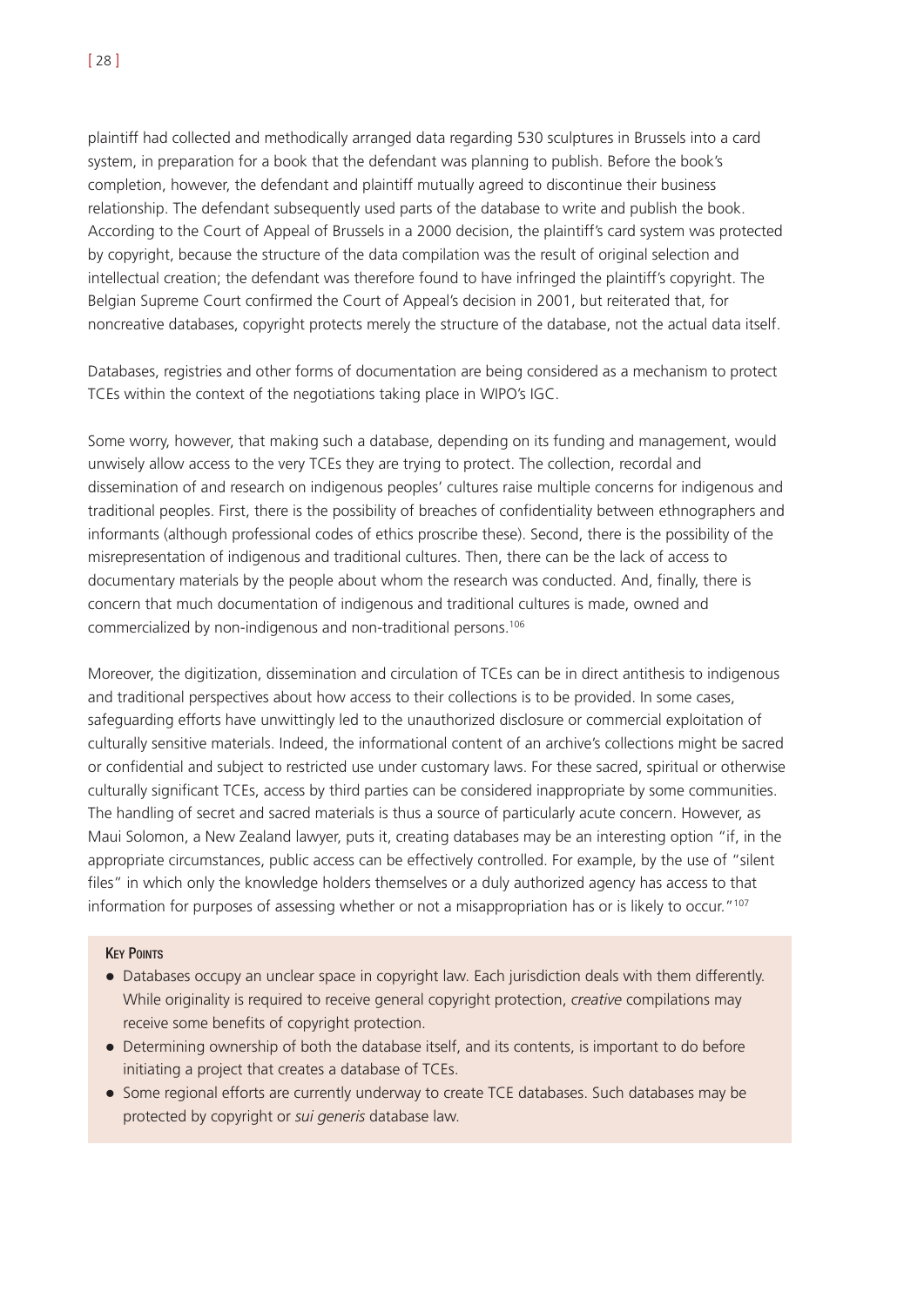#### Idea/expression dichotomy

Copyright does not preclude others from using the ideas, systems, facts, concepts or information revealed in the author's work. It pertains only to the literary, musical, graphic or artistic *form* in which the author expresses ideas, information or other intellectual concepts. Copyright enables the author to control the copying or reproduction of the form in which he has expressed himself. For example, anyone is free to create his own expression of the same ideas and concepts, or to make practical use of them, so long as they do not copy or adapt the original author's form of expression. The division, or dichotomy, between "idea" and "expression" is sometimes difficult to apply in practice. Simply put, works that are comprised more of an *idea* than an *expression* of that idea, often fall outside the scope of copyright protection.

For example, French painter Georges Seurat's method of pointillism painting was emulated by others. The technique consists in small distinct points of primary colors creating the impression of a wide selection of secondary and intermediate colors. While it is most often Seurat's *style* or *idea* that places him in art history, rather than any particular painting or *expression* of that idea, copyright law only protects expressions of ideas. So while copyright could protect Seurat's paintings, including the famous *La grande jatte*, copyright could not protect the idea of pointillism, and Seurat could therefore not keep others from imitating his technique through copyright law.

A recent example is found in the case *Leigh v. Warner Bros. Inc*.,108 an American case about the protectability of a photograph. Leigh was a photographer whose picture of the "Bird Girl" statue in the Bonaventure Cemetery in Savannah, Georgia, USA, was featured on the cover of the book "Midnight in Garden of Good and Evil." Warner Brothers made a film based on the book, and included another photographer's images of the same statue in the film and in promotional material. Leigh sued Warner Brothers for copyright infringement; the issue concerned the protectability of certain elements of the photograph and whether the defendant infringed on those elements. The U.S. Court of Appeals for the Eleventh Circuit emphasized that copyright law does not protect ideas and thus found that the original photograph did not entitle Leigh to prevent Warner Brothers' photograph of the same subject, in which Leigh had no rights. However the Court found that some elements of craft in Leigh's photograph such as selection of lighting, shading, timing, angle and film were protectable expressions.

In the context of TCEs, the idea/expression dichotomy plays an important role, because the distinction is often less certain. In the "Carpets case,"<sup>109</sup> it is clear that the indigenous artists were hoping to protect a range of intangible cultural elements that were also expressed in the artwork. Certainly, because the carpets misrepresented their works and did not respect the customary laws, values and protocols associated with them, the Aboriginal artists and their communities were offended.

Another reason is that the indigenous artworks are more than "artworks" in the western sense of the word. They are significant representations of important cultural stories, they are imbued with a diverse range of collective and often spiritual meanings, and their painting and display carries moral responsibilities.

What if the carpet manufacturers had learned the sacred stories upon which the artworks were based and thereafter created their own very different visual expressions of those stories on carpets? Such carpets could maybe constitute new copyright works, because their expression would be different from those made by the Aboriginal artists. One could argue, however, that an element of misuse or misrepresentation of the actual stories could still exist in this hypothetical scenario.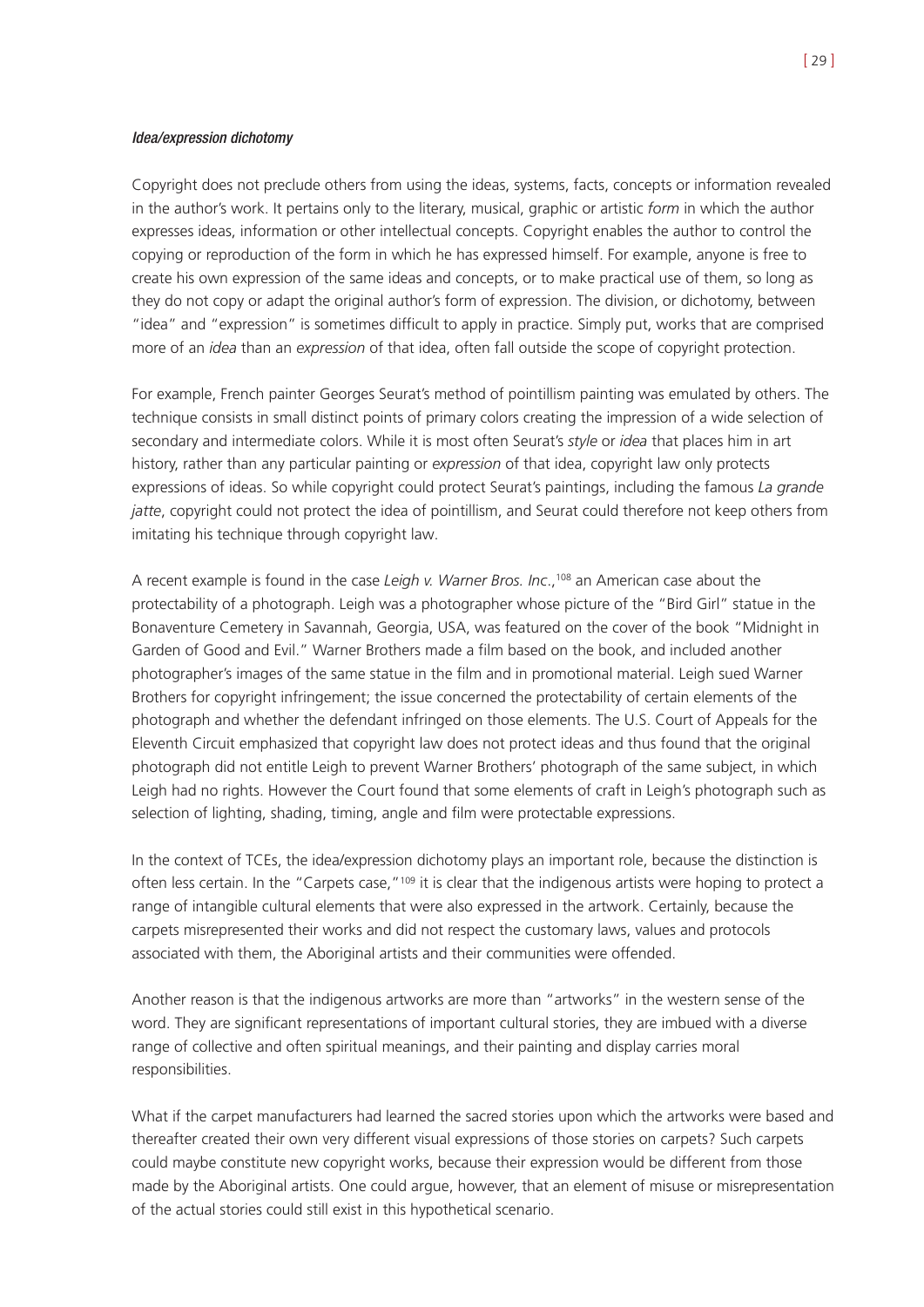The problem of the idea/expression distinction in the context of TCEs is a recurring one. This tension also arises because there is no clear description, identification, let alone definition of what TCEs constitute: this is a necessarily open category that seeks to capture the diversity of indigenous and traditional cultural practices and expressions.

TCEs embody complex relationships between tangible and intangible elements, and these are not always easily translated into the language and logic of copyright law. As the International Publishers Association has noted in the negotiations on IP and TCEs within WIPO:

*The IPR system is a balanced system with clearly defined rights…. A presumption of freedom applies. For example: Idea/expression dichotomy of copyright. At the moment, expressions of culture are a relatively open concept that does not yet meet with the habitual rigor of clear definition and identification of what ought to be protected and what not.110*

There could be cases where the style or method of creating indigenous or traditional works would be employed by persons from outside the cultural context. In such a situation, existing copyright protection would not be available, since these cases involve the copying of an idea, a style or the method of making the work, as opposed to copying the actual indigenous or traditional work, or expression of the idea, itself.111

#### **KEY POINTS**

- ! The difference between an idea and the *expression* of that idea can be vague. No single rule can be clearly applied to represent a distinction between an idea and its specific expression. Such a distinction is made on a case-by-case basis.
- ! TCEs often straddle the idea/expression divide in that they embody beliefs, stories or thoughts (i.e., unprotected ideas under copyright law) that are quintessential to the culture; they oftentimes do not have one single, finite expression that overrides all other expressions of that idea.

# Fixation

In some jurisdictions, protection will arise provided that such works are fixed in a tangible or material form that can be seen, heard or touched: this is referred to as the fixation requirement.

Copyright protection is available for both oral and written works.112 The Berne Convention explicitly leaves the choice open as to whether works should only be protected if they have been fixed in some material form. Neither the WCT nor the TRIPS Agreement mention fixation.

A work will be fixed when it is sufficiently permanent to be perceived, reproduced or communicated, i.e., when it has a form of expression. This form needs not necessarily be graphic. Indeed, it usually does not matter whether the work is fixed in words, numbers, pictures, or any other medium: the form, manner, or medium of fixation is irrelevant. It may thus be written down, recorded, represented in digital data or signals or otherwise reduced to material form.<sup>113</sup>

Many national laws, particularly those of common law countries, do require fixation, because this may facilitate establishing the existence of the work and provide a clear and definite basis for rights. Conversely, many countries, in particular countries with a civil law tradition, in Africa, Latin America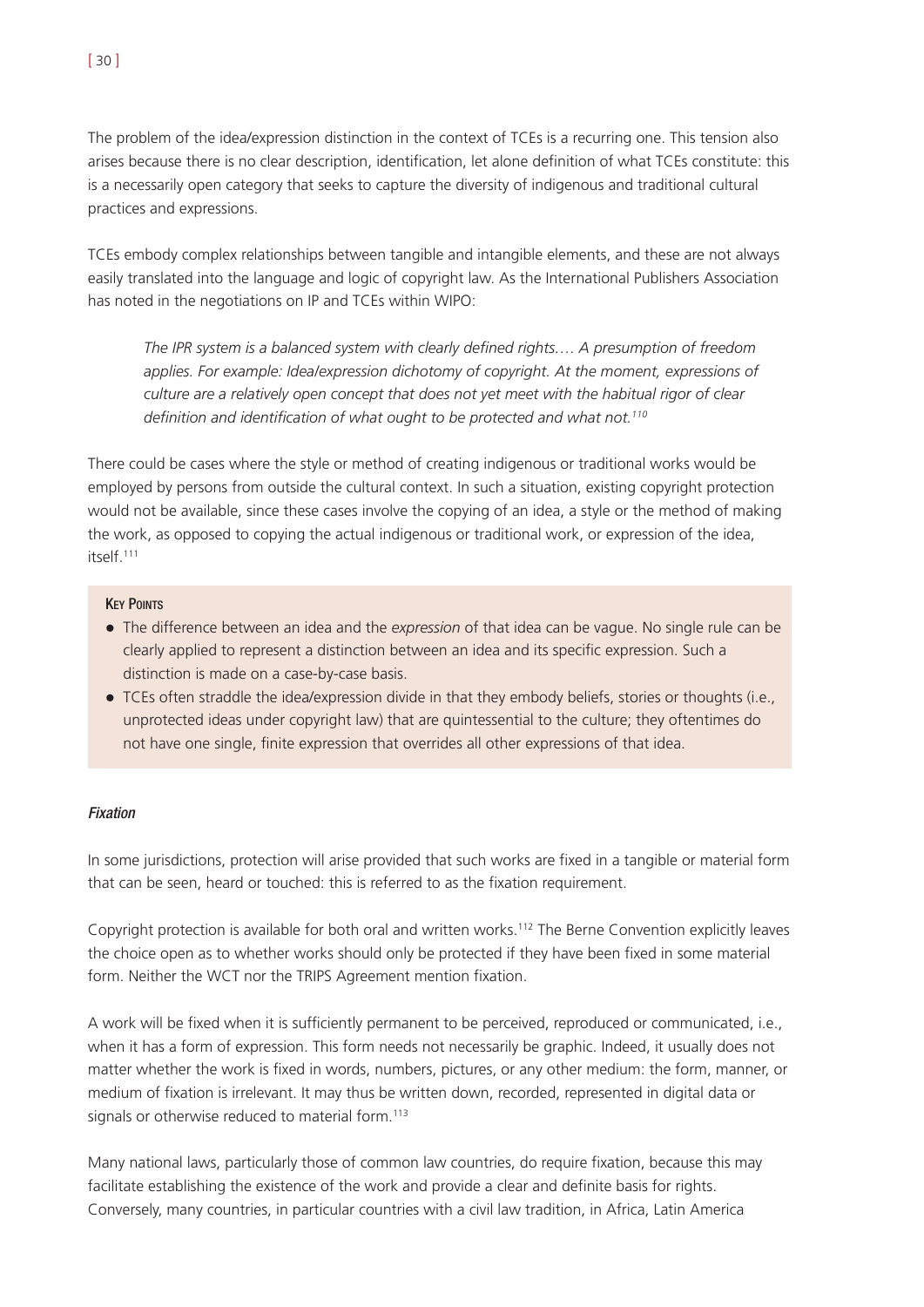(Brazil), and Europe (including Belgium, Spain, France, Switzerland, Italy and Germany)114 do not require fixation. These countries accord protection to a work as soon as it is in a form in which others can perceive it.

The fixation requirement, perhaps more than originality and the idea/expression dichotomy, raises some serious challenges in the protection of TCEs, and particularly of intangible TCEs, under the copyright laws that comprise this condition.

For instance, "the shamanic incantations, complex therapeutic rituals, including poetics, healing performances in song or musicotherapy, sand painting, and so on, could often take spontaneous turns and not be readily amenable to representation in a tangible form."115 In many cases, it is impossible to separate TCEs "from the underlying and intangible symbolism, spiritualism and belief systems that fixation entails. A prayer, for example, when expressed in a written material, could be the subject of a copyright under the Berne Convention, Article 15(4)(a). Nonetheless fixation detracts from the deep, personal, emotive and spiritual power of prayer that is fully realized in the context of individual or group specificity, ecstasy, seeming spontaneous outbursts, or the like."<sup>116</sup>

#### **KEY POINTS**

- ! Many, but not all jurisdictions require that a work must be fixed in a tangible or material form in order to receive copyright protection.
- Many TCEs would not meet the fixation criterion. Oral stories and dances, for example, could not, in such cases, be protected if not specifically "fixed" in material form.

#### **Adaptations**

Adaptations are works based upon one or several preexisting work(s) or upon material from the public domain. They include any form in which a work may be recast, transformed or adapted. These adaptations are sometimes referred to as "derivative works," for they "derive" from preexisting works or unprotected material. The derivative work may in turn qualify for copyright protection if sufficiently original.

An author, or rights owner, has the exclusive right to control the making of adaptations of his protected work(s). A third party wishing to create a work based upon a protected work needs the authorization of the author of said protected work.

Even works derived from materials in the public domain can benefit from copyright protection, because a new interpretation, arrangement, adaptation or collection of public domain materials, or even their "re-packaging" in the form of digital enhancement or colorization, can sometimes result in a new distinct expression which is sufficiently "original." For example, the script for a film based upon a well-known ancient work, such as Homer's Odyssey, may be original.<sup>117</sup> In addition, two very similar-looking works may both have had their basis in the same work or body of work that is in the public domain.

For this reason, a contemporary literary or artistic production derived from or inspired by traditional culture, or a particular TCE, that incorporates new elements or expressions may be considered a distinct, original work and can thus be protected by copyright.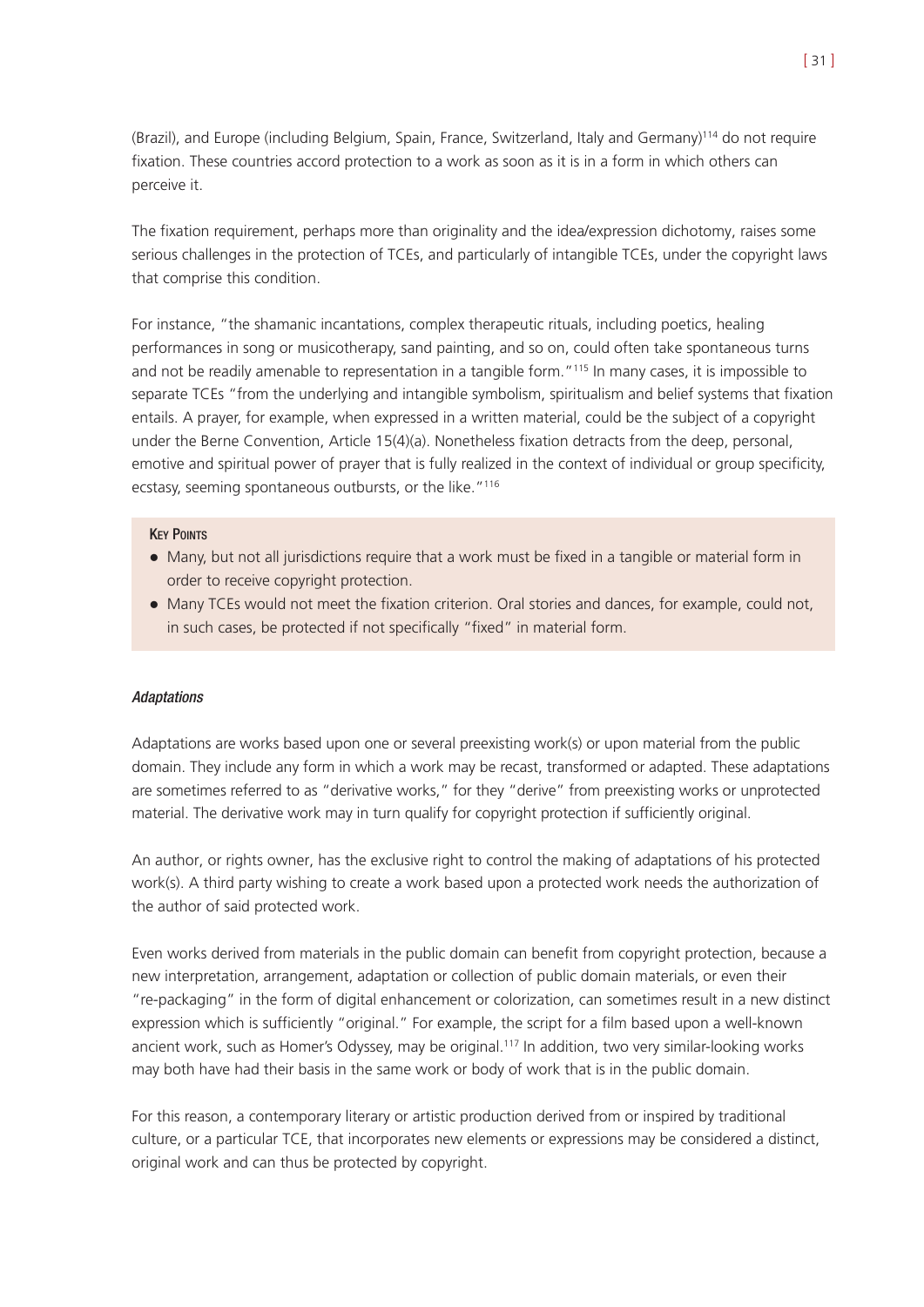However, the protection afforded to such derivative works vests only in the new material or aspects of the derivative work. This is sometimes referred to as "thin copyright." This phrase is used to refer to the thin layer of protectable elements in an otherwise unprotectable work, where the remaining elements are protected as copyright of another author or are in the public domain. The copyright or public domain status, as the case may be, of these preexisting elements or material is unaffected. The idea is that although an adaptation may be copyrightable, it cannot serve to either take something out of the public domain that was already in the public domain, or diminish an earlier author's rights.<sup>118</sup>

While a copyright owner's exclusive rights normally include a right to authorize or prevent the adaptation of his work, this does not generally prevent other creators from being inspired by the work or from borrowing from it. Copyright supports the principle that new artists should build upon the works of others and it rewards creativity.

The challenge is to distinguish between the unlawful copying or unauthorized adaptation and legitimate inspiration or borrowing.

Discussions about a possible *sui generis* protection of TCEs touch on whether or not to grant a right of adaptation in respect of TCEs, and on the exceptions and limitations that might be appropriate.<sup>119</sup>

As exceptions and limitations will differ within each context, Part III outlines a range of ongoing projects establishing good practices when working with indigenous and traditional communities around access and use of TCEs, both within institutional contexts and within traditional communities.

#### **KEY POINTS**

- Adaptations are works based on one or several preexisting work(s) but with enough original elements to create a newly copyrightable work. Under copyright law, the challenge is to differentiate between unauthorized adaptation and lawful inspiration or borrowing.
- TCEs could often be classified as derivative works since they are based on preexisting expressions. A potential problem with simply classifying every new iteration of a TCE as a derivative work is that it would not serve the purposes of a community and would allow each TCE iteration to eventually fall into the public domain and thus be available for use by anyone.

#### The public domain

The Berne Convention applies to "all works which, at the moment of [the Convention's] coming into force, have not yet fallen into the public domain in the country of origin through the expiry of the term of protection."<sup>120</sup> "Public domain" is a sometimes confusing term that is not used uniformly. Some jurisdictions do not use the term "public domain" at all; Japan, for example, uses "copyright-free" for this concept.

Contrary to some current perceptions, a work is not in the public domain simply because it is accessible, for example, on the Internet. With the advent of the Internet, it became possible to "post" protected works freely and easily. Once such material is available online, it may be perfectly copied among thousands or even millions of computers very quickly and essentially without cost. This perhaps intensified an already established but incorrect belief that, if something is available through a free and open source, it must be in the public domain. The Internet actually holds an enormous amount of protected works. There is a big difference between "publicly accessible" and "public domain."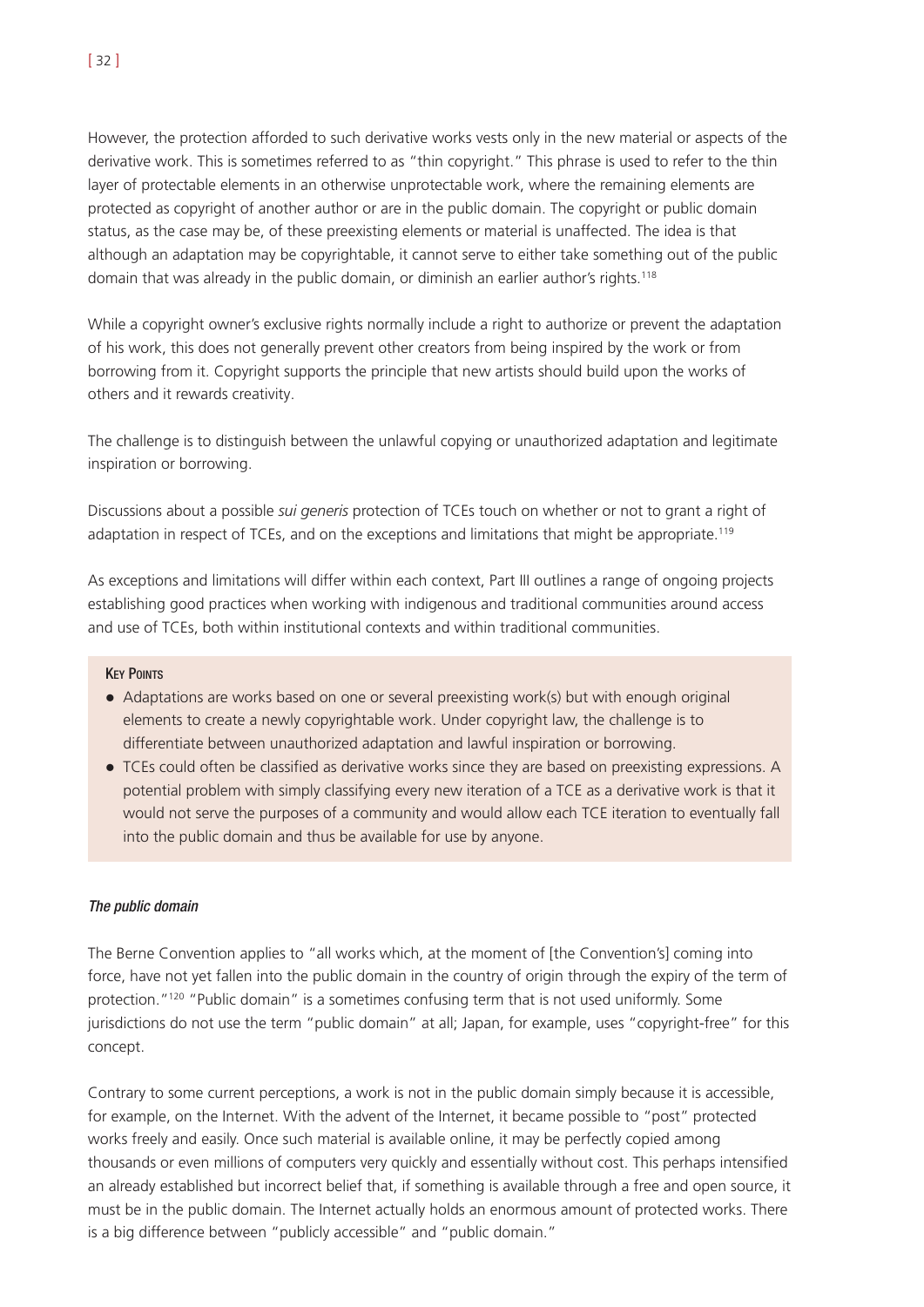Generally, the public domain consists of every intellectual product *that was never or no longer is* under IP protection. Its definition and usage can thus only be understood in relation to what is and what is not protected under IP laws.

The public domain is an important concept for cultural institutions to understand. This is because the materials in the public domain are free to be used by anyone for any purpose. Cultural institutions are free not only to reproduce material from the public domain on the Internet but also on commercial goods and for commercial purposes.

Institutions often have different strategies for managing public domain material. For example, the online "Webmuseum" attempts to limit access to digital reproductions of works of Swiss artist Paul Klee (1879- 1940). To access a Paul Klee work online, the Internet user must certify that the work is in the public domain in the country and jurisdiction where it is about to be imported.<sup>121</sup>

Physical institutions with an online presence often select the artworks that they display digitally,<sup>122</sup> or, if their websites provide a searchable database, they may simply not display works that are not in the public domain and/or for which they have not received permission to digitize or display online.<sup>123</sup>

The term "public domain" is most often used to refer to intellectual material in which no one can establish or maintain proprietary interests. As already discussed, this is problematic in relation to TCEs as many traditional communities maintain communal, familial, and/or clan rights, responsibilities and interests, but these are not necessarily recognized within legal frameworks that regulate and define "property" and "proprietary interest," including the IP framework.<sup>124</sup>

Most TCEs that are not protected by a *sui generis* or other type of IP law are in the public domain and open to undifferentiated use (subject to potential related rights in their recording, performance, or broadcasting).

The concept of the public domain does not take into account the different rules established by customary laws and the function of TCEs within indigenous and traditional communities. Some communities have expressed concerned about the concept of the public domain in relation with their TCEs.<sup>125</sup>

For example, in Sardinia, Italy, different villages have distinctive ways of singing the multipart *al tenore* genre that is recognized both within the villages and by other villages as representing a specific village. Potential for exploitation by arrangers who take the "public domain" traditional music and arrange it for their own profit without recognition of the original is very present.

There are views, however, according to which the concept of the public domain offers possibilities for the ongoing protection and promulgation of TCEs.<sup>126</sup> "It serves several of the objectives associated with the safeguarding and preservation of cultural heritage, and it is argued that the public domain character of cultural heritage is essential for its renewal and survival."127

For example, literature that links TCEs with the broader cultural heritage debate often draws connections to such international instruments as the UNESCO Convention on the Means of Prohibiting and Preventing the Illicit Import, Export and Transfer of Ownership of Cultural Property (1970);128 the UNESCO Convention Concerning the Protection of the World Cultural and Natural Heritage (1972); the UNESCO Convention for the Safeguarding of the Intangible Cultural Heritage (2003); the UNESCO Convention on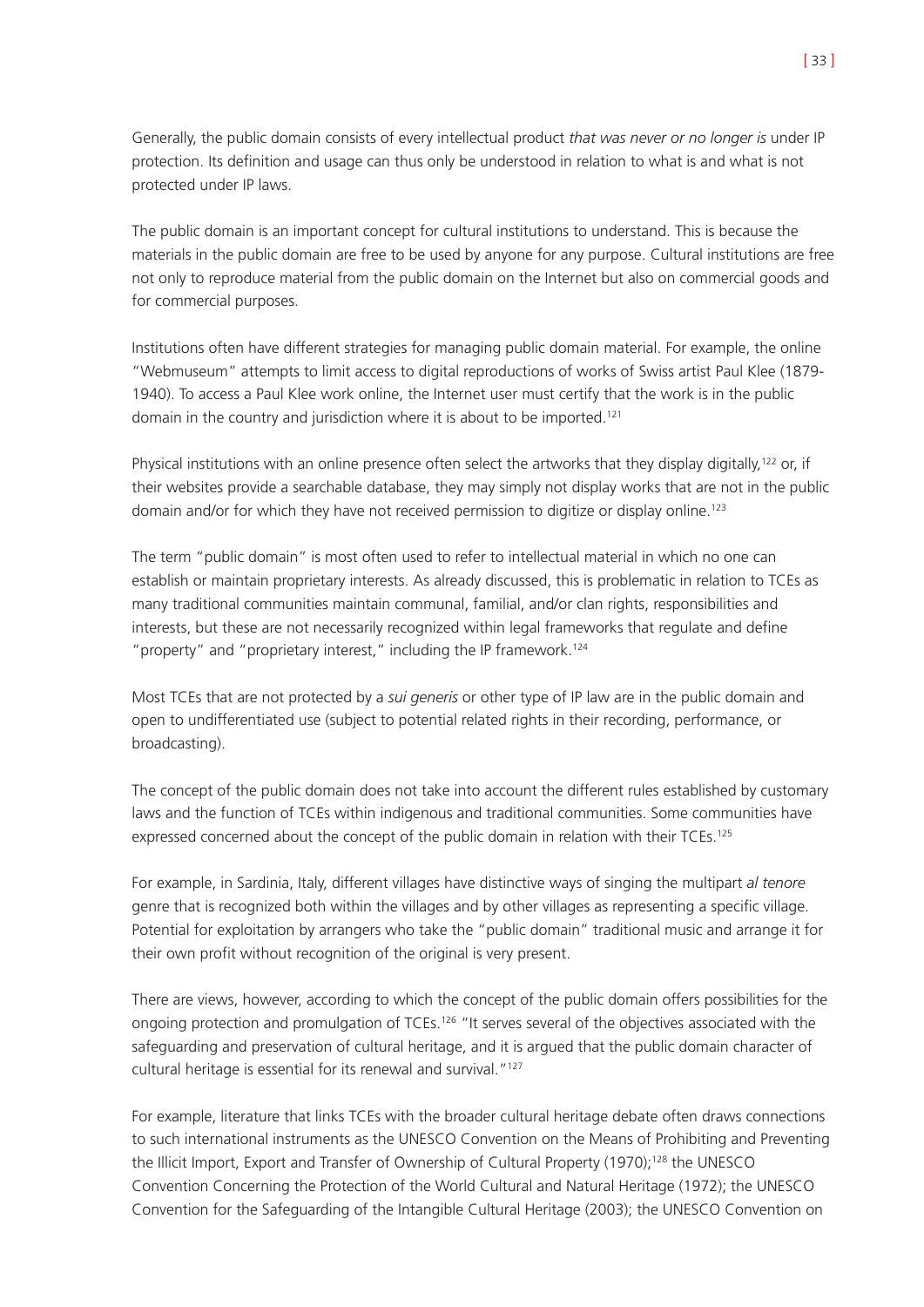the Promotion and Protection of the Diversity of Cultural Expressions (2005) and the UNIDROIT Convention on Stolen or Illegally Exported Cultural Objects (1995).129

Furthermore, there is a view that if TCEs were removed from the public domain, they would run the risk of not being able to "evolve and [would] risk [their] very existence as [they] would lose one of [their] main features: [their] dynamics."130

### **KEY POINTS**

- ! Material that is not covered by copyright, either because it does not meet the criteria for copyright protection or because its copyright term has expired, is said to belong to the "public domain."
- Publicly "accessible" is not equivalent to public domain; in other words, being able to view a reproduction of a TCE on the Internet does not mean that the TCE is in the public domain (i.e., free of copyright).
- ! TCEs have a difficult relationship with the public domain; they neither fit neatly into the category of copyrighted works nor, arguably, should they necessarily be available and usable for any purpose. Indigenous peoples and traditional communities do not necessarily accept the notion of a public domain.

# 2. Authorship

Copyright law recognizes the "author" and "authorship" in ways different from which indigenous peoples or traditional communities might understand these notions. Indeed such notions are culturally specific; they emerged in Europe in the 17<sup>th</sup> and 18<sup>th</sup> century.<sup>131</sup> They cannot necessarily be easily mapped onto indigenous or traditional understandings of cultural practice and cultural products.

For example, if a film is made of a traditional ceremony, the "author" is the person who makes the film. This understanding is often in direct antithesis to indigenous and traditional ones, where the "author" (if that term is used at all) may be an individual within the community who is responsible for the information contained within the ceremony or it may be a clan, as a whole, that has responsibility or authorship in the ceremony.

Under copyright, however, TCEs are often seen as works of "unknown authors."132 This highlights the extent of missing information within TCE collections. Acquiring this missing information is difficult and not always possible. This is part of what makes these collections unique and sensitive.

This uneasy situation is due to the fact that, in the past, when TCEs were being recorded and documented by non-indigenous or non-traditional people for the purposes of study – either ethnographic, folkloric, anthropological, scientific, or sociological – very few names of individuals were noted down and the use of pseudonyms was common. This information was often seen as irrelevant.

It should be noted, though, that in the past 30 or 40 years, ethnographic collecting practices and protocols have evolved and improved. Release forms, permissions, and informant contact information sheets are now systematically obtained at the time of the collecting. Without these documents, most cultural institutions are unable to accept the collection, as they would be unable to provide researchers with access to the material.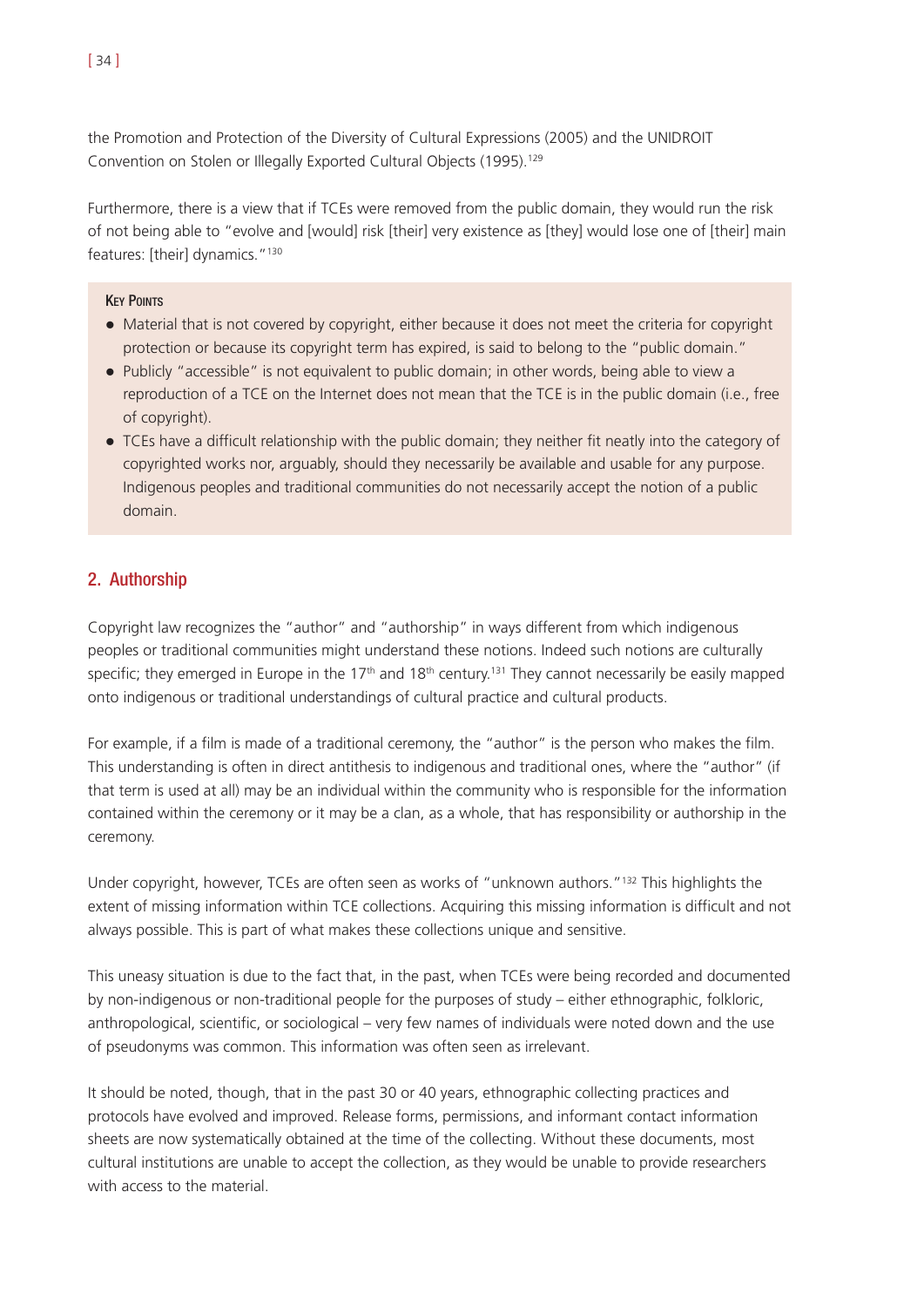Furthermore, certain attempts have been made to address the "authorless" nature of some works. Article 15(4) of the Berne Convention stipulates that countries may legislate to designate a competent authority to represent unknown authors in the case of "unpublished works where the identity of the author is unknown, but where there is every ground to presume that he is a national of a country of the Union."

For the management of TCEs, it should not be assumed that they are authorless. Many indigenous peoples and traditional communities know and can identify who the individual creator or maker of a particular TCE is or was, even long after he has passed away. For many of the very old TCEs, the author is still known by the community. There are some cases, nevertheless, where the particular expression can be distinctly recognized as coming from a certain people, community, or region, due to the particularities of the art form or the material used, but where the actual individual creator is unknown.

## Orphan works

Under copyright law, "orphan works" are works whose right owner cannot be located or identified.

Some jurisdictions, such as Canada, have implemented legislation that creates a compulsory licensing scheme allowing for the use of published works to be issued by the national copyright authority on behalf of non locatable copyright owners.<sup>133</sup>

The United States of America and the European Union are currently looking into similar legislation although there are several difficulties that need to be addressed, including a definition of "orphan work;" a defined threshold for the reasonable diligence that a hopeful user should use to search for an author; and the status of TCEs in this framework.

The European Commission has put together a high-level expert group on the issues of digital preservation, orphan works and out-of-print works to address some of these issues in the European context. For literary and audiovisual works, the group concluded that a solution to the orphan works issue is desirable, whether it be via legislation or non-legislative solutions, including dedicated databases concerning information on orphan works; improved inclusion of information on rights owners within digital material; and enhanced contractual practices.134

Some specific proposals include:

- An in-depth investigation to identify the copyright owner before the work is considered "orphan";
- Any reasonably diligent search should necessitate a high level of care;
- ! Anyone intending to exploit an orphan work would need to be able to demonstrate significant effort in tracing the copyright owner; and,
- The notion of diligent search should consider several elements: the type of orphan work, the type of exploitation envisaged, and the type of user.

#### Orphan works in the TCE context

The orphan works issue has a specific set of ramifications for TCEs. Due to the way indigenous peoples and traditional communities have historically been represented by outsiders, their TCEs have been understood as productions which never had an "author" or "performer" in the copyright and related rights sense and cannot, therefore, be "orphaned" as so defined in law. Without a specific author to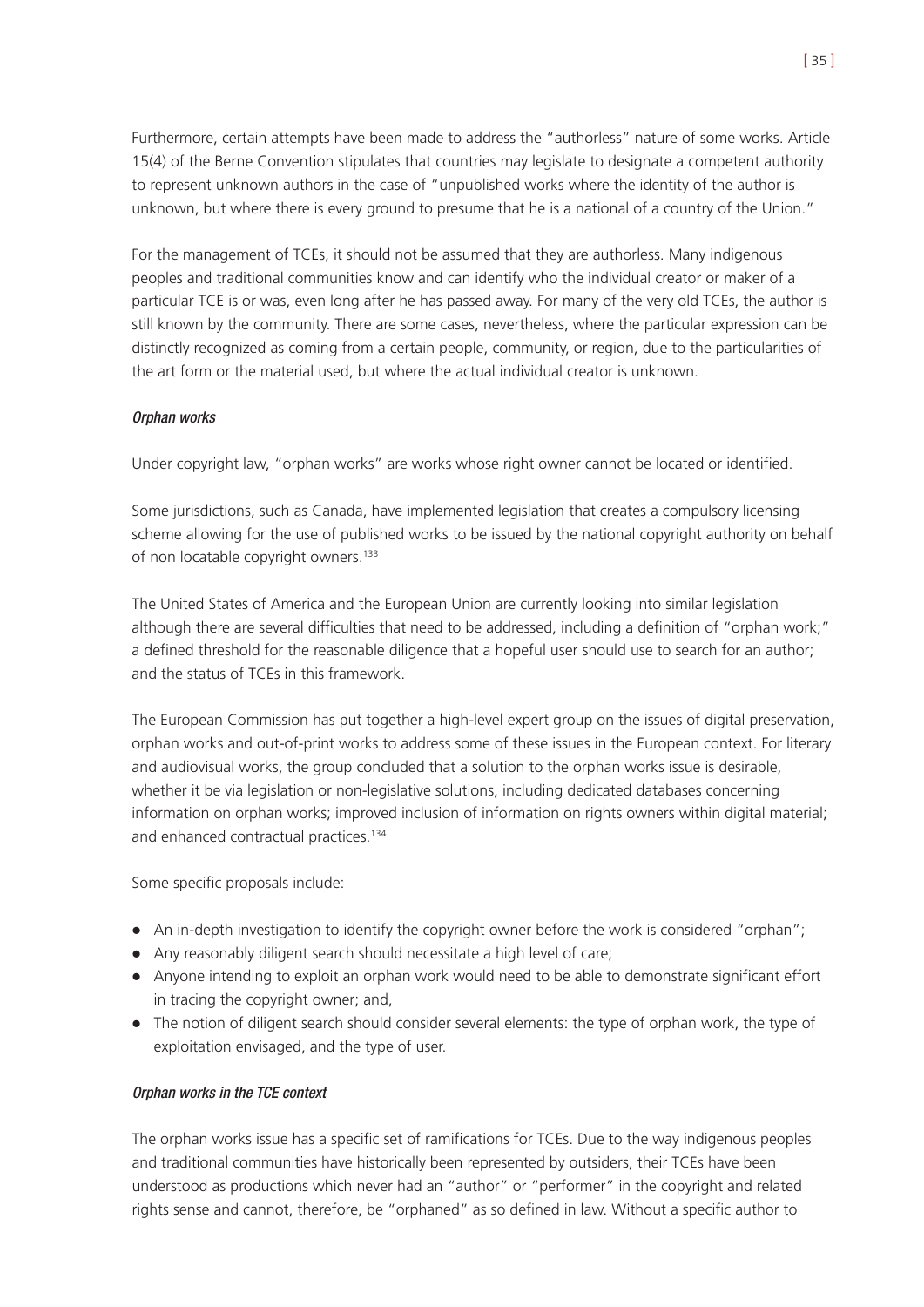associate with a specific expression, TCEs would not be able to benefit from the protective regime put in place for orphan works.

An orphan work must first be considered copyright subject matter. It can be difficult to determine whether, for example, a cultural symbol, dance or handicraft is a TCE not protected by copyright or, alternatively, an orphan work, i.e., a work protected by copyright but whose right owner is unknown or cannot be located.

Moreover, orphan works legislation often allows for the public to access, change, display and otherwise use the works in question after a diligent search has been performed. This is likely to be problematic for many indigenous groups and traditional communities.

It may be possible to argue that a given copyright-protected TCE (be it a symbol, a narrative or a handicraft) is "orphaned" and therefore subject to a country's legislation that addresses unidentifiable owners. From an institutional perspective, this could make TCE collections easier to manage. However, this would likely perpetuate institutional and governmental control over the collections – a problem that has meant that tradition-bearers have had trouble accessing and asserting their rights and interests in relation to the development of appropriate forms of management that the collections require.

While there are not yet many examples of how the orphan works issue collides with access, use and control of TCEs, it does raise specific concerns, and these should be kept in mind as countries implement orphan works and/or TCE legislation.135

It may be useful to consider a risk-management approach for managing orphan works.136 Three key questions that a risk management policy may consider include what steps cultural institutions should take to identify a copyright owner; what steps it should take to contact that person or entity; and what happens if it is not possible to identify or locate the copyright owner.

## **KEY POINTS**

- ! An "orphan work" can be described as a copyrighted work whose copyright owner is unknown or not locatable. Some jurisdictions are currently considering implementing legislation that would allow the public to use these works once a reasonable search for the copyright owner has been undertaken.
- ! TCEs, whose nature is often not to have one author but rather to be attributable to a cultural group, could potentially be adversely affected by "orphan works" legislation: a potential user could claim that, after a diligent search, he could not locate the copyright owner and could therefore use the TCE for whatever purpose he chooses.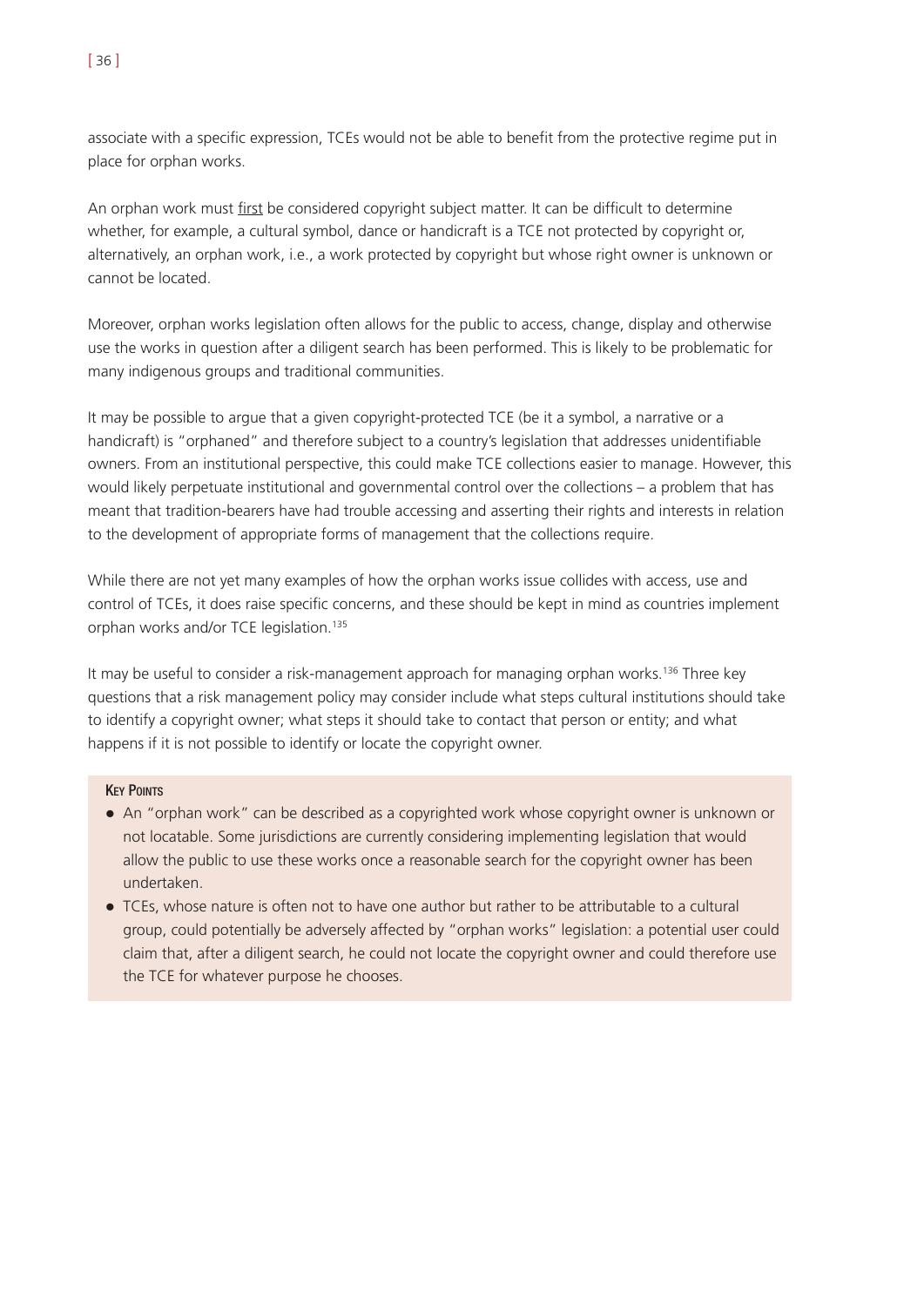## 3. Duration of Protection

A central tenet of the copyright system is that the term of protection is not indefinite; works ultimately enter the public domain. The Berne Convention and the TRIPS Agreement stipulate 50 years *post mortem auctoris* (after the death of the author) as a minimum period for protection, although countries are free to protect copyright for longer periods.<sup>137</sup> In other words, any State signatory to the Berne Convention or the TRIPS Agreement must provide the "life + fifty" term of protection but is permitted to extend it. For example, Mexico permits one of the longest durations of copyright: copyright lasts for the life of an author plus 75 to 100 years, dependant upon an array of factors.<sup>138</sup>

Moral rights also obey terms of protection, and this varies from country to country. They may be perpetual, have the same duration of economic rights, or end with the life of the author.

There are a few exceptions to this basic rule of duration. For example, royalty rights from use of the famous work "Peter Pan" subsist in perpetuity under United Kingdom copyright law for the benefit of a charitable cause,<sup>139</sup> and a proposal was put forward in 2003 in Australia to grant perpetual protection for the artwork of indigenous artist Albert Namatjira.<sup>140</sup> These examples show that the central principle of limited duration, essential to the copyright balance, may, albeit very rarely, be twisted to accommodate certain specific situations.

Understanding the copyright duration equation is vital for all institutions working with  $20<sup>th</sup>$  and  $21<sup>st</sup>$ century artists and their works. Knowledge about whether a work is protected or has fallen into the public domain matters because artists will have a range of rights concerning, *inter alia*, the display, reproduction and, depending on the jurisdiction, arrangement of their artwork.<sup>141</sup>

The determination of the status of a work (whether it is protected or in the public domain) requires research and calculation. Different jurisdictions have a range of specific duration "calculations." These calculations often depend on the medium of the work,<sup>142</sup> whether the applicable copyright act is retroactive,<sup>143</sup> and whether the work is authored solely, in collaboration with others<sup>144</sup> or under the auspices of an institution, among many other considerations.<sup>145</sup> It is likely that a cultural professional will have to become familiar with the current national copyright law, with former laws that were in place at the time of a given work's creation and/or publication and with laws of many other jurisdictions.

Given the intergenerational nature of TCEs, it is argued that no finite term would be appropriate for their protection. Many indigenous peoples and traditional communities would like to see indefinite or infinite protection for at least some expressions of their traditional cultures. Calls for indefinite protection have also been linked to calls for retroactive protection.<sup>146</sup> Some tradition-bearers have expressly sought to enforce copyright protection for certain symbols and other TCEs. These protected manifestations of the TCEs will eventually fall into the public domain, unless special legislation is enacted, as in the abovementioned cases of "Peter Pan" and Albert Namatjira. In the context of the WIPO negotiations, the Hokotehi Moriori Trust paid special attention to the question of term and pressed for an instrument that would provide for protection in perpetuity since TCEs "continue to be integral to the maintenance of the culture and identities of the indigenous peoples concerned."147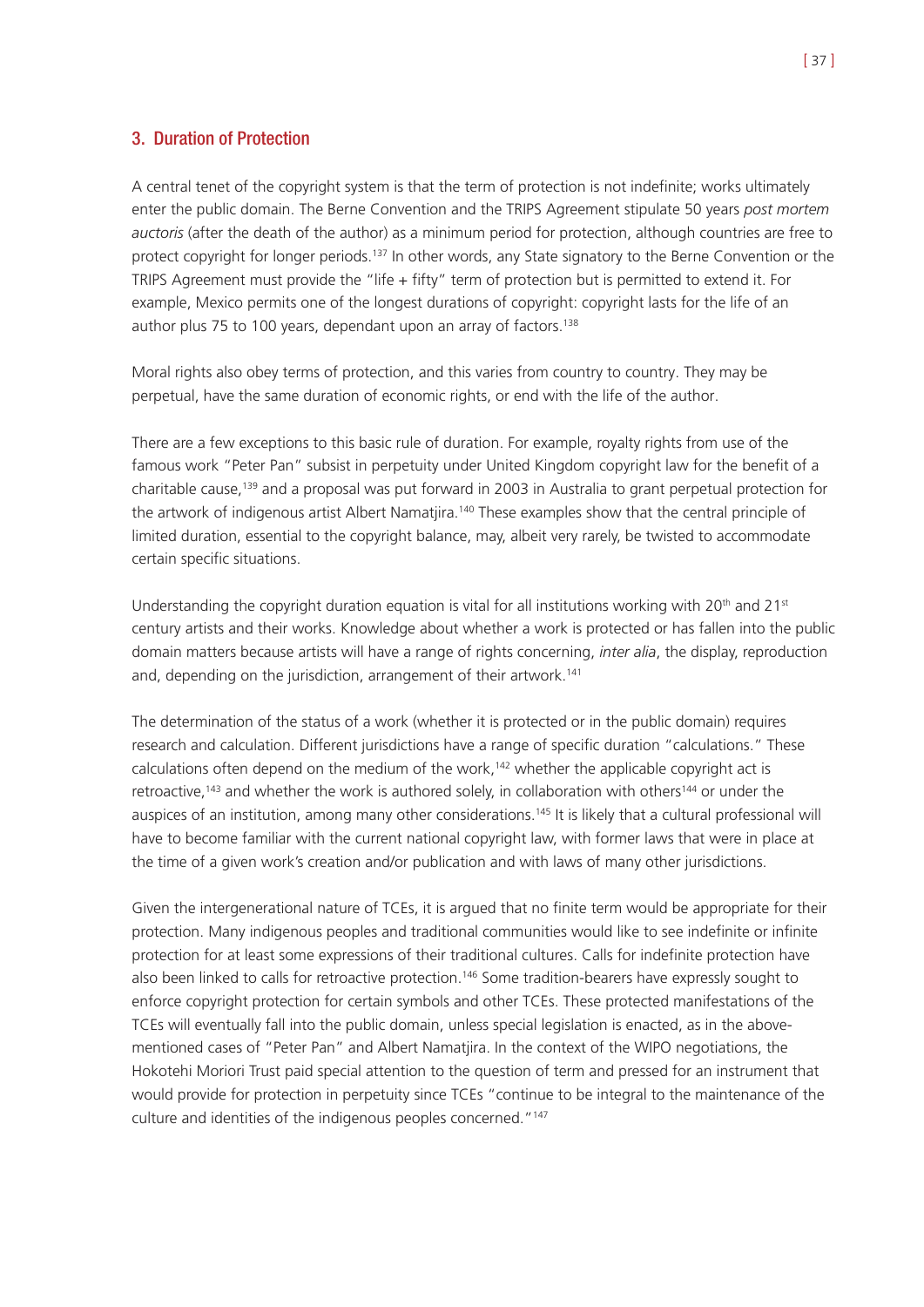#### **KEY POINTS**

- ! Countries provide for different terms of copyright protection. The minimum term of protection, as stipulated in the Berne Convention and the TRIPS Agreement is the life of the author plus fifty years.
- Cultural institutions need to pay special attention to copyright terms, especially if they hold works from different jurisdictions.
- ! Some believe the limited duration afforded by copyright protection is inadequate for TCEs and that protection in perpetuity is the only solution. Others argue that the public domain is the appropriate repository for TCEs and that a limited period of protection is thus appropriate for TCEs. This is an ongoing policy debate.

# 4. Economic and Moral Rights

Copyright laws vary from jurisdiction to jurisdiction. One of the most prominent differences is the degree to which copyright protects the economic and moral rights – if any – of an author

#### Economic rights

The owner of copyright in a protected work may use the work as he wishes (to the extent that his rights do not conflict with those of others) and may exclude others from using it without his authorization.

The exclusive economic rights generally include the rights to, *inter alia*, copy or reproduce, (which sometimes include the right to distribute), adapt, perform in public, make a sound recording, broadcast, display and communicate to the public the work.

Exclusiveness is, however, limited. Certain uses may be made of the protected work without having to obtain the prior authorization of the copyright owner, sometimes for free, sometimes provided a fair or reasonable payment is made: these are referred to as exceptions and limitations, which will be dealt with later on in this section.

#### Moral rights

Depending on the jurisdiction,148 an author also enjoys certain moral rights, which are enshrined in Article 6*bis* of the Berne Convention. Moral rights generally include the right of attribution or paternity (the author has the right to claim authorship, to have his name stated or printed with the work), the right to the integrity of the work (the author has the right to object to any distortion, mutilation or other modification of, or other derogatory action in relation to the work which would be prejudicial to the author's honor or reputation), the right of publication (wherein the author is the sole judge as to when and whether the work may be made available to the public), and the right to withdraw or retract (also referred to as the right of renunciation).149 Moral rights may also include an author's right to associate, or not, with specific products, services or causes, the right to remain anonymous, and the right to use a pseudonym.150

It should be noted that moral rights, just like economic rights, only apply to protected works. Moral rights vest in the work's author. In some jurisdictions, moral rights are inalienable, i.e., they cannot be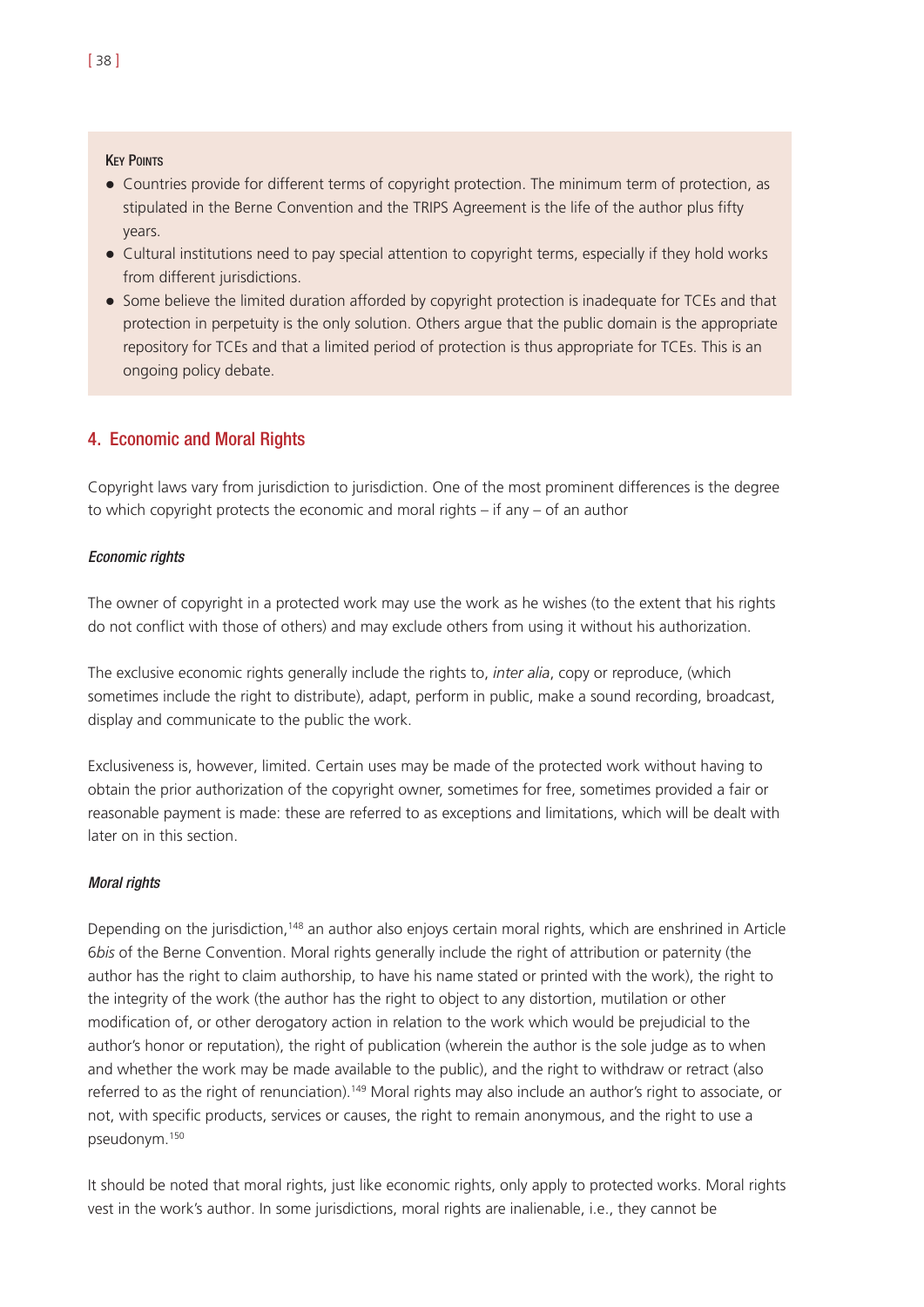transferred to another person or legal entity; they remain with the author even when he has licensed or assigned his economic rights to a third party. However in some jurisdictions moral rights may be waived.

In some jurisdictions, moral rights are only applicable to certain categories of works. For instance, in the United States of America, only works of visual art (for example, paintings, drawings, print, sculptures, or photographs) may benefit from the rights of attribution and integrity.151

Through moral rights, the author can impose limitations or requirements on what others, including cultural institutions, can do with the work. Even though cultural institutions may have physical ownership of a protected work, this procures insufficient legal grounds for several uses of said work. This can range from the way in which an artwork is presented; to separating an artwork from its intended whole:<sup>152</sup> to painting a sculpture a different color;<sup>153</sup> to removing a sculpture from the spot for which it was commissioned and where the artist meant it to remain.154 As concerns TCEs, this could involve, for example, a sacred design being copied on a carpet, which people could walk on.

For cultural institutions, moral rights yield benefits and responsibilities. They promote artists' authority over their own creations; nevertheless, ongoing care must be taken in relation to the use of a work in order not to breach an author's moral rights.

In the TCEs context, the concept of moral rights (at least conceptually) has the potential to address concerns relating to cultural offense, misuse, and misrepresentations of TCEs and may be a means to ensure respect, recognition and protection of authenticity and integrity.155

In one case involving TCEs, moral rights have been invoked. In the context of the Sydney Olympic Games of 2000, the Olympic Museum in Lausanne posted on its website three Australian Aboriginal artworks, which were intended to be downloaded as wallpapers, without seeking permission from the artists. The artists considered this act offensive, given that the artworks were important cultural works which also related to their land knowledge. Upon hearing their complaints, the museum removed the artworks from the website and entered into negotiations regarding possible copyright and moral right infringements. These discussions culminated in a settlement agreement, which saw the artists receive money for the infringement as well as a letter of apology signed by President of the Olympic Museum Foundation, acknowledging the infringement and apologizing for cultural harm.<sup>156</sup>

When digitizing their collections, cultural institutions should bear in mind moral rights. For example, a digital copy of a work can be seen in a number of different formats on the Internet; universities, poster shops and enthusiastic travelers have captured famous paintings digitally. As can be expected, however, the intensity of pixels, color replication and general quality of images vary greatly. An author may object to a reproduction in poor quality, which would violate his right against distortion or derogatory treatment.

As far as TCEs are concerned, image quality may play an important role. It may be viewed as culturally offensive to display a TCE except as the most faithful reproduction or, conversely, except as a thumbnail so that certain spiritual symbols cannot be made out except upon an in-person visit or with permission of the relevant community. Generally, a thumbnail version of a TCE could not be authorized under an exception or limitation, since even the disclosure of the rough parameters of a TCE image is often enough to cause harm and/or damage. There is likely no single type of guideline that will work well for all cultures or all types of TCEs, therefore each cultural institution may need to develop its own management frameworks according to its collections.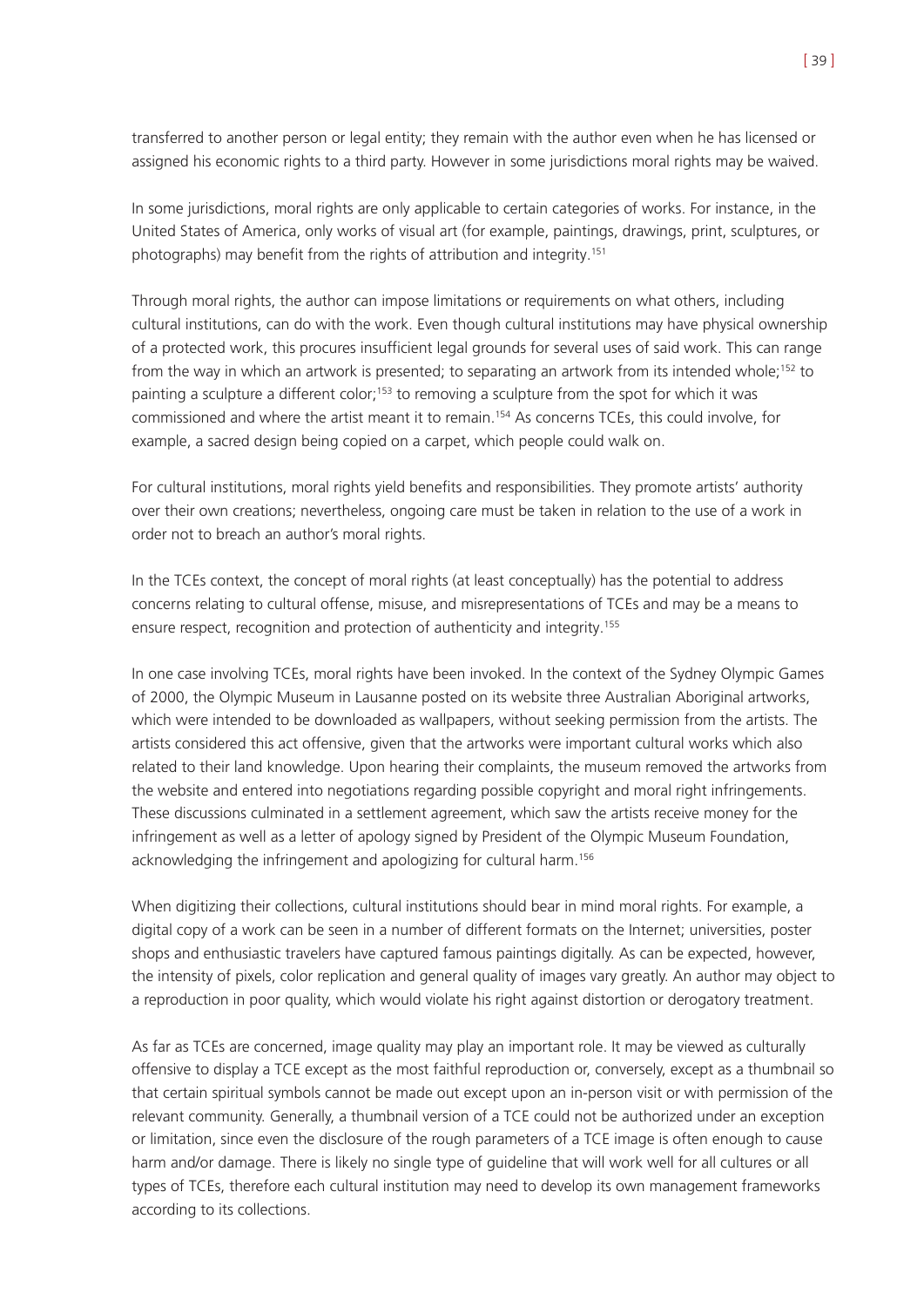[ 40 ]

In certain countries, this concept has been seen to work. For example, Section 28(3) of the Nigerian Copyright Act<sup>157</sup> states that "in all printed publications, and in connection with any communications to the public, of any identifiable expression of folklore, its source shall be indicated in an appropriate manner, and in conformity with fair practice, by mentioning the community or place from where the expression utilized has been derived." This provision essentially provides for recognition that the work derives from a collective or community context.

Despite the innovative nature of this law, the Nigerian experience has left a number of issues unsettled. The TCEs of different communities can be very similar: songs, crafts or paintings are often shared by or common to several of Nigeria's regions, and identifying and attributing a TCE to a specific group can present a challenge.158 An additional difficulty is the extent to which some expressions, while they may resemble each other in appearance, actually have different cultural customary laws, functional values and significations in their associated communities. What is more, the Nigerian Copyright Commission has the sole right to authorize use of TCEs; there may thus be contexts where granting permission for use may be acceptable to one community but offensive to another.

Another example is that of the 2003 Australian Government Indigenous Communal Moral Rights (ICMR) Bill to protect the cultural interests of indigenous communities. ICMR was considered to be a possible tool for indigenous peoples to prevent derogatory treatment of works drawing on their traditions, customs and beliefs. The goal was to entitle indigenous peoples to "take legal action to protect against inappropriate, derogatory or culturally insensitive use of copyright material," and to give the peoples "legal standing to safeguard the integrity of creative works embodying traditional community knowledge and wisdom."159 Aspects of the proposed draft Bill were criticized by indigenous people and other interest groups. While the idea of the Bill remains active, it has not yet been passed.

## **KEY POINTS**

- ! Copyright laws provide economic and moral rights. The economic rights relate to the exclusive rights of prohibiting and authorizing use of their works. Moral rights relate to the non-economic, personal or artistic interest of the author in the work.
- ! Copyright owners have the right, *inter alia*, to control the reproduction of their works; the public performance of their works; the recording of their works; the communication to the public of their works; and the translation and adaption of their works.
- Some communities wish to claim and exercise IP in their TCEs to enable them to exploit them commercially. The copyright system is intended, in essence, to permit the commercial exploitation of creative works in as fair and balanced a manner as possible.
- ! Many TCEs are created primarily for spiritual and religious purposes and not to reach as broad a public as possible. These are often not meant to be exploited economically therefore economic rights might be completely inappropriate.
- ! Many indigenous peoples and traditional communities are interested in protecting the integrity and authenticity of their TCEs solely or in addition to the ability to profit economically from them. In such circumstances moral rights might be considered more important than economic rights.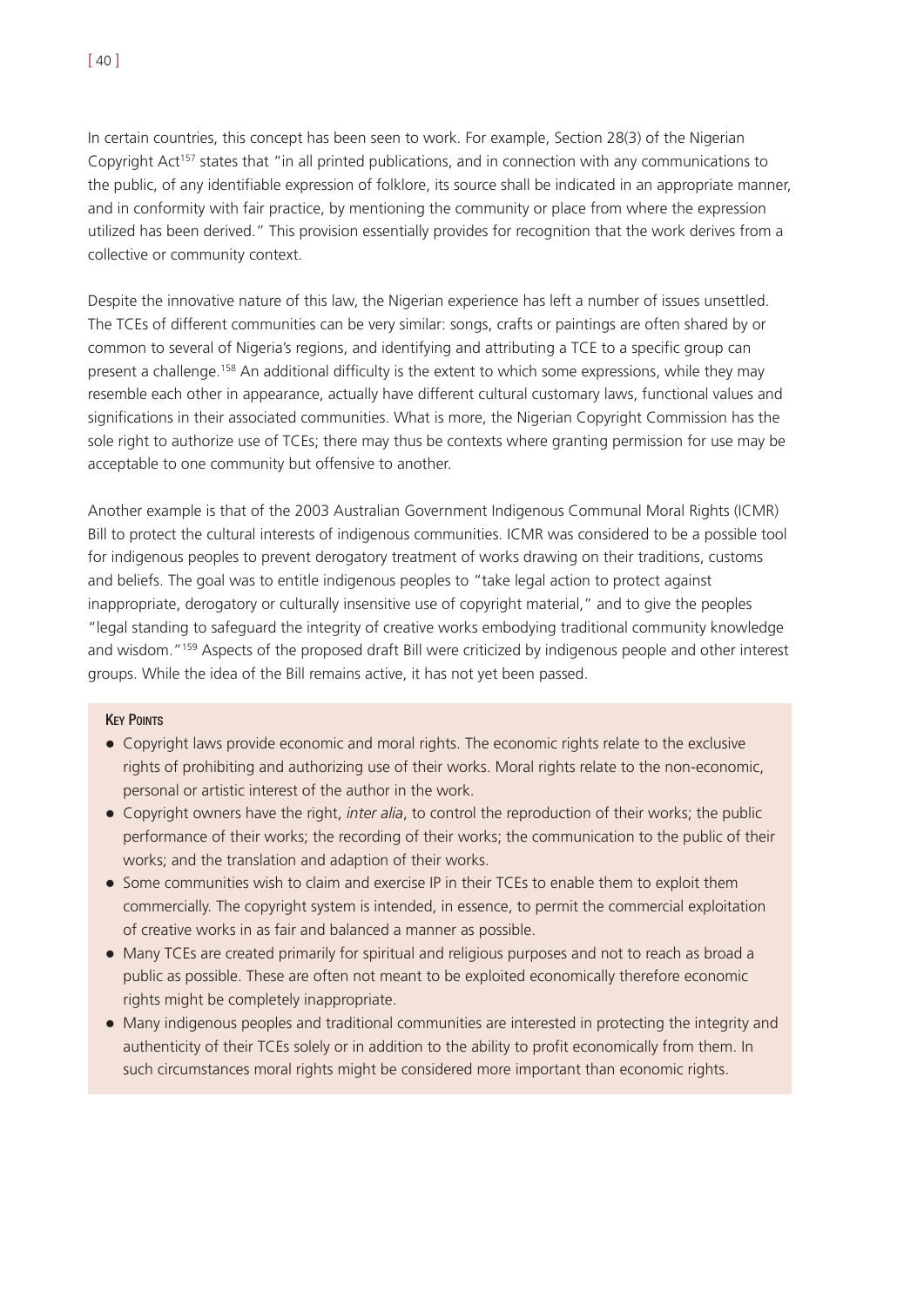#### Resale rights

Resale rights (*droit de suite,* in French) are a bundle of rights that allow an artist (or his heirs) to receive a percentage of the sale price of his work of art when it is resold by an art-market professional (auctioneer, gallery or other art dealer; private sales are usually excluded). The goal is to allow artists to reap financial benefits from the resale of their works as they increase in reputation and value.

Resale rights are provided at Article 14*ter* of the Berne Convention. They are recognized in some 50 countries, including many countries in Latin America and Africa. Switzerland and the United States of America, however, do not recognize resale rights, but the American State of California does.<sup>160</sup>

The resale right is usually limited to works of graphic art or plastic art such as, for example, pictures, collages, paintings, drawings, engravings, prints, lithographs, sculptures, tapestries, ceramics, glassware and photographs.

France was the first country to introduce such rights. "The French Government introduced a scheme to protect the right of resale in 1920, after controversy over artists living in poverty, while public auction houses were profiting from the resale of their artistic creations."<sup>161</sup>

The European Union issued a specific directive in 2001.<sup>162</sup> This directive requires each EU member to enact legislation giving artists a right to a percentage, (calculated through a sliding scale), of the profit made on the resale of their works of art (graphic or plastic arts) for a period of their lifetime plus 70 years.163

Resale royalties are potentially significant for indigenous and traditional artists because of the difficult economic conditions in which many indigenous peoples and traditional communities live. It is perceived as a sad and unfair irony that many traditional artists live in poverty, while their works are being resold for thousands of dollars at auctions and in galleries on the global art market.

For example, Tommy Watson is an Australian Aboriginal artist whose works are selling for significant sums of money.164 Watson's 2006 painting *Waltitjatt* sold for \$197,160 at a recent auction sale in Sydney. Watson travels between Irrunytya, a small community of 150 people, and Alice Springs, a regional center. Watson reportedly receives approximately \$1000 per painting from a local art gallery.<sup>165</sup>

Other examples include a Torres Strait Islander (Australia) drum sold for €818,400 at Christie's Paris in 2006; this was a world auction record for a drum.16 A Blackfoot Beaded Hide Man's wearing shirt sold at Sotheby's New York for \$800,000; indeed, "Sotheby's October 2006 sale of American Indian art achieved a total of \$7 million and…also set a new world's record for the sale of a Native object…a Tsimshian face mask sold for \$1.8 million. The sale was white-glove which means every lot was sold."16

Yet another example is the traditional potters of north Georgia, in the United States of America, which have been making unique "face jugs" for generations. A face jug that was made by deceased traditional artist Lanier Meaders would be worth many thousands of dollars today, an astronomical increase in value from when it was created in the 1950s.

In Australia, the debates have been particularly intense given the sharp upward shift in the value of Aboriginal artworks.168 In November 2008, the Australian Government introduced the Resale Royalty for Visual Artists Bill 2008 and legislation to introduce a resale royalty right scheme to ensure Australia's visual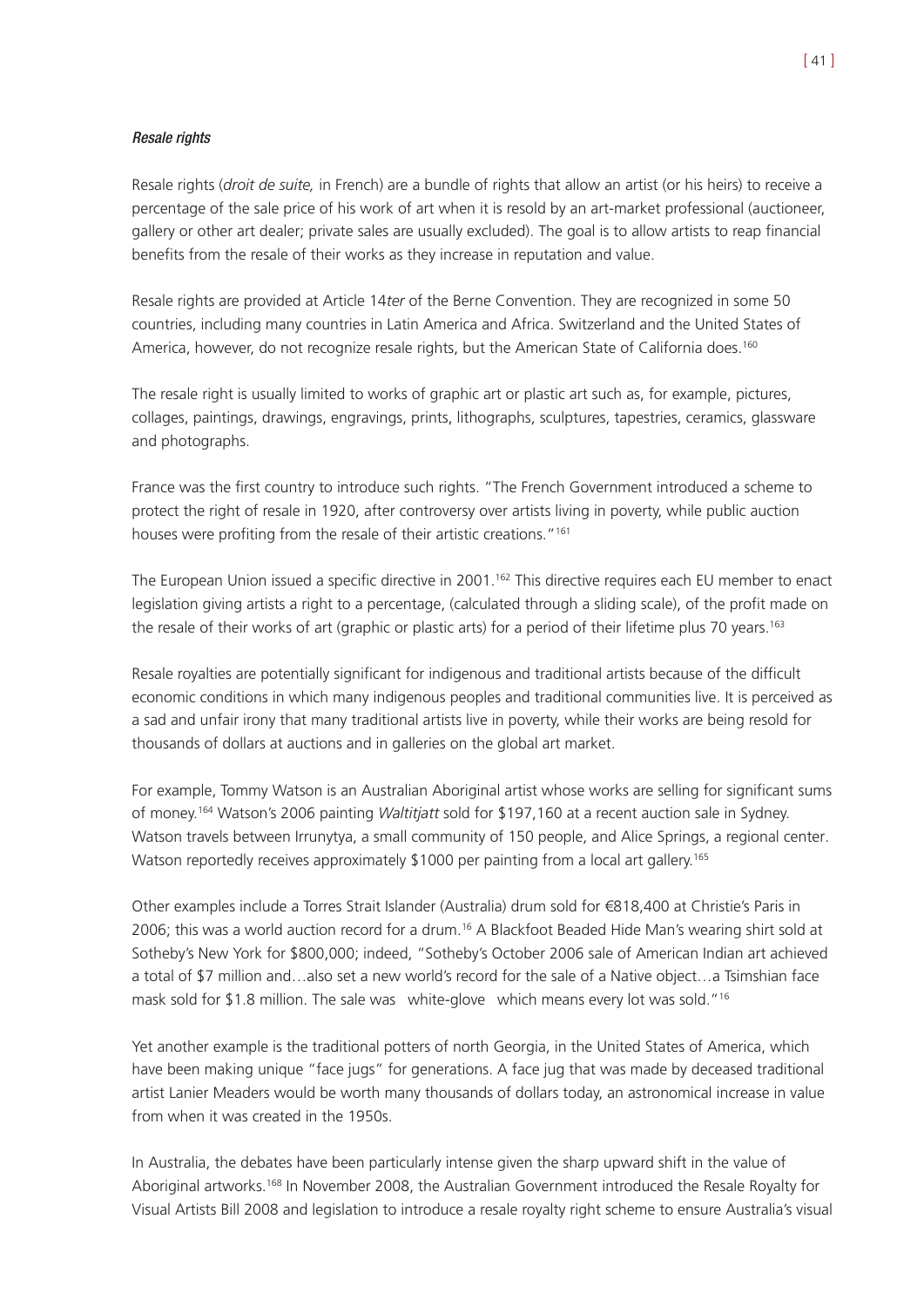artists receive a portion of the proceeds from the resale of their works was passed by the Senate in November 2009. Under the scheme, artists receive five per cent of the sale price when original works are resold through the art market for \$1000 or more. The resale royalty right applies to works by living artists and for a period of 70 years after an artist's death. The scheme covers original works of art, such as a painting, a collage, a drawing, a print, a sculpture, a ceramic, an item of glassware or a photograph.169 Under this scheme, indigenous artists will start receiving some return from the exponential growth in an art industry that is wholly dependent upon them, but that provides limited economic return to the individuals and communities who are the creators.

## **KEY POINTS**

- The resale right is a mechanism whereby an artist (or his heirs) can recuperate some of the sale price of his creations even after having sold them to third parties; it is applicable in some jurisdictions.
- ! Some argue that indigenous and traditional artists could benefit from the resale right. It could provide economic return.

# 5. Exceptions and Limitations

Copyright regimes provide for exceptions and limitations to the exclusive rights of copyright owners that allow for certain uses without the authorization of the copyright owner, either for free or against payment. Examples of exceptions include: reproduction of a work for purely personal and private use of the person making the copy; making quotations from a work; use of a work for purposes of reviewing, criticizing or parodying it; and, reproduction of a work for the purposes of archival preservation. Further examples include:

- copying for the purposes of criticism, review, news reporting, research or private study;
- ! limited copying for particular educational purposes in specific circumstances;
- limited copying by librarians or archivists in specific circumstances; and
- recording a television program for the purpose of making a complaint or watching it at a more convenient time.

The list of permitted acts under copyright law varies from jurisdiction to jurisdiction though, and TCEs' geographic location could be the decisive factor in determining whether a use is considered legal or not.

The United States of America, for example, has incorporated the formerly judge-made doctrine of "fair use" in its Copyright Act.<sup>170</sup> Whether a use is "fair" is tied to four factors,<sup>171</sup> although the degree to which one may rely on those factors or the weight which any single factor is given in a specific circumstance are rarely, if ever, predictable. In litigation, once a plaintiff has proven that a defendant has committed an infringing act, the defendant then bears the burden of proving that his copyright should nonetheless be excused as a "fair use."

A well-known American case, *Rogers v. Koons*, <sup>172</sup> demonstrates that copyrighted works can not be so closely mimicked or parodied that the original work loses its meaning. In this case, Jeff Koons, a famous American artist, was found liable for copyright infringement as a result of creating a sculpture entitled *String of Puppies* which recreated the plaintiff's photograph. The court stated that Koons' sculpture infringed the photographer's copyright because Koons copied his composition, poses and expressions.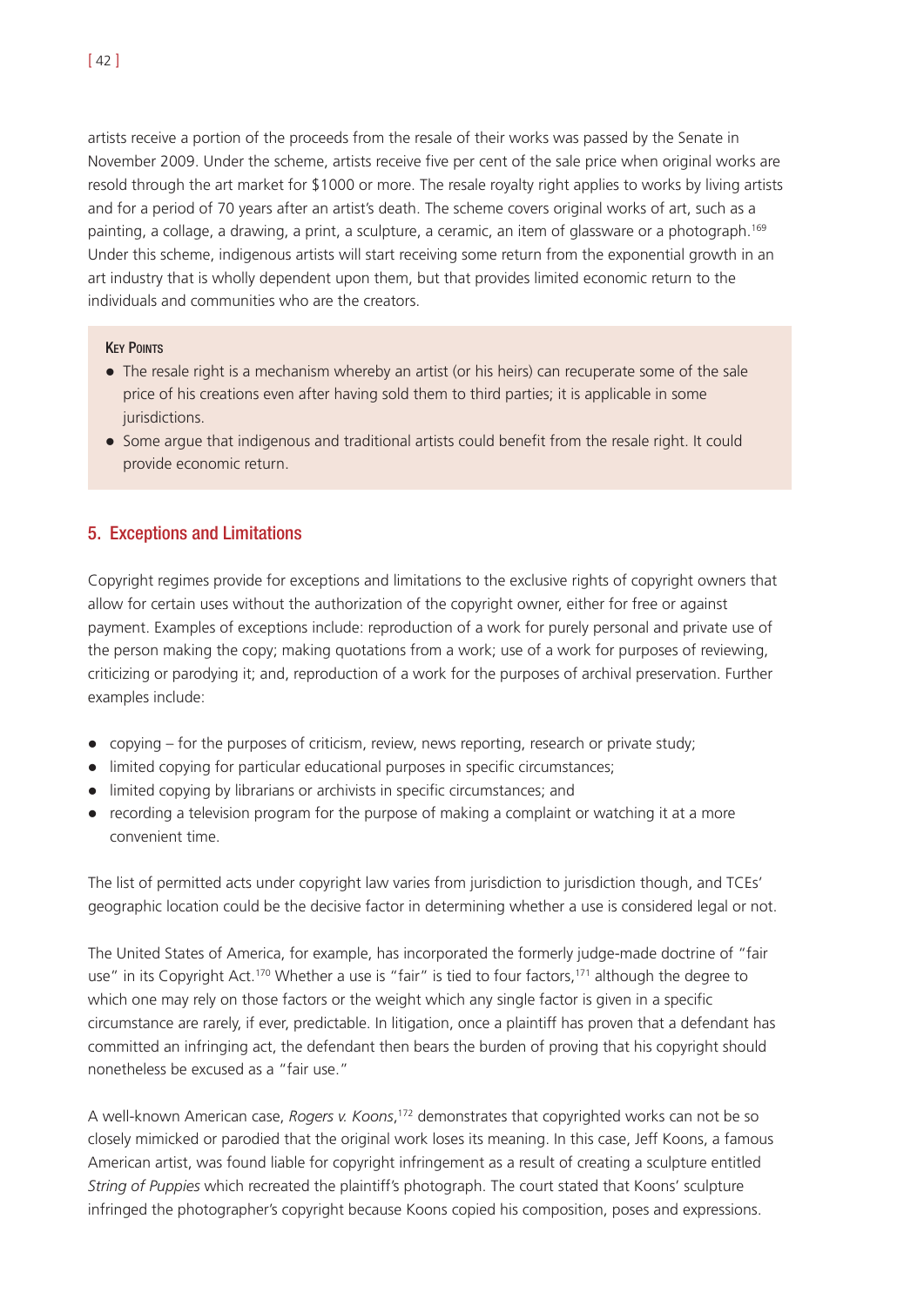The fair use defense failed as Koons had claimed his aim was to parody a type of culture in its entirety as opposed to the specific photograph.173

In contrast to the US concept of fair use, United Kingdom law incorporates "fair dealing" in its copyright regime as a specific list of actions that are explicitly non-infringing.<sup>174</sup> Other jurisdictions use other terms; Swaziland's draft copyright law, for example, refers to "free use."175

Many, if not most, jurisdictions handle exceptions and limitations differently. In the civil law tradition, countries designate specific types of uses that are permitted. The European Community Information Society Directive of 2001<sup>176</sup> provides a framework for exceptions and limitations.<sup>177</sup> In France, for example, the Intellectual Property Code enumerates the specific circumstances under which authors must cede their rights to the public.<sup>178</sup>

In some jurisdictions, exceptions are very limited. For example, until recently in Australia it was considered copyright infringement to copy, reproduce or adapt copyright material for personal or private use without permission. Only a very short menu of actions was allowed under Australian fair dealing, including review or criticism; research or study; news-reporting; and lawyers' business.<sup>179</sup> With new legislation in 2006, Australia added several private copying exceptions, making it no longer an infringement to: record a broadcast in order to watch or listen to at a more convenient time; make a copy of a sound recording for private and domestic use; and make a copy of a literary work, magazine, or newspaper article for private use.180 Australia now also has a special division of exceptions applying to artworks in public places (to allow photography, incidental filming, etc.) and statutory, compulsory licenses that allow use by schools, universities, and others on payment of a license fee.

As another example, in South Africa, reproduction of a literary or musical work is permitted for the purposes of research or study – or the personal or private use of – by the person using the work; for purposes of criticism or review of that work or of another work; and for the purpose of reporting current events in a newspaper, magazine or similar periodical or by means of broadcasting or in a cinematographic film.181

## Exceptions and limitations in the TCE context

For TCEs, exceptions and limitations engender, again, a new set of issues. For the secret, sacred, spiritual and otherwise culturally-significant nature of TCEs, even use of a TCE as a teaching tool can be considered inappropriate. For certain indigenous peoples and traditional communities, any revelation of specific TCEs is punishable conduct under customary law.

For example, a college professor in New Mexico, United States of America, has been banished from Taos Pueblos by his own Native community for having written and published a paper about a spiritual tribal dance. His order of banishment from the community states that he "caused irreparable harm to the sensible nature of the religious activity through exploitation."<sup>182</sup> Under copyright law, the professor's actions are acceptable: he was creating a new expression (his paper) from knowledge he had about a Native community. To the tribe whose dance was publicized and described without authorization, fair use was not the appropriate framework for judging appropriate use. The community itself had its own rules of access, use and dissemination and these were not followed, and the Professor was sanctioned.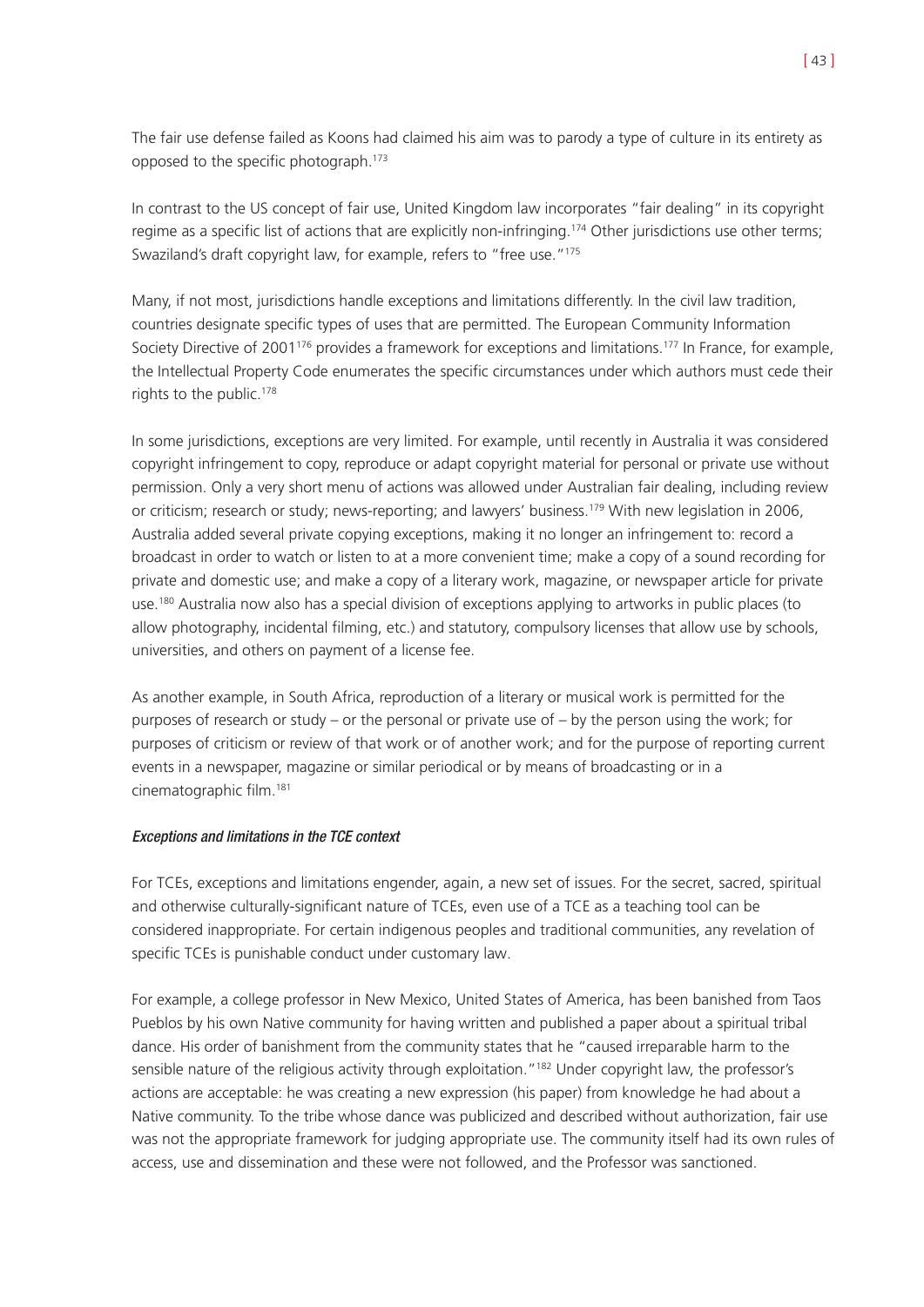In a cultural institution setting, with an emphasis on broadening the understanding and appreciation of culture, exceptions and limitations play an important but uncertain role for TCEs.

For example, the Division of Anthropology at the American Museum of Natural History in New York has created an access policy for the public that clearly takes into account the exceptions and limitations imposed by copyright law and that distinguishes uses that fall under such exceptions and limitations, and those that do not. The policy stresses that very limited photocopy orders can be handled by mail, and that any sustained engagement with their archival resources requires an on-site visit which requires permission from the curatorial staff.<sup>183</sup> The Division further stipulates that permission to photocopy "is determined by the condition of the documentation and the nature of the individual project. Photocopied material is made available for research purposes only. Clearance for any other use, including publication, electronic transmission, general distribution or commercial use must be secured from the Division by submitting a written request to the Chairman."<sup>184</sup> With regard to photographing the collection, visitors may take photographs of the collections "for record purposes" for personal use only. Again, permission for any other use must be made via written request.<sup>185</sup> It may be wondered why tradition-bearers are not consulted concerning such requests; in fact, in many cases, they are not the copyright owners.

At the Musée du Quai Branly in Paris, 3,500 artifacts in the permanent collection are presented "so as to highlight the historical depth of the cultures that produced them, and the many different meanings that the works themselves possess."186 While the physical collection of these varied and culturally significant artifacts has been contentious, the positive and negative effects of providing an online presence also stir up IP questions with difficult answers.<sup>187</sup> The museum's "legal notes" webpage details the ways in which the images and text on the museum website may be used following France's Intellectual Property Code.188 For indigenous and traditional communities who would prefer that their TCEs be exhibited in a different context – if at all – France's copyright exceptions and limitations do not necessarily provide for such possibilities. But indigenous peoples and other tradition-bearers want to be involved in decisions about the appropriate ways of exhibiting works, and this includes questions about authorizing use, by whom and to whom.189

Another example is that of the Colorado River Indian Tribes Library & Archive, founded in 1958. The Tribal Public Library/Archive serves as a research center for those wishing to study the culture and history of the four tribes of the reservation. The Tribal Archive has been delegated by the Tribal Council to preserve and maintain the culture and traditions of the Colorado River Indian Tribes. The Tribal Archive consists of original written documents, copies of documents, microfilm, photography, videotape and oral history tapes. Included is personal correspondence, federal government documents and works of historians, ethnologists and anthropologists. The Tribal Archive is accessible to tribal members only. Non-Tribal members have to file an application for the use of archival materials and must agree to abide by the rules governing the use of these. The rules are not made publicly accessible by the Archive. Director Amelia Flores applies a disclaimer to "problematic" acquisitions and "derogatory labeling" in the holdings of the Library/Archive, which states: *We do not endorse this publication*. 190

Cultural institutions are often endowed with the artworks or recordings of individuals and communities, some of whom are alive and contemporarily prominent, others are unknown or deceased. Whether a cultural institution may display, reproduce and/or make a profit from various types of reproductions of an artwork or recording depends on several factors, some of which are laid out below.<sup>191</sup>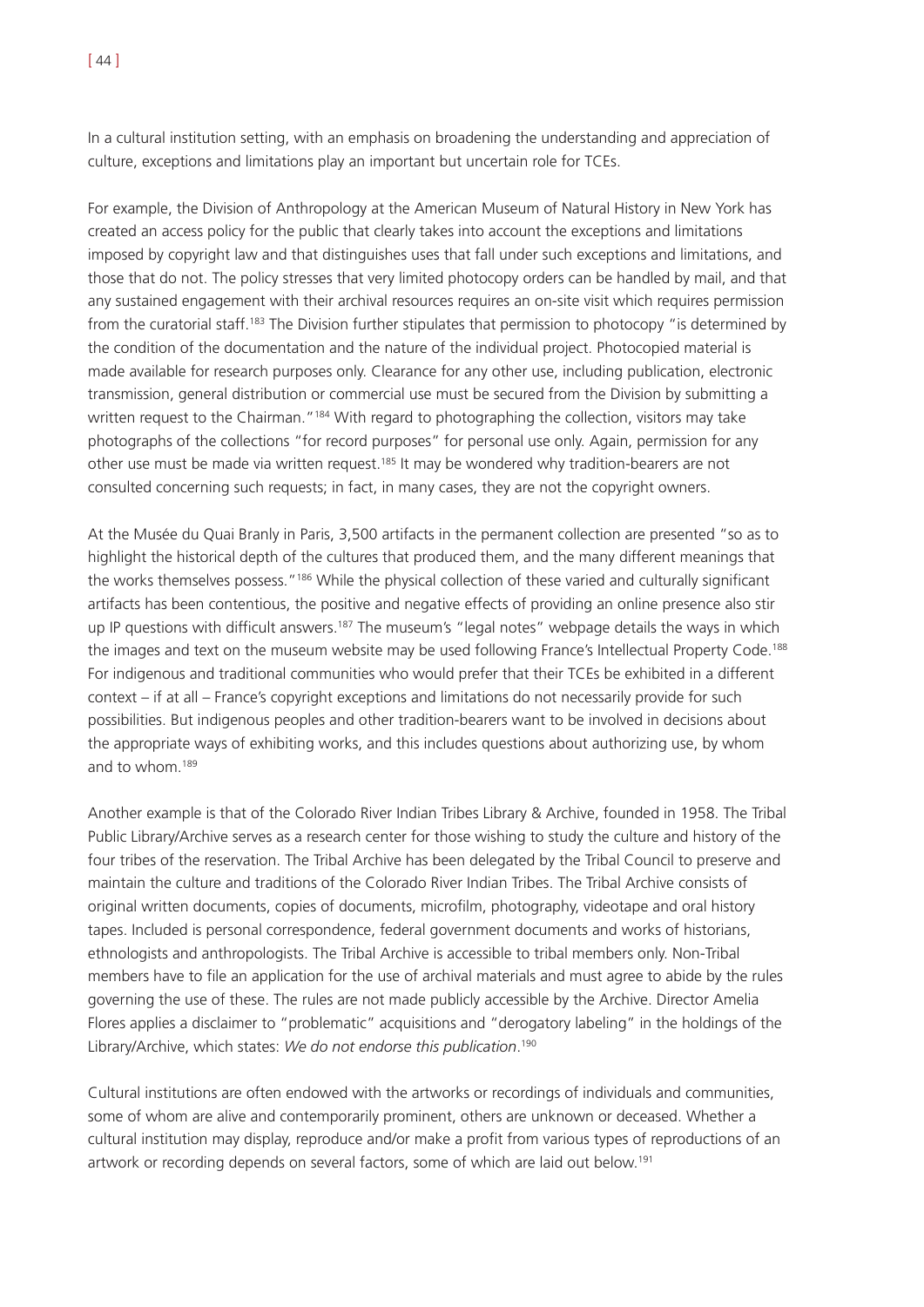Exceptions and limitations are dealt with differently in the world and even within a single jurisdiction legal predictions are difficult if not impossible. Under such circumstances, it may be important for a cultural institution to develop a risk management strategy that takes into account the possible issues that may arise.

The extent to which the use of a work is allowed under an exception is an ongoing issue because there are no hard and fast rules. While direction can be taken from court decisions, these are often decided on the particulars of each case. From producing catalogs to making exhibition posters and event invitations, whether a copyrighted work can be made part of that new work without obtaining permission from the copyright owner is often questionable.

Cultural institutions holding the copyright in some of their works (especially those embodying TCEs) would benefit from understanding whether they can or should be charging licensing fees for third parties wanting to use images from their digital collections for "coffee table" books, textiles, in films and in other commercial products.

#### Preservation, restoration and administrative uses of TCEs

Many professionals at cultural institutions are responsible for archiving ethnographic images, audio and video recordings, or posting information on the Internet and, as such, need to be familiar with the good practices for archiving, digital imaging and scanning technology.<sup>192</sup> New technology has collapsed the distinct acts of accessing a work, using a work and copying a work. For example, in the digital environment, it is not possible to access a digital image of a painting, or a sound recording, without making several copies of it because clicking on a webpage requires a computer's random access memory (RAM) to make a copy of it and the source code in HTML (hypertext markup language) constitutes a copy as well.<sup>193</sup> All these are covered under the limitation for temporary reproduction. This represents just one of several ways in which new technologies are challenging traditional copyright concepts.

Cultural professionals are requesting that a new specific exception be built into copyright law for purposes of preservation or restoration. Indeed, just as computers make several copies in their RAM in order that an image can be seen on a monitor screen, or a piece of music can be heard, or a video watched, so are several "incidental" copies made in the process of several administrative duties.

#### Restoration

Restoration can present an "originality" problem to the extent that reproducing an original work or object of related rights in carrying out one's legitimate profession may create another protectable work. Certainly a restorer's or media preservationist's job requires skill, selection and creativity. The restored work that is the outcome of this labor often owes its success to a particular restorer or media preservationist. The very nature of his work, however, could be understood as copying the original work, as a new work is not being created and it usually falls short of the originality requirement for protection.<sup>194</sup> As one pair of scholars noted: "[T]o recognize inpainting or replacement of losses as original artwork in itself and thereby encourage such practices in order to satisfy the requirements of copyright law, is dangerous and contrary to the interest of the profession and art."<sup>195</sup> While it has been suggested that the work of restorers and conservators constitutes "an original contribution by the conservator to the work itself,"196 it is not something that has been tested in the courts and is not common practice.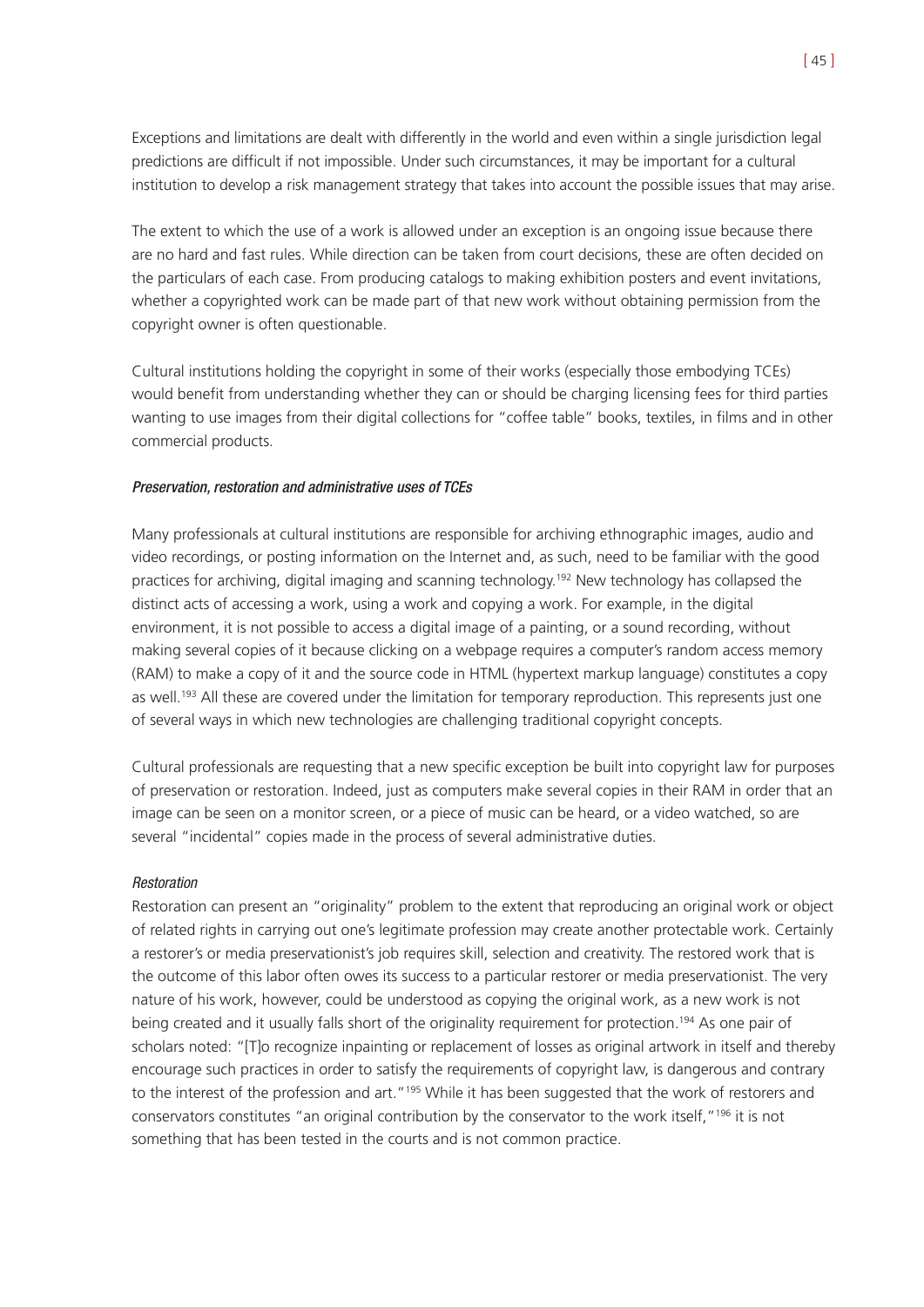## Preservation

Many jurisdictions tackle the issue of exceptions and limitations with regard to preservation. As the *WIPO Study on Copyright Limitations and Exceptions for Libraries and Archives*<sup>197</sup> states, national laws differ greatly and in nearly all respects, from their scope of applicable institutions to the specific activities encompassed.

The Copyright Act of Canada, for example, permits libraries to make copies of works under various circumstances for purposes of preserving or maintaining library collections.198 The United States of America Copyright Act allows archives, libraries and occasionally museums to make preservation copies, security copies, and copies for deposit in other research institutions.<sup>199</sup>

A few laws allude to moral rights. The library exception in Mexico requires that a preservation copy may not alter the original work. The preservation statute of the Netherlands explicitly assures that the author retains certain moral rights.<sup>200</sup>

The laws address the issue of digital media in several different ways, sometimes explicitly, and sometimes by implication. Many statutes do not mention the issue at all. In some countries, the statutes state clearly that digital copying is or is not permitted, and in those cases digital copying may be allowed only for some purposes, but not for others.

- ! Austria: Has a general provision for library copying, which explicitly allows digital copies in some cases;
- Canada: Allows copies of articles for research or private study, and the statute provides that the copy given to the user may not be in digital form;
- China: Allows some preservation copying in digital formats;
- Denmark: Has a separate statute governing the making of digital copies for library users. It permits digital copies of articles and other works, but subject to an extended collective license and the right of the owner to demand remuneration;
- United States of America: Explicitly allows digital copies for preservation and replacement, but the statute is silent on the prospect of digital copies for research or interlibrary loans.

In the TCE context, institutions sometimes complement existing law by adding additional guidelines which better serve the interests of indigenous peoples and traditional communities and suit the often sensitive nature of TCEs (examples of such guidelines are examined in Part III).

For example, the American Folklife Center (AFC) is currently working on issues of digital preservation and web access to its collections. "The growing number of digitized audio, video and image collections (photos as well as manuscripts) raises new questions about access and reproduction rights, e.g., the processing of photo and phono-duplication requests. Digital formats enhance and facilitate broad access, but may require the development of revised IP policies for use of the collections."<sup>201</sup>

A good example of the AFC reproducing a public domain collection is when, in 1982, the AFC received permission from the Omaha Tribal Council to transfer into a modern format a traditional music collection made in the 1890s. The original recordings were in the form of wax cylinders. In 1999, the AFC collaborated with the Omaha again to produce the online collection which, in addition to the digitized recordings also features recordings from the 1980s.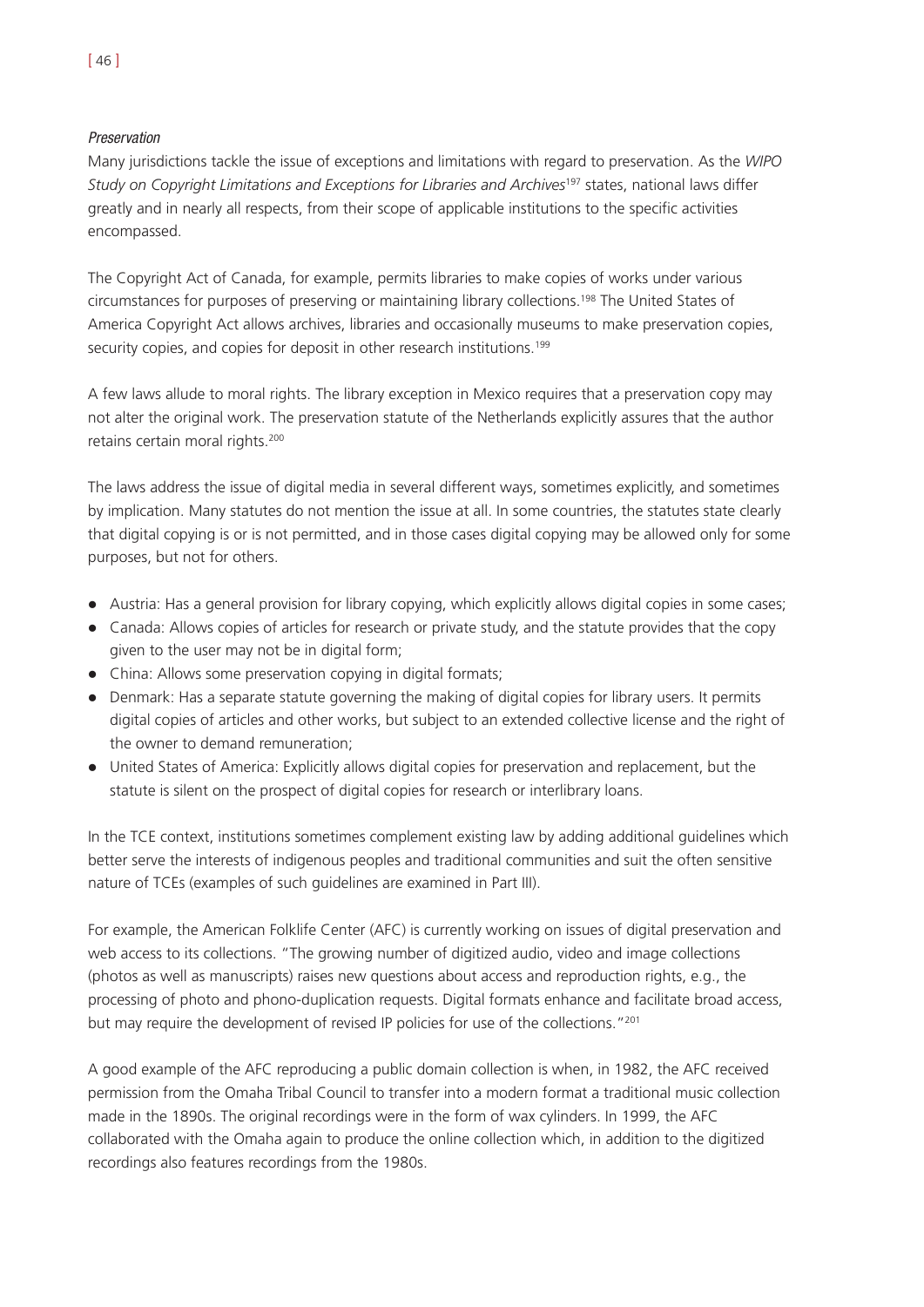The Director of the AFC said that "[t]he key to the success of these two endeavors (the album and the online presentation) was close collaboration with the owners of the cultural materials…an attitude where showing respect, carefully listening to tribal concerns, working together toward common goals, and taking the time to do things properly was fundamental."<sup>202</sup> These achievements highlight the importance of collaboration, where indigenous and traditional thoughts, opinions and expertise are actively sought out, welcomed and incorporated into the decision-making processes. This is how new relationships are created, and how new frameworks for managing collections, their access and their reproduction can be developed.

## **KEY POINTS**

- Copyright laws incorporate exceptions and limitations under which the public may use copyrighted material without the permission of the copyright owner. These exceptions and limitations are sometimes termed "fair use" or "fair dealing" in the common law tradition.
- ! Preserving cultural works presents some unique issues with regard to IP. Some cultural institution professionals are hoping that specific exceptions can be built into legislation insofar as they allow the making of administrative, back-up and/or archival copies of copyrighted works.
- ! Restoring cultural works runs into copyright's originality requirement: it is unclear whether a restored cultural work is a new work for copyright purposes or if it is merely a form of copying from an older work – and therefore unprotectable by copyright.
- ! Copyright exceptions do not always suit the needs of indigenous and traditional communities and their TCEs. The sacred, secret or otherwise sensitive nature of a given TCE may render it inappropriate for certain groups of people or under certain circumstances that would normally be acceptable under exceptions or limitations.
- ! The management of TCEs presents complications. Some cultural organizations that work with TCEs have, in tandem with the communities whose TCEs they steward, fashioned their own guidelines for access, control and management of the collections.

# 6. Ownership, Transfers and Licensing of Copyright

Physical possession or ownership of a physical work does not necessarily imply ownership of copyright. Various national laws state this explicitly.203

#### **Ownership**

The principle of copyright ownership is important for cultural institutions wishing to reproduce material from their collections or wishing to alter it once they have purchased it and taken physical possession. If a cultural institution owns a physical protected artwork, or texts or sound or video recordings, but not the copyright in them, it may not make any use it wishes of said artwork or other material. For example, it may be permissible, under an exception or limitation, to have a photograph of such material reproduced in a magazine or in promotional pamphlets. But the same use would not be allowed for postcards to be sold in the shop. Similarly, an archive that holds original field recordings of traditional musicians may not produce a commercial recording of these without the consent of the artists.

Likewise, if a traditional song from an indigenous group or traditional community is transcribed by an anthropologist, the song is still owned by the group or community, even if it is the anthropologist who fixed it. As such, the analysis might be different for certain textual works that can exist absent the initial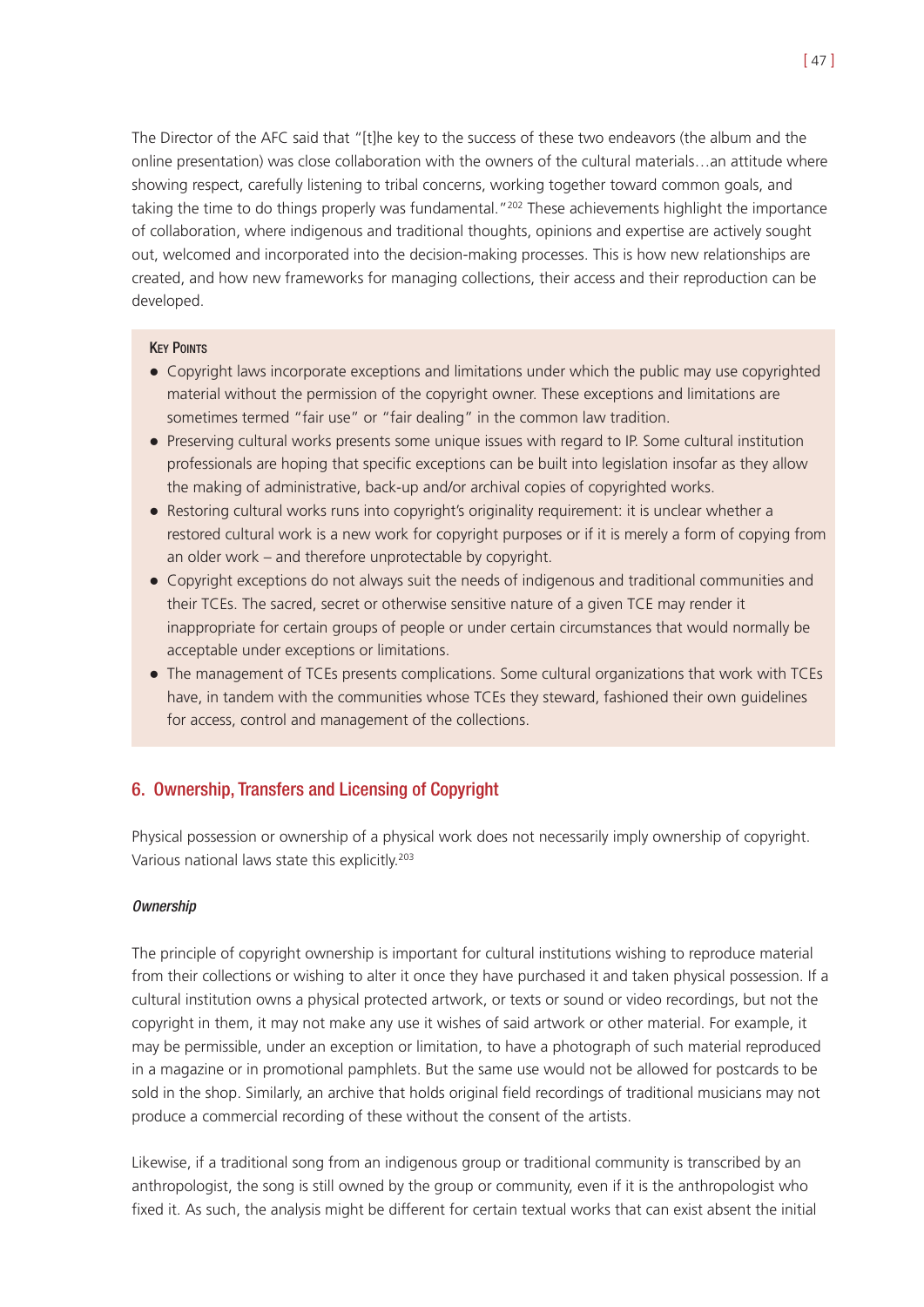fixation; for instance, a prayer could be taken from an academic article and put on a condolence card without the person who fixed the prayer having any underlying rights.

## First Ownership, Joint Ownership

The author is generally the first owner of the copyright. Multiple national laws have some exceptions to the general rule, for example for works made by employees or commissioned works, where the copyright initially vests in the employer or commissioner, as the case may be.

Co-authors of a work are co-owners of the copyright in it. "Co-ownership may arise not only from coauthorship but from other relationships and transactions. For example, two or more persons may become co-owners […] if copyright is transferred to them jointly."204

## Crown or Government Copyright

Another layer of complexity to questions of ownership is the copyright claim made by the government in its works, called "Crown copyright," in the United Kingdom<sup>205</sup> and several other Commonwealth countries such as Australia, <sup>206</sup> New Zealand<sup>207</sup> and Canada.

Conversely, other jurisdictions, including the United States of America,<sup>208</sup> the Czech Republic,<sup>209</sup> Germany<sup>210</sup> and the Netherlands<sup>211</sup> do not employ government-owned copyright mechanisms; generally, most works produced by government employees, in their capacities as such, are not protected under copyright law and are immediately available in the public domain.

Differences between governments that employ Crown copyright and those that do not could directly affect a multitude of works housed in a cultural institution. For example, if an employee of the British Government wrote an overview of an exhibition at the National Gallery in London, Crown copyright would subsist in that writing and the National Gallery would have to obtain permission to use that writing in promoting itself.

There are possible interesting implications for TCEs. In the Australian case *Yumbulul v. Reserve Bank of Australia*, Aboriginal artist Terry Yumbulul had given permission to the Aboriginal Artist Agency to license uses of his painting of his clan's morning star pole, which has sacred meanings within the clan. Due to a misunderstanding about the intended use of the painting, the Agency granted permission to the Reserve Bank to use Mr. Yumbulul's artwork on a commemorative banknote. Yumbulul claimed that the reproduction of his painting on the banknote constituted a copyright infringement. The case was ultimately dismissed since both the Agency and the Reserve Bank acted with proper legal authority. The banknote remains copyrighted by the Australian Reserve Bank, meaning the design is effected by Australia's Crown and this particular iteration of the image is under the government's copyright.<sup>212</sup>

#### **Assignment**

Economic rights are in most jurisdictions capable of transfer (assignment or cession). An assignment or transfer need not grant the whole copyright; each right may be transferred and owned separately. An assignment changes ownership in the right from assignor to assignee.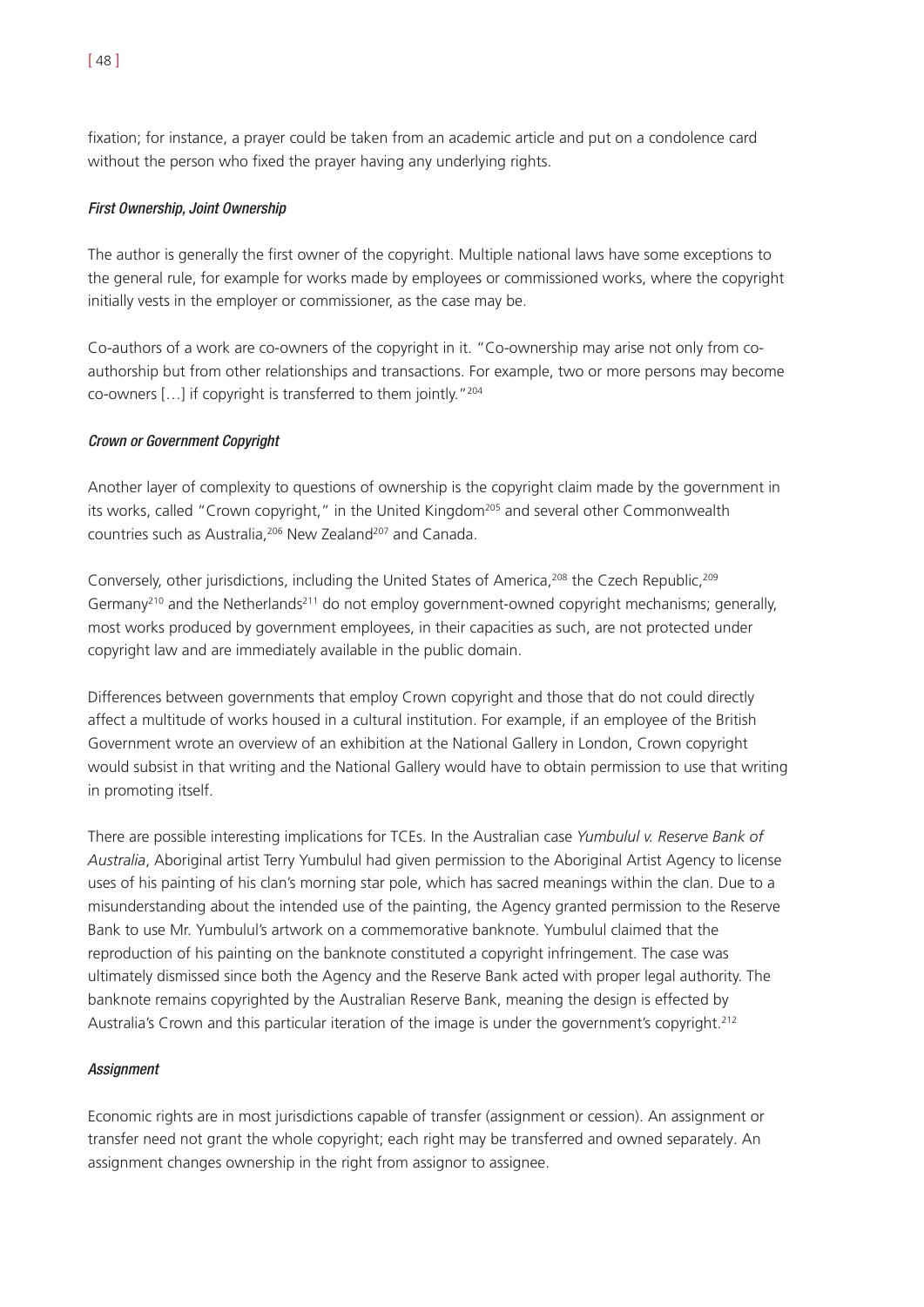## **Licensing**

Licensing is a mechanism by which a copyright owner's rights – all or part thereof– can be transferred for a limited or unlimited time, exclusively or nonexclusively, to another party. A license is just a consent, a permission, or clearance to use a work, on the terms specified by the licensor, who remains the owner.

Depending on the jurisdiction, copyright can be passed from the rights owner to someone else through a contract or by operation of the law, such as in a will or by intestate succession.213

The non-profit organization Creative Commons<sup>214</sup> is developing standardized licenses under the copyright regime for authors who would like to make their works more accessible than the current copyright regime initially provides for. A series of Creative Commons licenses gives creators some flexibility within current copyright regimes by giving them the option to pre-license an array of uses, for example, free access and even full reproduction in certain cases. Rather than claiming "all rights reserved," the Creative Commons licenses allow authors to reserve "some rights."

Creative Commons licenses are being adopted in many different contexts. For cultural institutions that own copyright in their collections and whose mission is to provide increased access to and circulation of information and knowledge, such licenses may be appealing.

The extent to which Creative Commons licensing schemes offer new options for the better management of collections of TCEs deserves some attention.<sup>215</sup>

It is certainly possible that for many contemporary traditional artists and communities making new works that incorporate TCEs, these licenses could offer flexibility. They could also address indigenous and traditional needs in relation to access, circulation and reproduction.

However, the interests of all tradition-bearers are not necessarily the same as those of the general "public" that emboldens the objectives of the Creative Commons movement. In a broad sense, the openness that the Creative Commons movement argues for is opposite to the control that many TCE creators desire.

A further challenge for TCEs and Creative Commons is the question of who might be able to speak on behalf of the community. If a user sees a TCE with a Creative Commons license, the assumption is that the user can trust the license. What if a different part of the community disagrees with the limitations placed on the use of the TCE? Creative Commons might not work as well with group rights as with individual rights.

There needs to be more awareness of where traditional needs differ, and where for instance, new alternatives for indigenous peoples and traditional communities and the TCE collections can be developed. TCE collections require sensitivity because of their nature, as well as the conditions of their accumulation and acquisition.

Tradition-bearers have the right to make decisions about what is available and how they are represented. In the past, this was rarely, if ever, a consideration. In our current moment, it is vital that indigenous and traditional perspectives are not only heard but treated with respect and legitimacy. There will be times when tradition-bearers' needs run counter to liberal notions of open access and disclosure. Tradition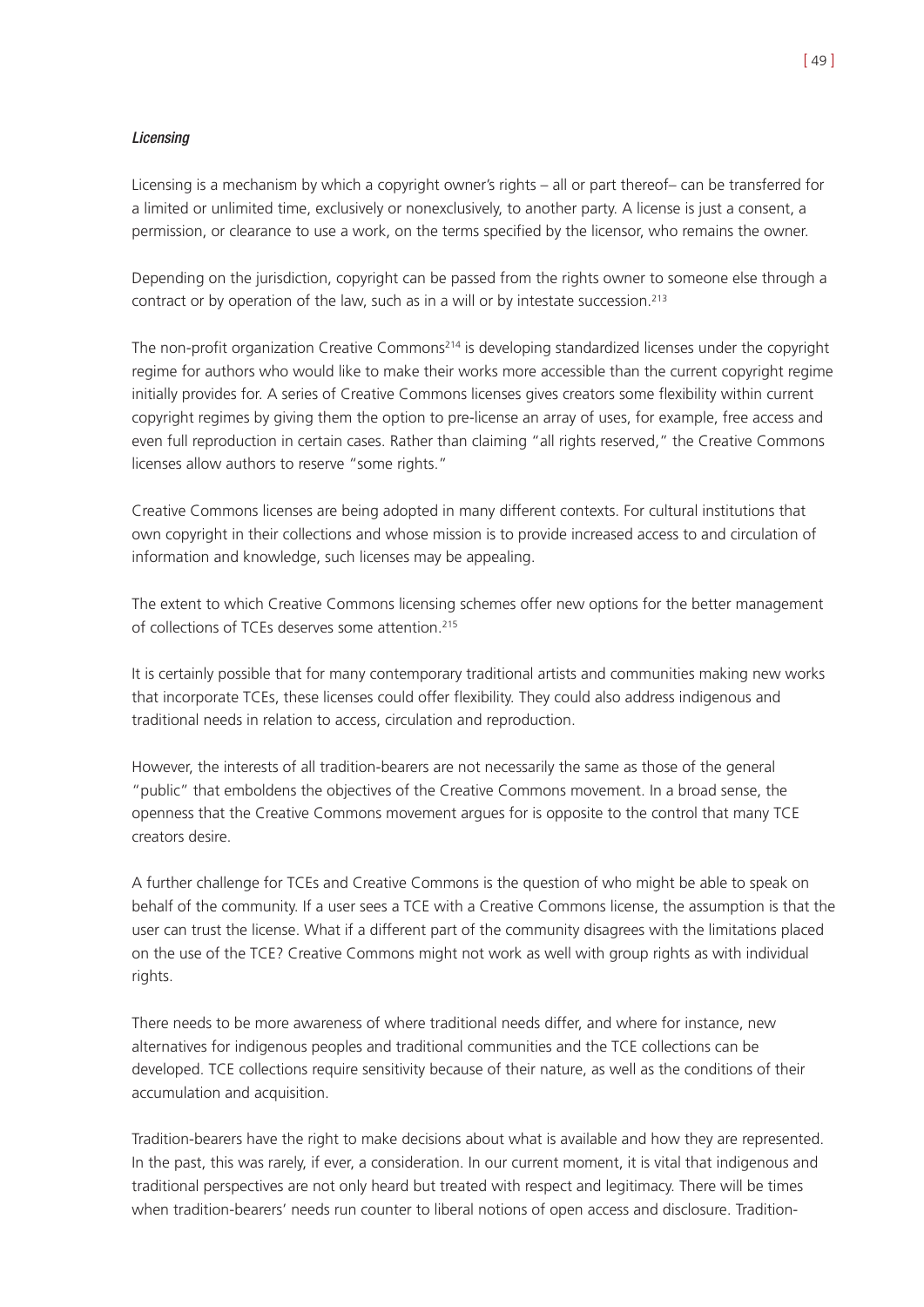bearers may ask for collections that are currently openly accessible to be restricted. It should be remembered that some indigenous peoples and traditional communities have only recently gained access to many collections that pertain to their families, clans, tribes and communities. These collections often hold sensitive and private information. Therefore tradition-bearers should be given adequate time, advice and authority to decide when and if public access should be allowed.

This will test the commitment that cultural institutions have to understanding the past and seeing how this past informs indigenous peoples' and traditional communities' current needs. Building new relationships that foster dialogue about what is at stake, and for whom, is vital for the successful management of such valuable material.

#### **KEY POINTS**

- ! First ownership vests in the author. Although the author is often an individual or a legal entity, some jurisdictions allow for joint ownership of copyright. In the context of TCEs, it means that a collectivity of community could potentially be considered an author.
- ! A copyright owner has the option to give, grant or assign (sell) or license (loan) some or all of his copyright rights.
- A license may be exclusive, or sole, in which case the licensee is the only one that can have a licensing agreement with the licensor. Or a license may be non-exclusive, in which case the licensor may license his right to as many licensees as he wishes.
- Crown copyright applies to some Commonwealth jurisdictions; it protects copyrightable works made by the governments of these jurisdictions. Some jurisdictions employ the opposite strategy such that anything created by an employee of the federal government is automatically considered public domain material.
- ! Creative Commons offers standardized licenses based on the current copyright system. Important questions need to be asked about how indigenous and traditional community interests might be facilitated through these licenses.
- ! In certain circumstances, the interests of tradition-bearers actually run counter to arguments for greater access. Further, unless the tradition-bearers are involved in the decisions about what of their TCEs are made available for further access, there is the danger of replicating the historical marginalization of indigenous peoples' and traditional communities' rights to have a say in how their knowledge and cultural material is accessed and by whom.
- ! The politics of "sharing" knowledge needs to be carefully considered. Before a TCE is made more accessible, indigenous or traditional communities should be consulted and the implications of increased access fully explained. Questions about who will have access need to be asked. These questions recognize the historical treatment of indigenous peoples and traditional communities and their collections of TCEs. They aim to remedy this.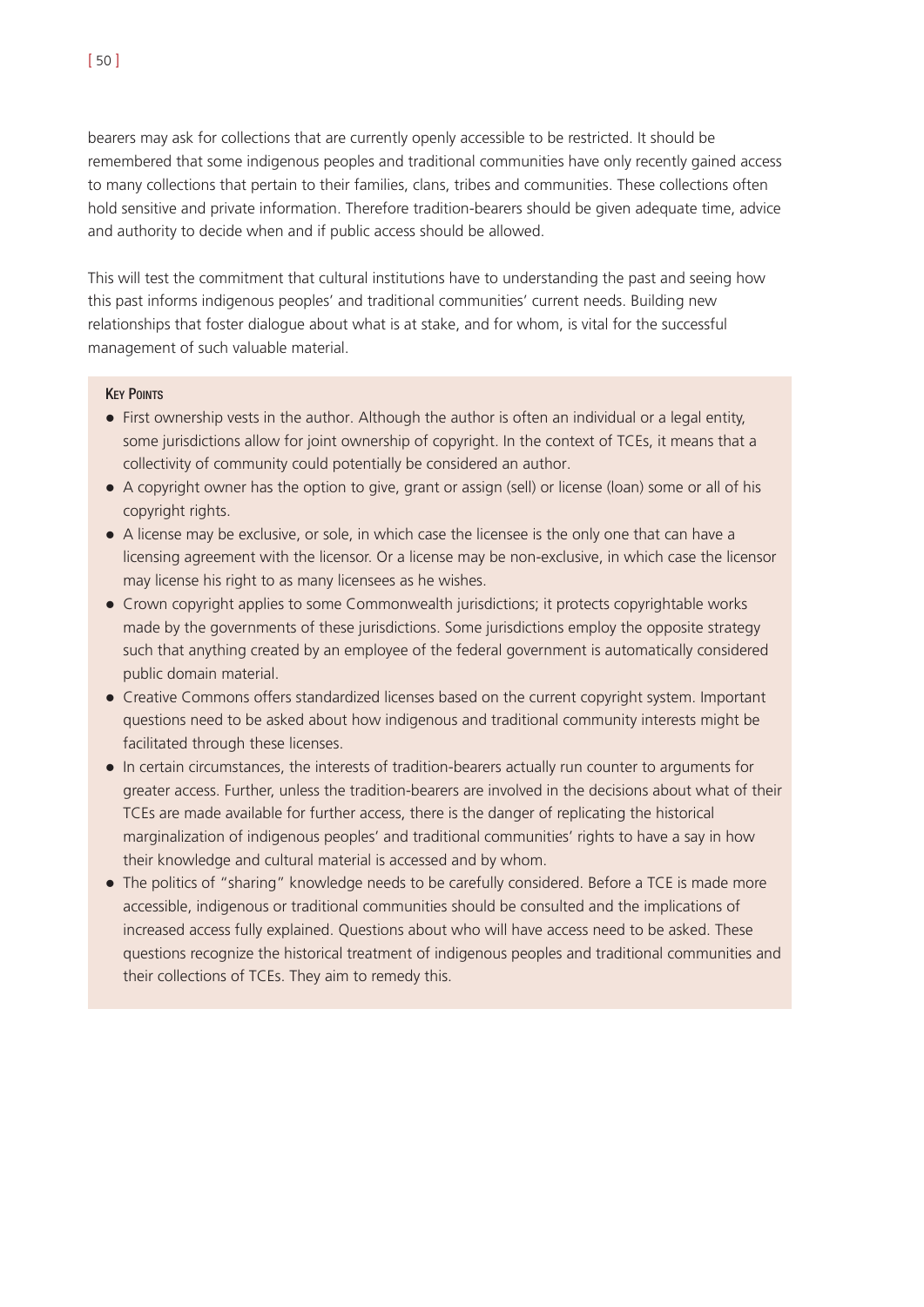# 7. Related Rights

In addition to copyright, there are also rights "related to," or considered "neighboring on," copyright. These aim to provide protection to those who assist authors in communicating and disseminating their works to the public. They are generally more limited and of shorter duration than copyright's economic rights. The three main ones are:

- rights of phonogram (sound recording) producers;
- rights of performers; and
- rights of broadcasting organizations.

The Rome Convention for the Protection of Performers, Producers of Phonograms and Broadcasting Organizations<sup>216</sup> (1961) is the international instrument dealing with related rights.

The 1996 WIPO Performances and Phonograms Treaty<sup>217</sup> (WPPT) complements the Rome Convention and updates the original concepts of related rights protection for new digital media.<sup>218</sup> Importantly, it provides rights in performances of expressions of folklore. Article 2, at the definition for "performers," states that they "are actors, singers, musicians, dancers, and other persons who act, sing, deliver, declaim, play in, interpret, or otherwise perform literary or artistic works or *expressions of folklore*" (emphasis added). The WPPT grants performers both moral and economic rights, and these are set out in Articles 5 to 10 of the Convention.

Related rights, and the manner in which they are exercised, can be useful and significant for the protection of TCEs and may be able to meet the needs of indigenous peoples and traditional communities. The examples of TCEs that indigenous peoples and traditional communities wish to protect include traditional performances, such as dances and plays. For instance, in an oral culture, it is often through performances of songs, and chants or narration of stories that elements of traditional culture are passed within a community and between generations. Folk tales, poetry, songs, instrumental music, dances, plays and similar expressions of folklore actually live in the form of regular performances. Performers' rights give the traditional performers the right to determine whether their performances should be fixed (e.g. recorded on tape, digitized), and how the fixation (e.g. recording) of the performance should be further disseminated and used.

Moreover, it has been suggested that the protection of performances of expressions of folklore might, indirectly, provide adequate protection for the expressions of folklore themselves. This is probably a fair expectation, provided the performer is from the community that is the "holder" of the expression of folklore. If not, the expression may still receive indirect protection, but any benefits will not accrue to the community.

Also, for example, in the United Kingdom, an oral history recording would create not only a performance right but a literary right for anyone speaking on the recording.<sup>219</sup> Any such rights created give both economic as well as moral rights in most European Union Member States.

There are however some aspects of the protection of performers' rights that are less advantageous from the perspective of indigenous peoples and traditional communities. Perhaps chief among them may be that the WPPT does not extend to the visual part of performances. Only the aural parts are protected, that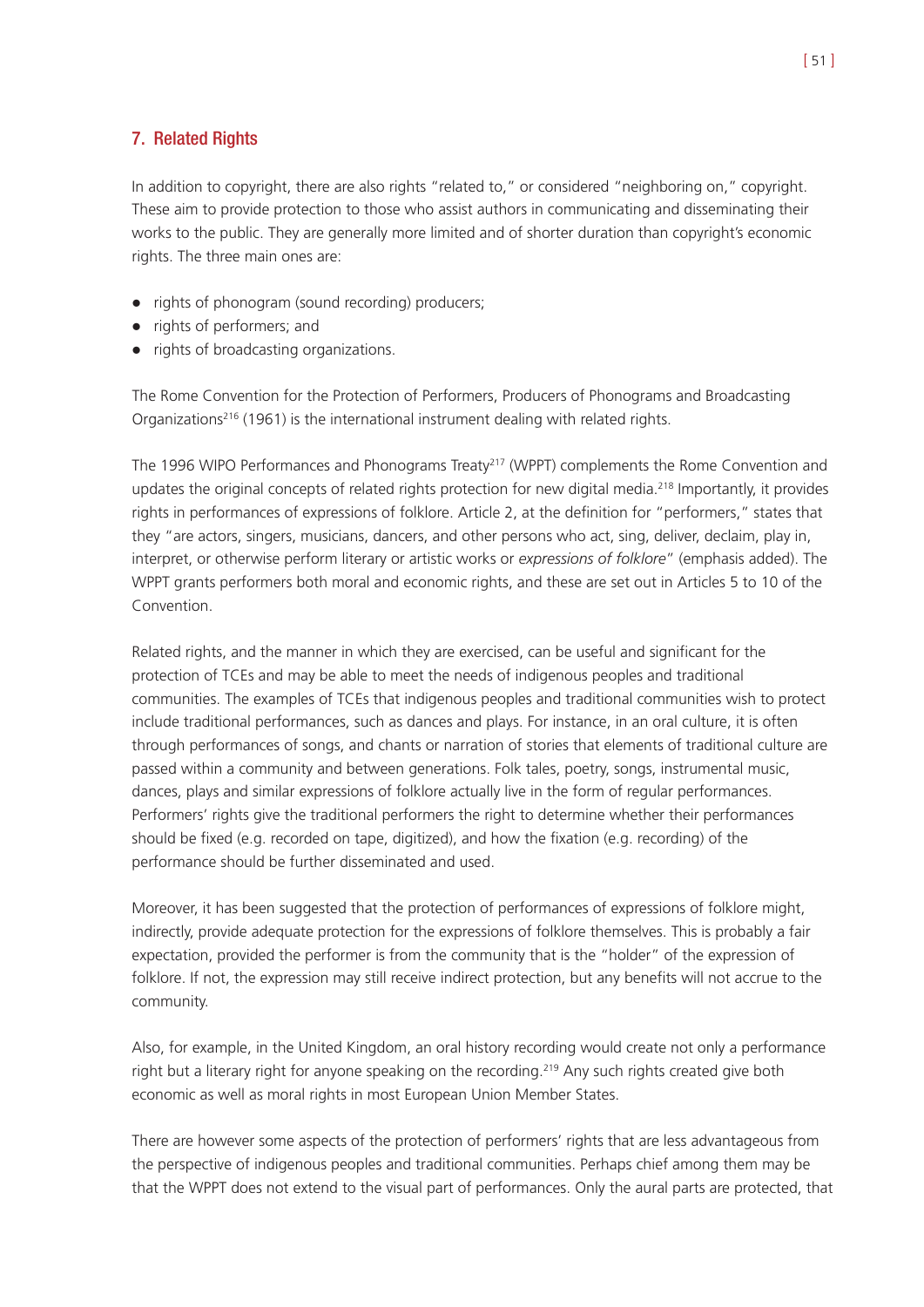is, parts that may be perceived by the human ear. This would appear to seriously limit the usefulness of the WPPT in so far as TCEs are concerned. Work continues on the development of an instrument for the protection of audiovisual performances.

The relevance of related rights for museums, libraries and archives depends on their collection and specific activities.

For example, the Alutiig Museum in Kodiak, Alaska,<sup>220</sup> has film and audio recordings of the Alutiig language, interviews with elders, recordings of various events in the Alutiiq community, archaeological excavations, and media presentations on Alutiiq heritage projects. The Museum understands the diverse interests involved in the several stages of recording, copying and preserving these materials. In most jurisdictions, related rights will belong to the institution that produced, commissioned or funded the recording rather than in the persons who were recorded. The difference between the rights or interests of a TCE holder or his community and those of the "recorder" should be taken into account at all these various stages.

Another specific example where related rights are relevant to TCEs is in music recording and/or archiving. The Traditional Music Archive (TRAMA) is a research and documentation center in Sudan focusing on the collecting, documentation, preservation and dissemination of traditional music and folklore. TRAMA signs consent forms with tribal representatives of each group it represents before any performance is recorded. In its archive, approximately 4000 recordings are being considered for digitization for preservation and dissemination purposes. TRAMA works with tribal representatives to make and sell recordings and shares the financial benefits with them.221

#### **KEY POINTS**

- ! Related rights provide protection of phonograms (sound recordings); broadcasts; and performances.
- ! Related rights are also specifically applicable to performances of expressions of folklore under the WPPT; this is the only specific mention of TCEs in WIPO's binding international treaties.

## 8. The Internet and Digitization

The Internet and the widespread use of computers have created an unprecedented platform for the dissemination and viewing of a wide range of cultural content in a very accessible, comprehensive and easy-to-use format.

Many indigenous or traditional artworks, as well as video and audio recordings of TCEs, can be digitally reproduced in a high-resolution format and disseminated via the Internet. This, essentially, albeit arguably, replicates the experience of viewing the original.

Many cultural institutions offer at least a portion of their collections online in some viewable format. This often ties directly to most institutions' mission of public education and the promotion of their own exhibitions or collections. Making parts of collections available, when appropriate, meets both public expectations and the concerns of the community from which the collection was drawn. A recent American Study on the Internet's Impact on Museums and Libraries<sup>222</sup> indicates that the Internet is not replacing in-person visits and, indeed, may increase onsite use.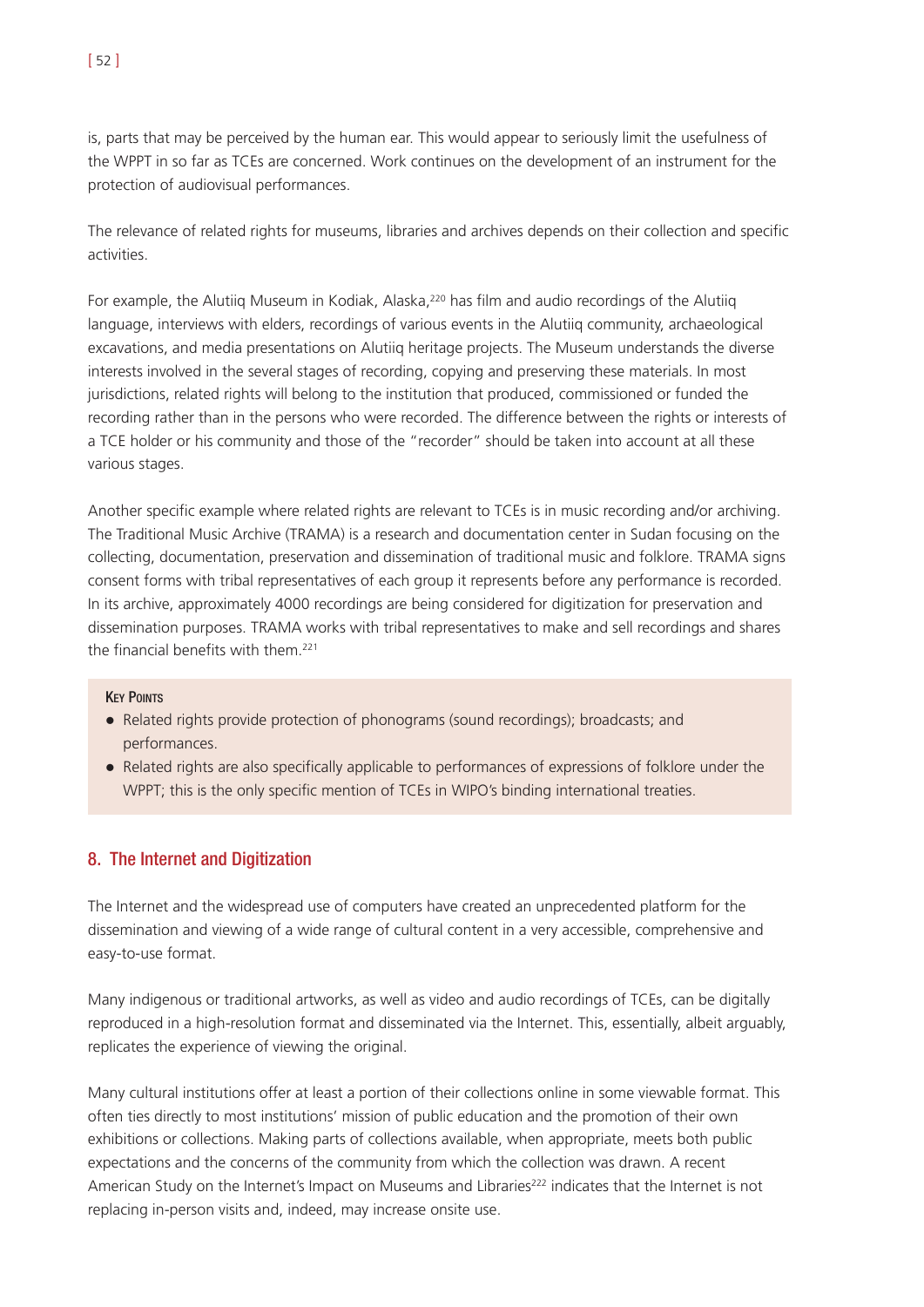Libraries, archives and museums are grappling with the time, effort, expense and policy considerations inherent in digitizing their collections for the Internet or for a DVD or CD-ROM.

Cultural institutions are choosing various formats for disseminating their collections digitally. Some have digitized their own collections and manage image usage themselves. The Frick Collection in New York, for example, has digitized the majority of its collection and provides a searchable visual catalog online. El Greco's Purification of the Temple,<sup>223</sup> for instance, is viewable as a thumbnail and as a "zoomable" image. On its *Permissions* link, it specifies:

*This Web site and its contents, including images and text are copyright © 1998-2005 The Frick Collection. This site is for personal, educational, non-commercial use only and may not be reproduced in any form without the express permission of The Frick Collection.224*

Russia's State Hermitage Museum in St. Petersburg has a similar interface for viewing its digital collection. Thumbnail and zoomable "full-size" images are available online. A different El Greco painting, *Saints Peter and Paul*, <sup>225</sup> is viewable online in much the same format as the one that is physically found in the museum. The museum's "image use policy" simply states that reproduction of the images requires written permission from the Hermitage Museum and that all the images have been watermarked for protection.226

Cultural institutions can try to limit infringements of the rights of protected works by using various forms of digital rights management (DRM), such as watermarking.<sup>227</sup> DRM is a term often used in conjunction with "technological protection measures" (TPM). Both are employed to prevent copyrighted works from being accessed or used except under conditions set by the copyright owner.

Other cultural institutions have assigned or licensed copyright in their collections' images to third party image banks, such as Corbis Corporation or Getty Images. For example, the Brooklyn Museum of Art, Russia's State Hermitage Museum, the National Gallery in London and the American Indian Nations Arts and Cultural Organization have all entered into contracts with Corbis to license images of their collections.

Some cultural institutions have large holdings of works still under copyright. One such museum is the Museu d'Art Contemporani de Barcelona in Spain, where thumbnails of a sampling of protected paintings are available online.<sup>228</sup> There is no copyright policy available on the museum's website. The Australian Museum of Contemporary Art<sup>229</sup> and the Museum of Contemporary Canadian Art<sup>230</sup> offer similar online material. New York's Museum of Modern Art (MoMA) has a slightly more accessible and complete online interface for its permanent collection. For example, high resolution images are offered and are available in a printable format.<sup>231</sup> Additionally, MoMA outsources its licensing and permissions to a third party and explains its policy on its Image Permissions webpage. <sup>232</sup>

As concerns online access to music, the Smithsonian Institution and its Global Sound Project is one example of how cultural institutions use the Internet for their musical and audiovisual collections. Another example is that of the Memorial University of Newfoundland.<sup>233</sup> After examining a large collection of recordings by a single collector of Newfoundland TCEs, the archive posted the entire collection online for free access and download with a statement that if anyone found the materials objectionable, the University could take them down. So far there have been no such requests. There was, however, considerable effort to minimize risk. The heir of the collector was consulted and approval gained; it was determined that none of the material was indigenous; it was apparently all traditional or in the public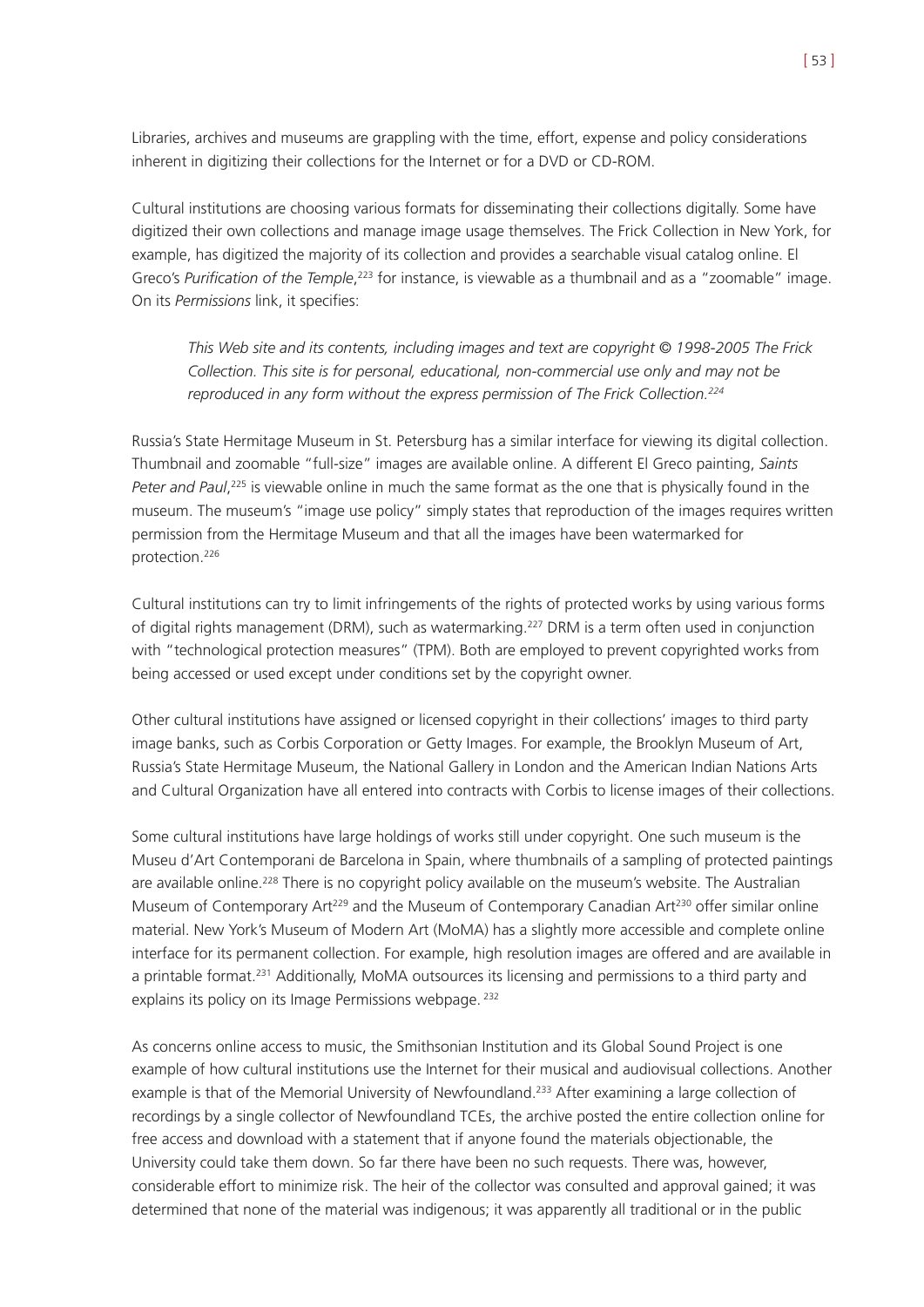domain; and it all seemed appropriate for public distribution (there were no personal narratives or embarrassing songs that seemed inappropriate for diffusion).

There is currently no universal Internet policy for cultural institutions' dissemination of images or other works from their collections. This means that each cultural institution makes decisions based on its unique needs. The past director of the Whitney Museum of Art in New York suggests that "the way forward will likely be with a combination of free content and licensable, high-resolution multimedia content, which will have to be updated, open to categorized protocols that encourage end users to contribute to databases, and emphasize live features."234

The balance a cultural institution must strike is between its mission to engender public curiosity and to provide educational experiences through disseminating information, and protecting the interests of artists and the integrity of their works, as well as avoid misuses, by limiting the ways in which the public could access cultural materials in their collections. Given the diversity among museums', libraries', and archives' collections and legal regimes, this balance is often achieved by considering factors specific to each institution. For example, institutions that hold collections of TCEs will need to make decisions that balance the "public interest" goals of the institution alongside those of the relevant tradition-bearer and/or custodians who hold legitimate perspectives about how the collection of cultural material that relates to their family, clan, community or collectivity is to be accessed and managed.

Cultural institutions making available online images of pieces in their collections without proper consultation with source communities run the risk of inadvertently displaying to the widest possible audience secret or sacred material that should not be publicly seen at all. This has happened on numerous occasions, and has served to further deepen the distrust many indigenous and traditional peoples have of collection-holding institutions. Source communities need to be involved in decisions to display images on the Internet.

For TCEs, digitization issues are not yet streamlined either internationally or domestically.

An example worthy of mention is the agreement between the Cline Library at Northern Arizona University<sup>235</sup> and the Hopi Tribe. In 1991, the parties agreed that sensitive ceremonial images would not be reproduced (or digitized for Internet access) without written permission from the Hopi Cultural Preservation Office. Access is still provided onsite.

Also, at the American Folklife Center, there are continuous efforts to protect original recordings and to rerecord them in more contemporary formats that have a better chance of maintaining quality integrity for a longer period of time. For example, the AFC has an agreement with Flickr, an image and video hosting website and image repository. Thousands of photographic images from the Farm Security Administration/Office of War Information are available to the public.<sup>236</sup> "Each change in technology, however, has meant that the archive's reissues have become almost as inaccessible as the original field recordings from which they were taken."<sup>237</sup> This creates a range of challenges, for which there are no easy answers. As a federal institution in the United States of America and part of the Library of Congress, the AFC does not retain copyright in its website. It also transfers the burden of identifying copyright owners to the users: the AFC website emphasizes that it is the researcher's obligation to determine and satisfy the copyright and/or other restrictions that may exist with the material, and gain permissions if they want to copy them.238 While this approach shifts responsibility from the institution to the user, it is not clear how effective this is in terms of preventing unauthorized use of material.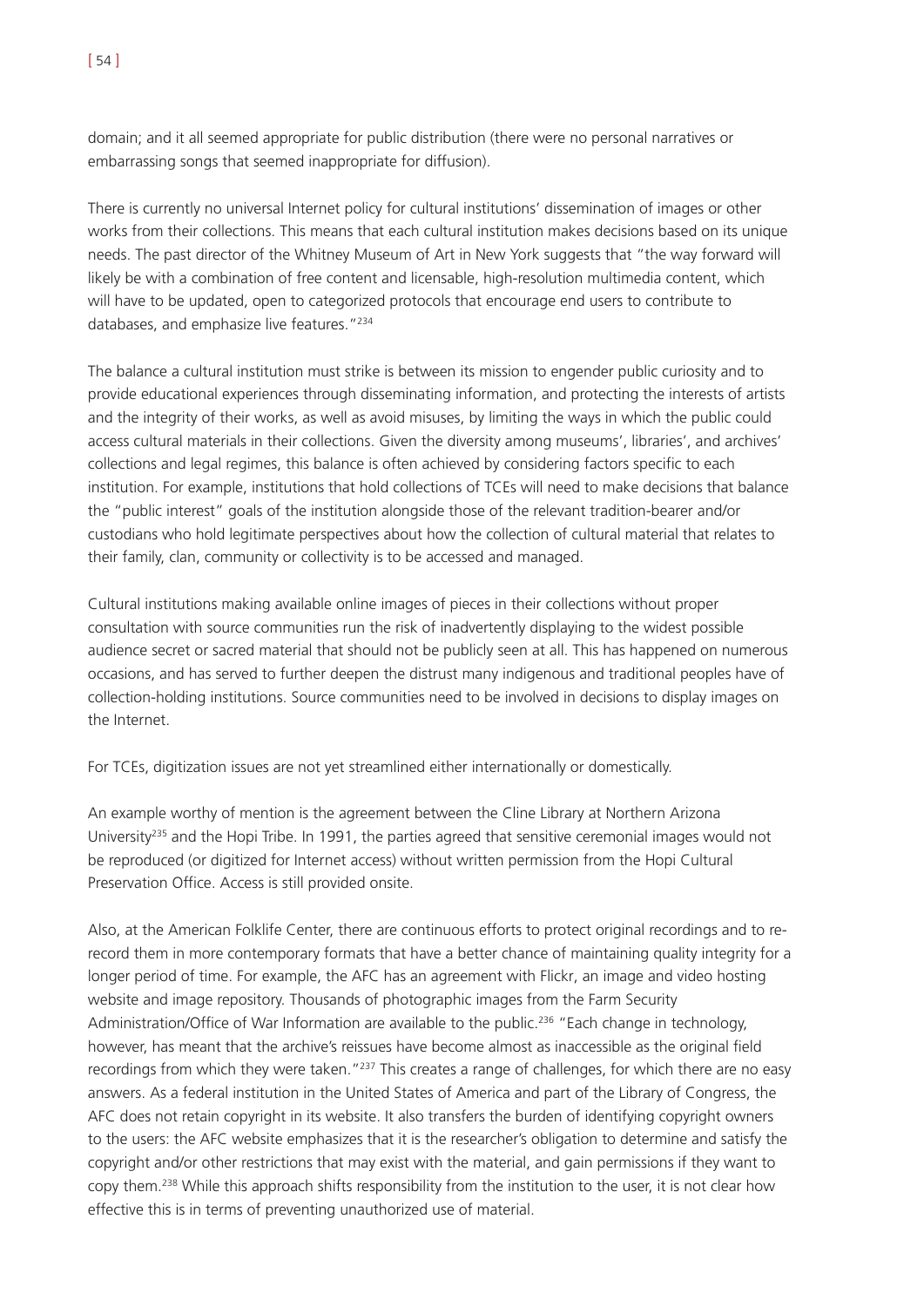In France, government organizations, such as the Musée du Quai Branly, do not automatically relinquish copyright and, as such, the content of the website vests either in the museum or in another copyright owner.239

According to a recent study carried out by the United Kingdom Higher Education Digitization Service, no cultural institutions are fully recovering the costs of creating and managing a digital collection along with the storage and service provisions that inherently accompany them.<sup>240</sup> Cultural institutions that understand the financial potential of their digital collections, and that bear in mind their mission to make their collections accessible, should assess whether they should digitize works, and formulate a rate scale that takes into account the different types of uses for such images, be they educational or commercial, or other.241

## **KEY POINTS**

- New technologies have provided exciting possibilities for cultural institutions, as they can facilitate the further dissemination of their collections.
- Providing digital access to some collections, or part thereof, may increase footfalls in cultural institutions.
- ! Digitization and the Internet have also presented challenges for cultural institutions in that copyright law comes into play in reproducing cultural works, and an array of issues including moral rights, licensing schemes, DRM and administrative burdens are increased.
- ! Digitization, the Internet and their impact on TCEs form a relatively new area of concern. While some indigenous groups and traditional communities have begun using DRM to control degrees of access to information within databases, cultural institutions need to be mindful that this is by no means the norm. These increased possibilities for disseminating and circulating information may be a direct antithesis to indigenous and traditional perspectives about how access to their collections is to be provided.

# 9. Collective Management

Collective management organizations, or collecting societies, offer an efficient mechanism through which artists and authors can collect royalties on uses of their creations without having to monitor those uses themselves. Collecting societies take on many forms; some are organized through private agreement; others are mandated by national legislation. They can apply to several creative formats or just a few; for example, some collecting societies deal solely with visual reproductions of two-dimensional art while others deal with music. A common business model for a collecting society consists of the society's right to grant non-exclusive licenses in a work, to collect royalties based on that license, and to distribute those royalties to the artists. Collecting societies also often enter into reciprocal agreements with other collecting societies and negotiate fees for blanket licenses.<sup>242</sup>

Some cultural institutions are digitizing and managing their own collections in ways that replicate the function of collecting societies.<sup>243</sup> In such cases, it is important to have mechanisms in place for the administration of materials and collections. Other institutions outsource this management duty to organizations whose expertise is licensing images and music for commercial use.<sup>244</sup>

The International Federation of Reproduction Rights Organizations (IFRRO) works to internationally increase the lawful use of text and image-based copyright works and to eliminate unauthorized copying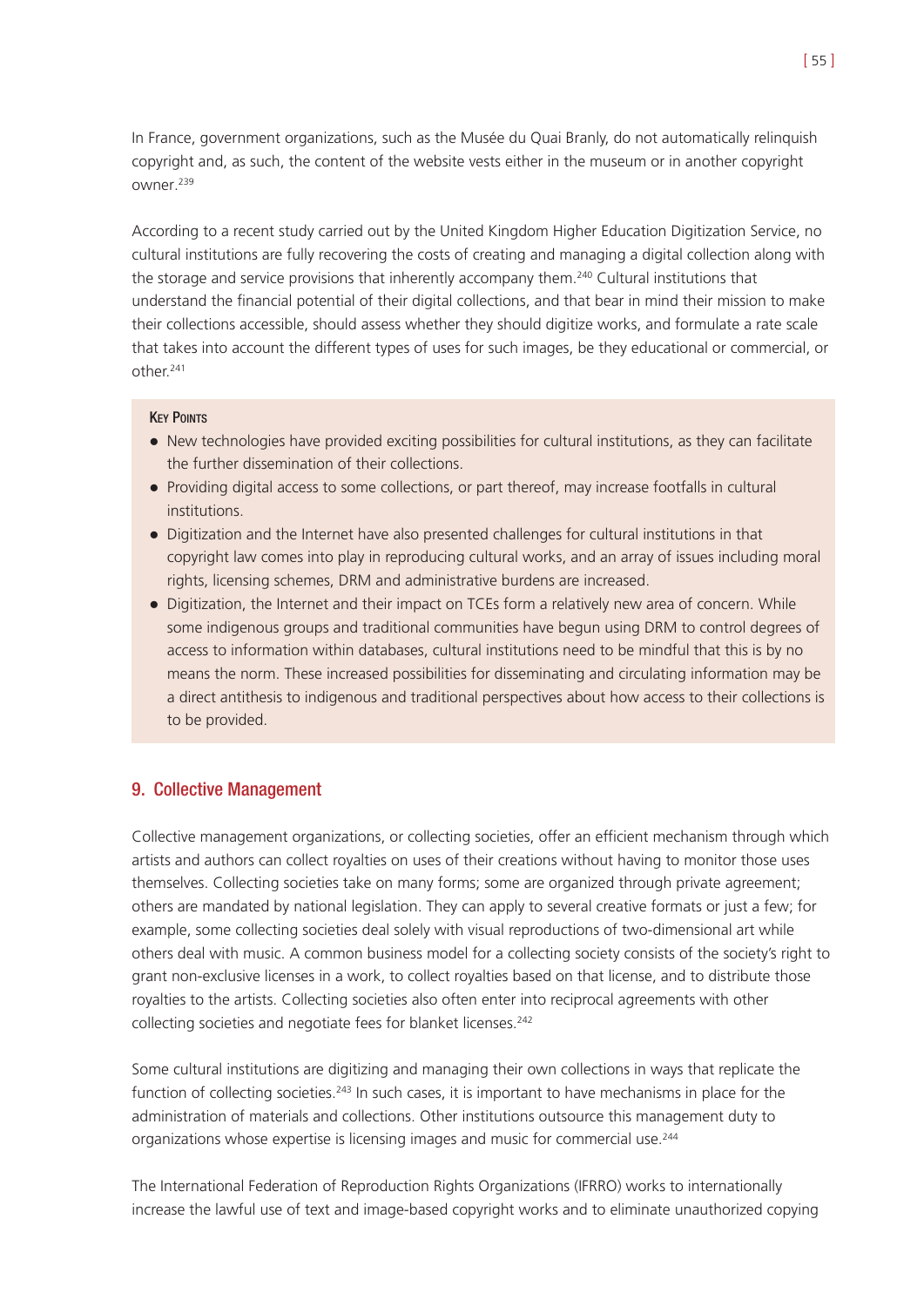by promoting efficient collective management of rights to complement creators' and publishers' own activities. In 2008 it issued a statement on TK and TCEs, stressing its commitment to "assisting communities in developing frameworks furthering cultural and academic progress and stimulating incentives for investing in cultural and creative industries and practical implementation *inter alia* through RROs."245

Sámikopiija, the Sámi Reproduction Rights Organization, is a reproduction rights organization that represents Sámi rights owners in Norway, Sweden, Finland and the Russian Federation. According to its website, Sámikopiija has started working with the issue of indigenous peoples' TK related to copyright, and made this an independent project in its activities.<sup>246</sup> There is also a proposal to the Nordic Sámi Convention where the protection of TK and TCEs is included.

In Australia, there are calls for greater infrastructure to support and defend indigenous cultural and IP rights based on a collective management model. One idea is the establishment of a National Indigenous Cultural Authority to facilitate consent and payment of royalties, to develop standards of appropriate use to guard cultural integrity, and to enforce rights, including moral rights. "While it is important to have rights, it is also important to establish mechanisms by which to assert them. To administer rights and protect them, it is necessary to set up indigenous cultural infrastructure – administrative processes and persons in authority who can act, negotiate and hold collectively rights to culture. […] A National Indigenous Cultural Authority can provide leadership and administer rights either directly or by establishing a rights clearance framework for indigenous cultural and IP rights. […] It [also] has a role to assist users make contact and identify relevant indigenous owners."247

## **KEY POINTS**

- ! Collective management streamlines royalty collection for copyright owners. Depending on the copyrighted media and the jurisdiction, collecting societies have reciprocal relationships with each other and direct their payments to foreign societies and to their own domestic shareholders according to these contracts.
- ! Collective management could offer an interesting opportunity for TCEs. Norway's reprographic rights organization, for example, includes its indigenous communities both in the management and monetary proceeds of royalty collection.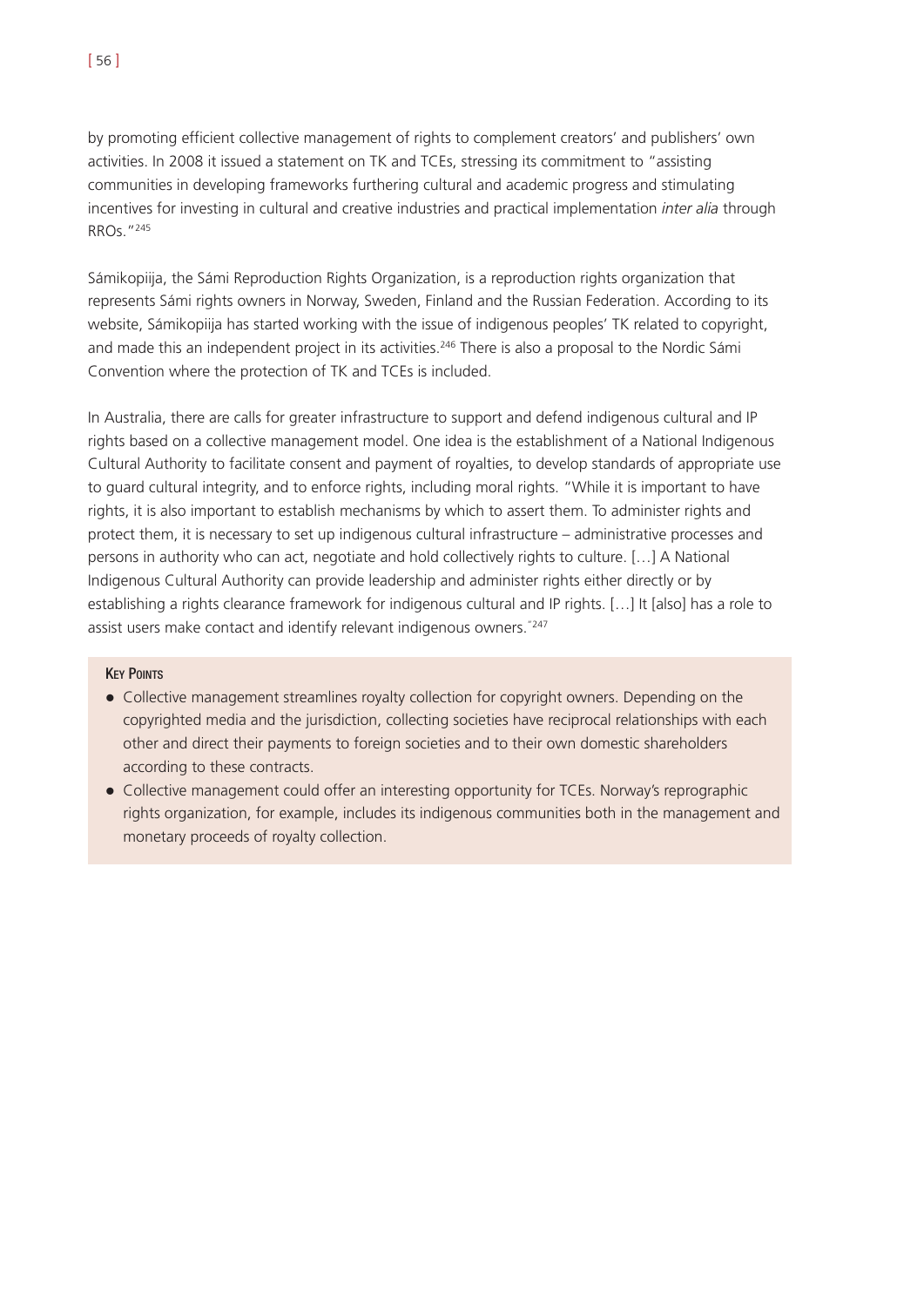# TRADEMARKS, GEOGRAPHICAL INDICATIONS AND DOMAIN NAMES

## 1. Trademarks

As opposed to copyright, trademark protection functions mainly in the context of business transactions. Where concerns arise about protection against commercial misuse of TCEs, unfair competition law may also provide a practical response to the needs and expectations of traditional communities. While it certainly benefits trademark owners who trade on the goodwill they have established in their mark, it also benefits consumers and aims at protecting them from purchasing goods or services that do not meet the expectations they associate with a given mark.

Museums, libraries and archives are well-positioned to use trademark law in an effort to attract potential exhibition viewers and potential gift shop buyers to their premises. Branding is often a viable and potentially lucrative option. A cultural institution logo or name has the ability to communicate quality, exclusivity and a range of other thoughts the public associates with brand names.

The list of items that could be protected by trademark law includes the cultural institution's name, any associated names, such as the affiliated café or a weekly publication. Some examples include the *Grand Louvre au Japon*, an independent organization in Japan created to strengthen links between the French museum Le Louvre and the Japanese public, *SAFE: Design Takes on Risk*, the name of a blockbuster exhibition at the Museum of Modern Art in New York in 2005,<sup>248</sup> and SFMOMA, the acronym for the San Francisco Museum of Modern Art.249

Also, the New York Public Library publishes its own range of products.250 Its logo on the cover or spine of the book associates the library with certain artists or authors and the quality of the book becomes a reflection of the institution.

Another example of cultural institutions using trademarks is at social events.<sup>251</sup> Aside from the actual invitations themselves, the ensuing photographs, social diary write-ups and other residual word-of-mouth links a cultural institution with a variety of things: from celebrity patronage to "party favors" from renowned designers.252

Cultural institutions owning artwork or selling posters, ceramics or other derivative works based on artwork should be aware of the basic tenets of trademark law.

Trademarks around specific names have been developed. For example, the Picasso Estate administers the rights on the trademark "Picasso" and other IP rights such as the Picasso signature. The Estate has been involved in an array of lawsuits. Wisely, it has put together an informative website regarding how various entities should request and obtain permission for use of the Picasso name or signature.253 Recent case law involving the Picasso name includes a case brought by the Estate against DaimlerChrysler in a failed attempt to stop them from using the trademark "Picaro" on a car.254 Moreover, in 2002, the Estate successfully brought suit against the registrant of three domain names: *www.fundacionpicass.com*, *www.museopicassomalag.com*, and *www.museopicassodemalaga.com*.

TCEs have faced their share of challenges in the trademark area.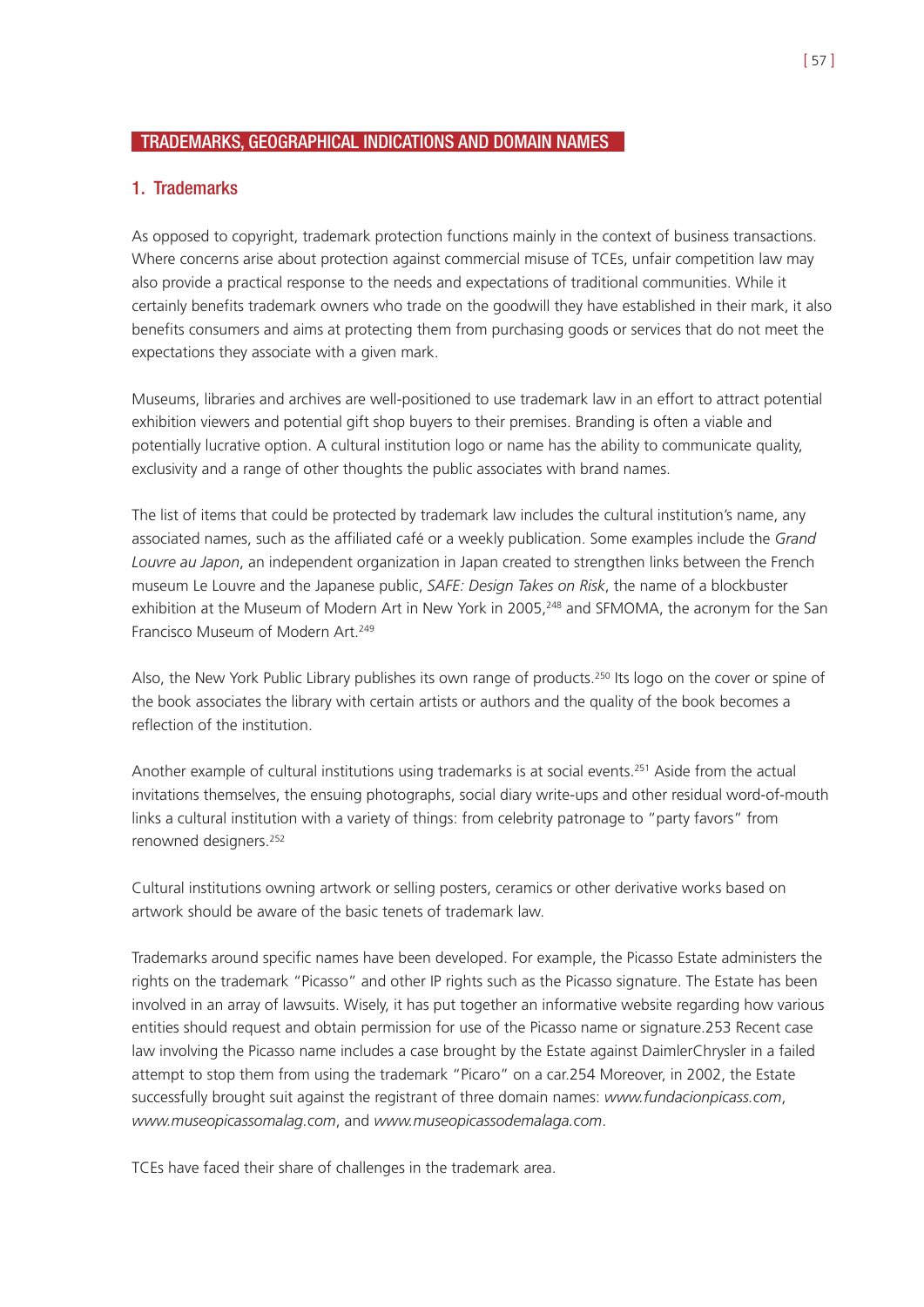Trademarks may be used defensively (stopping the use of TCEs in unrelated commerce) and positively (promoting authentic works, goods and services).

The Zia sun symbol of the Zia Pueblo tribe in New Mexico is, to the tribe, its most sacred sign. "That's what we pray through, the sun. Anything to do with religion...that's what we use."<sup>255</sup> The symbol itself has been used as a logo or trademark "on everything from dishes and linens to motorcycles and portable toilets."256 This situation was eventually addressed by the United States Patent and Trademark Office (USPTO) through a series of public hearings but no Federal law was put in place and no compensation scheme was set up in response to the call of the Zia Pueblo tribe.<sup>257</sup> In a statement made at the hearing, Governor of Zia Pueblo, Amadeo Shije explains:

*…the injury that my people have suffered from the disrespectful use of the Zia sun symbol has been very, very deep. The history of the European in this continent has been a long history of unauthorized taking. We are in the beginning of, I hope, a different frame mind. I do not see how the trademark office in good conscience can give a person, foreign to our nation, the right to use our symbol on a chemical fertilizer or a porta-pottie…Under the existing law, other governments in this country are protected from such an affront.258*

As John T. Solbakk of Sámikopiija puts it, today, many companies outside of Sápmi (Sámi land) mass produce *duodji* (handicrafts) or other culture-based products and market them as original Sámi, usually using a deceiving "indigenous peoples' stamp" to promote them. In other words, anyone can commercially produce Sámi without asking the Sámis or Sámi organizations or institutions for permission. Sámi organizations have attempted to label approved Sámi handicraft products with a special trademark so that the consumer can differentiate these from imitations, but even this original Sámi trademark has been imitated.259

To the extent that an eventual definition of TCEs would include words, signs, names and/or symbols, trademark owners have expressed concern that a *sui generis* law protecting TCEs would run into and possibly contradict trademark law as it exists. "Most countries' trademark systems include a mechanism for managing conflicts between trademarks with a level of international uniformity."260 Trademark laws remain national in nature although an international system does address the central management of trademark applications and registrations on an international scale for the parties to that system.261

There are examples showing how the legal system as it currently stands, might not work to adequately protect indigenous and traditional interests. However, there are also examples that show how public scrutiny, which can engender bad publicity for the third party involved, can prompt the latter to alter its use of the trademark.

One such example is an attempt by a British company to register the word "Kikoi," which is a Kiswahili word for a colorful wrap skirt worn by men and women living on the East coast of Africa. The Kenya Intellectual Property Institute, with the help of development charity Traidcraft Exchange and law firm Watson Burton, wrote a letter of complaint to Kikoy Company UK Limited, the company that had applied for the trademark. The company subsequently dropped the trademark application.

Another example involves the American cosmetics and beauty company Aveda Corporation. In 2002, Aveda released a range of skin care products under the name "Indigenous." As part of the process of marketing the "Indigenous" line of products, Aveda also registered "Indigenous" as a trademark in a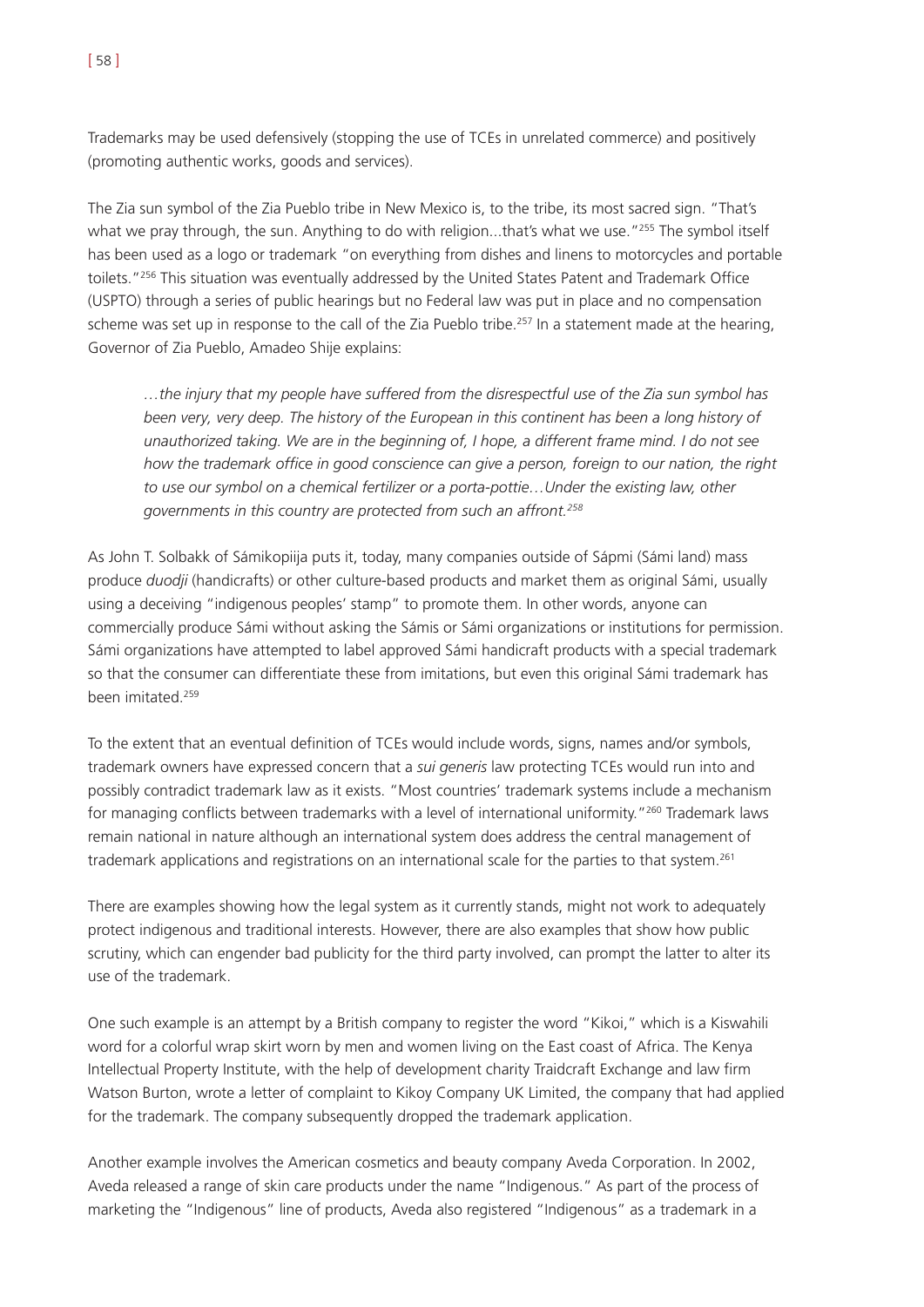number of jurisdictions including the United States of America, Canada and Australia. This provoked negative reactions from several indigenous groups. Following a range of lobbying and discussions, Aveda decided to drop the Indigenous product line and to discontinue using the trademark and the product line. As Aveda explained in a press release, "we are discontinuing the Indigenous product line to demonstrate our ongoing support and respect for indigenous peoples in their efforts to protect their traditional knowledge and resources."262

Aveda has subsequently established some partnerships with indigenous groups in Australia and the Americas. For instance, it has formulated a specific benefit-sharing agreement between the Kutkabubba Aboriginal community in Australia and the exporter of a specific kind of sandalwood oil. The agreement that operates under an accreditation protocol pays the indigenous community for using their land and knowledge to source the sandalwood for Aveda's products. In taking this course of action, Aveda was able to ameliorate a potentially damaging corporate image.<sup>263</sup>

# 2. Geographical indications

The term "geographical indication"264 is defined in Article 22.1 of the TRIPS Agreement as an indication which identifies a good as originating in the territory of a Member, or a region or locality in that territory, where a given quality, reputation or other characteristic of the good is essentially attributable to its geographical origin.265

Some TCEs, such as handicrafts made using natural resources, may qualify as "goods" which could be protected by geographical indications. In addition, some TCEs may themselves be geographical indications, such as indigenous and traditional names, signs and other indications.

For example, in Portugal, Madeira embroidery is protected as a geographical indication. In Mexico, the appellation of origin OLINALÁ is applied to lacquered wooden articles, such as chests and crates, made in the city of Olinalá, state of Guerrero. The artisans use wood from the endemic Aloe tree (*Bursera aeloxylon*) and natural raw materials such as insect fat and mineral powders. The appellation of origin, considered an element of the national heritage, belongs to the State. In the Russian Federation, a number of ancient products are protected with appellations of origin: Velikiy-Ustyug niello,<sup>266</sup> Gorodets painting, Rostov enamel, Kargopol clay toys, and a Filimonov toy.<sup>267</sup>

Just like trademarks, the protection of geographical indications is aimed at the protection of the goodwill and reputation of indigenous and traditional communities acting as tradespersons and their products and to prevent the unauthorized use of such signs which is likely to mislead consumers. Geographical protection can continue indefinitely (subject to certain conditions).

# 3. Domain Names

Domain names raise new IP considerations which also affect all cultural institutions as well as indigenous and traditional communities. Having an Internet presence is often essential for cultural institutions for a variety of reasons, not the least of which includes mission statements with outreach or education goals. Indeed, museums, libraries and archives – with their wealth of diverse collections – make some of the world's most educational and beautiful websites.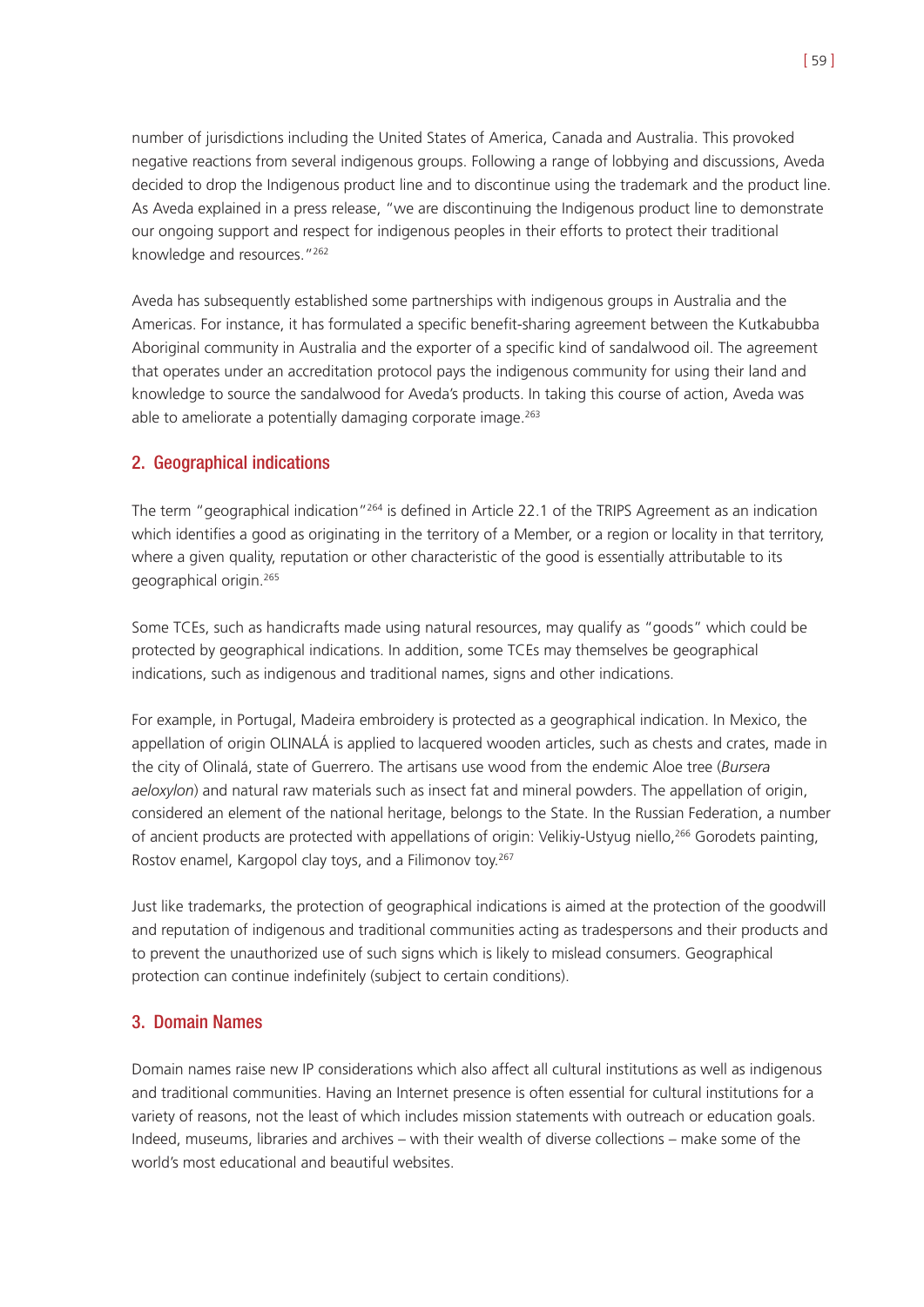While an in-depth analysis of the Internet's domain name system and history falls outside the scope of this publication, a few key concepts of domain name management are important for cultural institutions to note.

Cultural institutions have the option to register their domain names with top-level domains (TLDs), for example with ".com" or ".org."<sup>268</sup> They may also register their domain names with regional operators, the so-called "country code top level domains" (ccTLDs), such as ".ch" for Switzerland or ".fj" for Fiji and ".mx" for Mexico.<sup>269</sup>

One example is *www.tikanga.com*, the website of an organization that acts as "a bridge between Maori artists, designers and performers and media organizations, advertising agencies, production companies and government organizations."<sup>270</sup> The word "tikanga" is Maori and means, generally, customs and traditions that have been handed down through the passage of time. The owners of www.tikanga.com engage in services that Maori people may find useful and in harmony with preserving cultural strength and identity.

Of particular interest to museums, since 2001, the TLD ".museum" may be used by museums, museums associations and museum professionals to register .museum Web sites and e-mail addresses.<sup>271</sup> This makes it easy for users to recognize genuine museum activity on the Internet.<sup>272</sup>

While the relevance of having a TLD dedicated to museums may have been criticized,<sup>273</sup> and while the financial viability of the ".museum" namespace may not have reached expected self-sufficiency.<sup>274</sup> the hope is that professional museum associations will provide ".museum" domain names directly to their members. It has been suggested that ICOM extend its services to play a more active role in the ".museum" domain space.<sup>275</sup>

TCEs and related words and terms have at times been inappropriately used as domain names. For instance, indigenous community names have come up as domain names for dating services and even adult entertainment sites.

Different mechanisms provide efficient tools for indigenous and traditional communities that have rights in a trademark, to protect themselves against the use of their domain names in abuse of such rights.

A cost and time efficient contract-based dispute resolution system is available for parties involved in domain name disputes involving abusive registrations of domain names made in bad faith and which violate trademark rights. The WIPO-initiated Uniform Domain Name Dispute Resolution Policy (UDRP), adopted in 1999, provides an efficient administrative procedure for the resolution of such disputes while preserving court options. The UDRP applies to gTLDs such as ".com," ".net," ".org" and ".museum." Many ccTLD operators also use the UDRP, or a close variation thereof. Of the four institutions providing UDRP dispute resolution services, a majority of domain name cases have been administered by the WIPO Arbitration and Mediation Center.276

The UDRP system has been used by cultural institutions and by indigenous and traditional communities in numerous cases.277 For example, in *Maori Television Service v. Damien Sampat*, <sup>278</sup> the Maori Television Service, which operates the Maori Television to revitalize Maori language and culture, obtained the transfer of the domain name <maoritv.com> which had been used by a third party in bad faith and without rights or legitimate interests.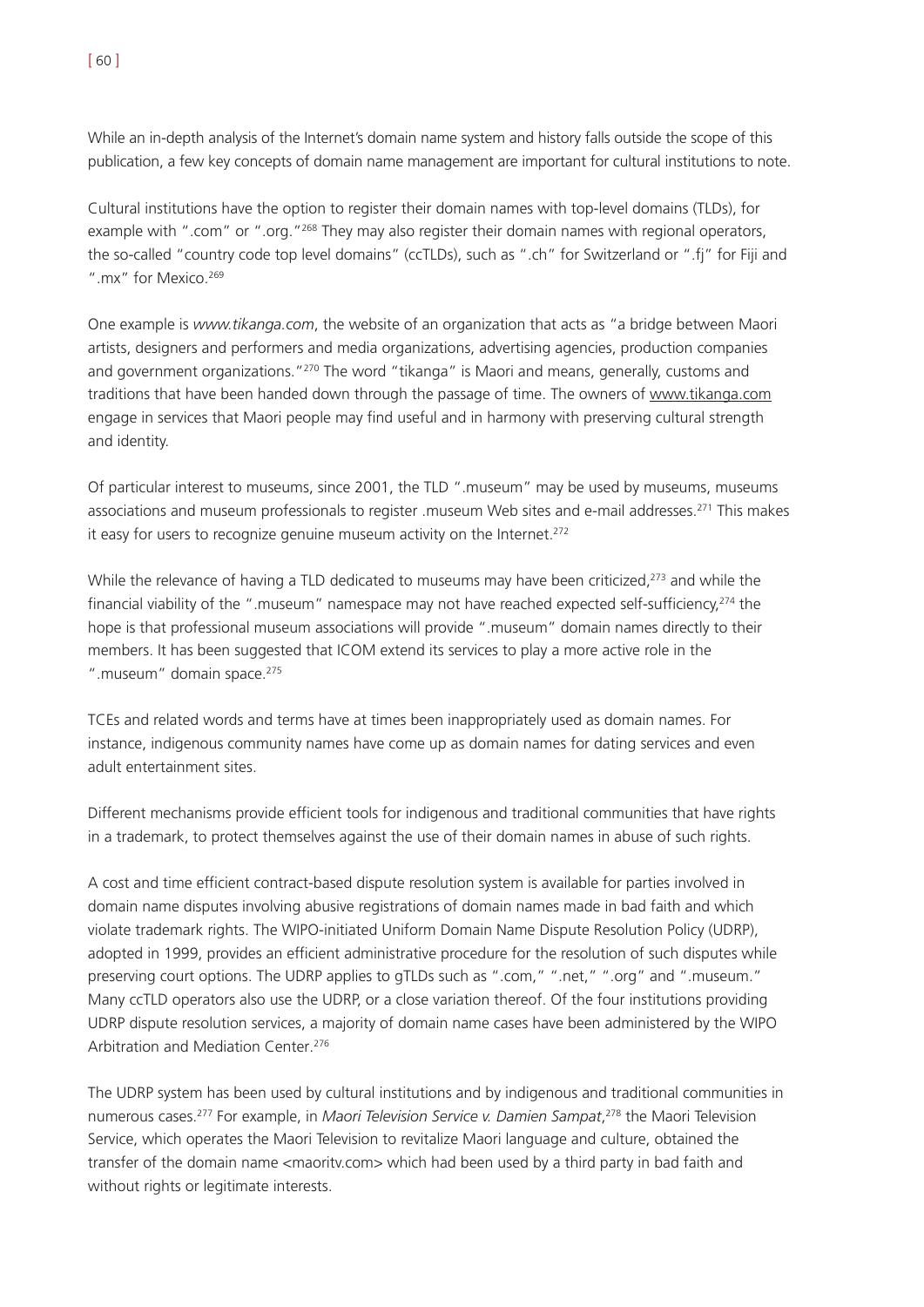Another area of development is the introduction of internationalized (non-Latin script) domain names  $(IDNs),<sup>279</sup>$  aimed at expanding the number of existing TLDs.<sup>280</sup> Such DNS expansions represent opportunities for language and script possibilities, and reflect the diversity of languages, scripts, and cultural expressions inherent in a discussion of online cultural identity.<sup>281</sup> They may provide new opportunities for museums, libraries and archives to further develop an active Internet presence. For example, the Musée du Louvre could apply for the TLD ".louvre." But it may also present greater challenges in enforcing its IP rights thereon.

As more cultural institutions build unique online presences and as more information and imagery about culture becomes easily available, IP law will increasingly be engaged.

#### **KEY POINTS**

- ! Trademarks may be relevant to the management of TCEs for cultural institutions. Trademarks are distinctive signs used to identify the source of origin of goods and/or services in the marketplace and to distinguish such goods and services from those of competitors.
- ! Trademarks may also serve as labels of authenticity, or certification and ensure the origin and genuineness of TCEs.
- ! Cultural institutions should fully understand the ramifications of using TCEs as logos or product identifiers.
- ! Geographical indications may be useful to protect TCEs that are specific to a particular region.
- Cultural institutions need to be sensitive to misusing culturally significant words as titles or domain names.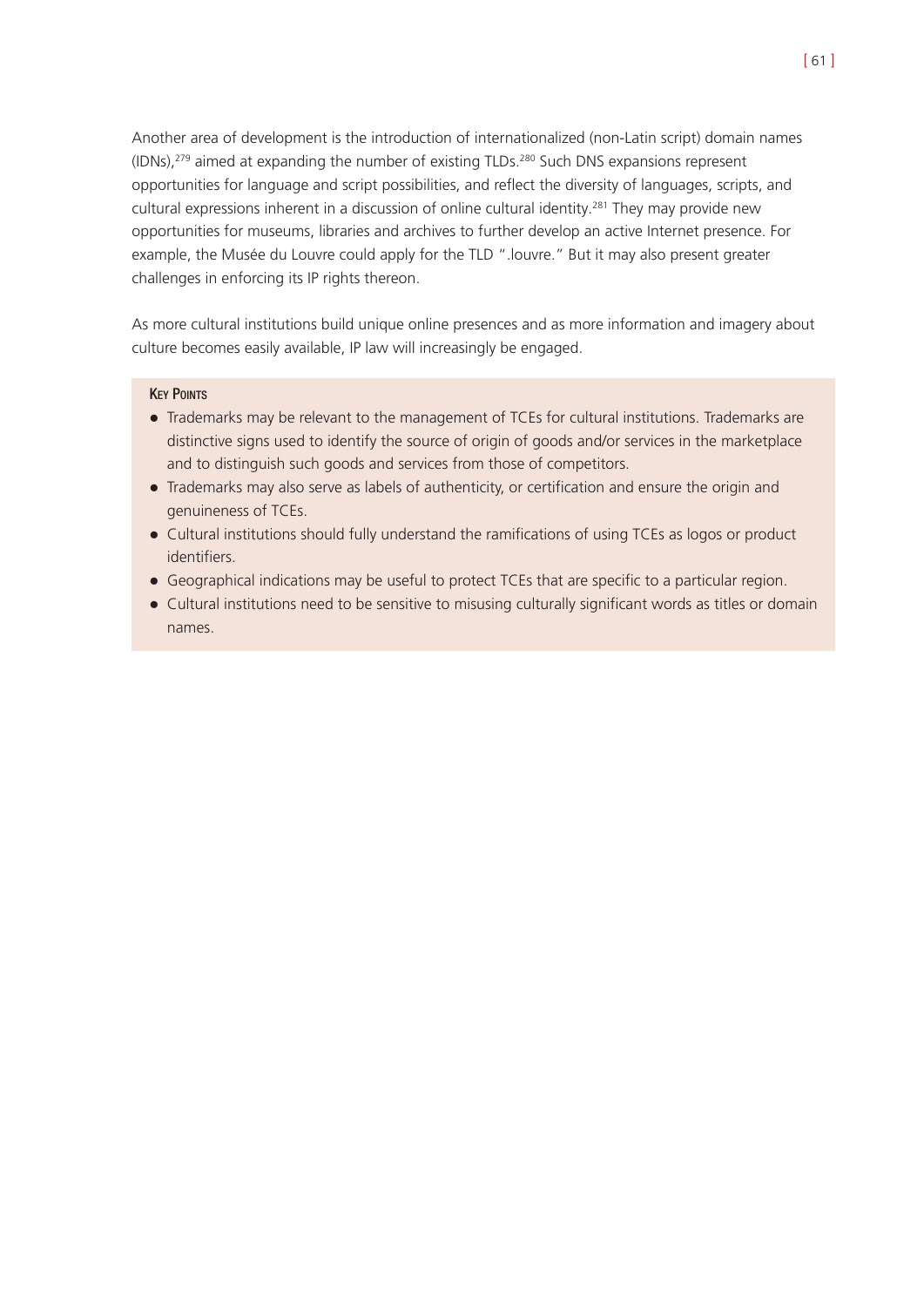## RISK MANAGEMENT STRATEGIES AND DISPUTE RESOLUTION

There is a range of strategies being developed to help build better relationships between cultural institutions, researchers and indigenous peoples and traditional communities. These strategies can all be understood as efforts to change objectionable attitudes and behaviors in the documentation of TCEs and it is hoped that they will lead to productive and valuable dialogue.

# 1. Risk Management Strategies

For cultural institutions, there is much to be gained from the development of risk management strategies regarding TCE collections. In this sense, a risk management strategy works to identify potential areas of conflict or concern, and in doing so, exposes issues that should be addressed at the outset (for example, prior to the creation of a new exhibition or to the digitization of a collection of TCEs).

Risk management strategies create awareness within a cultural institution: if and when a problem arises, solutions may quickly and effectively be implemented. These strategies seek to set out and balance the risks against the advantages of utilizing TCEs and create protocols to manage complaints if they arise. Risk management is a pro-active process that confronts the difficulties that such collections may potentially produce.

Risk-management strategies are especially useful in cases where owners or source communities for TCEs are unable to be identified and located. Experience shows that once a previously unknown work enters into different forms of circulation (for example on the Internet), previously un-contactable or unknown owners can emerge with a claim to the material. Under such circumstances, risk-management strategies can provide guidance to the cultural institution for an ethical and legal response. The development of such strategies also helps in identifying which material within the institution might constitute a high risk, and which material might present a much lower risk.

# 2. Dispute Resolution

As this publication has highlighted, accessing, controlling and protecting TCEs can be sensitive. This often affects relationships between indigenous peoples and traditional communities, on the one hand, and holders and users of TCEs, such as museums, archives and libraries, universities, industry, individuals and nation states, on the other hand.

Disputes between tradition-bearers and third party users of TCEs over ownership and control, access and benefit-sharing in TCEs have steadily increased in the last five years. These disputes are often complex, multi-dimensional and involve legal and non-legal components. Importantly they are not always commercial in nature, and can involve ethical, cultural, religious/spiritual and moral dimensions. For example, inappropriate use of a secret or sacred cultural artifact, symbol or design may not cause financial loss but can cause considerable spiritual offence.

Deciding how to resolve these disputes is often just as difficult as the dispute itself. Should parties go to court, attempt amicable resolution, try to reach a settlement through mediation or a final decision through arbitration? The following paragraphs lay out the various options available and present their characteristics.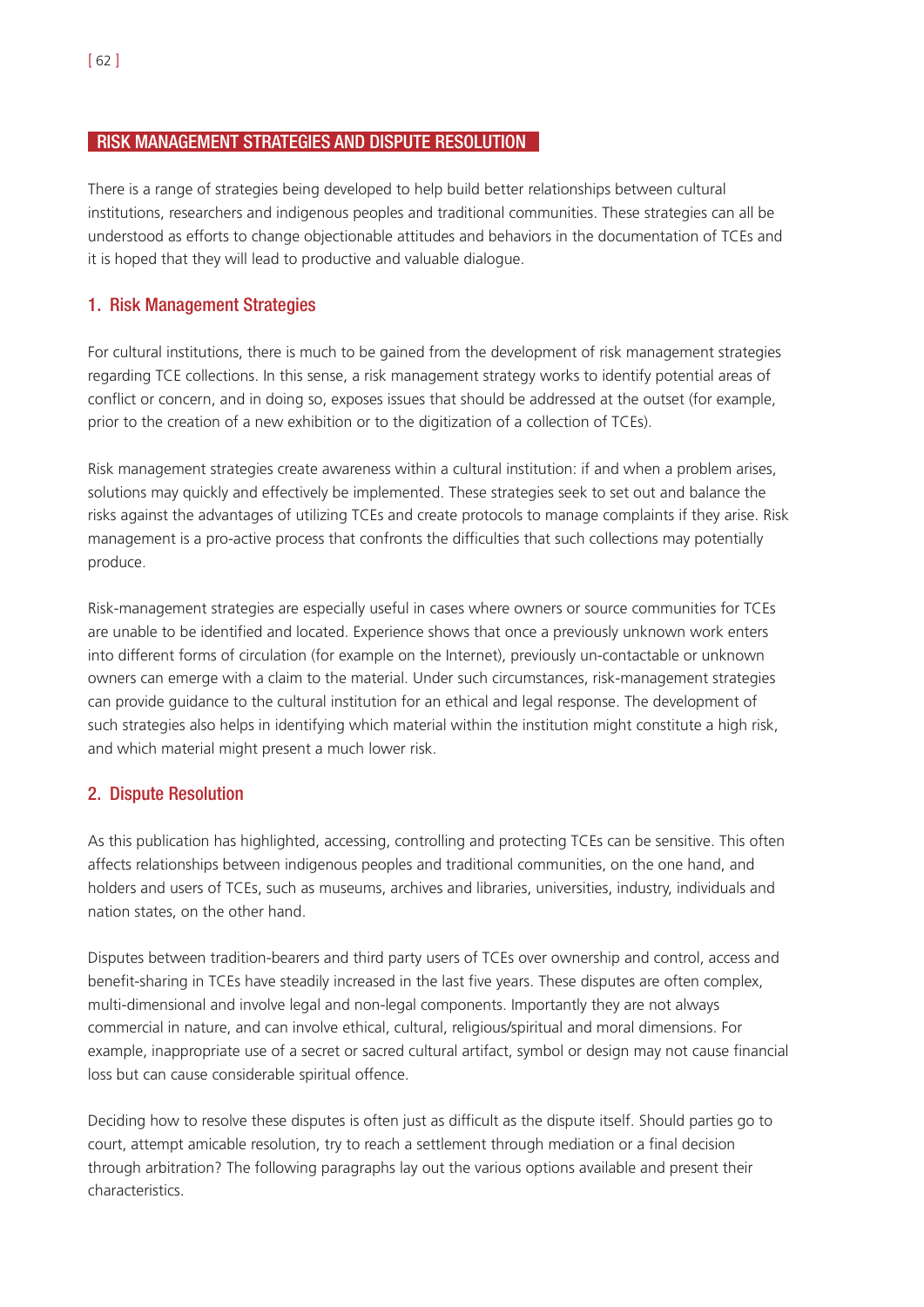The history of collections of TCEs sometimes exerts pressure and produces conflict. In such circumstances, litigation is seldom an appropriate option, due to the limited legal rights that indigenous peoples and traditional communities actually have, and also because conflicts over TCEs often contain complex legal and non-legal dimensions.

Owing to the combination of elements that often constitute disputes over TCEs, remedy through litigation or court-based processes is not always possible or desirable. Such processes have the disadvantage of potentially further disenfranchising and alienating indigenous peoples and traditional communities as well as limiting the chance for productive resolution of the issues facing the parties.

## Alternative Dispute Resolution (ADR)

Alternative Dispute Resolution (ADR) refers to neutral out-of-court dispute resolution mechanisms that allow parties to resolve their differences in a time and cost-efficient manner with the assistance of one or more qualified and independent mediators, arbitrators or experts. ADR is normally consensual and can only be used if all parties agree to submit their dispute(s) to ADR.

ADR, such as mediation, arbitration and expert determination, offers a framework to address complex disputes concerning TCEs. This is already in practice in many collaborative relationships involving cultural institutions and indigenous peoples and traditional communities. For example, in Fiji a Native Lands and Title Tribunal adjudicates disputes arising from traditional land claims and title holders out-of-court in the traditional manner. The tribunal is made of independent indigenous Fijian customary experts who mostly are chiefs and other community members. The appointment of the secretariat however, is the responsibility of the Ministry of Indigenous Affairs.

With ADR, the parties themselves become responsible for whether and how the conflict is resolved. Also, legal norms are not necessarily the exclusive basis for decision-making. This is particularly important given the combination of legal and non-legal dimensions that characterize disputes over TCEs.

## Types of ADR

- Mediation. Through this informal procedure, one or more mediators assist the parties in settling their disputes. The mediator cannot render a decision, but rather facilitates settlement between the parties by helping in identifying the parties' interests in order to allow them to find a mutually acceptable solution. Mediation may be particularly appropriate in sensitive cases where no legal claim exists. Moral, ethical, historical and cultural elements can be considered in mediation and provide a basis for settlement.
- Arbitration. In arbitration, the parties submit their dispute to one or more arbitrators who issue a binding and final decision that is internationally enforceable.<sup>282</sup> Of particular interest for disputes involving TCEs, the parties can ask the arbitrator to decide *ex aequo et bono*, i.e., on the basis of principles of fairness. In certain instances they can also agree on the application of customary law.
- Expert Determination. Through this procedure, one or more experts make a determination on a specific issue referred by the parties. For example, an expert could determine the authenticity of an indigenous or traditional song, or identify the origin of an indigenous or traditional design.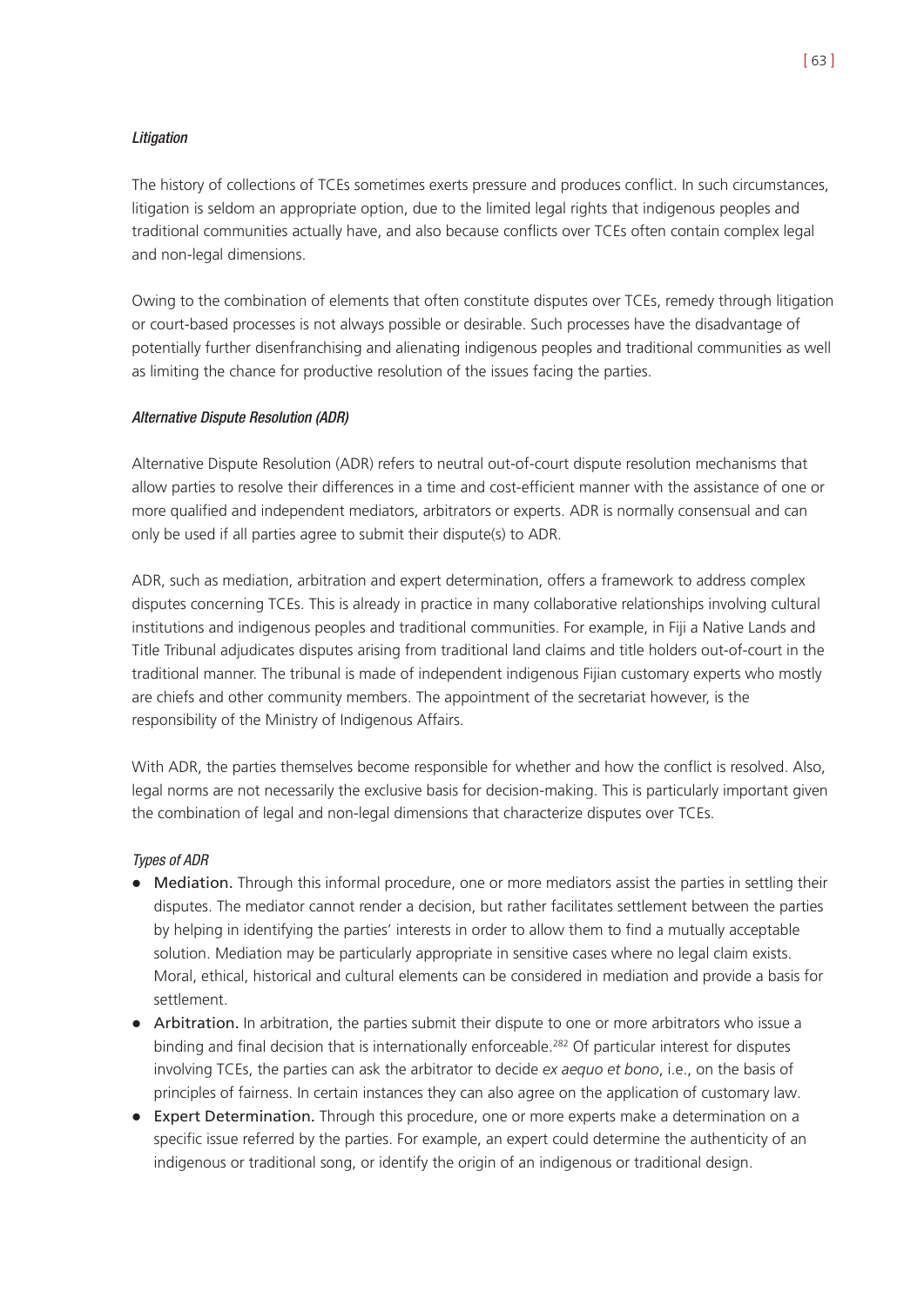These procedures may also be combined with one another. For instance, the parties may first attempt to solve their difference through mediation and, where the dispute is not settled within a set time frame, it may then be followed by arbitration or expert determination.

## Advantages of ADR

ADR processes hold many advantages,<sup>283</sup> such as:

- ! Consideration of parties' interests and preservation of relationships. ADR, in particular mediation, is less confrontational and can help parties preserve their long-term relationships and foster new relationships, by finding mutually agreeable solutions. It also helps to address the underlying interests of the parties, as well as their practical needs.
- Recognition of different cultural backgrounds. ADR processes have the capacity to fully explore grievances in ways that recognize different cultural value systems. Parties have the possibility to choose a qualified mediator, arbitrator or expert with particular knowledge of the different cultural backgrounds of the parties. Parties can even choose several intermediaries in one ADR process, each of which would be familiar with one of the parties' cultural backgrounds.
- Solutions beyond what court-based processes may allow. ADR, in particular mediation, enables parties to adopt creative and mutually acceptable solutions that are not necessarily dictated by a specific law. Formal recognition of custodianship and long-term loans are examples of such possible solutions.
- Party autonomy and flexibility. ADR allows all parties, including those who have historically been alienated from formal legal frameworks, to control the process in a flexible, time and cost-efficient way. Parties can select the intermediary; they can also tailor the process to fit their dispute, as well as agree on the applicable law, language and place of the proceedings.
- ! Expertise. ADR enables parties to choose mediators, arbitrators and experts that have direct experience and/or substantive expertise in relation to the issues at stake, in addition to dispute resolution experience.
- ! Neutrality. ADR is an international and neutral process where parties can choose a neutral intermediary, applicable law, language and place of proceedings. Hence ADR does not suffer from the possible national bias that may occur in litigation in national court.
- Integration of customary law and practices. ADR can be a forum in which customary laws, protocols, codes and ethos may be considered and applied, if the parties agree so, which may be interesting in certain cultural heritage disputes involving indigenous and traditional communities. Customary law could be considered in ADR proceedings at different levels, including on substance, procedure and remedies. Moreover, ADR provides a context where an indigenous or traditional community can be a party, it also permits the recognition of relationships of individuals *vis-à-vis* their indigenous or traditional community's interests and promotes informed decisions about the level of formality within the proceedings.
- Possible confidentiality. Lastly, in ADR, parties have the possibility to keep the proceedings and the result confidential, unless otherwise required by law. Parties can also agree to balance confidentiality with public interest requirements.

#### How to Use ADR in Practice?

ADR can be used if the parties agree to submit their dispute to ADR or if it is mandated by a competent court, established by law or treaty.

Consent to ADR may be obtained in a number of ways. For future disputes, parties may include ADR clauses in their contracts, such as in agreements on copyright assignment or license, loan, donation,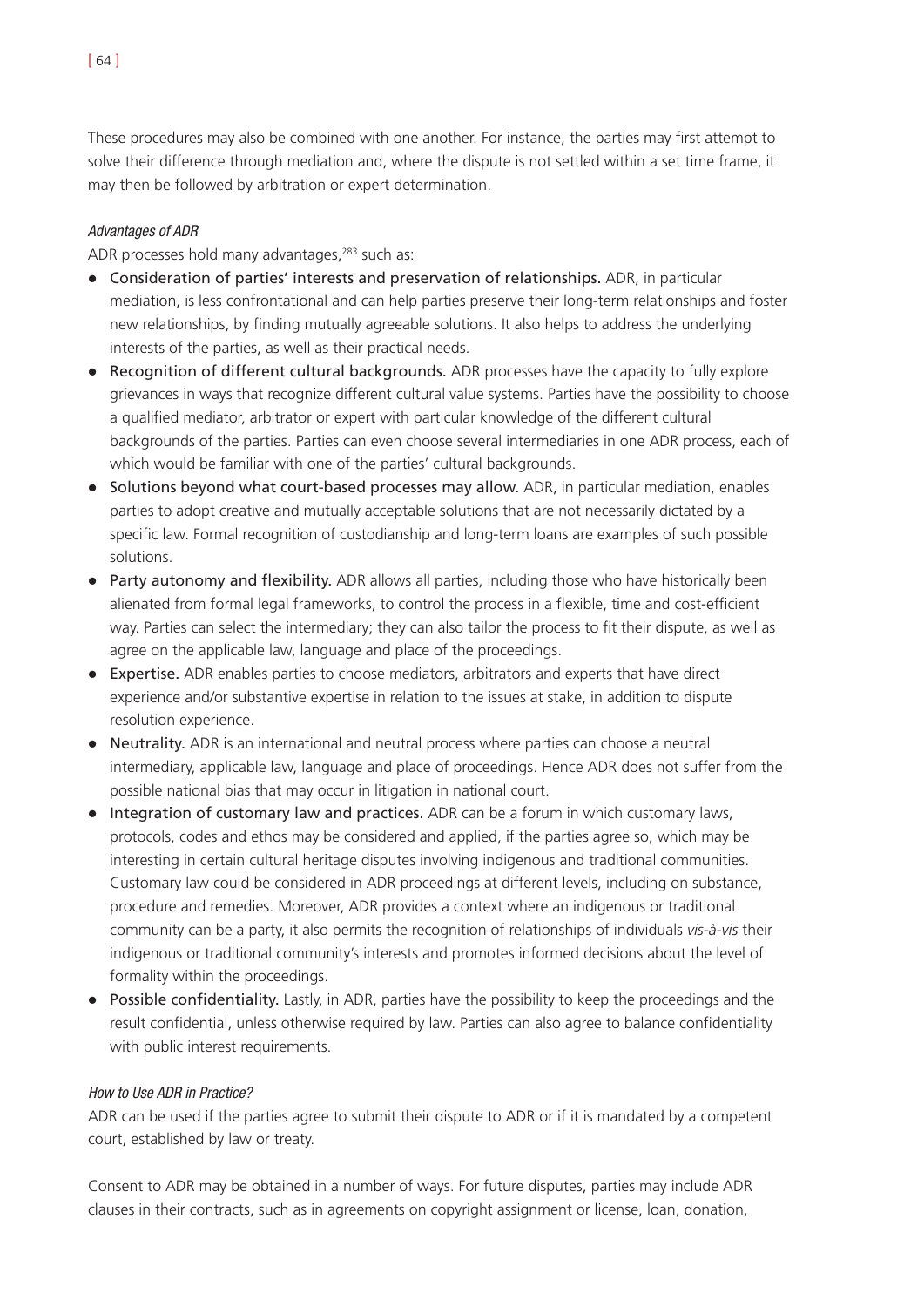access and benefit sharing, or other type of agreement concerning the use of TCEs. For an existing dispute, parties may conclude an ADR submission agreement, providing that the particular dispute be submitted to a certain ADR procedure.

Typically, ADR providers, such as the WIPO Arbitration and Mediation Center, provide model ADR clauses and submission agreements that can be used by parties, with possible adaptations to fit each particular case.284

Further, ADR pledges and policy statements by cultural institutions, libraries, archives and museums, or organization representing the interests of indigenous and traditional communities could enhance the consideration of ADR.

The following are an example of an adapted submission agreement and of a pledge for mediation in the cultural heritage sector:

## Mediation Submission Agreement for Cultural Heritage Disputes:

*We, the undersigned parties, are facing a difference over cultural heritage which may raise highly complex, legal and non-legal, commercial and non-commercial, as well as ethical and moral issues. We consider that mediation may be an appropriate and effective means of resolving our difference. In particular, we believe that mediation will allow us to identify converging interests and enable us to amicably settle our difference in a responsible and sustainable manner.*

*We, the undersigned parties, therefore hereby agree to submit to mediation in accordance with the WIPO Mediation Rules the following difference/controversy/dispute:*

[brief description of the difference/controversy/dispute]

The place of mediation shall be [specify place]. The language to be used in the mediation shall be [specify language].

#### Model Pledge / Dispute Resolution Position Statement:

*We consider that differences and disputes with indigenous communities and their members in relation to cultural heritage and/or traditional knowledge can be highly complex and involve legal and non-legal, commercial and non-commercial, as well as ethical and moral components. We recognize that for such instances, there may be alternative methods of resolution that can be more appropriate and more effective than litigation. In particular, mediation procedures offer collaborative means to take account of the parties' interests and enable them to amicably settle their case in a responsible and sustainable manner.*

*We therefore subscribe to the following statements of principle on behalf of our institution: When a difference or dispute arises between our institution and an indigenous community or indigenous individual, we are prepared to propose resolution of the issue through alternative dispute resolution (ADR) methods and in particular mediation.*

Such a pledge or position statement may be adapted and inserted for example as part of codes of ethics for cultural institutions and/or as a condition for membership to a cultural institution.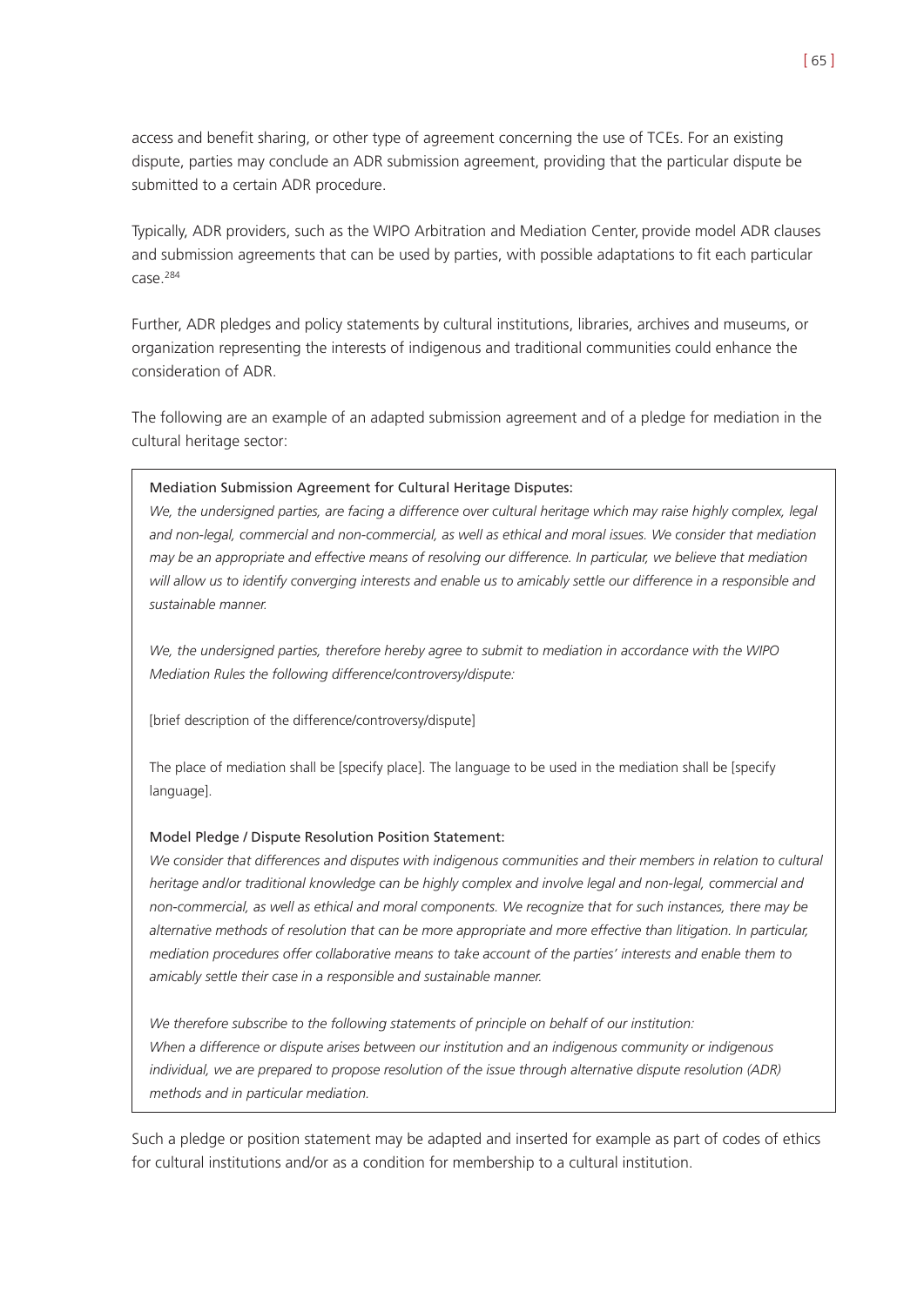[ 66 ]

It may be advantageous for libraries, archives and museums to establish dispute resolution clauses within agreements, and as standard policy across the sector. Currently, ADR offers possibilities for resolving disputes in complex cultural areas, where not all of the problems have a clear legal definition. ADR provides a framework where parties can explain what is at stake and why this matters culturally. It allows space for the expression of different interpretations of access and control, and significantly, it does not further disenfranchise indigenous peoples and traditional communities from projects of reconciliation and cultural recognition.

# WIPO Arbitration and Mediation Center

A number of public and private institutions provide different kinds of ADR services. One such institution is the WIPO Arbitration and Mediation Center (WIPO Center)285 which was created in 1994 as part of WIPO. This international dispute resolution provider is recognized as a neutral international forum that is especially appropriate for cross-border and cross-cultural disputes.

The WIPO Center provides WIPO mediation, (expedited) arbitration and expert determination rules, as well as model ADR clauses and submission agreements, which may be particularly appropriate in disputes involving TCEs. The WIPO Center also has a special list of mediators, arbitrators and experts with expertise in cultural heritage law and ADR experience.

In addition to the standard WIPO ADR procedures, WIPO also develops tailored ADR services, for example for the cultural heritage sector, including issues regarding indigenous peoples and traditional communities.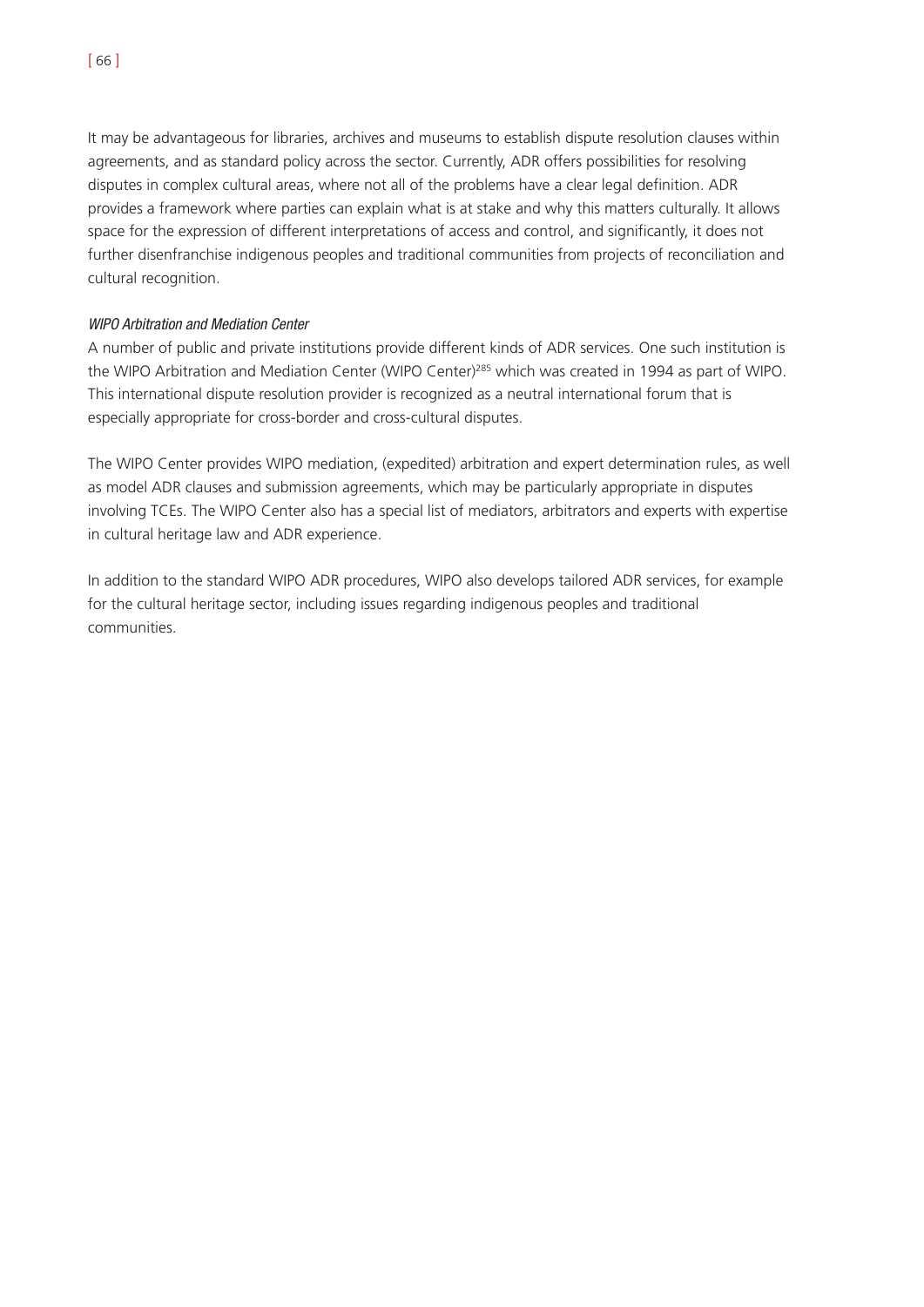

# PART III. CONCLUSIONS: GOOD PRACTICES

IP law itself offers a few options for the needs of tradition-bearers. While certainly there are a range of possibilities that can be strategically developed, generally speaking, for now, tradition-bearers have limited recognized and enforceable rights in relation to their cultural heritage material, and this affects the conditions for future access, control and ownership that can be negotiated.

Yet indigenous peoples and traditional communities do have legitimate interests in being part of decisionmaking processes around collections of TCEs. Although historically this was often not the case, current practices and responsibilities to maintain foundational principles of equality, freedom and justice requires that tradition-bearers and their opinions be heard and taken into account. Certainly the recent United Nations Declaration on the Rights of Indigenous Peoples reflects support for this position.

Much depends on the strengthening of communication and building of new relationships between practitioners within cultural institutions and indigenous peoples and traditional communities. Many solutions may reside in the development of mutually satisfying pathways for the future management of such incredibly important and valuable cultural material.

To begin the process of recognizing and respecting the rights and interests of indigenous peoples and traditional communities, it is important to develop meaningful and significant dialogue among all parties that are invested in maintaining, preserving and providing access to collections of TCEs. This means, where possible, that cultural institutions with collections of TCEs work directly with tradition-bearers, to collaboratively establish appropriate policy options for safeguarding, protecting and promoting TCEs.

Many museums, libraries, archives, and other institutions, as well as many indigenous and traditional communities, are actively developing, managing and maintaining multiple strategies concerning the safeguarding of, access to, and control over cultural heritage and TCEs, including valuable IP-related protocols, policies and practices. It is in all parties' interest to create clarity around the use of TCEs. This gets to the heart of active collection management and facilitating easier onward use of the collections the very *raison d'être* for the existence of cultural institutions.

This publication, therefore, includes a selection of examples of current and developing practices within cultural institutions, independent archives (particularly digital archives), indigenous and traditional communities and larger research bodies. There are of course many good ones which are not included due to the sheer volume this would take.

Most examples are drawn from empirical research conducted over the last few years by an international team of consultants employed by WIPO. They are derived from existing experiences, good practices, protocols and guidelines and therefore highlight some of the work being done around the world.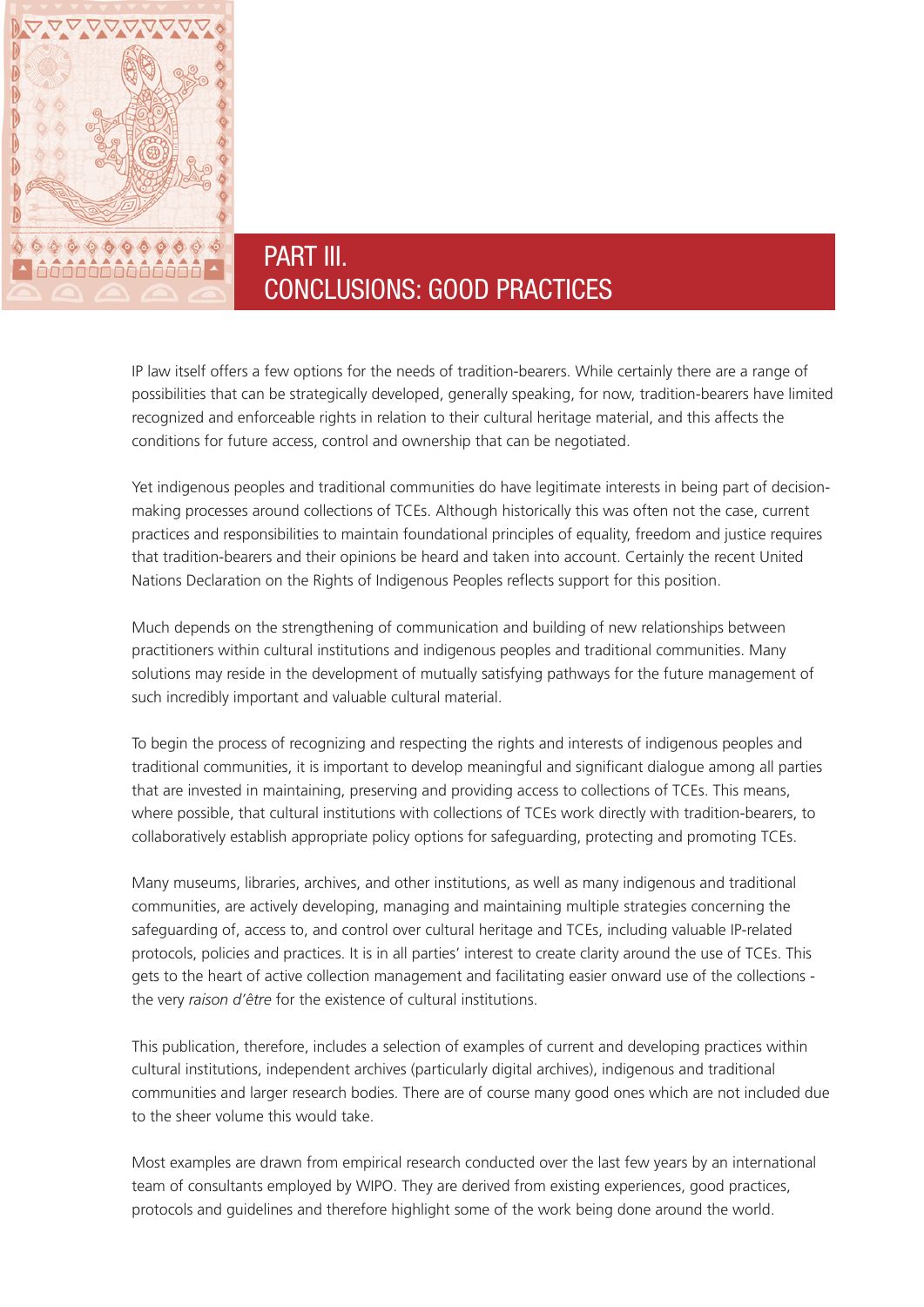Currently, the resources that have been gathered and that complement this publication include:

- surveys of existing resources and practices. The surveys, each focusing on a specific geographic region, are the primary basis for this publication. The surveys provide a wealth of information that comprises institutional policies, personal perspectives from veteran professionals and the opinions and experiences of the indigenous peoples and traditional communities whose TCEs are the object of these findings;286
- a selection of short case studies drawn from the surveys. These case studies cover a broad range of illustrative examples.<sup>287</sup>
- a searchable database of existing IP-related protocols, policies and practices. This database responds to a widely-felt need for more empirical information on current experiences and practices concerning these issues.288

Some of these policies and practices are being developed to directly address the management of extant collections, while others are seeking to establish appropriate frameworks for the future management of in-coming collections. Indeed research with indigenous peoples and traditional communities is still actively occurring, and thus collections of traditional cultural material continue to accumulate. These 21<sup>st</sup> century collections are born digital (most often) and are collected at times by indigenous and traditional communities themselves. The most efficient and easiest time to create usage clarity around collections is at the point that they are created; obtaining permissions retrospectively is very time consuming, labor intensive and costly, not to mention ethically inappropriate..

The direct targets of the policies, protocols and practices vary, yet they all engage specific issues that arise in the development, production and circulation of TCEs. For instance, following the lead of ICOM, many museums have developed ethical guidelines that set minimum standards of professional practice within the institutions.289 Other ethnographic cultural institutions have developed specific ethical codes of conduct for researchers when working with indigenous peoples and traditional communities. Directly targeting researchers is important because they are generally the documentarians of the ethnographic materials that eventually libraries, museums and archives will manage and maintain custody over.

What is evident in these emergent practices and policies is the intention to create new and better ways of responding to the needs of tradition-bearers. Certainly there is no "one-size-fits-all" approach; there is a range of processes which are particular to each circumstance. For example, the assignment of rights created by the museum, library or archive to the community would potentially engender positive relationships and in return clear usage rights around the material would be the *quid pro quo*. In sharing information about these, it is hoped that they will provide a resource for developing new ideas and new possibilities and they may serve as a basis for further identifying IP-related "good practices" and guidelines.

The purpose of including them is to profile innovative initiatives underway and to suggest areas for further complementary work. While WIPO and its Member States do not necessarly endorse these protocols and guidelines, at this stage there is great interest in ascertaining their effectiveness and entering into productive conversations about what works, what does not, and why.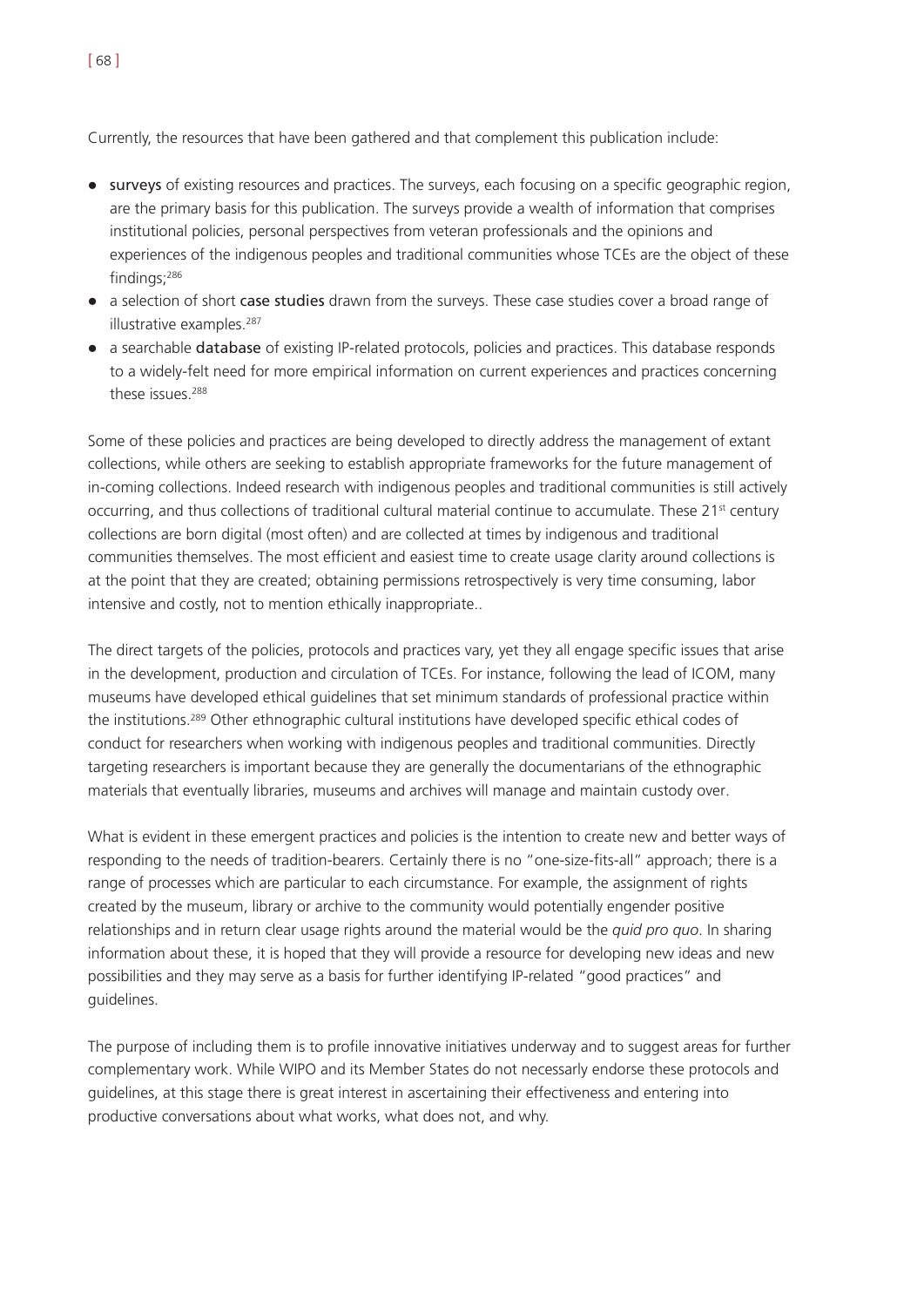# 1. Good practices from Cultural Institutions – Research Ethics and Collection Policy

Cultural institutions face a range of issues in relation to the appropriate frameworks for managing TCEs. The IP dimension, which has been the focus here, is only one of several inter-related problems. How collections of TCEs are made, and by whom, as well as where they originate, affect how they are managed now and into the future, and with what IP implications. The answers to these questions help determine who legally "owns" the copyright, and what kind of uses of the material is possible and permissible.

## The Australian Institute of Aboriginal and Torres Strait Islander Studies (AIATSIS)

The Australian Institute of Aboriginal and Torres Strait Islander Studies (AIATSIS) is the world's premier institution for information and research about the cultures and lifestyles of Aboriginal and Torres Strait Islander peoples and is governed by an Indigenous Council.<sup>290</sup> The Institute holds a priceless collection of films, photographs, video and audio recordings and the world's largest collections of printed and other resource materials for Australian indigenous studies.

This Institute has pioneered unique policies for access and management of their Australian indigenous collections. These range from "Guidelines for Ethical Research in Indigenous Studies"291 to policies directed at specific types of collections, for instance audiovisual archives.

The Guidelines are used nationally and set the benchmark for all research that involves Aboriginal and Torres Strait Islander people in any discipline and increasingly within industry as well. Importantly, the Guidelines introduce national and international researchers to the unique needs and expectations that indigenous peoples may have in relation to research. It is significant that indigenous peoples have the right to be engaged as equal parties, with a say in the focus and direction of any research that involves them. The Guidelines encourage practices of prior informed consent and the negotiation of any IP rights prior to the commencement of research. This matters precisely because it sets the conditions for the future management of any material produced in the course of the research.

Many of the problems facing cultural institutions arise because past standards for ethnography did not treat indigenous peoples as legitimate and equal parties. These Guidelines seek to counter this historical practice by directly addressing researchers' responsibilities *prior to* the commencement of any research involving and engaging with indigenous peoples.

Owing to its unique circumstances, the Institute recognizes that its holdings almost always contain complex IP dimensions. For example, indigenous claims to ownership to material (such as recordings and photographs that contain ceremonies, songs, stories or images of relatives) are seldom legally recognizable. Often decisions about reproduction and/or digitization need to be made on a case-by-case basis. While this can be time-consuming, it does mean that decisions often involve discussion and engagement with indigenous peoples and a thorough consideration of the information leading to the existence of the collection, the types of claims being made, and what the decisions will mean for the future management of the collection.

These negotiations really add value to the collection – with more knowledge about how to manage and make their collection accessible, the practitioners are in a much better position to respond to the needs of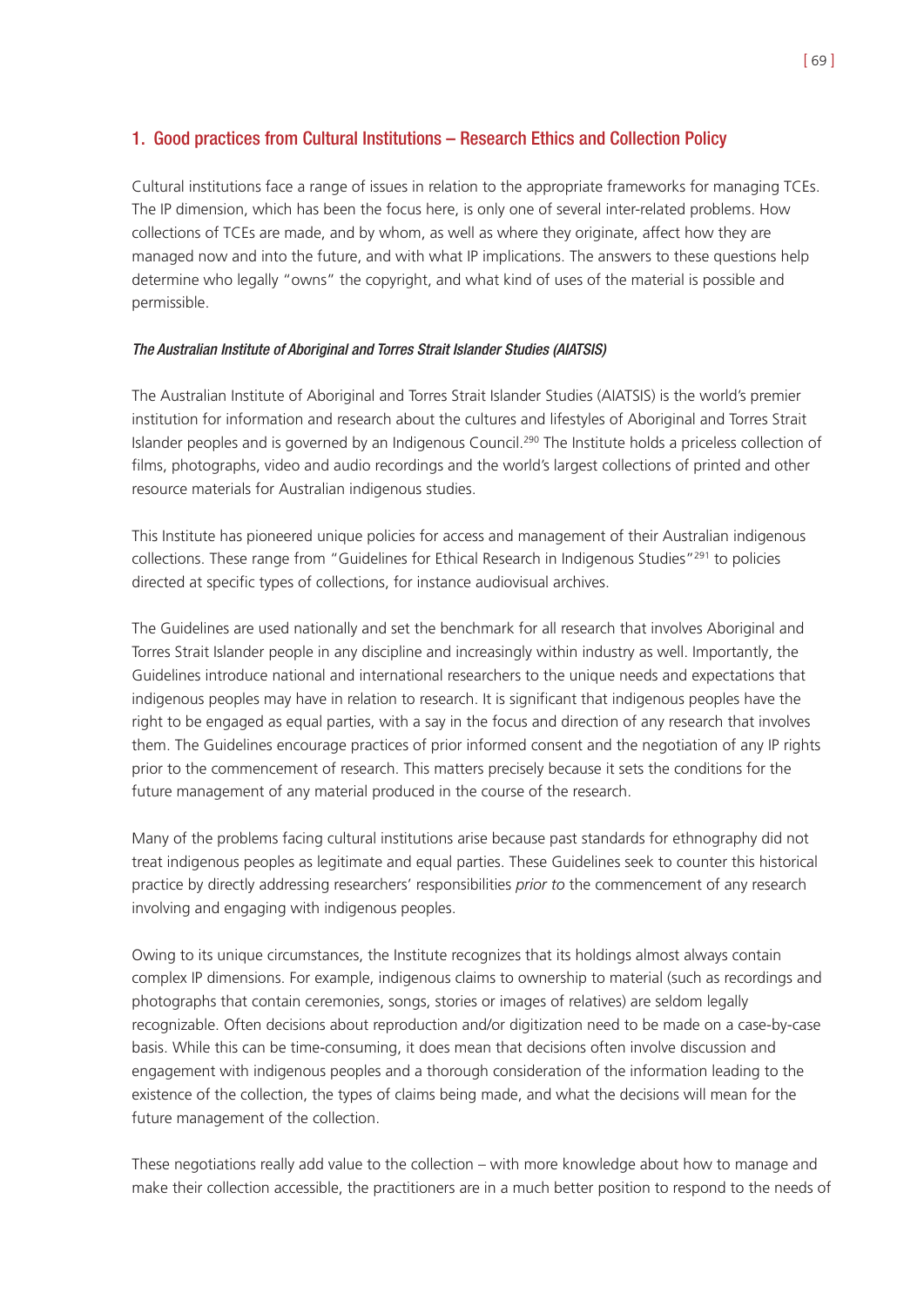all potential users of the collection. Some collections have special conditions associated with them, for instance some material is of a secret nature, and can only be viewed by authorized individuals or family groups, or other defined persons.

The Institute privileges indigenous perspectives about knowledge control, and wherever possible, it incorporates these into its management policies. In doing so, the Institute recognizes that there are cultural conflicts inherent within the collecting, archiving and preservation process and that there are times when the goal of public access conflicts with community and TK management strategies. In such circumstances, AIATSIS endeavors to accommodate indigenous perceptions and rationalities of control and access.

## Agence de Développement de la Culture Kanak - Centre Culturel Tjibaou

The AIATSIS framework is akin to the one used at the *Agence de Développement de la Culture Kanak - Centre Culturel Tjibaou*<sup>292</sup> in New Caledonia, where researchers enter into a trust agreement with the tradition-bearers; the parties determine a degree of access, from 0 to 5. At the 0 scale, the document may only be consulted by the person interviewed or his heirs.

# PIMA Code of Ethics for Pacific Museums and Cultural Centers

The Pacific Islands Museums Association (PIMA) is a regional not-for-profit heritage organization whose aim is to safeguard, preserve and promote the heritage of the peoples of the Pacific Islands. PIMA's mission is to: support Pacific museums and cultural centers to preserve the heritage of the Pacific Islands; involve local communities in heritage management; and develop regional cultural resource management policies and practices.

PIMA has developed a region-specific Code of Ethics to be used by museums and cultural centers in Pacific Member States. It includes, among other things, guiding principles which outline the underlying reputation and responsibilities of Pacific museums and cultural centers. For instance, it states that Pacific museums and cultural centers are "custodians of cultural resources held in trust for the original creators and for the benefit of the peoples and communities elsewhere" and they have the responsibility to "build and maintain relations with local communities and assist them to maintain and safeguard their intangible and tangible cultural heritage." The aim of these guiding principles is to provide a framework for Pacific museums and cultural centers to work with communities in terms of providing access, monitoring research and assessing the significance of materials in relation to process, creators/owners and monetary value. The Code of Ethics seeks to guide Pacific museums and cultural centers towards good practices.

# ATSILIRN Protocols

The Aboriginal and Torres Strait Islander Library and Information Resources Network (ATSILIRN) is a professional support network that functions to "support Aboriginal and Torres Strait Islander peoples working in libraries and for those people servicing the information needs of those peoples."

Since 1995, the ATSILIRN protocols<sup>293</sup> have quided practice in the Australian library, archive and information sector in relation to the treatment, access and use of indigenous materials in collections, as well as the provision of services to indigenous Australians and their communities. The protocols were developed by professionals in the sector in close collaboration with indigenous Australians, and were endorsed and published by the Australian Library and Information Association (ALIA). IP issues were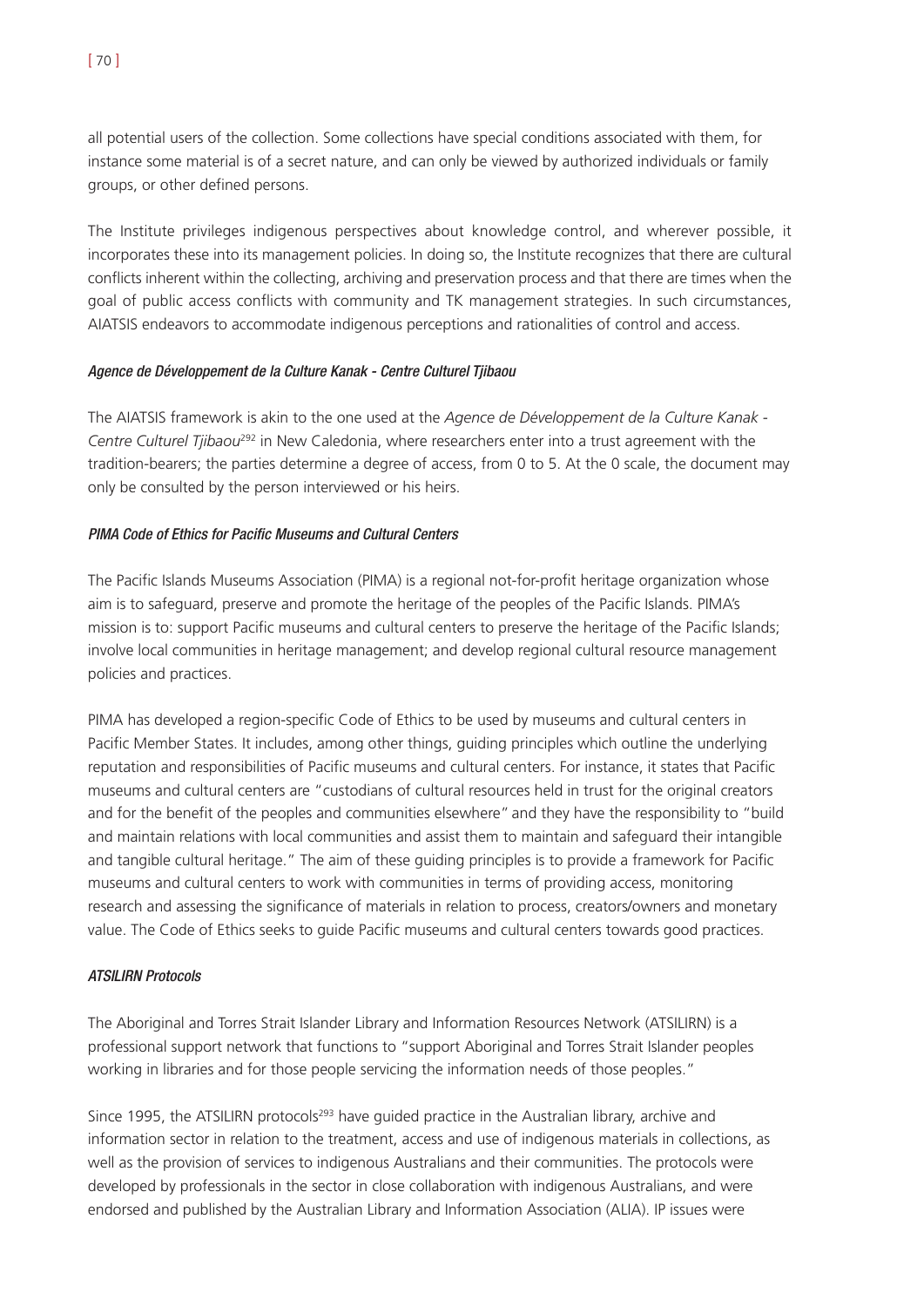addressed as one of eleven identified principles for practice. In 2004, the protocols were reviewed for currency and effectiveness and a number of issues identified as areas for further work. The need for additional digitization protocols also was identified by professionals. Furthermore, the need to instate indigenous issues at the national policy level to encourage nationally consistent and coordinated implementation of the principles of the ATSILIRN protocols was recommended in response to a decade of patchy implementation across the sector.

In 2007, National and State Libraries Australia (NSLA) published the National Policy Framework for Aboriginal and Torres Strait Islander Library Services and Collections.<sup>294</sup> Principle 6 of this document addresses indigenous knowledge and cultural and IP rights.<sup>295</sup> Further research was conducted in 2007 in three State libraries to investigate the challenges emerging in the digitization of Australian indigenous materials<sup>296</sup>

Uncertainty about how to deal with complicated IP issues emerge as a major challenge for the digitization of indigenous materials. Complex IP issues also emerge in indigenous communities that store digital copies of repatriated materials in their community databases. These databases increasingly form a central part of innovative remote indigenous library services. Some research on these issues has been done<sup>297</sup> but further research for the development of practical guidelines in this area is also ongoing.

These responses from the Australian library and archives sector acknowledge indigenous Australian contest of control, access and use of indigenous cultural materials held in collecting institutions, where "the primary rights of the owners of a culture" are in contrast to "the interests of the authors and publishers of records, books and other documentary material that are protected by copyright law." Research and experience in the Australian library sector highlights that establishing ways to accommodate Aboriginal and Torres Strait interests and rights in owning and controlling historical and contemporarily developed cultural information requires efforts at national policy and institutional practice levels and at the indigenous community level.

At the level of practice, negotiating these different interests requires more than simple interpretation or application of customary versus copyright law in relation to materials and collections. It requires workable processes that enable both professionals and indigenous peoples to accommodate each other's interests with some certainty that transparent standards of best practice are being developed. The shared space is always likely to involve compromise and therefore always involves trust and goodwill. Developing workable processes, in turn, involves sustained research, development, and evaluation of practice across the sector and in communities. Any sustained implementation of indigenous protocols is likely to require practical processes to be time and cost efficient in this sector.

When it comes to digitization and the Internet, the Protocols recognize that IP and technology issues introduce new levels of complexity for the sustainable management of indigenous materials and pose challenges for both the library and information services profession and for indigenous communities. While the Protocols suggest that cultural institutions develop coordinated policy approaches, what these should be remains unclear because of the need for sustained research. More practical information about what works and what does not, what changes in approach and direction are needed, will help fill in the current information gaps. This longer-term research on practical experiences will be invaluable for cultural institutions around the world.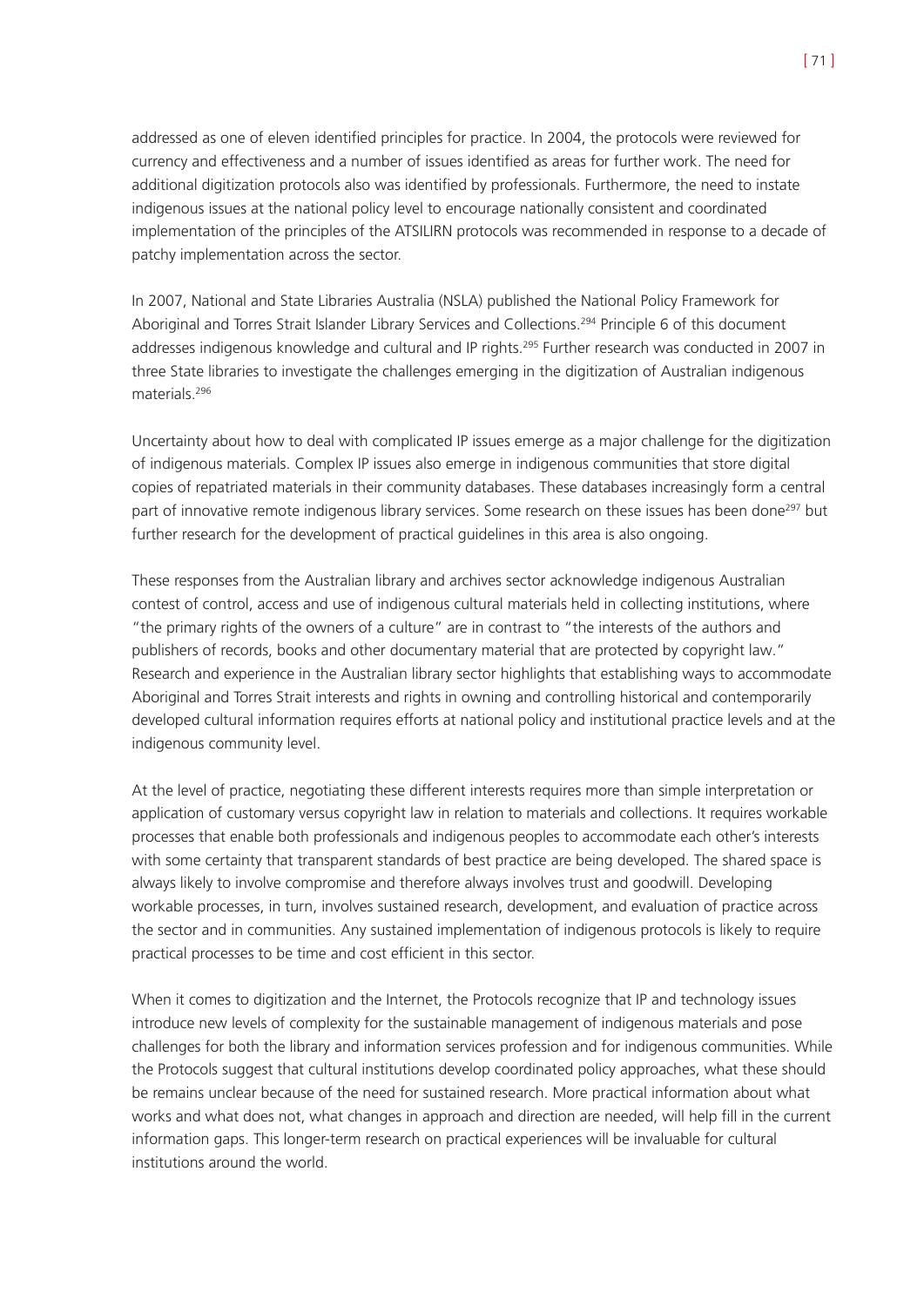# A Framework of Guidance for Building Good Digital Collections by NISO

The National Information Standards Organization (NISO)<sup>298</sup> is a non-profit association accredited by the American National Standards Institute (ANSI),<sup>299</sup> for the identification, development, maintenance, and publication of technical standards to manage information in the digital environment.300 It has developed a framework, which is aimed at cultural institutions and funding organizations. The framework has two objectives: "to provide: 1) an overview of some of the major components and activities involved in the creation of good digital collections, and 2) a framework for identifying, organizing and applying existing knowledge and resources to support the development of sound local practices for creating and managing good digital collections."301

Digital collection development often requires much more than just delivering information to the public through the use of modern technologies. The NISO framework has therefore outlined several principles on what constitutes "a good digital collection." It argues that considerations should be given to the development of:

- a collection development policy before digitizing;
- a clear description of the collection;
- a sustainability plan for the continued usability of the collection;
- an accessibility strategy for users;
- an IP management plan; and
- $\bullet$  standardized measures of collection usefulness.<sup>302</sup>

Ideally, a digital collection should "fit into the larger context of significant related national and international digital (library) initiatives"<sup>303</sup> which could help expand the utility of the digital collections and address the important issue of sustainability.<sup>304</sup>

# Museum policy of New Zealand's bicultural Te Papa Tongarewa

Te Papa Tongarewa, the National Museum of New Zealand and Archives New Zealand have a very clear set of policies.<sup>305</sup>

# 2. Good practices for Digital Archives – Protocols

With the range of new technologies available, many digital archives are being established. Some are being created as additional means for disseminating information and research materials held in cultural institutions. Others are established as new independent archives that are distinct from the traditional archive, museum or library.

The interest for digital archives arises from their capacity to vastly increase public access to collections. For many communities, the digital archive offers new opportunities to access TCEs that have historically been inaccessible. Much cultural material is held in institutions far from source communities and the costs associated with traveling have been prohibitive for many traditional and indigenous peoples.

All digital archives face complex questions regarding the management of IP. For independent archives, these questions take on greater weight as the actual framework and/or database being used to store and/or display content will also have IP dimensions. Programmers and database designers, as well as those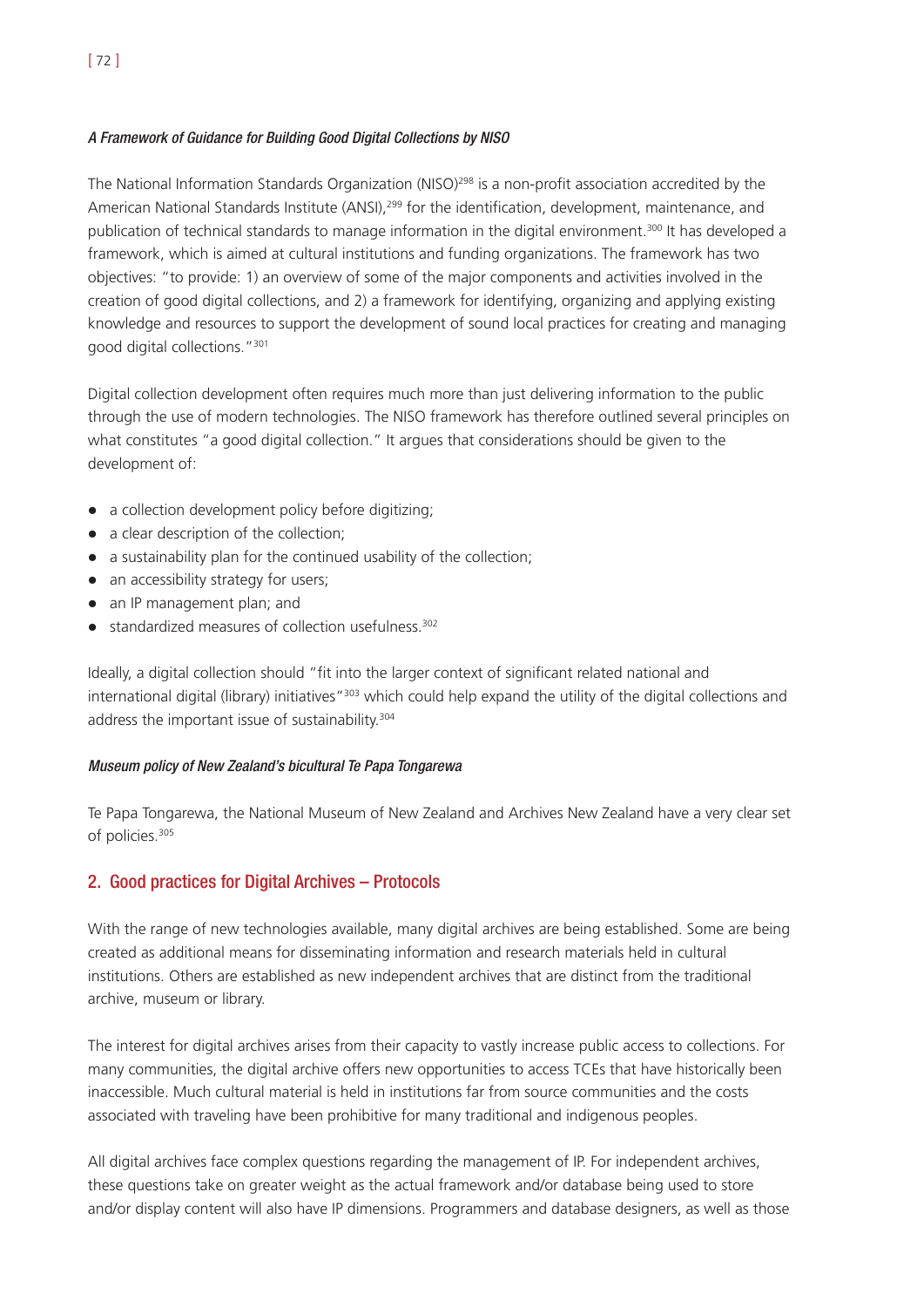people who work on the archive may have certain IP rights – and these will vary depending on the involvement and employment contract that has been arranged. Additionally, the material that is imported into the archive will almost always have a complex range of ownership/copyright questions associated with it. New challenges arise when digital archive managers have limited access to IP information and expert advice. There is a danger that digital archives will unwittingly reproduce the messy and difficult IP situations currently found within cultural institutions.<sup>306</sup>

As digital archives provide new possibilities for accessing previously inaccessible collections, particularly by the traditional and indigenous communities from whence the material derives, it is no surprise that the last five years have seen an increase in their development. Best practices are still emerging. What is critical to consider is the range of inter-connected IP issues that will arise in the development of any digital archive that incorporates TCEs.

Digital archives with potentially vast public access must use sensitivity in the development of their frameworks, determine which material will be made available and establish levels of access that can be implemented. These three key areas require deliberation prior to the establishment of the digital archive. The essential challenge for digital archives remains the extent to which they can accommodate the desires and expectations of tradition-bearers about access and control within their governing frameworks. These frameworks need to be flexible and change to fit the needs of the indigenous or traditional community as these needs also change over time. Ongoing attention to the IP dimensions of the TCEs will help ensure that digital archives do not reproduce the problems and challenges currently experienced within cultural institutions more generally.

#### Pacific and Regional Archive for Digital Sources in Endangered Cultures (PARADISEC)

The potential IP problems related to digital archives management may be countered by utilizing advance agreements and protocols with the parties that are supplying cultural content for the archive.

For example, the Pacific and Regional Archive for Digital Sources in Endangered Cultures (PARADISEC)<sup>307</sup> has developed specific forms and means of documenting the material stored digitally.<sup>308</sup> It has Deposit forms for researchers who provide PARADISEC with material and it has Conditions of Access forms for those seeking access to material. The question of IP is not detailed in full – it comes under the language of "ownership" within the Deposit form – wherein it states:

# *OWNERSHIP*

*The term ownership refers to ownership of the physical copy of the material being lodged with PARADISEC. It is not a wider claim to the intellectual property or ownership of any traditional knowledge, mythology, personal information or expression which relates to or derives from other objects, individuals or communities contained within the material being lodged. If the material was written, photographed, drawn, recorded or filmed by you, then you are the creator and owner of the physical copy of the material, or if you have collected, found or inherited the material you are the owner of the physical copy of the material and therefore you or your delegate are in a legal position to enter this agreement.*

While PARADISEC is pioneering a new kind of digital archive, attention to the IP dimensions of the project itself, and the material being incorporated into archive remains very important. A further complication, and one that needs a full discussion, is that much of the material being incorporated into the digital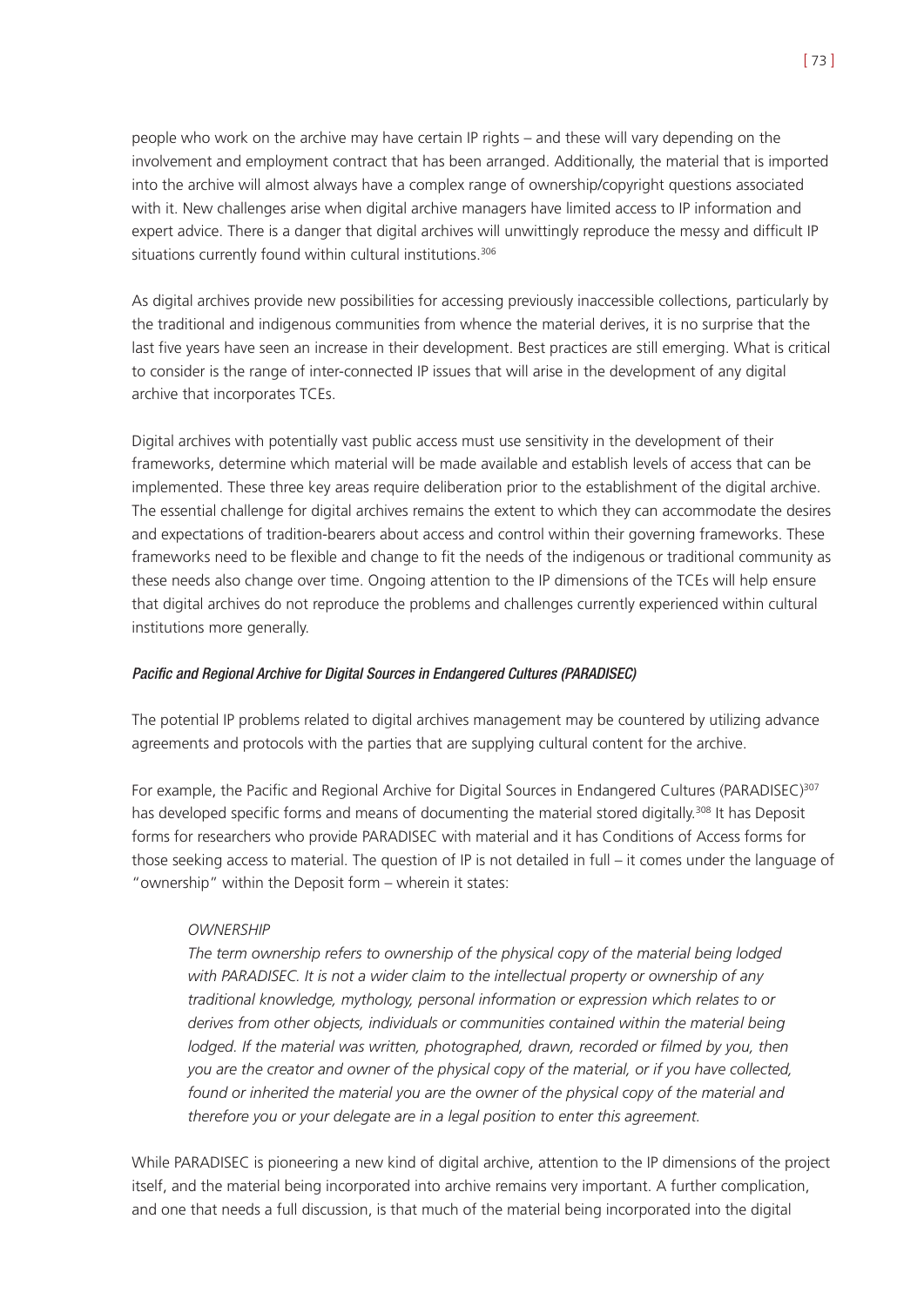archive has different copyright rights associated with it as the material comes from multiple copyright jurisdictions. This requires special attention, and in time, specific policies will need to be developed to manage the protection afforded to the various types of material within the archive.

### British Library Archival Sound Recordings

The British Library has one of the largest sound archive in the world.309 It is currently digitizing and posting online sound recordings made by predominantly British ethnomusicologists of traditional music from all around the world. When complete, ethnographic field recordings of around 8,000 hours worth of material will be accessible on the Internet. While carrying out this digitization process, the British Library devised some wording to place alongside all of its recordings from its Archival Sound Recordings Project to properly address potential cultural sensitivities and the interests of the source communities of these recordings. In collaboration with WIPO, the British Library drafted the following statement<sup>310</sup> with regards to ethical and permitted use of all recordings from their sound archive:

### *ETHICAL AND PERMITTED USAGE OF RECORDINGS*

*The following statement has been prepared together with the World Intellectual Property Organization.*

*The British Library has digitized these collections of recordings and made them available purely for the purposes of safeguarding them and for making them available for non-commercial research, study and private enjoyment. The collections include culturally sensitive materials, among them ethnographic sound recordings. These recordings should not be altered or used in ways that might be derogatory to the indigenous and local communities who are traditional custodians of the traditional music, lyrics, knowledge, stories, performances and other creative materials embodied in the sound recordings.*

*While the British Library, or contributors to its collections, may be the owner of intellectual property in the digitizations of the sound recordings and in the sound recordings themselves, the Library recognizes that broader rights and interests in intangible cultural heritage, including traditional music and other creative materials embodied in the sound recordings may, under national, customary and other laws, reside with the traditional custodians of such materials. Therefore the prior informed consent of the British Library and/ or other contributing third parties, as well as the traditional custodians is required for the republication and commercial use of part or whole of these materials.*

*The British Library always seeks to take account of cultural sensitivities and any religious or other restrictions in the recordings it possesses and/or owns. Where possible, the location and date of the recording, the names of original performers and traditional custodians of the music, and the lyrics, knowledge, stories and performances embodied in the sound recordings have been identified. The Library takes considerable care not to distort or alter this underlying material in any derogatory way. In the event, however, that any community or community representative feels aggrieved by the digitization and making available of these materials, the British Library invites such community to contact it via the link below in order to resolve the matter amicably through mutual discussion.*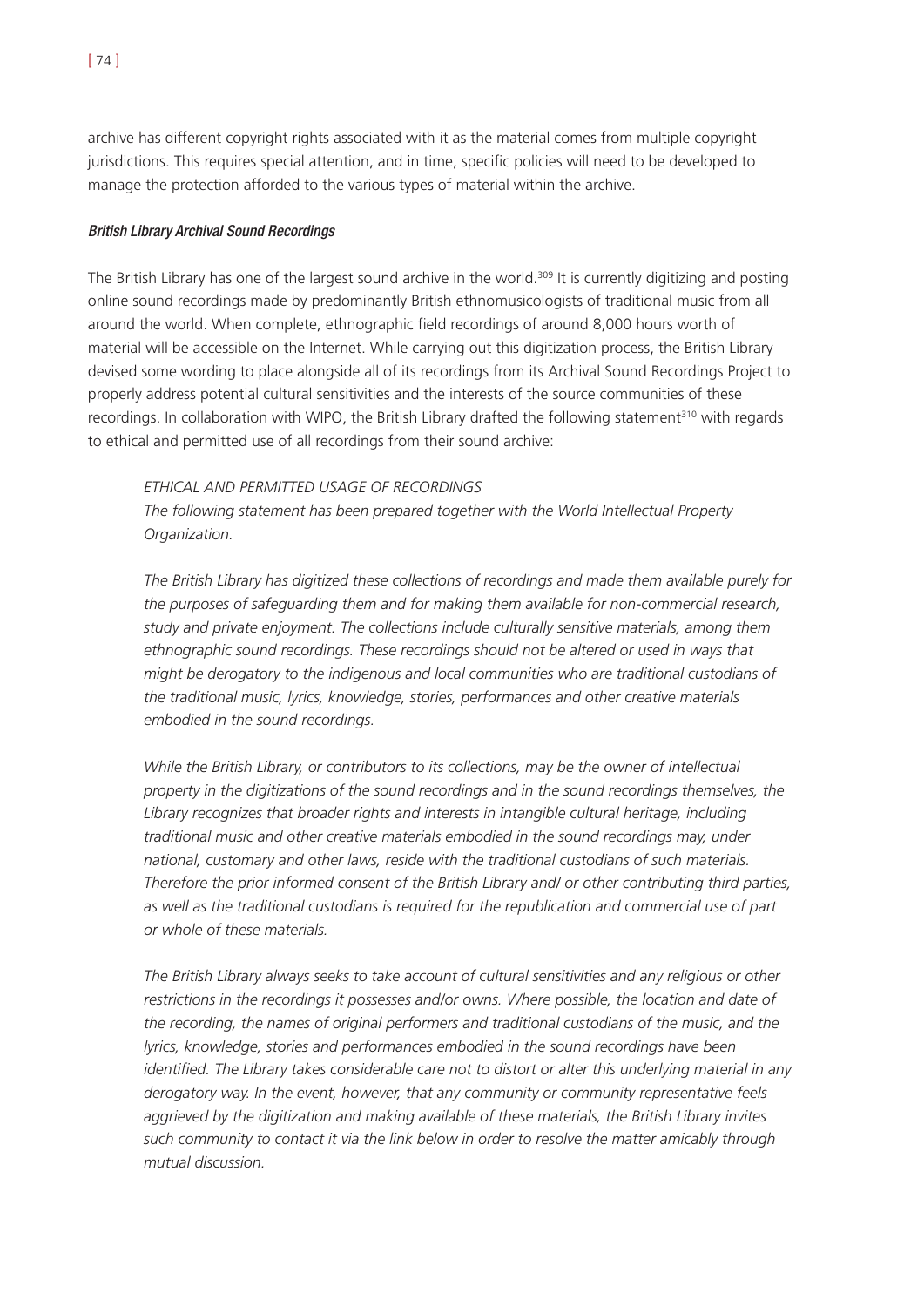### Musée du Quai Branly: Conditions for Placing Material on the Internet

Created in 1996 and inaugurated in 2006, the Quai Branly Museum showcases representative cultural artifacts from the arts and civilizations of Africa, Asia, Oceania and the Americas.<sup>311</sup> It is designed to serve as a forum for scientific and artistic dialogue, and has defined its mission as "*participating in national and international efforts to preserve the tangible and intangible heritage of these societies*."

In addition to possibilities for display and study in the Museum's public areas, the resource center and the documentation and archives center, the collections are also available online. The conditions for accessing online documents are set out on the Museum's website. Generally, when material is placed online, all authors, subjects (persons represented in the documents) and other beneficiaries must be previously consulted and their rights negotiated. Such a procedure (that is materially impossible for collections of this scope) could have jeopardized online distribution. The Museum has therefore opted to place online, next to the digitized documents, a complaint form to show its good faith. Two forms are available for download in order to clear copyrights and rights for images: the *Declaratory Note for authors and nonidentified beneficiaries of the works distributed*<sup>312</sup> and the *Authorization for the reproduction and representation of photography*. <sup>313</sup> The wording of these forms is the outcome of an internal brainstorming process on IP issues under the aegis of the museum's Internet Committee, which brought together the departments for research, heritage and cultural development, as well as the legal unit. With these forms, the authors, subjects and beneficiaries may exercise their claim to the material on the website, as the museum sees fit, in accordance with the provisions of the French Code of Intellectual Property. At time of drafting, no complaints have been submitted via these forms. It should be noted however that this practice should be used with caution. It would sometimes be preferable to do a diligent search for potential right owners or other beneficiaries of protection prior to the online posting.

# Archives and Research Centre for Ethnomusicology, American Institute of Indian Studies

The Archives and Research Centre for Ethnomusicology of the American Institute of Indian Studies (the ARCE) was established in India in 1982.314 Its principal objective was to create a centralized archive of recordings of Indian music and oral traditions for preservation and access in India. It was initially founded to bring to India collections held in archives and by individuals outside India. To date, the ARCE houses 194 collections voluntarily deposited, comprising about 13,000 hours of unpublished recordings.

From the very beginning ARCE used legal agreements and release forms. They were based on similar agreements used by folklife and ethnomusicology archives in the United States of America, but adapted to address certain specific Indian concerns. For example and very succinctly, there is a formal agreement for deposit which allows the depositor or designee to choose from three options – one that allows no access for a fixed amount of time, one that allows listening or viewing in ARCE premises and a third that allows copies to be allowed for research and teaching, with no permission to make further copies. In this latter case, the ARCE charges a reasonable technical fee for making the copy with the media supplied by the requestor. The forms are only "models" and their use has evolved over the years, by mutual consent of depositors and the ARCE.

Furthermore, ARCE participates in the Smithsonian Global Sound project. Permission for each digital sound recording track contributed by ARCE is obtained from the collector or depositor as well as from the performer, who is given an advance royalty for 125 downloads.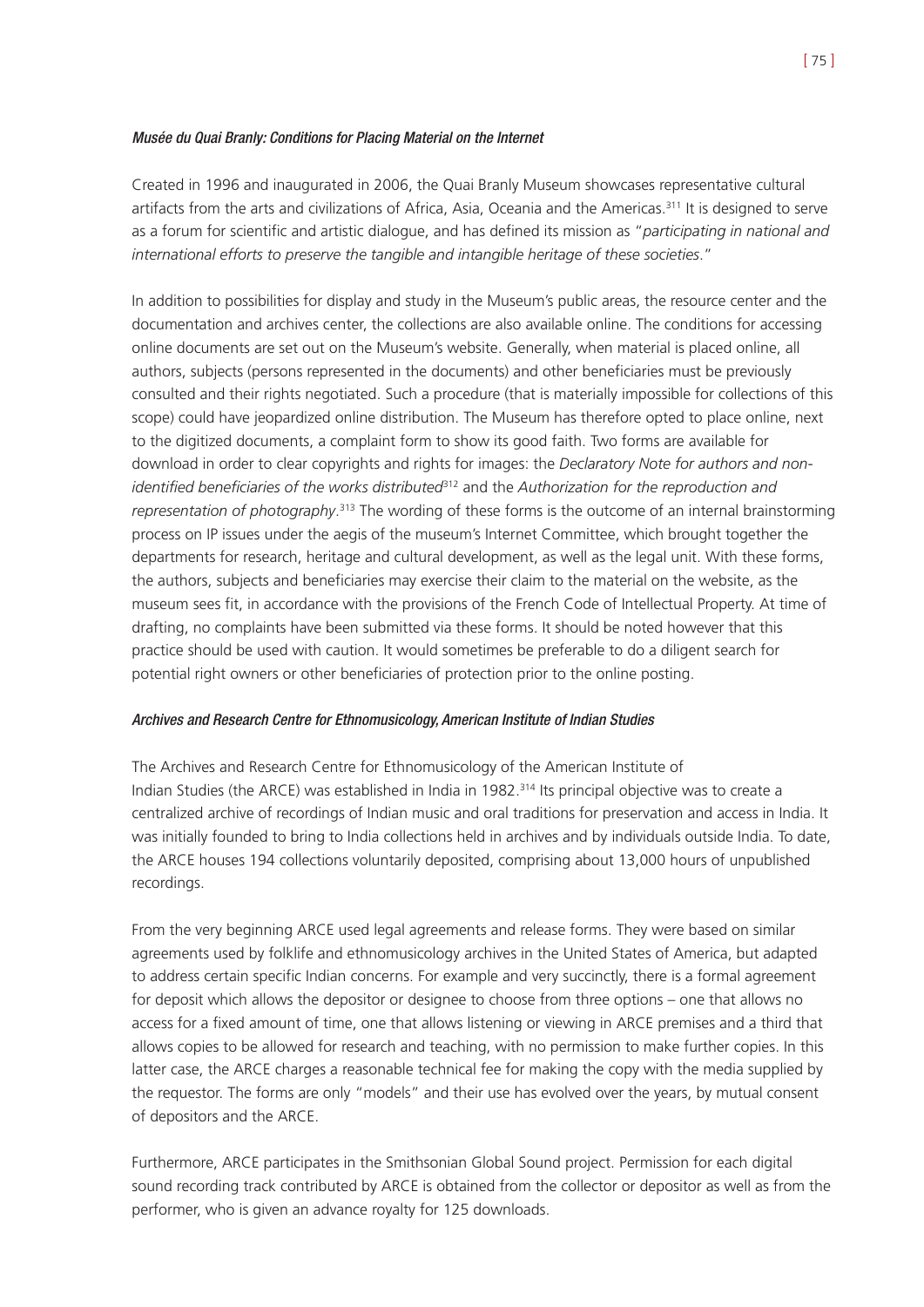Currently, ARCE has embarked on a project called Archives and Community Partnership where the recordings, rights and revenue are being shared between ARCE and the communities.

# 3. Good Practices from Indigenous Peoples and Traditional Communities – Codes of Conduct and Protocols for Behavior

As indigenous and traditional communities are increasingly being recognized as having legitimate opinions about how TCEs and TCE collections should be managed, several of these communities are developing their own guidelines, codes of conduct and protocols. They are setting their own standards and safeguards for how research should be conducted, what IP rights will remain with the community and where permissions for use into the future will be required.

For many cultural institutions, problems arise because there is insufficient information about the source community, which hinders negotiations and consultations about the use of and possible access to TCEs by third parties. The policies and protocols that are being established by source communities directly seek to counter such problems.

These protocols also set a new platform for negotiating agreements and respectful exchanges between researchers, institutions and communities alike. Researchers negotiate directly with the communities; the outcomes of such negotiations are then passed on to cultural institutions, which can use them to establish correct management for the material. The information that is supplied is invaluable for the future management of these collections, as it provides the most direct guidance from the community itself.

# HOPI Community – HCPO Policy and Research

The Hopi Community, located in Arizona, United States of America, has extensive experience with the unauthorized and illegitimate use of its cultural heritage. As a result of historic treatment of the Hopi people and culture, the Hopi now enforce strict controls about how outsiders are to behave when they are within Hopi communities.

For example, unless consent has been secured from the Hopi Cultural Preservation Office (HCPO), there is no recording of any kind allowed. This includes picture-taking, video recording, audio recording, sketching, and note-taking. Such forms of documentation are strictly prohibited especially during ceremonies. As the information provided for visitors explains, "publication of these observations and/or recordings is both exploitative and prohibited without prior consent from the Hopi Cultural Preservation Office."<sup>315</sup>

The need for such controls is described in the following way:

*Through the decades the intellectual property rights of Hopi have been violated for the benefit of many other, non-Hopi people that has proven to be detrimental. Expropriation comes in many forms. For example, numerous stories told to strangers have been published in books without the storytellers' permission. After non-Hopis saw ceremonial dances, tape recorded copies of music were sold to outside sources. Clothing items of ceremonial dancers have been photographed without the dancers' permission and sold. Choreography from ceremonial dances has been copied and performed in non-sacred settings. Even the pictures of the ceremonies have been included in books without written permission. Designs from skilled Hopi potters have been*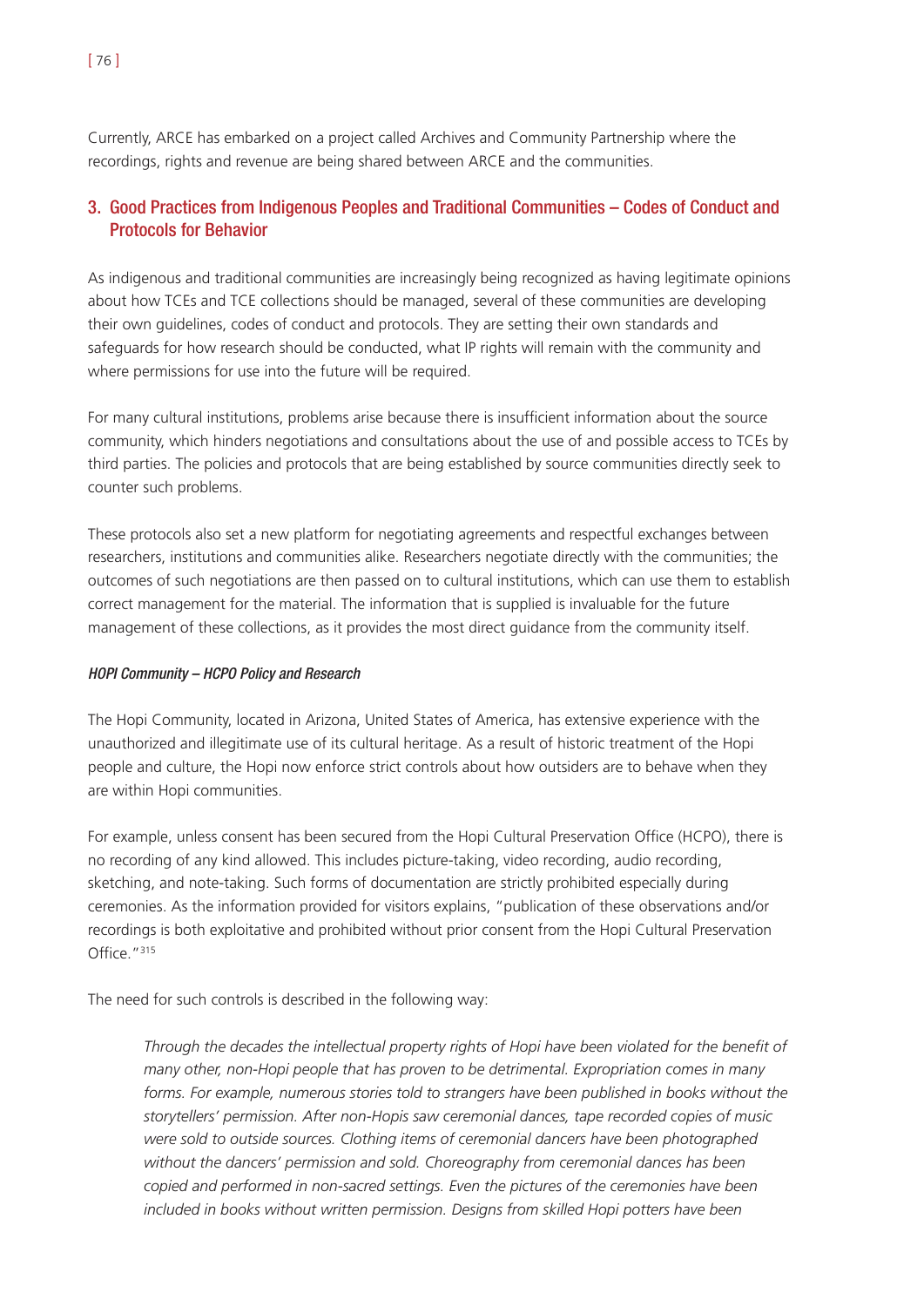*duplicated by non-Hopis. Katsinas dolls have also been duplicated from Hopi dancers seen at Hopi. Although the Hopi believe the ceremonies are intended for the benefit of all people, they also believe benefits only result when ceremonies are properly performed and protected.316*

These guidelines establish norms for behavior within the community by visitors and seek to inform non-Hopi people about the problems of the past, and how such actions have necessitated the current controls that the Hopi now observe. Again, IP issues rub shoulders with ethical frameworks of action.

To further help visitors and non-Hopi understand expected modes of conduct, the HCPO has developed a "Protocol for Research, Publications and Recordings." This Protocol explains how the Hopi people would like their intellectual resources and TCEs to be used by others. Among other things, the Protocol states that prior informed consent is required for any project or activity involving Hopi intellectual resources; the use of recording devices is restricted; and, informants and subjects of a project or activity should be "justly compensated," which could include "acknowledgement as author, co-author or contributor, royalties, copyright, patent, trademark, or other forms of compensation."

In addition to the Protocol, the Hopi Tribe has been very active in related projects concerning the preservation and digitization of its cultural heritage. These projects are initiated in order to prevent any dissemination of knowledge and information without the prior informed consent of the Tribe. A good example is the Hopi Oral History Project which is recording the history and cultural traditions of the Hopi. Another project involves the preservation of the Hopi language, the Hopilavayi Project.

#### Navajo Nation – Guidelines for Visitors

In similar circumstances to the Hopi, the Navajo Nation has guidelines for behavior for visitors to the community. These also include restrictions on recording and documentation. Importantly, these guidelines are not about absolute restriction – rather, they are about setting standards, and establishing processes for dialogue and engagement. Importantly they emphasize that the people who are part of the Navajo Nation have the right to decide when and how documentation of the community takes place. Currently the Navajo Nation is implementing the *Navajo Nation Un-authorized Recording Act* 2007 (Legislation No. 0836-07).317

# 4. Examples of Current Practices by Cultural Institutions – Frameworks, Protocols, Guidelines and Agreements

IP law often falls short of meeting the needs of indigenous and traditional peoples in relation to the protection of TCEs. Nevertheless, a range of innovative strategies has been and is currently being crafted to respond to the substantive gaps within the current legislation. These strategies are not singularly IP focused. They engage with the diverse inter-relationships among researchers, indigenous peoples and traditional communities and cultural institutions. For instance, some strategies recognize that greater information about correct ways of behaving when visiting a community will directly affect which documentary practices are assumed to be appropriate.

These relationships are key to preserve and disseminate information in an environment furnished by diverse concepts of knowledge. They tend to be long-term, often lasting through and beyond the professional lifetimes of the specialists, indigenous and non-indigenous, concerned. An understanding of correct behavior is basic to the entire process. What is often missing is the formalization of this knowledge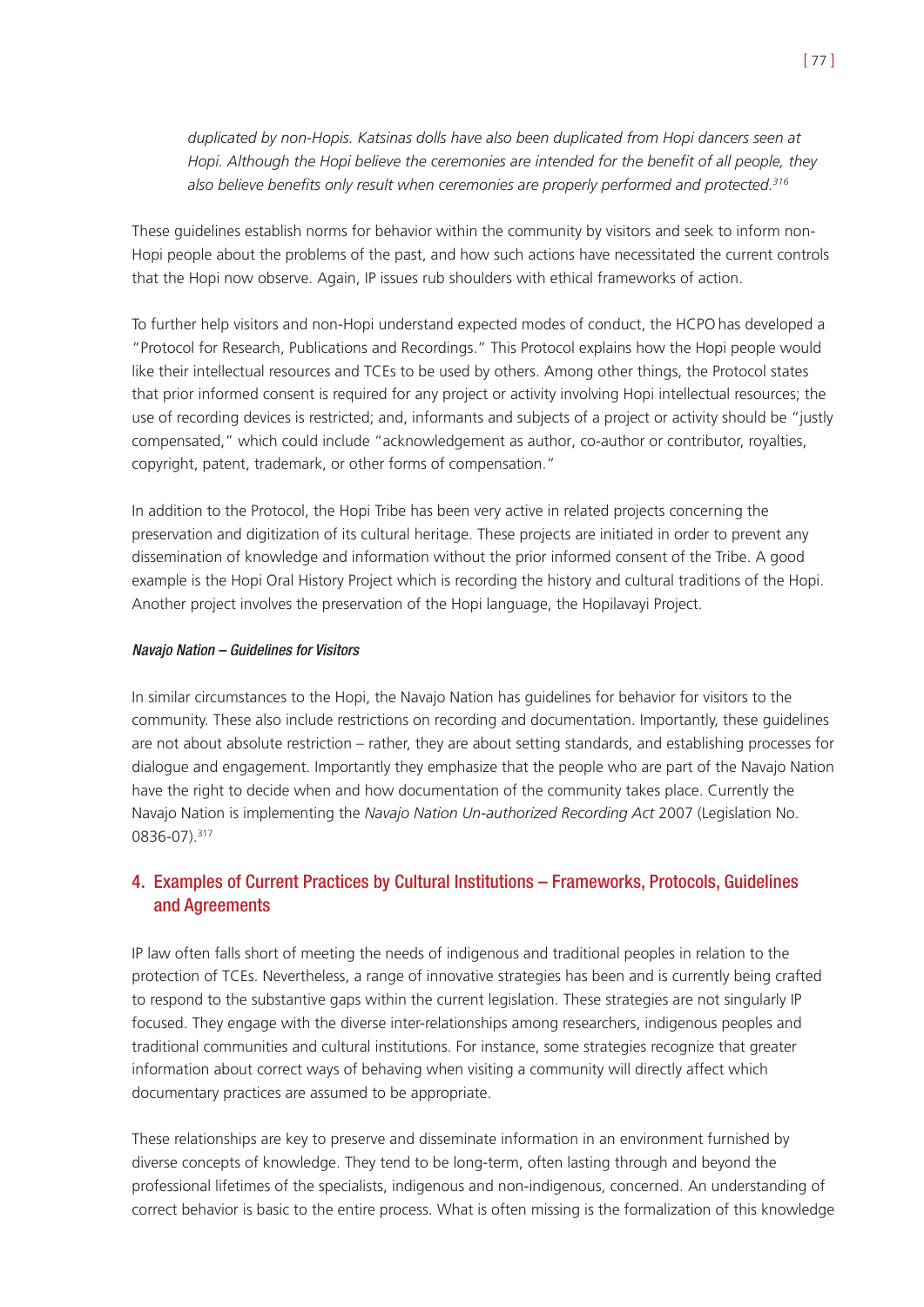in terms capable of being understood by non-specialists and translated into protocols that can work with and effectively influence the broader protocols of the institution.

The strategies reflect a change of approach and a realization that legislation alone is not enough: improved relationships are needed to enable new directions for to the successful documentation, collection, storage, management and dissemination of TCEs. Significantly, tradition-bearers have a central role in these discussions. Guidelines, codes of conduct and protocols offer new information about what is important to indigenous and traditional communities and how the management of collections can be improved. They are established with flexibility for each context.

Nonetheless a case-by-case approach may always be necessary to some extent, even in the presence of guidelines and protocols. Cultural institutions with a legal mandate to hold material "in trust for all" will always have to balance the obligation to reserve stored information for a particular originating group against the requirement not to discriminate among members of a plural population. Demographic dispersal, intermarriage, gradients from "more orthodox" to "less orthodox," political factionalism, and the existence of specific religious or cultural groups with strong interests in certain material but memberships that do not coincide with the originating populations will always generate challenges for both cultural institutions and indigenous and traditional societies that seek a single, authoritative management path. Some cultural institutions have become keenly aware of these issues and have found creative collaborative solutions to issues that have seemed to defy standard approaches.

These examples show the range of good practices – particularly in institutional and independent research sites.

# Fiji's Indigenous Affairs Ministry

The then Ministry of Fijian Affairs, Culture and Heritage, now the Ministry of Indigenous Affairs and the Department of Culture and Heritage of Fiji has actively developed practical and policy measures to preserve and safeguard Fiji's cultural heritage, with the aim to "strengthen the conservation, preservation, promotion and protection of all forms of cultural and natural heritage. These include intangible and tangible, movable and immovable heritage, and cultural industries."318

Guidelines and manuals have been published to advise researchers on how to conduct research involving Fiji's cultural heritage. One example is the "Training Manual on Field Research Methodology Designed for Cultural Mapping Field Officers." The manual contains information on the steps to take and issues to address when conducting research. The manual includes guidance on IP questions, based on the Pacific Regional Framework for the Protection of Traditional Knowledge and Expressions of Culture (2002) (the South Pacific Model Law) which WIPO assisted in drafting.

Another example is the "Recommended Guideline for Socio-Cultural Researchers when Undertaking Fieldwork in Cultural Settings." This Guideline introduces socio-cultural researchers to ethical aspects of conducting anthropological research. Two main issues emphasized throughout the Guideline – both of which are related to IP issues – are the need for consent<sup>319</sup> and awareness-raising.<sup>320</sup>

The Guideline is part of the completed Framework for Research on Indigenous Fijians which was developed by the Institute of Fijian Language & Culture of the Ministry of Indigenous Affairs and currently in its consultative stage. The framework captures research as perceived by the local, culturally appropriate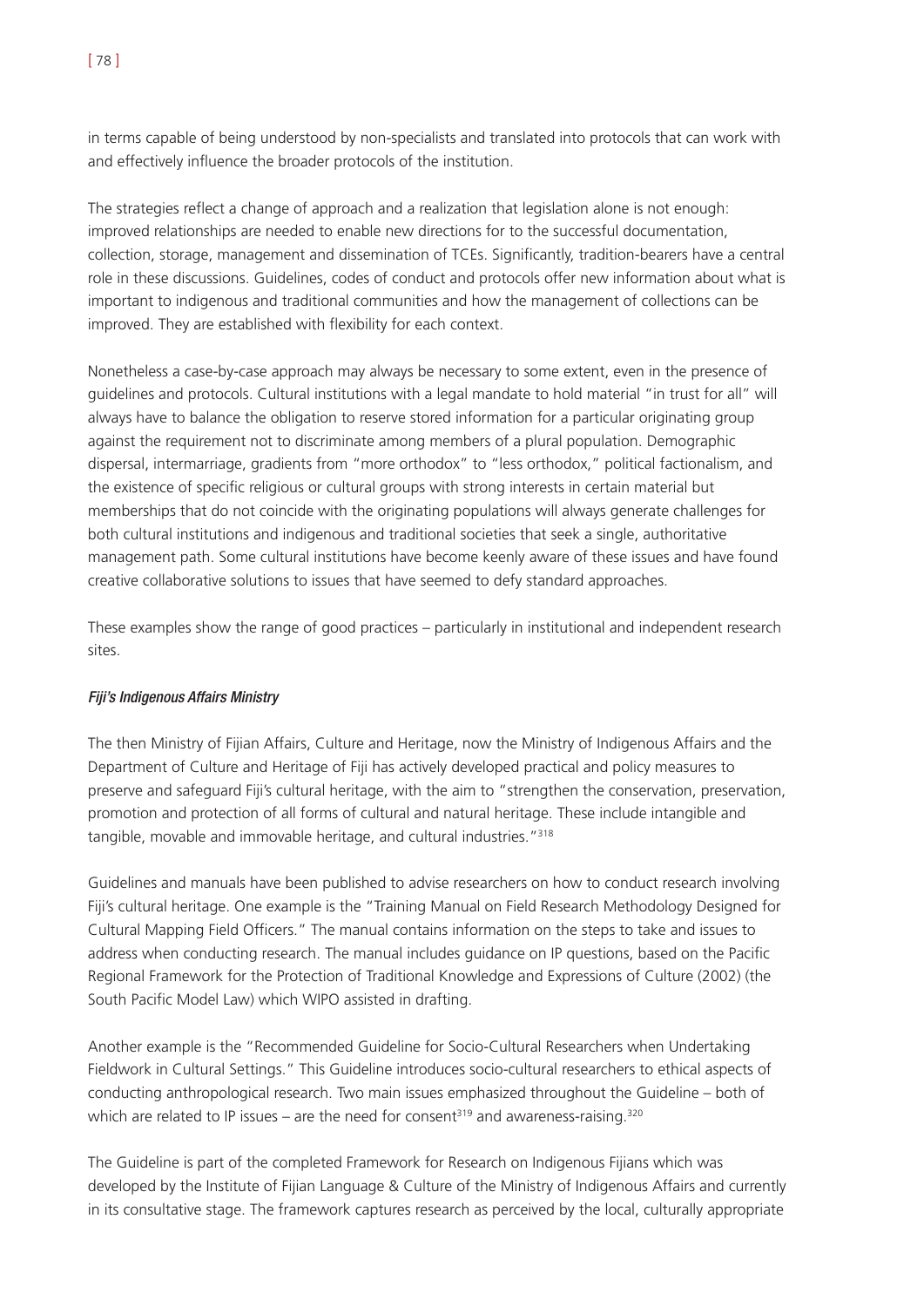research methodology, reciprocating the assistance rendered by the informants and locals during research, respect for local ethical principles when accessing TCEs, IP protection and the setting up of a formalized resource center and archive for collections. The Framework proposes to engage and work with all stakeholders, both government and non-government, to build general consensus on the need to safeguard the rights of indigenous Fijians in their TCEs. Simultaneously, it is the ultimate goal of the Framework to engage cultural and non-cultural institutions into appreciating indigenous knowledge systems, worldviews and minimize misuse of local customary practices, language and values.

While earlier arguments have concentrated at least against the idea of government institutionalization of documentation, collection and archiving of TCEs due to bureaucracy and related limitations, the Fiji initiative is a living example of how to reverse the often top-down approach and move towards more grassroots participation, involvement and inventiveness of the indigenous and traditional communities themselves. Since the communities are the owners of the TCEs, the government only acts as a facilitator of the databases.

#### The Vanuatu Cultural Centre

The Vanuatu Cultural Centre consists of a National Photo, Film and Sound Archive, a National Museum, a National Library and the National Cultural and Historic Sites Register. Its collections therefore include cultural artifacts, photographs, film and audiovisual recordings, information pertaining to cultural sites and other historical items. Furthermore, as part of its functions, it is responsible for managing and safeguarding the cultural heritage of Vanuatu. The Centre also provides for fieldwork projects and cultural research, in which the Centre collaborates with local communities in cultural heritage management.

From a policy and legal perspective, the Centre plays an active role at the national level. The Centre has taken policy and legal measures in response to growing concerns from local communities. For instance, the Centre has a Vanuatu Cultural Research Policy,<sup>321</sup> which addresses certain important aspects to be considered before any research can commence. This includes, among other things, understanding Vanuatu's "kastom." Researchers must also respect "traditional copyright protocols" protected and enforceable under Vanuatu's Copyright Act. The Policy further includes a "Research Agreement," which needs to be completed and signed by the prospective researcher and the Cultural Centre.

Another measure developed by the Cultural Centre followed the intensification of the commercialization of the Nagol or Pentecost land dive ceremony. This ceremony had attracted the attention of many third parties, in particular commercial film crews and tour operators. The immense attraction of this unique TCE also caused the ceremony to be performed every Saturday in April and May of each year instead of the original once or twice a year. The tradition therefore risked becoming solely a "commercial attraction" with only very limited cultural significance. The traditional communities had consequently argued that the "commercial attraction and activities" (such as filming) distorted the traditional ceremony and that there also was a lack of transparency and fairness in the remuneration paid by the third parties to these communities.

In order to address this particular case, the Center started developing policies and legal measures, which include a moratorium on all filming of the ceremony, based on Section 6.2.i of the Vanuatu National Cultural Council Act, which confers the right to regulate filming by foreign companies in the country. This moratorium is an initiative of the Centre to persuade all parties involved to engage in the long-term process of developing a coordinated Management Plan for the tradition. The objectives are to preserve the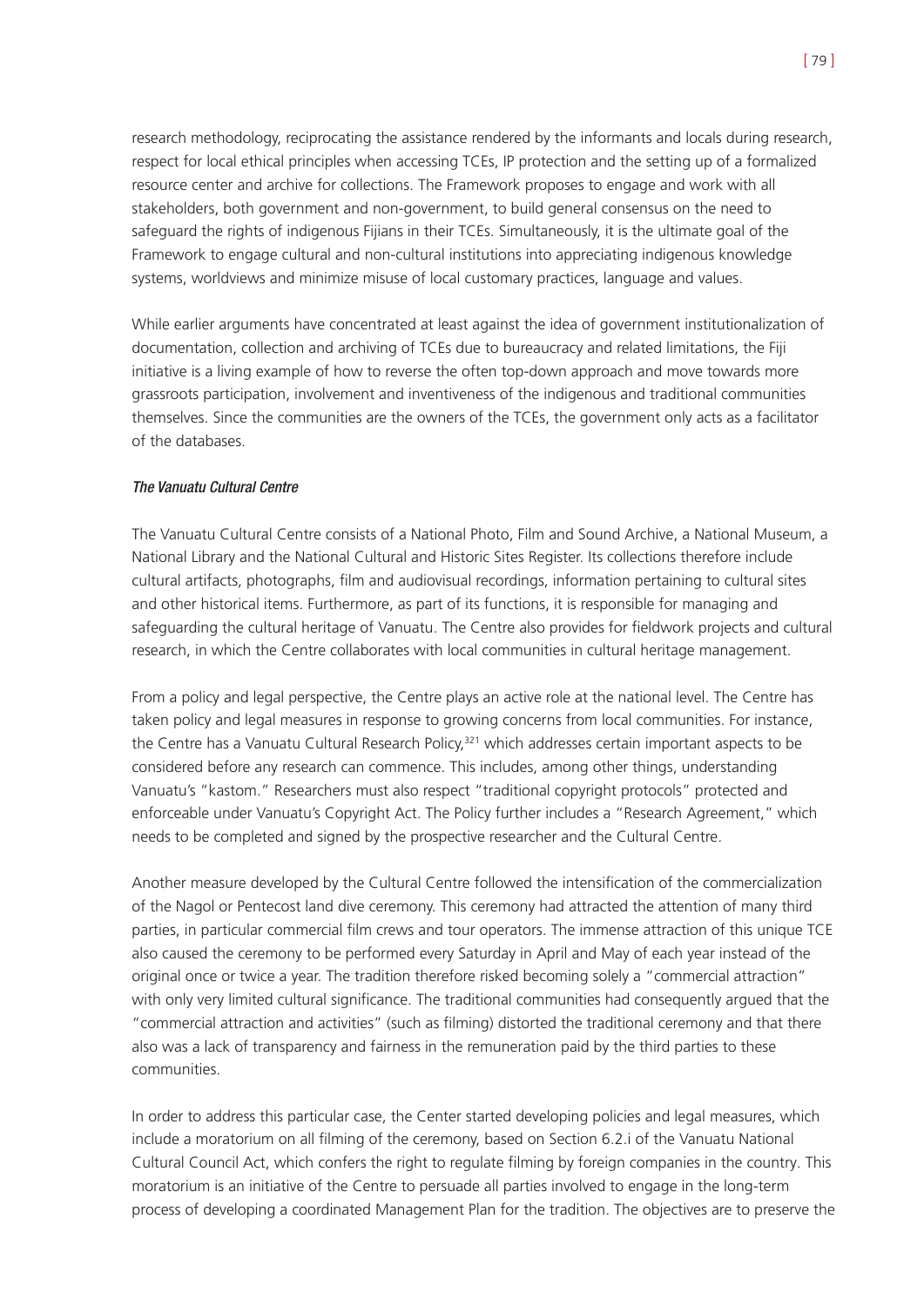cultural meaning of the tradition, to secure the transmission of TCEs to future generations, and to promote the acknowledgement of customary owners through a distinct legal entity. In other words, besides safeguarding and preserving TCEs, the IP rights of customary owners would be made known and respected.

# Reproduction Rights Organizations

Retaining copyright in a work is a struggle for all creators especially as new technologies enable the reproduction of infinite copies. Reproduction Rights Organizations (RROs) are in operation throughout the world to funnel royalties back to authors and artists. RROs generally also encourage the creation of new RROs; facilitate agreements between and on behalf of their members; and increase public awareness of copyright and the role of RROs in managing rights and fees.<sup>322</sup>

However, many uses that are acceptable for most copyrighted works sometimes conflict with appropriate uses of TCEs, as determined by the source community. There are a few specialized RROs established around the world that endeavor to cater to the specific needs of indigenous and traditional communities.

These RROs have the capacity to play an important role in advancing and advocating for the interests of tradition-bearers within specific areas of the market. The Aboriginal art market is one example. Specialized attention means that when there are instances that require different circumstances for reproduction and circulation of works, these can be monitored and addressed.

As far as strategy for protection and control is concerned, RROs appear to be far more consonant with the current situation of indigenous peoples and traditional communities in plural societies, national or transnational, than the "traditional" and "culture/community" protection approach.

One example is the Aboriginal Artists Agency in Australia:

*Aboriginal Artists Agency Limited is a non-profit organization. It was established in 1976 by the Australian Government through the Australian Council for the Arts and subsidised until 1986. Since then it has operated independent of any funding source; commissions of between 15-25% generate sufficient income for the company to be self-sustaining.323*

Another example is Sámikopiija, the Sámi reproduction rights organization. One of Sámikopiija's most interesting facets is its transjurisdictional nature; it represents Sámi members in Finland, Sweden, Norway and Russia. Sámikopiija has had a reciprocal agreement with Kopinor, the Norwegian RRO, since 1994, guaranteeing that Sámi rights owners receive one percent of the net remuneration Kopinor claims annually.<sup>324</sup> An organization like Sámikopiija is exceptional in that it represents indigenous interests across national political borders.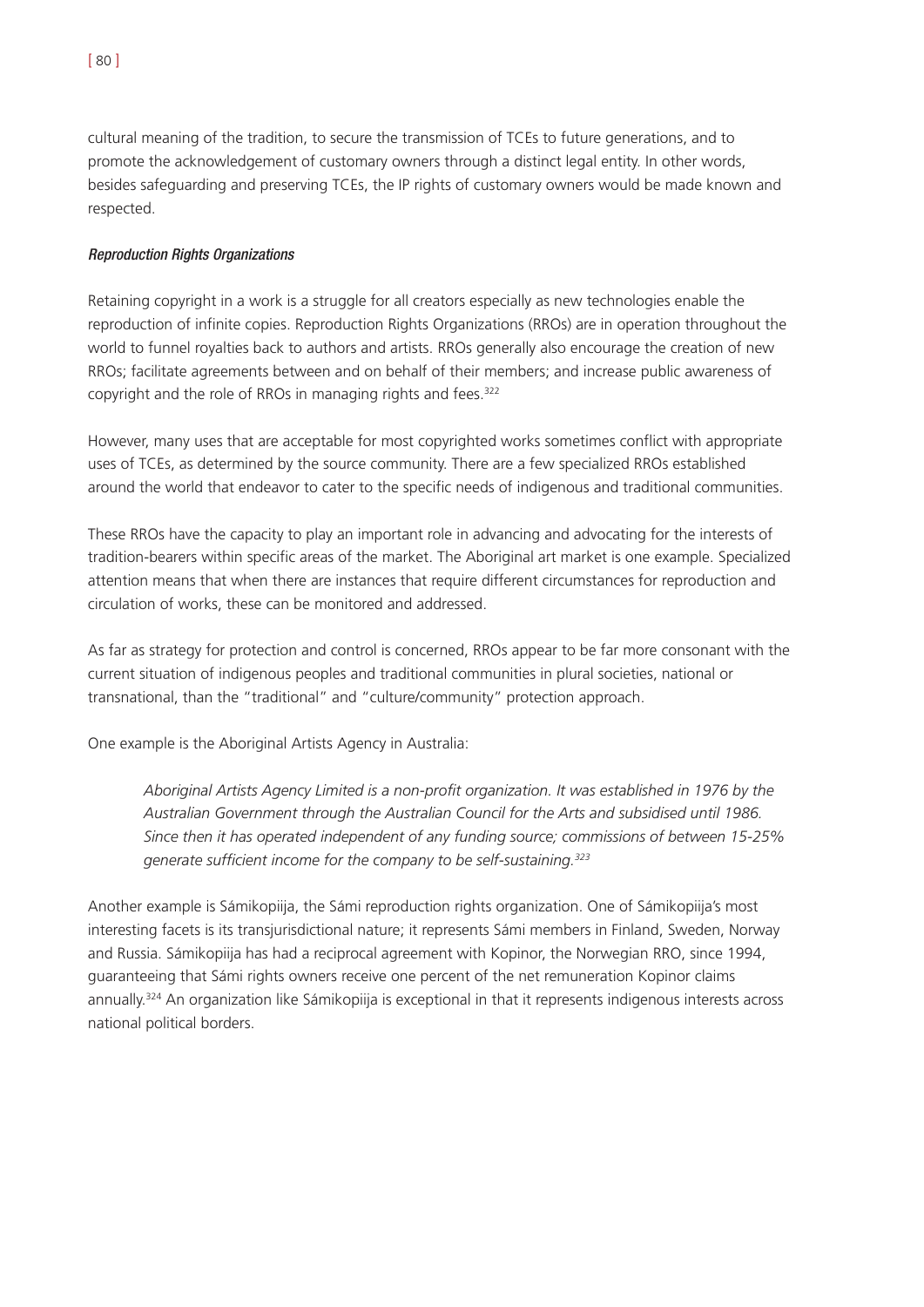# 5. Standard Agreements, Consent Forms, Licenses and Undertakings

Some communities have put in place standard agreements and forms which any prospective user needs to sign.

# License Form, Consent to Access to and Use of Historical Materials by DISA and Aluka

The Digital Innovation South Africa initiative of the University of Kwa-Zulu Natal (DISA)<sup>325</sup> and the Aluka initiative of Ithaka Harbors, Inc. (Aluka)<sup>326</sup> have launched projects intended to preserve "historical materials" in digital or electronic form and to make these available online "for scholarly, educational and other non-profit cultural purposes."327 For this purpose, DISA and Aluka have developed a license form for custodians and/or rights owners to engage in a non-exclusive royalty-free license agreement with DISA and Aluka.

The agreement with interested custodians specifically provides DISA and Aluka with "access to the historical materials for the purpose of creating digital images"<sup>328</sup> whereas any agreement concluded with the rights owners would entail providing DISA and Aluka with their permission to 1) create digital reproductions of the historical materials, 2) preserve the digital images in DISA archives, 3) modify or adapt the digital images for preservation, translation, quality control, delivery and other purposes, 4) distribute or make publicly available copies to DISA's and Aluka's authorized users for educational, scholarly and other non-profit cultural purposes, 5) distribute a limited number of the digital images in printed form, 6) make copies for loss of data purposes, and 7) use any technology and means for reproduction, archiving, modification and distribution purposes.<sup>329</sup>

In any such agreement, consent given to DISA and Aluka is considered as non-exclusive and a possibility exists for the participating custodians and rights owners, upon their request, to be identified and acknowledged in relation to their materials on the DISA and Aluka websites.

# The Laura Aboriginal Dance and Cultural Festival

A further example of how agreements have helped within the TCE context is in the Laura Aboriginal Dance and Cultural Festival, a biannual celebration of indigenous Australian song, dance and music.<sup>330</sup>

The Laura Festival is the longest running continual Aboriginal cultural festival in Australia. In 1998 it was revealed that certain images of dancers from the Wik community were being reproduced commercially without permission. Photographs were available on CDs, postcards and other products. Since these images are only suitable for reproduction upon permission by those with appropriate cultural status, the reproductions were deemed to be culturally offensive.

Under Wik customary law, the right to control elements of a ceremony of performances rests with specific individuals, namely senior custodians or elders. Under Australian copyright law, like most copyright laws, the copyright in the images of the dancers vested in the photographer (who is the author for copyright purposes). Had the dancers known this, they would not have allowed any photography during the performance or would have reconsidered performing at the Festival.<sup>331</sup> This highlights the need to provide information to tradition-bearers about the range of rights that may exist in a performance and, when a performance is documented, the performers themselves need access to IP information in order to make informed decisions.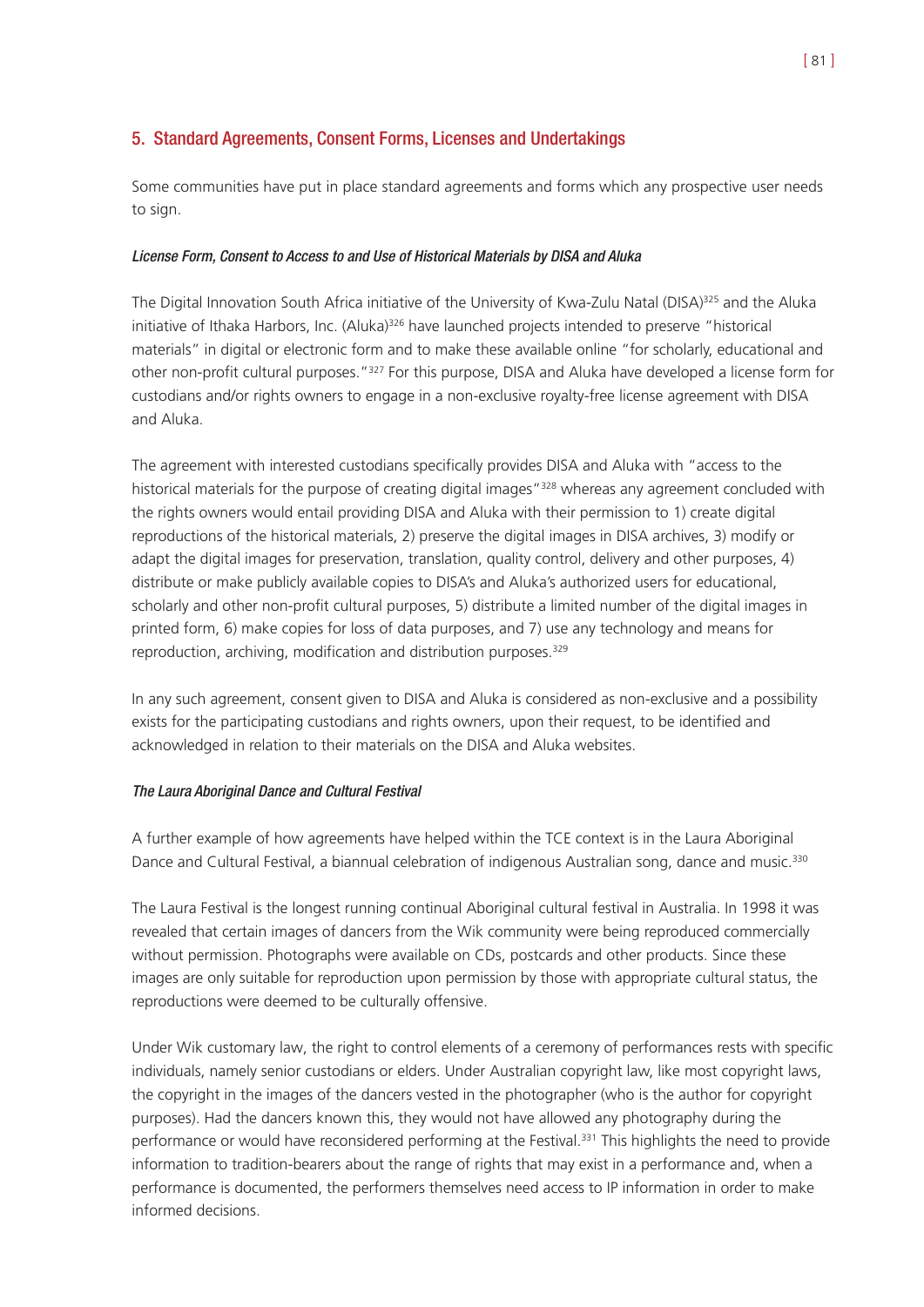Since 1998, the organizers of the Laura Festival have adopted a written agreement concerning all photography and filming at the Festival. The agreements contain terms requiring that consent be obtained from the performers and that certain conditions for control of commercial photography be followed. Approved photographers sign an agreement stating that any commercial photography will be undertaken only after consent of the performers is received.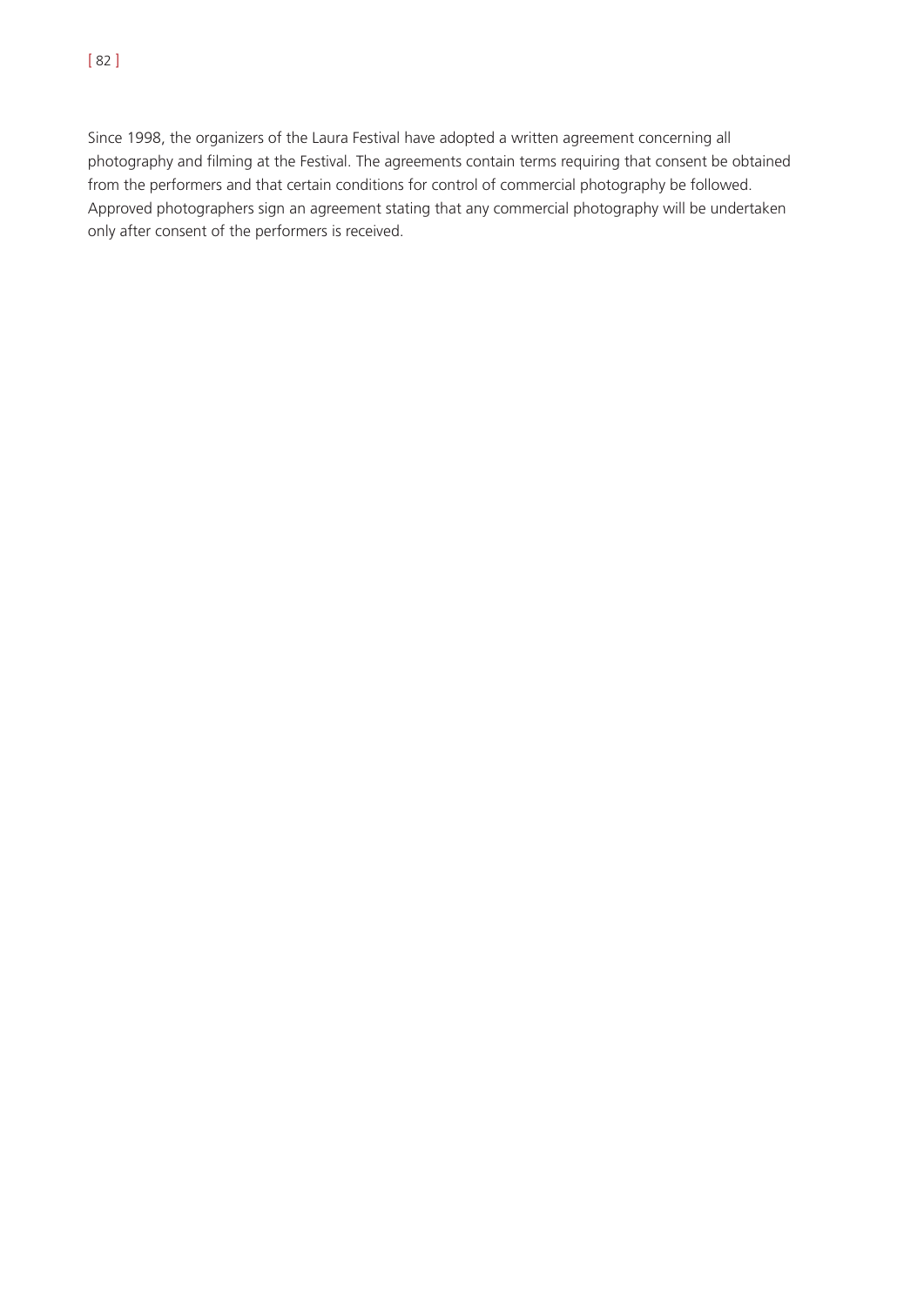#### Notes

- For information on the Creative Heritage Project, see http://www.wipo.int/tk/en/folklore/culturalheritage/ (last accessed April 14, 2010)
- <sup>2</sup> Surveys, http://www.wipo.int/tk/en/folklore/culturalheritage/surveys.html (last accessed April 14, 2010)
- <sup>3</sup> Rina Pantalony, WIPO Guide on Managing Intellectual Property for Museums, 2008. This book is available at: http://www.wipo.int/copyright/en/museums\_ip/guide.html (last accessed April 14, 2010).
- <sup>4</sup> Database, http://www.wipo.int/tk/en/folklore/creative\_heritage/index.html (last accessed April 14, 2010)
- 5 Biographical details and surveys are available at http://www.wipo.int/tk/en/folklore/culturalheritage/surveys.html (last accessed April 14, 2010)
- <sup>6</sup> This example was first published in J. Anderson, Access and Control of Indigenous Knowledge in Libraries and Archives: Ownership and Future Use, Correcting Course: Rebalancing Copyright for Libraries in the National and International Arena, American Library Association and The MacArthur Foundation Columbia University, New York, May 5-7 2005. Paper available at http://correctingcourse.columbia.edu/program.html (last accessed February 22, 2010)
- <sup>7</sup> A. Corn with N. Gumbula, "Nurturing the Sacred through Yolngu Popular Song" (2002) 2(69) Cultural Survival.
- <sup>8</sup> Ibid.
- $9$  Ibid.
- <sup>10</sup> Fair dealing in Australian copyright law does not take into account the purposes for which the copy is meant to be used. For exceptions under fair dealing see Copyright Act 1968 (Cth) Section 40-47H. For provisions for libraries and archives see Section 48-53.
- $11$  In certain instances she contends that an institution has no right to display her holdings in its online catalogue.
- <sup>12</sup> The publication deals with the TCEs of both indigenous peoples and traditional communities. Traditional communities, although they may share some characteristics with indigenous peoples, are not "indigenous" in the usual sense. This distinction is particularly relevant to those countries in the "New World" which were (re)populated through the forced movement of people, as well as by massive immigration. These have resulted in the evolution of societies in the Caribbean, for example, where retention of African and Asian cultures have impacted on the societies in which they have been transplanted. Examples of traditional communities include the Amish of Lancaster County, Pennsylvania, USA; the Hassidim of Brooklyn, New York, USA; the Vietnamese fishermen of the Mississippi coast, USA; the Caboclos (people of Brazilian Amerindian and European descent) of Brazil; or the Afro-Brazilians of Brazil. Moreover, it should also be stressed that indigenous peoples and traditional communities do not constitute a unit; variability within peoples and communities, as well as cultural differences between peoples and communities do exist and must be taken into account.
- 13 See, e.g., J. Anderson, "The Making of Indigenous Knowledge in Intellectual Property Law in Australia" International Journal of Cultural Property, 12(2); and E. Hudson, "Cultural Institutions, Law and Indigenous Knowledge: A Legal Primer on the Management of Australian Indigenous Collections," Intellectual property Research Institute of Australia, University of Melbourne, 2006, p. 1-2.
- 14 J. Anderson, Access and Control of Indigenous Knowledge in Libraries and Archives: Ownership and Future Use, op. cit. note 6
- <sup>15</sup> In particular, rural non-literate communities, minority groups and other tradition-bearers who do not have any understanding of the IP regime of the country in which they reside, often fail to understand the potential value of what they are giving away.
- <sup>16</sup> See K. Bowery and J. Anderson, 'The Politics of Global Sharing? Whose Cultural Agendas are Being Advanced?' Social and Legal Studies; T. Flessas (2008), 'The Repatriation Debate and the Discourse of the Commons' Social and Legal Studies 17(3): 387-405.
- 17 See, e.g., Hector Feliciano, The Lost Museum: The Nazi Conspiracy to Steal the World's Greatest Works of Art (Basic Books, 1998); Martin Bailey, Don't Return Artefacts to Nigeria, The Art Newspaper, Jan. 10, 2000; Martin Bailey, The Met and Louvre are Behaving Unethically, The Art Newspaper, Jan. 9, 2001; Kate Fitz Gibbon, Who Owns the Past?: Cultural Policy, Cultural Property, and the Law (Rutgers University Press, 2005).
- <sup>18</sup> Although museums', libraries' and archives' collections necessarily refer to past events, cultures are in a constant process of making and changing, unless the populations are extinguished. Hence new values and uses can be attributed to cultural testimonies of one's own or another group's culture.
- 19 See, e.g., J.H. Merryman and A.E. Elsen, LAW, ETHICS AND THE VISUAL ARTS. Chapter 3, Who Owns the Past? Kluwer Law International (4<sup>th</sup> ed., 2004). See also The International Bureau of the Permanent Court of Arbitration, RESOLUTION OF CULTURAL PROPERTY DISPUTES. Kluwer Law International (2003).
- <sup>20</sup> Arguably, the central issues of rights go well beyond whether or not copyright to a book or photograph is still in effect.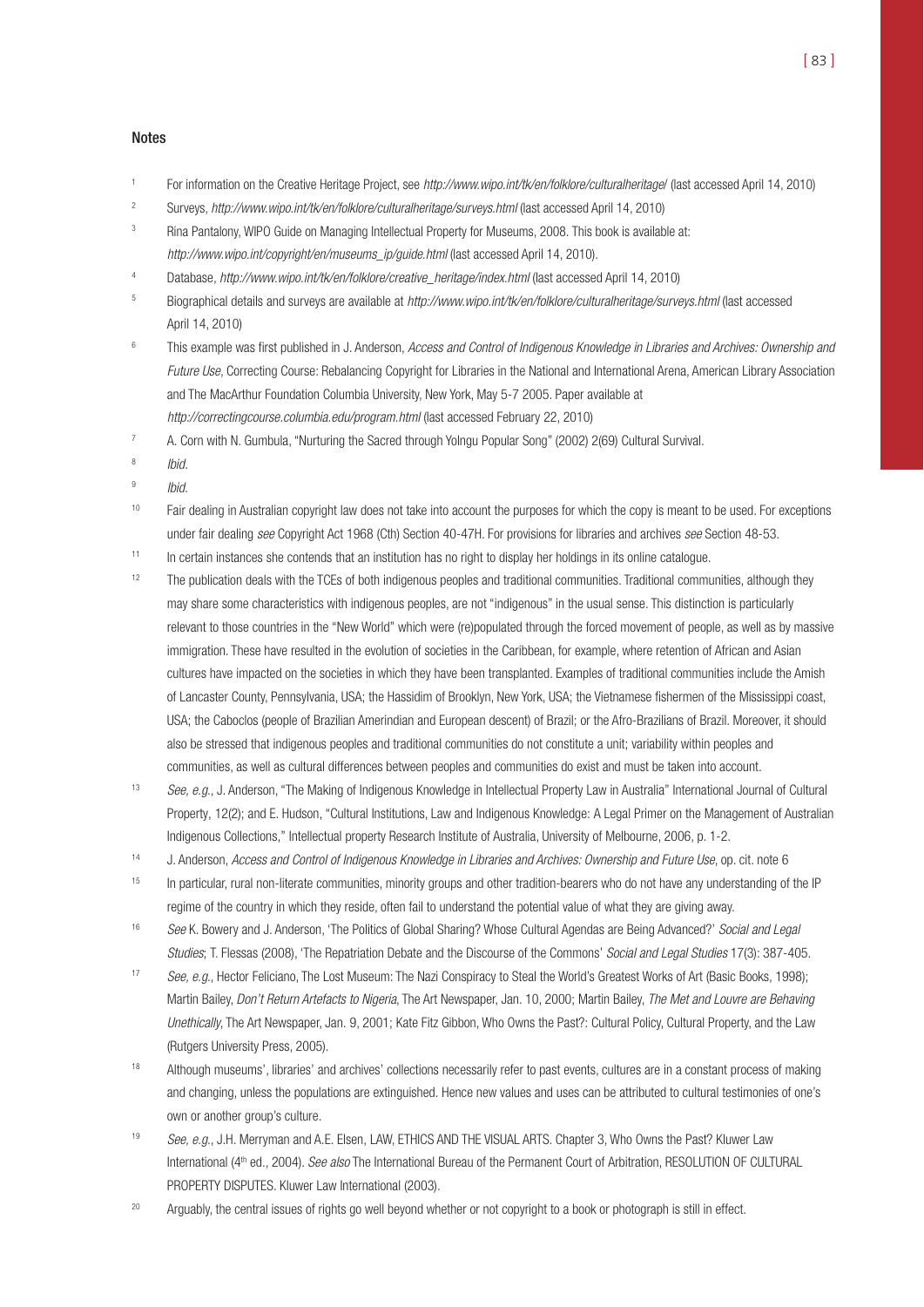- <sup>21</sup> United Nations Declaration on the Rights of Indigenous Peoples, 2007, Article 31. Although the Declaration has been adopted, it is not a legally binding document.
- <sup>22</sup> United Nations Declaration on the Rights of Indigenous Peoples, 2007, Article 12(1).
- <sup>23</sup> See http://www.un.org/esa/socdev/unpfiil (last accessed March 18, 2010).
- <sup>24</sup> For example, in certain cases where TCEs have been documented and incorporated into, say a sound-recording or a film, TCEs can indirectly benefit from IP protection (the recording or film as such may be protected by copyright and/or related rights, but not the underlying TCE).
- <sup>25</sup> As we shall see in more detail in Part III, some cultural institutions have policies and even legal provisions in their constituting statutes, which relate to TCEs and relationships with indigenous and traditional communities. Moreover, there are legal frameworks in place in some jurisdictions.
- <sup>26</sup> For an academic account of the emergence of these issues *see* J. Anderson, LAW, KNOWLEDGE, CULTURE: THE PRODUCTION OF INDIGENOUS KNOWLEDGE IN INTELLECTUAL PROPERTY LAW Edward Elgar Press (2008).
- <sup>27</sup> In October 2005, UNESCO adopted the Convention on the Protection and Promotion of the Diversity of Cultural Expressions, It defines cultural diversity as "the manifold ways in which the cultures of groups and societies find expression. These expressions are passed on within and among groups and societies. Cultural diversity is made manifest not only through the varied ways in which the cultural heritage of humanity is expressed, augmented and transmitted through the variety of cultural expressions, but also through diverse modes of artistic creation, production, dissemination, distribution and enjoyment, whatever the means and technologies used." See www.unesco.org/culture/en/diversity/convention (last accessed February 26, 2010).
- <sup>28</sup> For the purposes of this publication, WIPO's working description is used. It must be noted that "TCEs" is a term that has replaced, within WIPO, the controversial, albeit more concise, term "folklore."
- <sup>29</sup> Despite its potential, IP has not been widely used to protect TCEs. As the Group of Countries of Latin America and the Caribbean pointed out in 2001, "the resources offered by intellectual property have not been sufficiently exploited by the holders of traditional cultural knowledge or by the small and medium-sized businesses created by them." (Position Paper submitted to the IGC in 2001 by GRULAC (Group of Countries of Latin America and the Caribbean), WIPO/GRTKF/IC/1/5, Annex II, page 2.)
- 30 See for example T. Janke, WIPO, "Minding Culture: Case Studies on Intellectual Property and Traditional Cultural Expressions", WIPO Publication No. 781; WIPO, "Consolidated Analysis of the Legal Protection of Traditional Cultural Expressions/Expressions of Folklore," WIPO Publication No. 785, pp. 35 to 44. For an application of these principles under Chinese law, see for example The Local Government of Ethnic Hezhe Sipai Village, Heilongjiang Province v. Guo Song and Chinese Central Television and Beichen Shopping Centre of Beijing, case No. 246, 2003, Beijing Higher People's Court.
- <sup>31</sup> See Berne Convention for the Protection of Literary and Artistic Works (1886), available at http://www.wipo.int/treaties/en/ip/berne/pdf/trtdocs\_wo001.pdf (last accessed April 14, 2010). As of February 26, 2010, 164 countries are contracting parties to the Berne Convention.
- 32 T. Janke, "Our Culture: Our Future, Report on Australian Indigenous Cultural and Intellectual Property Rights" (1999), 209; Department of Communications, Information and the Arts, Report of the Contemporary Visual Arts and Craft Inquiry (2002), 166.
- 33 WIPO Performances and Phonograms Treaty, 1996. See http://www.wipo.int/treaties/en/ip/wppt/ (last accessed April 14, 2010)
- 34 M. Talakai, "Tongan Cultural Expressions and Its Intellectual Property Challenges: Findings from a Survey on Intellectual Property and Safeguarding Cultural Heritage in the South Pacific and from PhD Dissertation Fieldwork in Tonga," presentation made at Tonga Research Association Conference, Nuku'Alofa, Tonga, July 2007, available at http://www.wipo.int/tk/en/folklore/culturalheritage/resources.html (last accessed April 14, 2010)
- 35 L.C.R. de Davis, "Régimen Especial de Derechos de Propiedad Intelectual de los Indigenas de Panama", Presentation made at Fourth Session of WIPO IGC, December 2002, WIPO/GRTKF/IC/4/INF 4,

http://www.wipo.int/edocs/mdocs/tk/es/wipo\_grtkf\_ic\_4/wipo\_grtkf\_ic\_4\_inf\_4.doc (last accessed April 14, 2010)

- <sup>36</sup> It should be noted that Creative New Zealand is no longer investing in managing and promoting toi iho™, a trademark denoting the quality and authenticity of Maori art. For more information, see http://www.toiiho.com/ (last accessed February 26, 2010).
- 37 See generally WIPO, Consolidated Analysis, op. cit. note 30. It should be noted that some studies have shown, however, that even when outsiders know something is not authentic, they may purchase the cheaper "knockoff" item, rather than the more expensive "authentic" item. The issue is indeed far deeper than outsider awareness.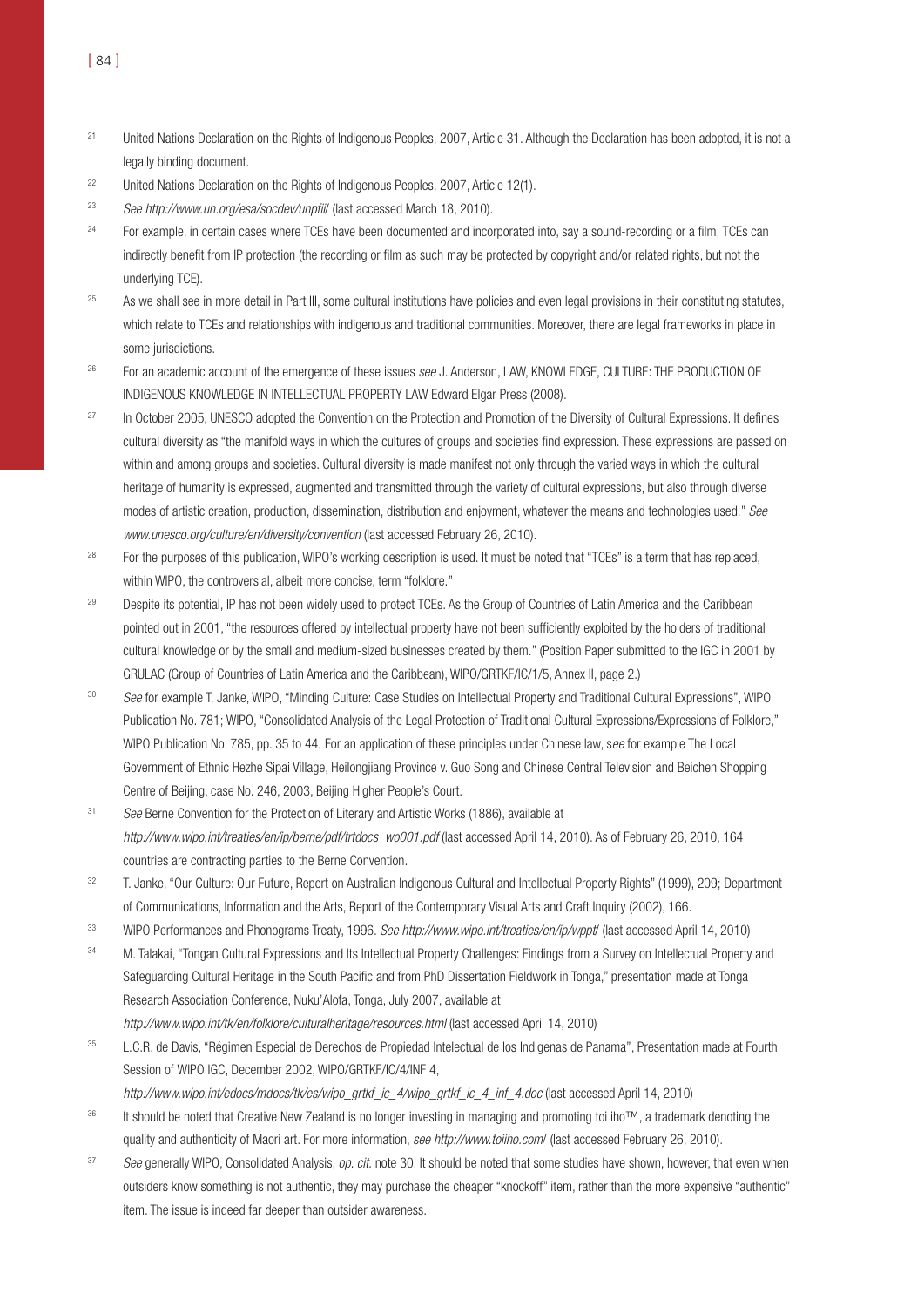- <sup>38</sup> "Defining Fiji's Art," Living in Fiji, September-November 2006.
- <sup>39</sup> This type of system is used to either complement or substitute conventional IP regimes. It is characterized by an emphasis on communal rights, perpetual protection and the absence of the fixation requirement.
- <sup>40</sup> Indigenous Peoples Rights Act of 1997.
- <sup>41</sup> The Special Intellectual Property Regime Governing the Collective Rights of Indigenous Peoples for the Protection and Defense of their Cultural Identity and their Traditional Knowledge of Panama, 2000, establishes a registration system for TCEs. A special office has been created within the country's IP office to approve the applications and maintain the register. The procedure before the IP office does not require the services of a lawyer and there are no application fees.
- 42 See the Bangui Agreement on the Creation of an African Intellectual Property Organization (OAPI), as revised in 1999.
- <sup>43</sup> Under the Pacific Regional Framework for the Protection of Traditional Knowledge and Expressions of Culture, 2002, "traditional owners" have the right to authorize or prevent, among others, the adaptation, transformation and modification of the protected TCEs. An external user must receive consent to make new derivative works (works based upon a TCE). Any IP rights in derivative works vest in the work's author. However, if the work is used for commercial purposes, the rights-holder must share benefits with the traditional owners, acknowledge the source of the TCEs and respect moral rights in the TCEs.
- 44 See WIPO, Consolidated Analysis, op. cit. note 30, pp. 35 to 55 and Annex. See also WIPO TCEs Laws Database at http://www.wipo.int/tk/en/laws/folklore.html (last accessed April 14, 2010) and the Bandung Declaration on the Protection of Traditional Cultural Expressions, Traditional Knowledge, and Genetic Resources, available at http://www.ipwatch.org/files/Bandung%20Declaration.doc (last accessed February 26, 2010).
- <sup>45</sup> Current drafts are published as WIPO Documents WIPO/GRTKF/IC/17/4 (TCEs) and WIPO/GRTKF/IC/17/5 (TK). Available at http://www.wipo.int/meetings/en/details.jsp?meeting\_id=20207 (last accessed November, 2010)
- 46 Communities that feel associated to (collections of) TCEs in some cases mainly have a historical relationship to them, while in other cases the values vested in the TCEs concerned are still claimed to be those of the community in question, that in many cases still are enacting elements of their intangible TCEs and/or producing elements of their traditional tangible TCEs.
- <sup>47</sup> See note 45.
- <sup>48</sup> Draft Provisions, article 5(i)(c)(vi). It should be noted that it is still debated whether it is in indigenous and traditional communities' interests to make such recordings. It is argued that asking for prior informed consent is more consistent with customary law and may help build better relationships.
- 49 Draft Provisions, article 7(2)(a). This provision may still need to be analyzed to see whether this would constitute a permissible exception to copyright and related rights law under international law.
- 50 See The Smithsonian Global Sound Project, WIPO Case Study, available at http://www.wipo.int/export/sites/www/tk/en/folklore/culturalheritage/casestudies/smithsonian\_project.pdf (last accessed April 14, 2010)
- <sup>51</sup> See http://www.smithsonianglobalsound.org/ (last accessed March 10, 2010)
- <sup>52</sup> The majority of the collection was originally issued on long playing (LP) recordings by Folkways Records of the International Library of African Music, and was already "preapproved" for Internet distribution. It was thought not to be desirable to place entire collections online.
- <sup>53</sup> B. Braiker; Newsweek; June 10, 2005.
- 54 See M. Skrydstrup, Towards IP Guidelines and Best Practices for Recording and Digitizing Intangible Cultural Heritage: A Survey of Codes, Conduct and Challenges in North America, WIPO, 2006, available at
	- http://www.wipo.int/tk/en/folklore/culturalheritage/casestudies/skrydstrup\_report.pdf (last accessed April 14, 2010)
- <sup>55</sup> For some examples of misappropriation, see Minding Culture, op. cit. note 30
- 56 See Sandler, Felicia, "Music of the Village in the Global Marketplace Self-Expression, Inspiration, Appropriation, or Exploitation?" Ph.D. Dissertation, University of Michigan, 2001, pages 58 and 59. See also Mills, "Indigenous Music and the Law: An Analysis of National and International Legislation" 1996 Yearbook for Traditional Music, 28 (1996), 57 to 85.
- <sup>57</sup> See Minding Culture, op. cit. note 30, Case Study 6.
- <sup>58</sup> E. J. Brandl, Australian Aboriginal Paintings in Western and Central Arnhem Land: Temporal Sequences and Elements of Style in Cadell and Deaf Adder Creek Art, Aboriginal Studies Press, Canberra 1973.
- $59$  This was never admitted to by the manufacturers of the t-shirts.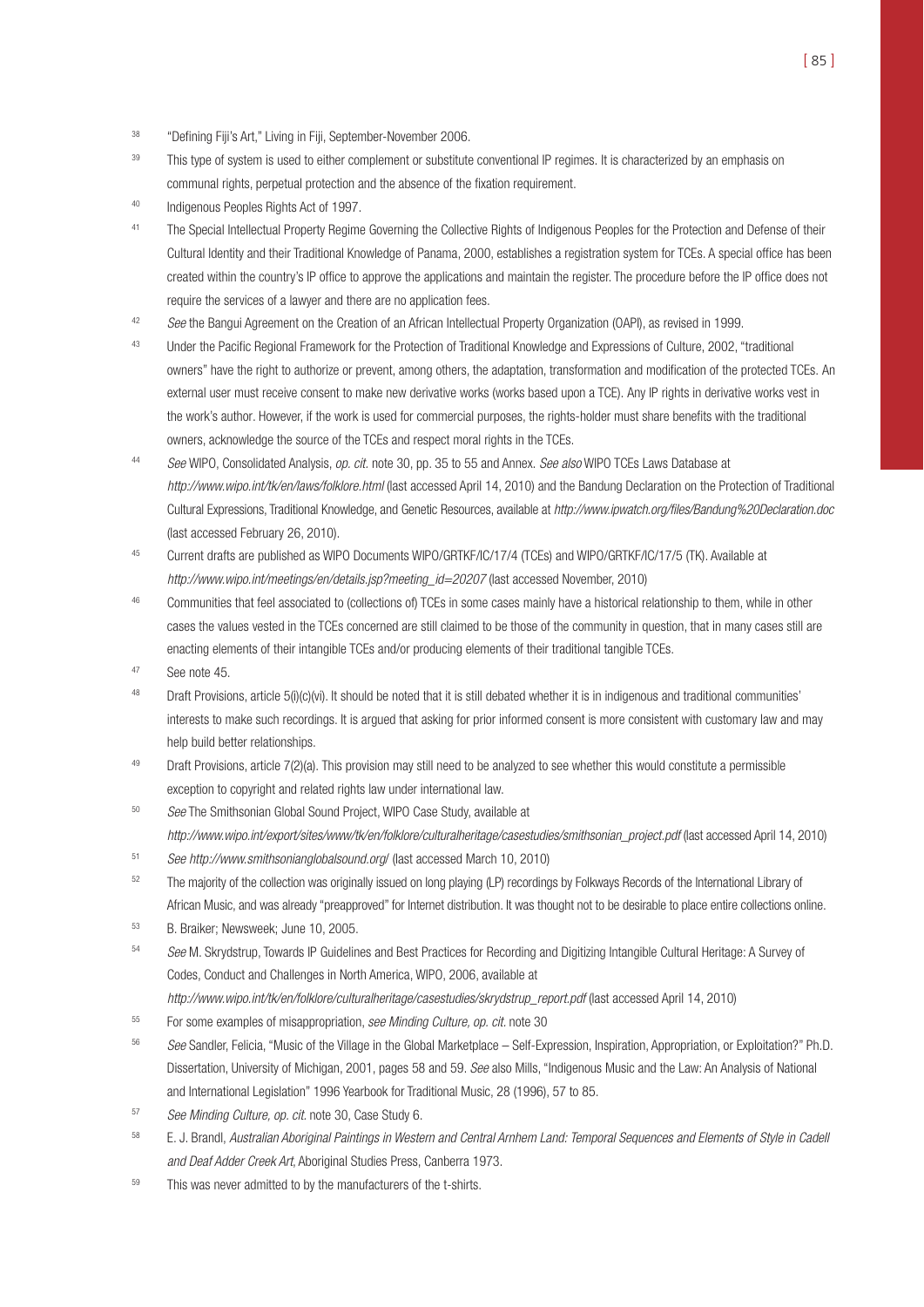- <sup>60</sup> It should be noted that inequality and oppression are not unique to the relationships between nations and indigenous peoples. The inequalities of social class, cultural hierarchy, ethnicity, and education also profoundly affect non-indigenous collections as well.
- <sup>61</sup> Tangible expressions were and are usually produced within the communities (and usually collected by outsiders) and materializations of tangible and intangible expressions and practices used to be produced largely by outsiders. Tangible expressions may be documented, reproduced/copied and disseminated; materializations of intangible expressions may be copied and disseminated. All materials may be studied, written about, used and presented in information carriers of different types (books, brochures, websites, databases, etc.).
- <sup>62</sup> Precious examples of the enactment of traditional practices by and for the communities themselves while using objects held in museums can be found in Miriam Clavir, Preserving what is valued: museums, conservation, and First Nations, Univ. British Columbia Press, 2002.
- <sup>63</sup> WIPO Guide on Managing Intellectual Property for Museums, *op. cit.* note 3
- <sup>64</sup> See for example the Preambles of the WCT and WPPT which distinguish between authors' rights and the larger public interest. See http://www.wipo.int/treaties/en/ip/wct/ and http://www.wipo.int/treaties/en/ip/wppt/ (last accessed April 14, 2010)
- <sup>65</sup> Calls are being made to bring IP law up to speed with new cultural and economic realities, as a consequence of the process of decolonization. The balance will likely be reassessed given the changing cultural context of globalization.
- <sup>66</sup> See the United Nations Permanent Forum on Indigenous Issues for an indication of the diversity of Indigenous peoples histories, laws, concerns and expectations for justice. It should be noted that indigenous and traditional communities do not always speak in one voice. Communities that might be characterized by a distinct set of TCEs are not always homogeneous as to opinions, wishes and claims concerning the ownership, exploitation and other aspects of TCEs. Occasionally cultural institutions will have to deal with conflicting claims coming from a specific community. Moreover, within many once "traditional" communities, processes of individualization are rampant. This leads to situations in which individuals start claiming ownership – and rights – in specific TCEs that traditionally were considered as belonging to the whole community, or that are still being considered as such by some in the community.
- 67 See the Berne Convention, op. cit. note 31, As of February 26, 2010, 164 countries are contracting parties to the Berne Convention.
- <sup>68</sup> One should bear in mind the provision of Article 7(8) of the Berne Convention concerning duration, which is an exception to the principle of national treatment. Article 7(8) states that: "In any case, the term shall be governed by the legislation of the country where protection is claimed; however, unless the legislation of that country otherwise provides, the term shall not exceed the term fixed in the country of origin of the work." This is the rule, unless a country specifically states that it applies national treatment.
- <sup>69</sup> The TRIPS Agreement is Annex1C of the Marrakesh Agreement Establishing the World Trade Organization, signed in Marrakesh, Morocco, April 15, 1994.
- <sup>70</sup> As of February 26, 2010, 153 countries are members of the WTO.
- <sup>71</sup> As of February 26, 2010, the WCT has 88 contracting parties.
- <sup>72</sup> J. Anderson, Access and Control of Indigenous Knowledge in Libraries and Archives: Ownership and Future Use, op. cit. note 6
- <sup>73</sup> Other branches of IP law may be more useful in protecting a work's "style," such as the common law tort of passing off. The tort of passing off protects the goodwill of a trader from a misrepresentation that causes damage to goodwill. It prevents one person from misrepresenting his goods or services as being the goods and services of another, and also prevents one person from holding out his goods or services as having some association or connection with another when this is not true. See Wikipedia entry for "Passing Off": http://en.wikipedia.org/wiki/Passing\_off (last accessed March 10, 2010).
- <sup>74</sup> It should be mentioned that originality in copyright does not mean the same thing as "novelty" as it is understood in patent law, which requires that the claimed subject matter was not disclosed before the date of filing (or date of priority) of the patent application.
- 75 See e.g., Feist Publications, Inc., v. Rural Telephone Service Co., 499 U.S. 340 (1991) a decision from the US Supreme Court [The sine qua non of copyright is originality. However, the standard for creativity is extremely low. It only needs to possess a "spark" or "minimal degree" of creativity to be protected by copyright], and Desktop Marketing Systems Pty Ltd v Telstra Corporation Limited [2002] FCAFC 112 (15 May 2002) a decision of the Federal Court of Australia. [Common law historically granted copyright in directory and other "list" cases on the basis of sweat of the brow, irrespective of any "creative" element in arrangement/selection of the list.]
- <sup>76</sup> Duchamp's Urinal Tops Art Survey, BBC News, International Version, Dec. 1, 2004.
- 77 See, e.g., Borrowed Elements in Art, VCEART Ideas about Contemporary Art, available at http://www.vceart.com/explore/ideas/page.2.html (last accessed March 10, 2010).
- <sup>78</sup> See Wikipedia article on Tetris, http://en.wikipedia.org/wiki/Tetris, (last accessed March 10, 2010).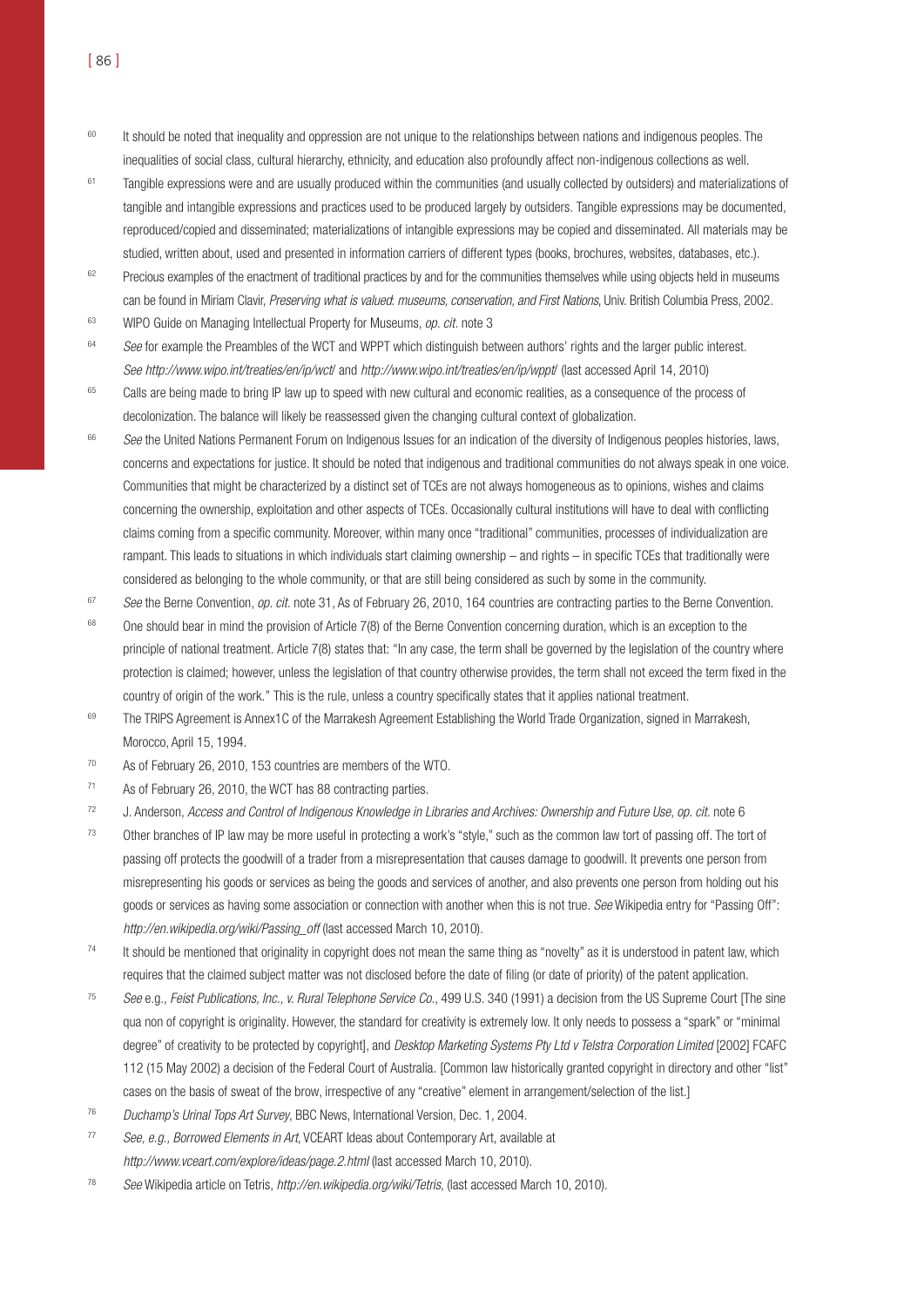- $79$  In the case of use of symbolic codes by members of a cultural community, a new utterance (song lyrics, drawing, weaving pattern, etc.) is accepted as legitimate and verisimilar because it follows the grammar of the cultural language (verbal, pictorial, musical. etc.); it is not necessarily based on a previous iteration, e.g., musical or choreographic improvisations and sung duels.
- <sup>80</sup> It should be stressed however that the issue is not that the people making the knockoffs want IP protection in their works; it is that the traditional communities and indigenous peoples want to prevent the knockoffs even though the knockoffs do not copy the "expression" as defined by copyright law, but merely the idea.
- 81 M\*, Payunka, Marika & Others v. Indofurn Pty Ltd, 30 IPR 209 often dubbed the "Carpets case."
- <sup>82</sup> The tags suggested that the works had been made with Aboriginal involvement, and that any royalties would be returned the communities involved. The court found that this was misleading conduct under the Trade Practices Act (1974).
- 83 In three of the carpets, determining direct copyright infringement was a little more difficult. See discussion in J. Anderson, LAW, KNOWLEDGE, CULTURE, op. cit. note 26.
- 84 Judge von Doussa relied upon Williams v. Settle [1960] 1 WLF 1072 at 1086-7. Part of the award was given in consideration of the personal hurt and cultural harm. The judge considered that the misuse of the artwork caused great upset and cultural harm to the artists. The court noted that the standing of the artist within his or her community could have been affected given the nature of the reproduction and the fact that the prior consent of the group was not sought or given. This was because, regardless of whether the artists authorized the reproduction of their artworks on carpets, they were responsible under Indigenous law for the transgression that had occurred. They were also liable to be punished for this transgression.
- 85 See Minding Culture, op. cit. note 30.
- <sup>86</sup> 36 F. Supp. 2d 191 (S.D.N.Y. 1999).
- 87 Id., at 196. The Bridgeman case specifically addressed photographs of two-dimensional public domain artwork; how it could apply in other artistic media is uncertain. The court made a strong distinction between technical skill and artistic originality. While producing quality photographs of artworks requires a high degree of skill, the court stated: "Elements of originality […] may include posing the subjects, lighting, angle, selection of film and camera, evoking the desired expression, and almost any other variant involved. […] As the Supreme Court indicated in Feist, "sweat of the brow" alone is not the "creative spark" which is the sine qua non of originality." (36 F. Supp. 2d 191 (S.D.N.Y), 196-97). This line of reasoning leaves a range of potential works that do not necessarily require skill but which are creative, unprotected. This could also have effects in the context of digital technology, including minimalist art that demonstrates uniqueness and certainly a range of future art forms. Under the "sweat of the brow" doctrine, copyright should apply to creations, regardless of their originality, because of the difficulty and the expense of time, money or effort in producing them. The court's dismissal of this doctrine is a uniquely American point of view; several European jurisdictions, for example, specifically provide copyright protection under this criterion.
- <sup>88</sup> (1869) LR 4 QB 715.
- 89 L.R. 4 Q.B. at 722. It should be noted that the state of the law in the United States of America is not entirely settled. Bridgeman was decided in 1999 in the Sothern District for New York and is not necessarily followed by in other Circuits or in New York itself. In 2000, SHL Imaging, Inc. v. Artisan House, Inc., 117 F.Supp.2d 301 (S.D.N.Y 2000) held that product photographs of mirrored picture frames were entitled to copyright protection noting that "[t]here is no uniform test to determine the copyright ability of photographs." Id., at 309-310. Arguably, the definition of what constitutes a photograph has changed with digital technology.
- 90 A wide range of interested parties attended Who Owns This Image? Art Access, and the Public Domain after Bridgeman v. Corel, Public Panel Discussion cosponsored by the Art Law Committee of the New York City Bar Association, the College Art Association, ARTstor, Creative Commons and Art Resource, April 29, 2008.
- 91 The decision's repercussions for museums, libraries and archives in the United States of America could be significant because some institutions have the potential to, or currently do, receive money for the reproductions of their slides or transparencies of public domain works. For example, the Library of Congress, with its partnership with Flickr, earns revenue from such activities. Also, the Frick Collection in New York has digitized its collection and made it available for viewing on the Internet. The majority of artworks in its collection are in the public domain. Yet, and running contrary to the *Bridgeman* decision, the Frick claims copyright ownership of all the images and text on the website. (See The Frick Collection and Frick Art Reference Library, available at

http://www.frick.org/copyright/index.htm (last accessed March 10, 2010). There has been some academic discussions about suing such institutions for copyright misuse.)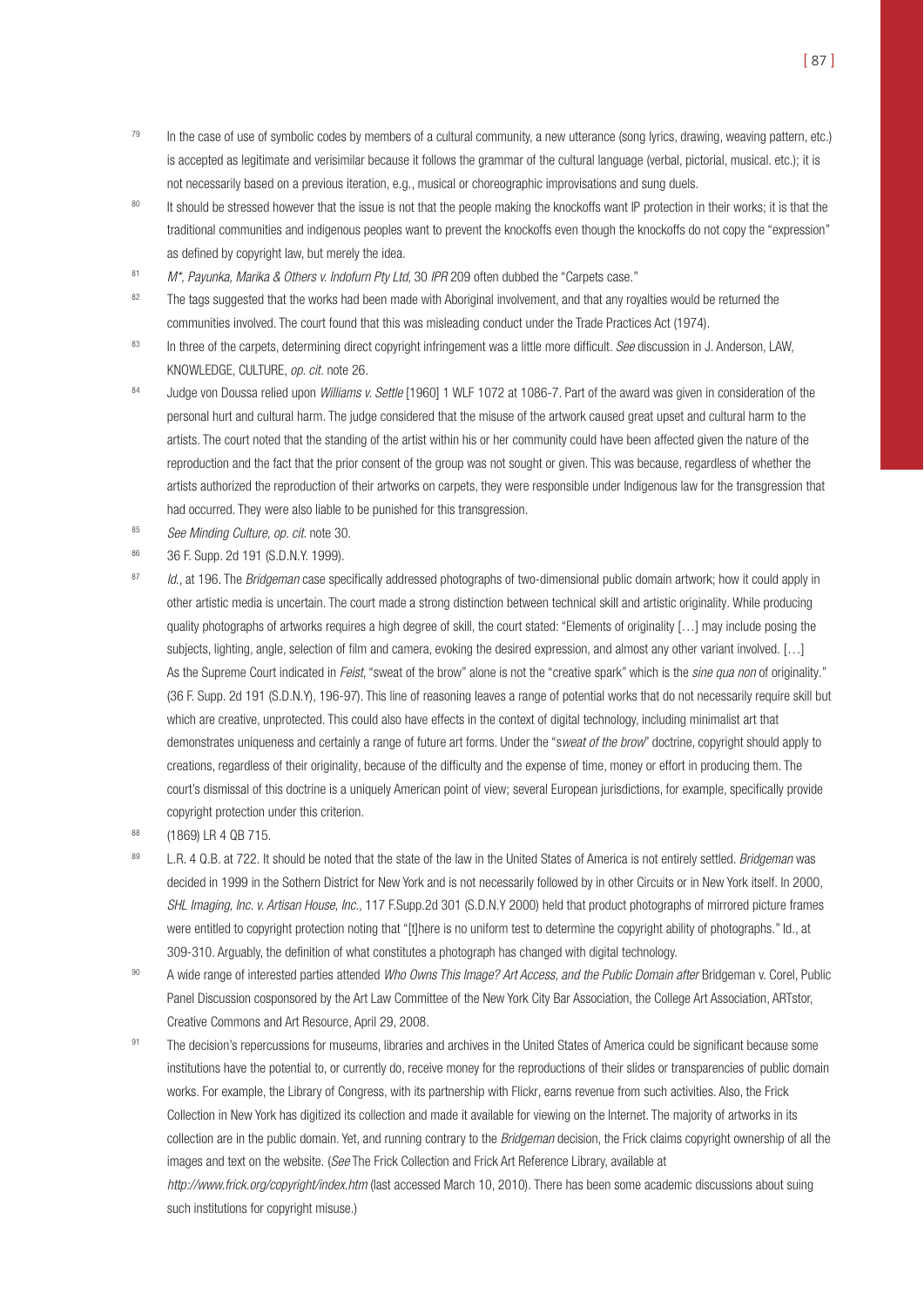- 92 Second Edition (London: Sweet & Maxwell, 2003).
- 93 IPR Case Study Seminar: Bridgeman vs. Corel: Copyrighted Creativity or Commerce? May 3, 2007.
- 94 France, Court of Appeals of Nîmes, judgment of July 15, 1997, Jurisdata 030467.
- 95 Tribunal de Grande Instance of Paris, judgment of May 28, 1997, RIDA 1/1998, 329.
- 96 Trib. Bologna, decision of December 23, 1992, 1993 Il Diritto di Autore 489.
- 97 See Blau Guggenheim v. British Broadcasting Corporation BBC (BGE 130 (2004) III S. 714-720).
- 98 Digital rights management is used here as a generic term that could include watermarking or other technologically-controlled barriers to free access.
- 99 See Who Owns This Image?, op. cit. note 90.
- 100 Whether the compilation is of "unoriginal facts" does not matter for its protection, but only whether is arrangement or selection (of whatever material) is original.
- <sup>101</sup> Sweat of the brow is a term used, sometimes as the name of a doctrine, for the idea that copyright should be protected to creations, regardless of their originality, because of the difficulty in producing something, such as time, money or effort.
- $102$  For an updated account of the Database Directive, see the Database Right File, maintained by the Institute for Information Law, Amsterdam, available at www.ivir.nl/files/database (last accessed March 10, 2010).
- <sup>103</sup> J. Anderson and G. Koch (2004), 'The Politics of Context: Issues for Law, Researchers and the Compilation of Databases' In Researchers, Communities, Institutions, Sound Recordings edited by L Barwick, A Marett and J Simpson. Sydney: University of Sydney.
- <sup>104</sup> J. Hollowell and G. Nicholas (editors). "Decoding Implications of the Genographic Project for Cultural Heritage Studies," Special Section, International Journal of Cultural Property, Vol. 16, No. 2, 2009.
- <sup>105</sup> Belgian Supreme Court, Hof van Cassatie/Cour de Cassation, 11 May 2001.
- 106 See WIPO, Consolidated Analysis, op. cit. note 30.
- 107 The Protection of Traditional Knowledge: Table of Written Comments on Revised Objectives and Principles, May 2007, WIPO Document WIPO/GRTKF/IC/11/5(b), Appendix at 4.27.
- <sup>108</sup> 212 F.3d 1210 (11th Cir. 2000).
- 109 See "Carpets case", op. cit. note 81.
- <sup>110</sup> IPA intervention at the Sixth Session of the WIPO Intergovernmental Committee on Intellectual Property and Genetic Resources, Traditional Knowledge and Folklore; Geneva, 16 March 2004.
- 111 See K.C. Ying, Protection of Expressions of Folklore/Traditional Cultural Expressions: To What Extent is Copyright Law the Solution? Journal of Malaysian and Comparative Law, 2005, Vol. 32, No. 1, at 31.
- 112 See Berne Convention, Articles 2.1 and 2.2.
- 113 See, e.g., Copyright Act of the United States of America, Section 101 at "fixed" and Copyright Act of South Africa, Section 2(2).
- <sup>114</sup> See, e.g., Switzerland Federal Law on Copyright and Neighboring Rights of October 9, 1992, Art. 2(1). "A work shall enjoy copyright protection as soon as it is created, whether or not it has been fixed on a physical medium." Id.
- 115 See C. Oguamanam, "International Law and Indigenous Knowledge: Intellectual Property Rights, Plant Biodiversity, and Traditional Medicine," University of Toronto Press, (2006), p. 181
- $116$  Ibid.
- 117 See Christoffer v. Poseidon Film Distributors Ltd [2000] E.C.D.R. 487 (UK: High Court).
- <sup>118</sup> C. Farley, Protecting Folklore: Is Intellectual Property the Answer? Connecticut Law Review, Vol. 30, 1997.
- 119 See, for example, Draft Provisions, Article 5.
- 120 See Berne Convention, op. cit. note 31, article 18(1).
- $121$  The copyright duration may vary from country to country, thereby providing several dates of entry into the public domain. See http://www.ibiblio.org/wm/paint/auth/klee (last accessed March 10, 2010).
- 122 See, e.g., the Neue Pinakothek, Munich, available at http://www.pinakothek.de/neuepinakothek/sammlung/rundgang/rundgang\_en.php (last accessed March 10, 2010). "The Neue Pinakothek always exhibits approximately 450 paintings chosen from its collection of more than 4,500 paintings and 300 sculptures. You can see 100 highlights of the paintings currently on exhibit in our Internet website."
- <sup>123</sup> See, e.g., the Museum of Modern Art, New York, http://www.moma.org/collection/browse\_results.php?criteria= O%3AYM%3AG%3A1990%7CG%3AHO%3AE%3A1&page\_number=22&template\_id=1&sort\_order=1 (last accessed March 10, 2010). For example, next to Luc Tuymans's Lumumba, 2000, the associated graphic reads: Image not available.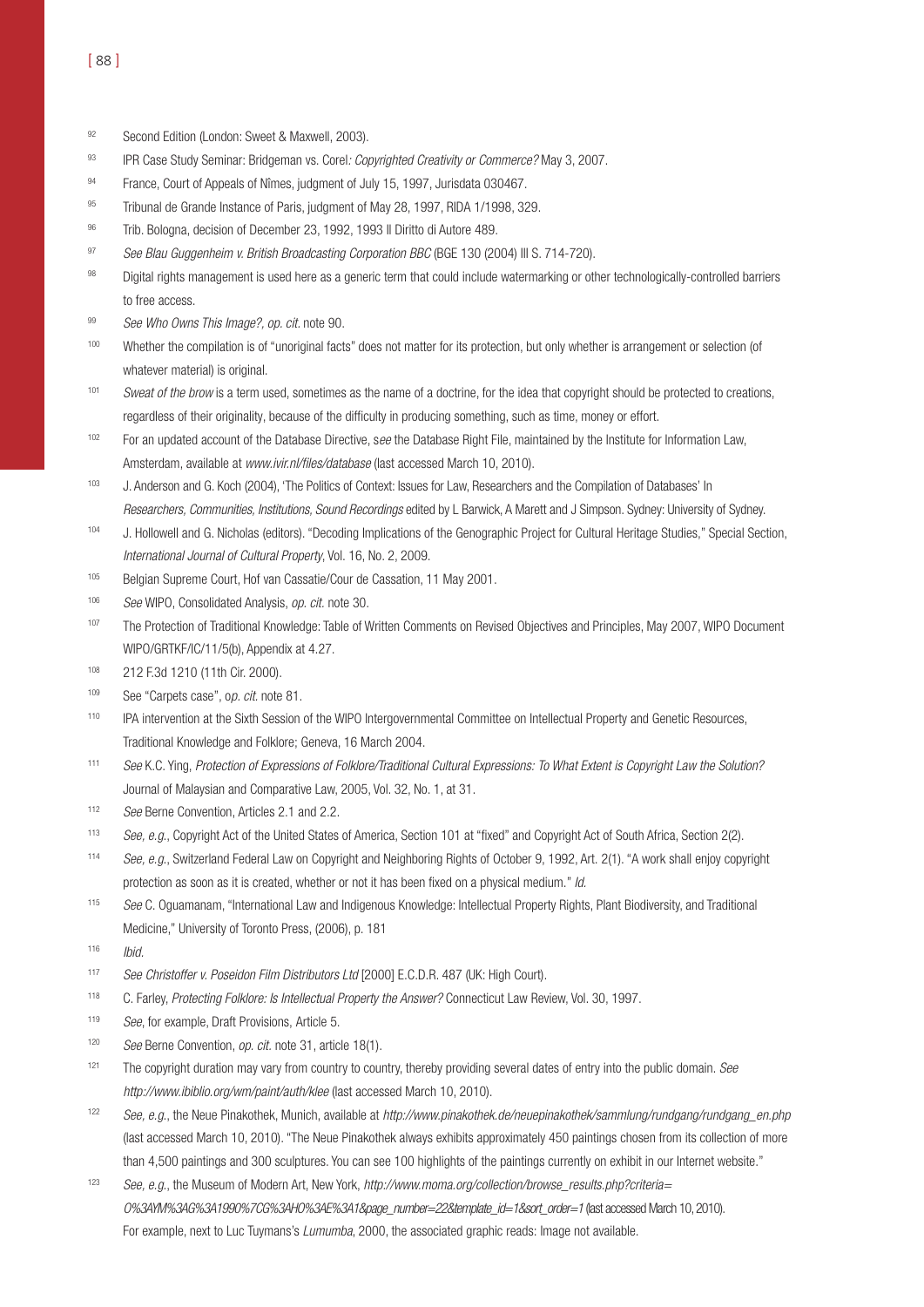- <sup>124</sup> The source of ambiguity of whether a TCE may or may not be in the public domain, as it is construed under IP law, is related to the tension between national IP laws and indigenous and traditional customary law.
- <sup>125</sup> See, e.g., Yumbulul v. Reserve Bank of Australia (1991) 21 IPR 481. The judge noted that the sacred character of the work copied and the criticism the artist received in his community were indicative of the poor fit that Australia's copyright law provided for TCEs in the public domain.
- 126 See for example, WIPO Document WIPO/GRTKF/IC/3/11 "Expressions of Folklore–Document submitted by the European Community and its Member States": "There is a point where a line must be drawn between the public domain and protected intellectual property. [...] the realm of intellectual property protection should not be extended to a point where it becomes diffuse and legal certainty diluted." One should distinguish, however, the notion of a community public domain from that of a general public domain, where noncommunity members can have access to TCEs.
- <sup>127</sup> See WIPO, Consolidated Analysis, op. cit. note 30.
- 128 See http://portal.unesco.org/en/ev.php-URL\_ID=13039&URL\_DO=DO\_TOPIC&URL\_SECTION=201.html (last accessed April 14, 2010)
- <sup>129</sup> See http://www.unidroit.org/english/conventions/1995culturalproperty/1995culturalproperty-e.htm (last accessed March 18, 2010).
- <sup>130</sup> Intervention of the European Community, WIPO/GRTKF/IC/3/11.
- 131 M. Rose, "Authors and Owners: The Invention of Copyright", Harvard University Press (1995); M. Woodmansee and P. Jaszi, "The Construction of Authorship: Textual Appropriation in Law and Literature", Duke University Press (1994).
- 132 See the collection in the Smithsonian Global Sound that has unknown authors: http://www.smithsonianglobalsound.org/ (last accessed March 10, 2010).
- <sup>133</sup> Copyright Act of Canada, Art. 77
- 134 Report on Digital Preservation, Orphan Works, and Out-of-Print Works, 2010: Digital Libraries High Level Expert Group Copyright Subgroup, 2007.
- 135 As of May 2008, the only enacted orphan works legislation are in Canada, the United Kingdom, Fiji, India, Japan and South Korea and there are no identifiable cases or disputes that deal directly with TCEs. All of these legislations provide for case-by-base analyses of a proposed compulsory licensing of an orphan work. Since 1990, the Copyright Board of Canada has issued 242 decisions regarding unlocatable copyright owners; see http://www.cb-cda.gc.ca/unlocatable-introuvables/index-e.html (last accessed April 14, 2010) for a list of applicants and decisions.
- <sup>136</sup> For example, this is proposed in Emily Hudson and Andrew T. Kenyon, *Copyright and Cultural Institutions: Guidelines for Digitisation*, The University of Melbourne, Melbourne Law School, February 2006, at 100.
- 137 See Annex II for some national terms of protection.
- <sup>138</sup> Ley Federal del Derecho de Autor, Nueva Ley publicada en el Diario Oficial de la Federacion el 24 de diciembre de 1996; Texto Vigente, Ultima reforma publicada DOF 23-07-2003.
- 139 J.M. Barrie, the creator of Peter Pan, bequeathed the copyright and other intellectual property rights of Peter Pan to a London hospital. Under the current harmonized EU legislation, the copyright just expired on December 31, 2007. Thanks to special legislation, however (Copyright, Designs and Patents Act 1988 (UK), § 301), small sums of royalties will continue to accrue in Great Britain.
- 140 M. Rimmer (2003), 'Albert Namatjira: copyright estates and traditional knowledge' Australian Library and Information Association June 2003, 1-2.
- <sup>141</sup> Canada's Copyright Act, for example, has a specific provision for an exhibition right for copyright holders. See Article 3(1)(g) of the Copyright Act. Moral rights, discussed below, are stronger in some jurisdictions than others. The menu of benefits conferred to an artist through moral rights could include the manner in which his or her artwork is displayed.
- $142$  In Ireland, literary works receive "life + fifty" while films receive "life + seventy."
- 143 Most European Union countries made the extensions retroactive, temporarily bringing some works back into copyright.
- <sup>144</sup> In many jurisdictions, there are provisions for works of joint authorship. In the United Kingdom, for example, in the case of works made through a collaboration of two or more authors, where the contribution of each author is not distinct from that of the other authors, then the work is one of joint authorship and all of the authors jointly own the copyright. This means that, where the finished work does not exhibit distinct works from separate authors, but is seen or experienced as a whole piece, then a work of joint authorship would have been made. Some examples are the works of Gilbert and George or Lennon and McCartney.
- <sup>145</sup> In some jurisdictions, where a work was created by an employee, the employer will generally own the copyright unless otherwise provided for in a contract.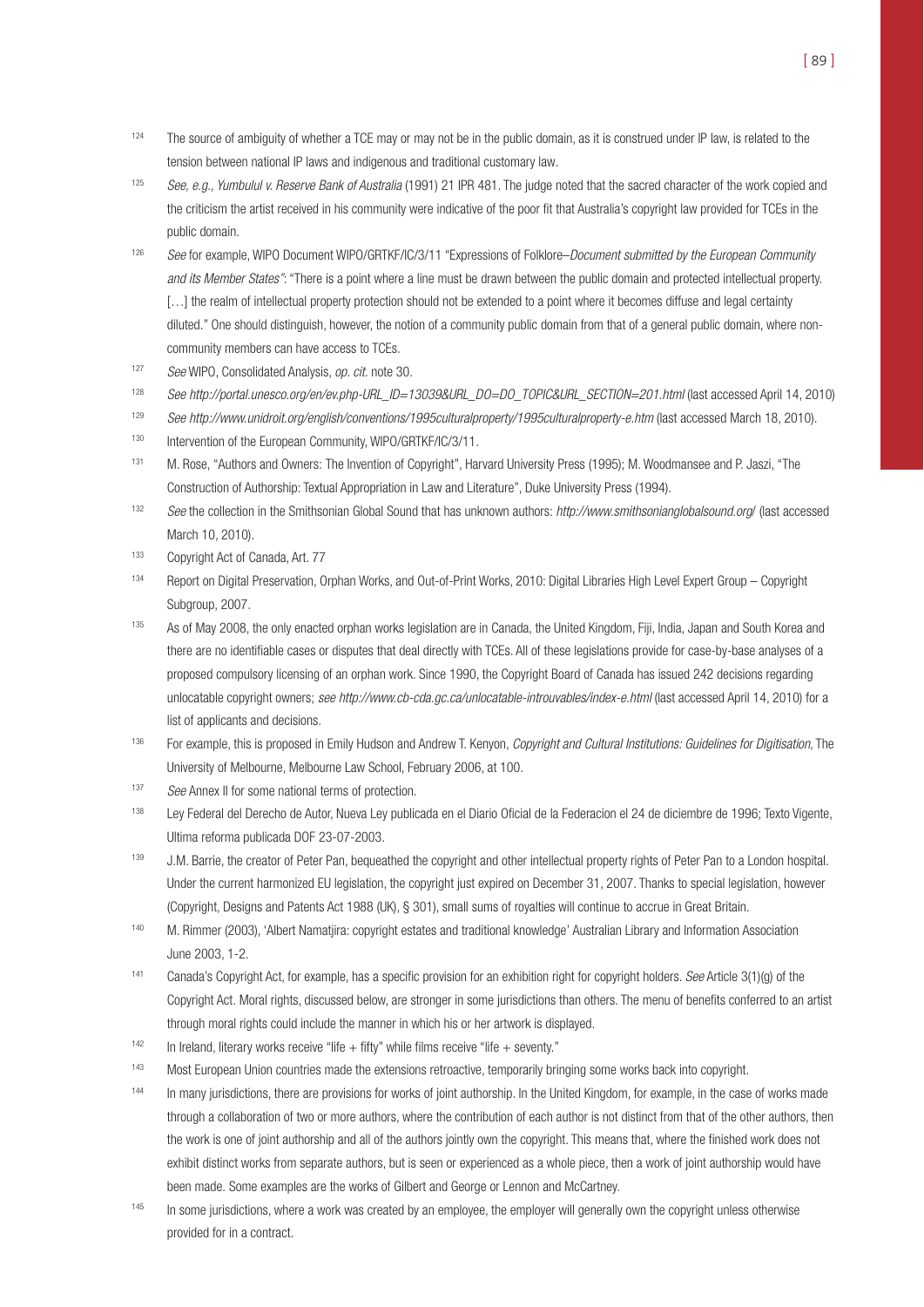- 146 See Traditional Cultural Expressions/Expressions of Folklore Legal and Policy Options, WIPO/GRTKF/IC/6/3. See also The Protection of Traditional Cultural Expressions: Draft Gap Analysis, WIPO/GRTKF/IC/13/4(b) Rev.
- 147 Intergovernmental Committee on Intellectual Property and Genetic Resources, Traditional Knowledge and Folklore, Eleventh Session, July 3 to 12, 2007, WIPO Document WIPO/GRTKF/IC/11/15, para. 209.
- 148 See Annex II (List of copyright laws).
- <sup>149</sup> Through the right to withdraw or retract, the author can prevent further reproduction or distribution of his work. See, for example, French Intellectual Property Code, Art. L121-1.
- 150 See, for example of implementation of such rights, Canadian Copyright Act, S.C. 1997. c. 24, § 14.1.
- 151 United States of America Copyright Act, Section 106 A.
- <sup>152</sup> Bernard Buffet, a French artist, was asked to decorate a refrigerator to be put up for auction at a charity event. His composition, composed of six panels, was purchased and later dissembled into six separate works of art. Buffet brought action and won, based on his moral rights.
- <sup>153</sup> David Smith, a modernist sculptor, created a composition entitled 17 h's, made from welded steel and covered with six coats of cadmium red paint. The dealer who owned the sculpture was approached by a collector who liked the composition but not the color. Without the artist's knowledge or consent, the dealer sent the sculpture to a foundry, had it stripped, and then consummated the sale. See Patricia Failing, Artists Moral Rights in the United States before VARA/1990: An Introduction. The Committee on Intellectual Property of the College Art Association, Session Paper, February 2009, citing David Smith's letters published in ARTS (June 1960).
- 154 In 1981, artist Richard Serra installed his sculpture Tilted Arc in Federal Plaza in New York City; the artist created it specifically for that site. It had been commissioned by the Arts-in-Architecture Program of the U.S. General Services Administration. Tilted Arc is a curving wall of raw steel, 120 feet long and 12 feet high, which carved the space of the Federal Plaza in half. On March 15, 1989, during the night, federal workers cut Tilted Arc into three pieces, removed it from Federal Plaza, and carted it off to a scrap-metal yard. The artist brought suit but U.S. laws were, at least at the time, inadequate to protect Serra's work. See Richard Serra, Writings and Interviews, at 193 (University of Chicago Press, 1994).
- <sup>155</sup> However the concept of group ownership of moral rights may raise additional challenges.
- 156 See WIPO, Consolidated Analysis, op. cit. note 30, p.31
- <sup>157</sup> Laws of the Federation of Nigeria, 1990, Copyright Act, Ch. 68, Section 28(3).
- 158 Adebambo Adewopo, Protection and Administration of Folklore in Nigeria, SCRIPT-ed, Vol. 3, Issue 1, March 2006. This reflects the problem of equating political boundaries and entities with cultural communities and owners of IP. Knowledge and practice linked to a TCE may be limited to members of a particular society, or they may be shared in broad general form or in particular forms by societies who otherwise consider themselves distinct. Indigenous and traditional communities often span more than one political polity and many are not interested in having their state's government claim ownership over their TCEs.
- 159 See Indigenous Artists, The Australian Copyright Council, available from http://www.copyright.org.au/information/cit001/wp0005 (last accessed April 14, 2010)
- 160 See Cal. Civ. Code Section 986 (2002).
- <sup>161</sup> See M. Rimmer, A Right of Resale? Indigenous Art under the Hammer, ABC Australia, July 27, 2007.
- <sup>162</sup> Directive on Resale Right for the Benefit of the Author of an Original Work of Art, 2001.
- 163 Moreover, Recital 6 of the Preamble states that "The Berne Convention for the Protection of Literary and Artistic Works provides that the resale right is available only if legislation in the country to which the author belongs so permits. The right is therefore optional and subject to the rule of reciprocity. It follows from the case-law of the Court of Justice of the European Communities on the application of the principle of non-discrimination laid down in Article 12 of the Treaty, as shown in the judgment of 20 October 1993 in Joined Cases C-92/92 and C-326/92 Phil Collins and Others (4), that domestic provisions containing reciprocity clauses cannot be relied upon in order to deny nationals of other Member States rights conferred on national authors. The application of such clauses in the Community context runs counter to the principle of equal treatment resulting from the prohibition of any discrimination on grounds of nationality."
- 164 J. MacDonald, Aboriginal Art Dealers Fight Back, The Art Newspaper, Issue 184, September 10, 2007.
- <sup>165</sup> Australian Art Market Report, Submission to the Senate Enquiry into the Indigenous Visual Arts Sector, Spring 2005 and Autumn 2006, available at http://www.aph.gov.au/SENATE/COMMITTEE/ecita\_ctte/Indigenous\_arts/submissions/sub43.pdf (last accessed March 18, 2010).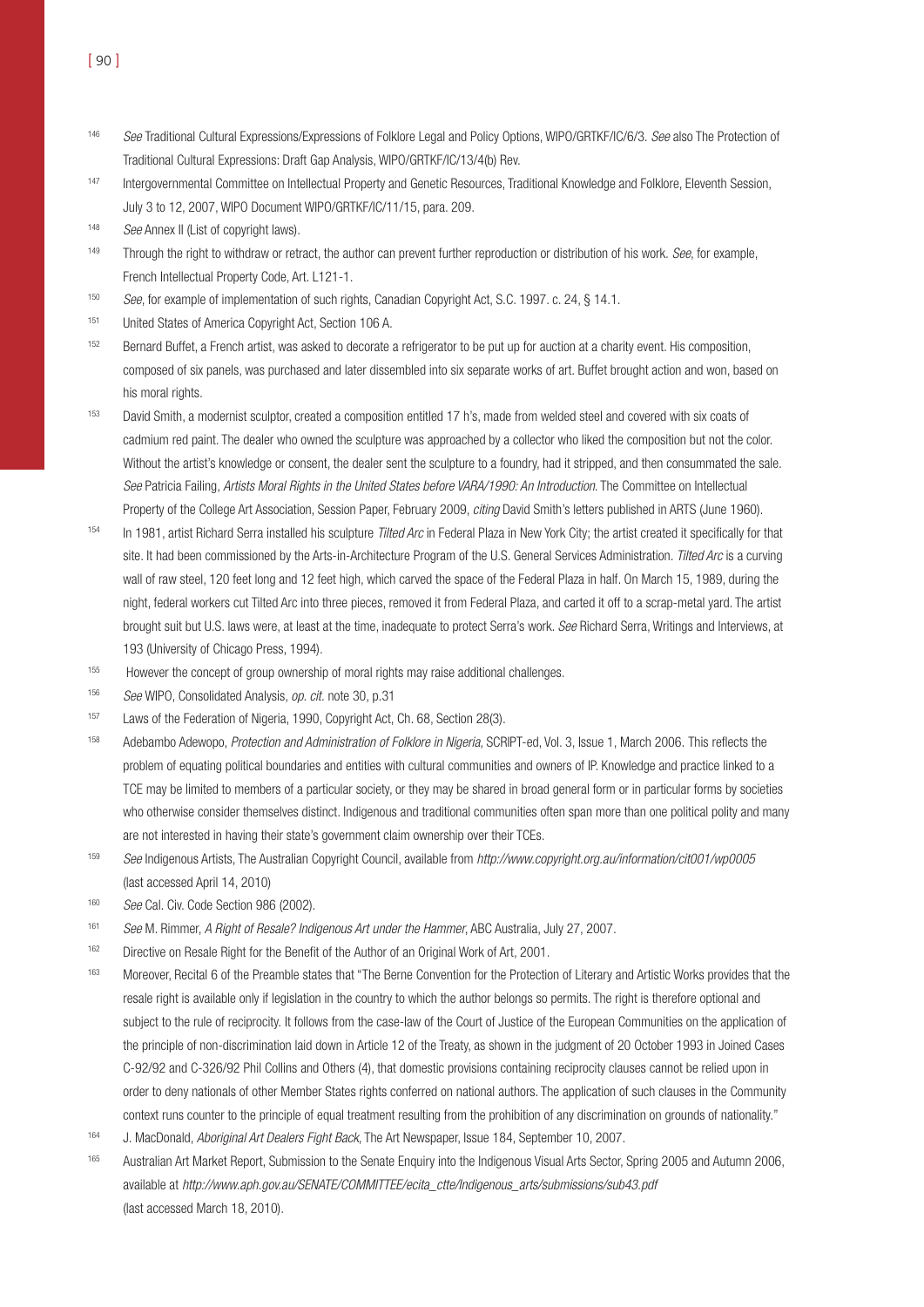- 166 See http://www.christies.com/departments/african-and-oceanic-art/ (last accessed March 10, 2010)
- 167 American Indian Art Overview, Sotheby's, available at http://www.sothebys.com/app/live/dept/DeptGlobal.jsp?dept\_id=5 (last accessed March 10, 2010).
- 168 Fred Myers, PAINTING CULTURE: THE MAKING OF AN ABORIGINAL HIGH ART, Duke University Press: Durham, 2002. See, also The Australian Copyright Council, Bulletin 69, The Art Resale Royalty, available at www.copyright.org.au/pdf/acc/book\_tocs/b069v01.pdf. (last accessed March 18, 2010).
- 169 See Resale royalty rights for visual artists, Department of the Environment, Water, Heritage and the Arts, http://www.arts.gov.au/artists/resale\_royalty (last accessed March 10, 2010).
- <sup>170</sup> Section 107 of the U.S. Copyright Act is the first attempt in American law to codify common law decisions which incorporated the fair use doctrine.
- 171 Factors listed in § 107 include the purpose and character of the use, the nature of the copyrighted work, the amount and substantiality of the portion used in relation to the copyrighted work as a whole, and the effect of the use upon the potential market for or value of the copyrighted work. It is understood that both the list of potentially fair uses and the factors to be considered in determining fair uses are illustrative, not exhaustive and that § 107 is designed to offer guidance rather than formulate exact rules.
- <sup>172</sup> 960 US.2d 301 (2d Cir. 1992).
- <sup>173</sup> The applicability of this case is now arguable, however, given a more recent *Koons* case in which the artist prevailed on a fair use defense. See Blanch v. Koons, 467 F.3d 244 (2006).
- 174 United Kingdom Copyright, Designs and Patents Act, 1988. s29.–(1) Fair dealing with a literary, dramatic, musical work… for the purposes of research for a non-commercial purpose does not infringe any copyright in the work provided it is accompanied by a sufficient acknowledgement … s30.–(1) Fair dealing with a work for the purpose of criticism or review, of that or another work or of a performance of a work does not infringe any copyright in the work provided that it is accompanied by a sufficient acknowledgement and provided that the work has

been made available to the public.

- <sup>175</sup> Swaziland, Copyright Bill of 2004, Art. 9.
- <sup>176</sup> Directive 2001/29/EC.
- <sup>177</sup> There is only one exception that is mandatory for EU member states to implement into their own national legislation: Article 5 on Exceptions and limitations, concerning temporary acts of reproduction that are part of a technological process. This provision states that: "1. Temporary acts of reproduction […], which are transient or incidental [and] an integral and essential part of a technological process and whose sole purpose is to enable: (a) a transmission in a network between third parties by an intermediary, or; (b) a lawful use of a work or other subject-matter to be made, and which have no independent economic significance, shall be exempted from the reproduction right provided for in Article 2."
- <sup>178</sup> Law No. 92-597 of July 1, 1992, on the Intellectual Property Code, as last amended by Law No. 97-283 of March 27, 1997. Art. L 122-5. Once a work has been published, the author cannot prevent:

1. Private family performances.

2. Copies for the private and personal use of the copier. This provision does not apply to works of art, computer programs (where a single safeguard copy is allowed, Art. L122-6-1-II) and databases.

- 3. In cases where the name of the author and the source are clearly indicated,
- a) Analyses and short citations justified by the critical, polemical, scientific or pedagogical nature of the work.

b) Press reviews.

- c) Diffusion of public speeches as current news.
- d) Reproductions of works of art in catalogues for auctions in France (subject to regulatory restrictions).
- 4. Parody, pastiche and caricature, "taking into account the usage of the genre".
- 5. Acts necessary to access a database within the limits of the agreed use.
- <sup>179</sup> Australia Copyright Act of 1968, Part 3, Division 3.
- <sup>180</sup> Copyright Amendment Act of 2006 (NO. 158, 2006).
- 181 South Africa Copyright Act, Section 12 (1).
- <sup>182</sup> Sacred Dance Essay Prompts Tribal Banishment, CNN.com, Feb. 6, 2004.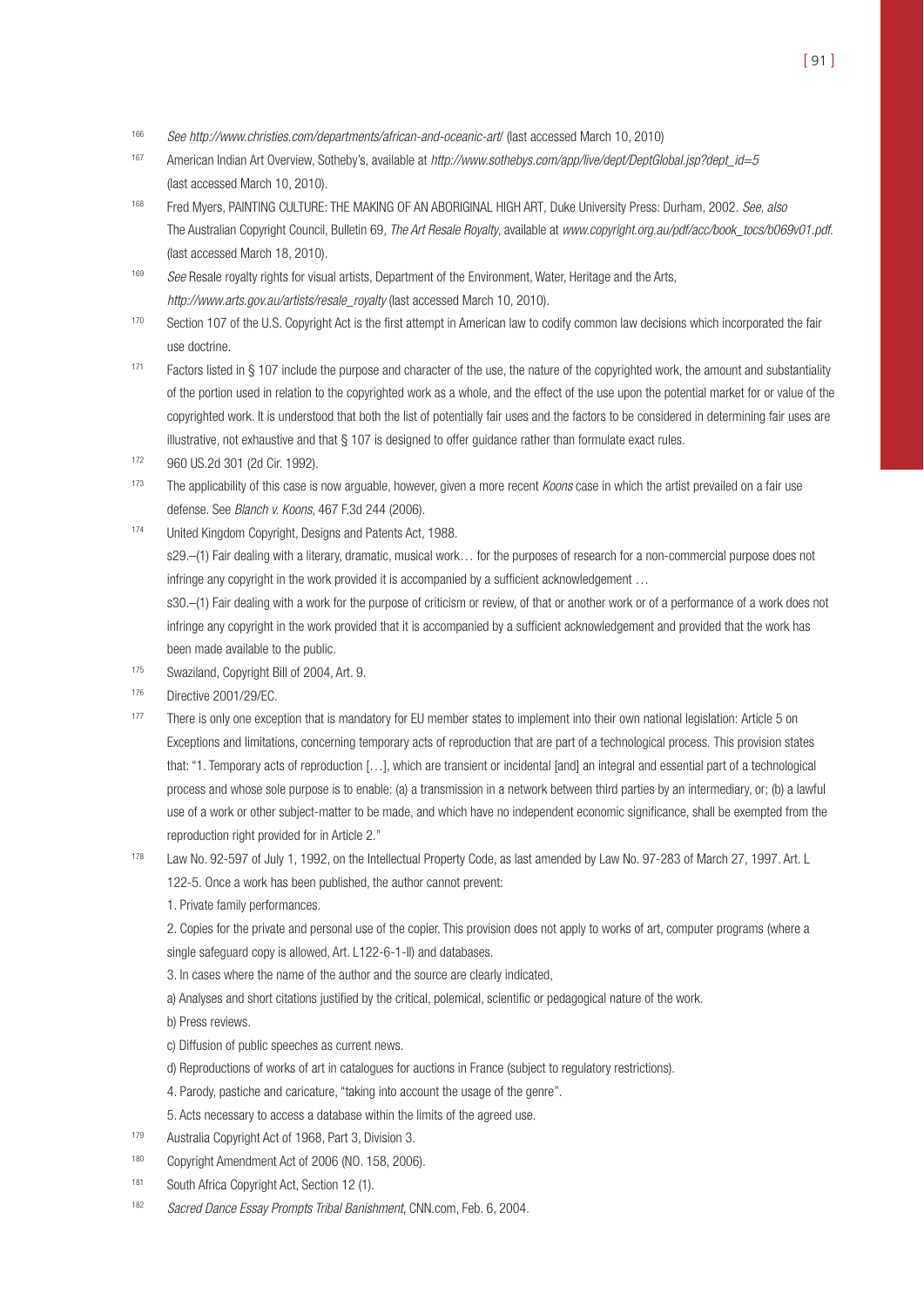- 183 See The American Museum of Natural History, http://anthro.amnh.org/anthro.html (last accessed March 10, 2010). See also Skrydstrup, supra note 54, at 65-66.
- 184 *Id.*, at "Archives," Sections 2 and 3.
- 185 Id., at "Photography," Section 1.
- <sup>186</sup> Exploring the Permanent Collections, Musée du Quai Branly, available at

http://www.quaibranly.fr/en/collections/permanent-collections/index.html (last accessed March 10, 2010).

- 187 A. Riding, Paris Opens a Museum for Non-Western Art. The International Herald Tribune, June 21, 2006. "[S]hould objects that were not created as art be presented as art, isolated from their ethnographic context?" Id.
- <sup>188</sup> Legal Notes, Musée du Quai Branly, Utilisation Autorisée (authorized use), citing the Code de la propriété intellectuelle, Article L.122-5.
- <sup>189</sup> Decisions within an indigenous group or traditional community about what limitations should be put on the use of a TCE may vary by generation, by who is in power, by who has been paid, etc.
- 190 See Skrydstrup, supra note 54.
- <sup>191</sup> Moreover, in most traditional cultures, a tangible TCE is a version of a particular chain of expressions, which are all typologically and functionally similar. The issue of "reproduction" arises when, in a cultural institution, the TCE is literally reproduced. This copy is merely a reproduction of one sample of the entire chain. In such a case, as far as copyright law is concerned, the author may be identified. However such identification would not be correct from the viewpoint of indigenous and traditional communities.
- 192 See, e.g., United States Department of Labor Bureau of Labor Statistics, Archivists, Curators and Museum Technicians, available at http://www.bls.gov/oco/ocos065.htm (last accessed March 10, 2010).
- 193 See, e.g., S. Vaidhyanathan, COPYRIGHTS AND COPYWRONGS, 152. New York University Press, 2001. See also WIPO, Intellectual Property on the Internet: A Survey of Issues, Dec. 2002, at 33, WIPO Document WIPO/INT/02, available at http://www.wipo.int/copyright/en/ecommerce/ip\_survey/ (last accessed April 14, 2010)
- 194 See, conversely, a case deciding that art restoration requiring a particularly sensitive and complex activity should reward the restorer with copyright protection. (Trib. Bologna, decision of December 23, 1992, 1993 Il Diritto di Autore 489, note 98 supra)
- <sup>195</sup> L. Kruth and H. Kruth, The Question of Copyrighting Art Restorations, WAAC Newsletter, Vol. 3, No. 3, Sept. 1981, 1-2.
- 196 Reid Mandel, *Copyrighting Art Restorations*, Bulletin, Copyright Society of the U.S.A. Vol. 28, No. 3, Feb. 1981.
- <sup>197</sup> The statutory exceptions for libraries primarily address such issues as reproduction of copyrighted works for purposes of private research and study, preservation and replacement of materials, and document supply and interlibrary lending. Some countries have statutes on the "making available" of copyrighted works. For an overview, see Study on Copyright Limitations and Exceptions for Libraries and Archives, SCCR/17/2, available online at: http://www.wipo.int/edocs/mdocs/copyright/en/sccr\_17/sccr\_17\_2.pdf (last accessed April 14, 2010). However, in most current copyright law a useful mechanism that regulates or supports such an important activity is yet to be developed. (G. Pessach, Museums, Digitization and Copyright Law – Taking Stock and Looking Ahead, Journal of International Media and Entertainment Law, 2007.)
- <sup>198</sup> Section 30.1.
- 199 17 U.S.C. §108 (Limitations on exclusive rights: Reproduction by libraries and archives). The Digital Millennium Copyright Act (DMCA) makes more specifications in this vein, allowing up to three preservation copies in digital or analog format when the institution already has an original copy. The copy is solely for preservation, security or deposit within the institution. Generally, the nature and purpose of digital cultural preservation is a public benefit-oriented activity.
- <sup>200</sup> Study on Copyright Limitations and Exceptions for Libraries and Archives, SCCR/17/2
- <sup>201</sup> See Skrydstrup, supra note 54 at 76.
- 202 Intervention by the Delegation of the United States of America to the WIPO IGC, Ninth Session, April 2006. WIPO Document WIPO/GRTKF/IC/9/14.
- <sup>203</sup> For example, Section 202 of the United States of America Copyright Act states that: "Ownership of a copyright…is distinct from ownership of any material object in which the work is embodied. Transfer of ownership of any material object…does not of itself convey any rights in the copyrighted work embodied in the object…"
- <sup>204</sup> D. Vaver, Copyright Law, (Irwin Law, Toronto, 2000)
- <sup>205</sup> In the United Kingdom duration of Crown copyright varies depending on whether material is published or unpublished: published works are protected for 50 years from the date of publication while unpublished works are covered for 125 years from the date of creation.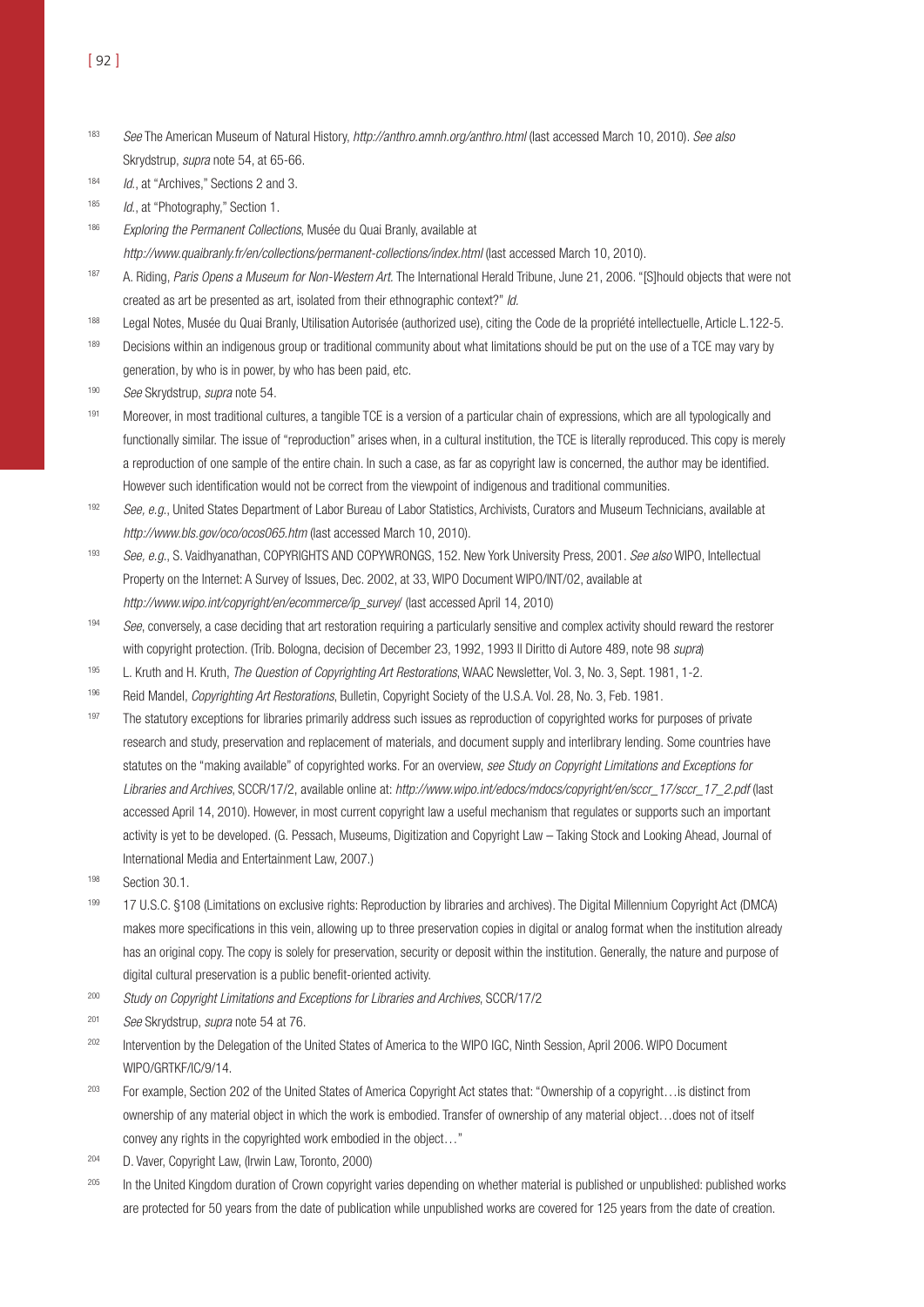Certain works are protected under Letters Patent – applicable to a small class of materials where the Crown claims the right to control reproduction outside normal law such as the King James Bible and the Book of Common Prayer. These kinds of works have perpetual copyright protection.

- 206 In Australia, the Government owns copyright in any work, film or sound recording made by or under the direction or control of the Government, and any work first published by or under its direction. (Australia Copyright Act of 1968, Part VII.) A current recommendation by the Australian Copyright Law Review Committee is that the Crown relinquishes its unique position of gaining copyright over material simply because it publishes first. (Copyright Law Review Committee, Crown Copyright Report, Jan. 2005, http://www.clrc.gov.au/agd/WWW/rwpattach.nsf/VAP/(CFD7369FCAE9B8F32F341DBE097801FF)~6+APRIL+full+version+crown+cop yright.pdf/\$file/6+APRIL+full+version+crown+copyright.pdf) (last accessed March 18, 2010).
- <sup>207</sup> In New Zealand, the Crown is the first owner of any copyright subsisting in any work created by a person who is employed or engaged by the Crown and covers works of the Queen, Ministers of the Crown, Offices of Parliament and other government departments. A term of 100 years applies to Crown copyright. (New Zealand Copyright Act of 1994, §§ 2(1), 26, 27.)
- <sup>208</sup> Works produced by employees of the United States of America government, in the performance of their official duties, are not eligible for copyright protection. U.S. Copyright Act, §§ 101, 105. § 105 states that "Copyright protection... is not available for any work of the United States of America Government, but the United States of America Government is not precluded from receiving and holding copyrights transferred to it by assignment, bequest or otherwise." However, the AFC has many audio recordings of traditional musicians and singers that were collected by government workers for the Federal Writers Project in the 1930s. The fact that these recordings were made by government workers does not negate the IP Rights of the artists. So, at the AFC, any use of these recordings would still require the user to obtain permissions from the artists or the artists' heirs. However, any original written work done by government employees would be "work for hire" and not covered by copyright (for the government employee). For example, an essay written about the field collecting trip would not be copyrighted.
- <sup>209</sup> Official works, such as legal regulations, decisions, public charters and collections of legal regulations, are not afforded copyright protection. Czech Republic Copyright Act, Art. 3(a).
- <sup>210</sup> Laws, ordinances, official decrees, notices, decisions, and official grounds of decisions shall not enjoy copyright protection. German Law on Copyright and Neighboring Rights, Art. 5(1).
- <sup>211</sup> No copyright subsists in laws, decrees, or ordinances issued by public authorities. The Netherlands Copyright Act of 1912, Art. 11.
- <sup>212</sup> See The Museum of Australian Currency Notes. The bottom note "depicts an Aboriginal youth, a Morning Star Pole and other designs includ(ed) from Aboriginal artworks commissioned by the Bank," and is copyrighted to the Reserve Bank of Australia, available at http://www.rba.gov.au/Museum/Displays/1988\_onwards\_polymer\_currency\_notes/first\_polymer.html (last accessed March 10, 2010).
- <sup>213</sup> However, moral rights are usually inalienable or non-transferable. See for instance: France Intellectual Property Code, Art. L. 121-1. They may however sometimes be waived, although a mere assignment or license of copyright in a work does not, in and of itself, amount to a waiver of moral rights in the work.
- <sup>214</sup> See Creative Commons, About Creative Commons, available at http://creativecommons.org/about/ (last accessed March 10, 2010).
- <sup>215</sup> See K. Bowrey and J. Anderson, 'The Politics of Global Information Sharing: Whose Cultural Agendas are Being Advanced?', Social & Legal Studies, Vol. 18, No. 4, 479-504 (2009)
- <sup>216</sup> See http://www.wipo.int/treaties/en/ip/rome/ (last accessed April 14, 2010)
- <sup>217</sup> As of March 10, 2010 the WPPT has 86 parties. See http://www.wipo.int/treaties/en/ShowResults.jsp?lang=en&treaty\_id=20 (last accessed April 14, 2010)
- <sup>218</sup> For example, the WPPT requires States parties to implement in their legislation measures to prevent the circumvention of technological protection measures (TPMs), such as encryption. It also requires them to prohibit the deliberate alteration or deletion of electronic digital rights management (DRM) information.
- <sup>219</sup> Section 3, Copyright, Designs and Patents Act, 1988.
- <sup>220</sup> See http://alutiiqmuseum.org/ (last accessed April 14, 2010)
- <sup>221</sup> See The Sudanese Traditional Music Archive, available at http://www.wipo.int/export/sites/www/tk/en/folklore/culturalheritage/casestudies/sudanese\_archives.pdf (last accessed April 14, 2010)
- <sup>222</sup> IMLS Announces Results of Study on the Internet's Impact on Museums and Libraries, IMLS Announcements, March 6, 2008.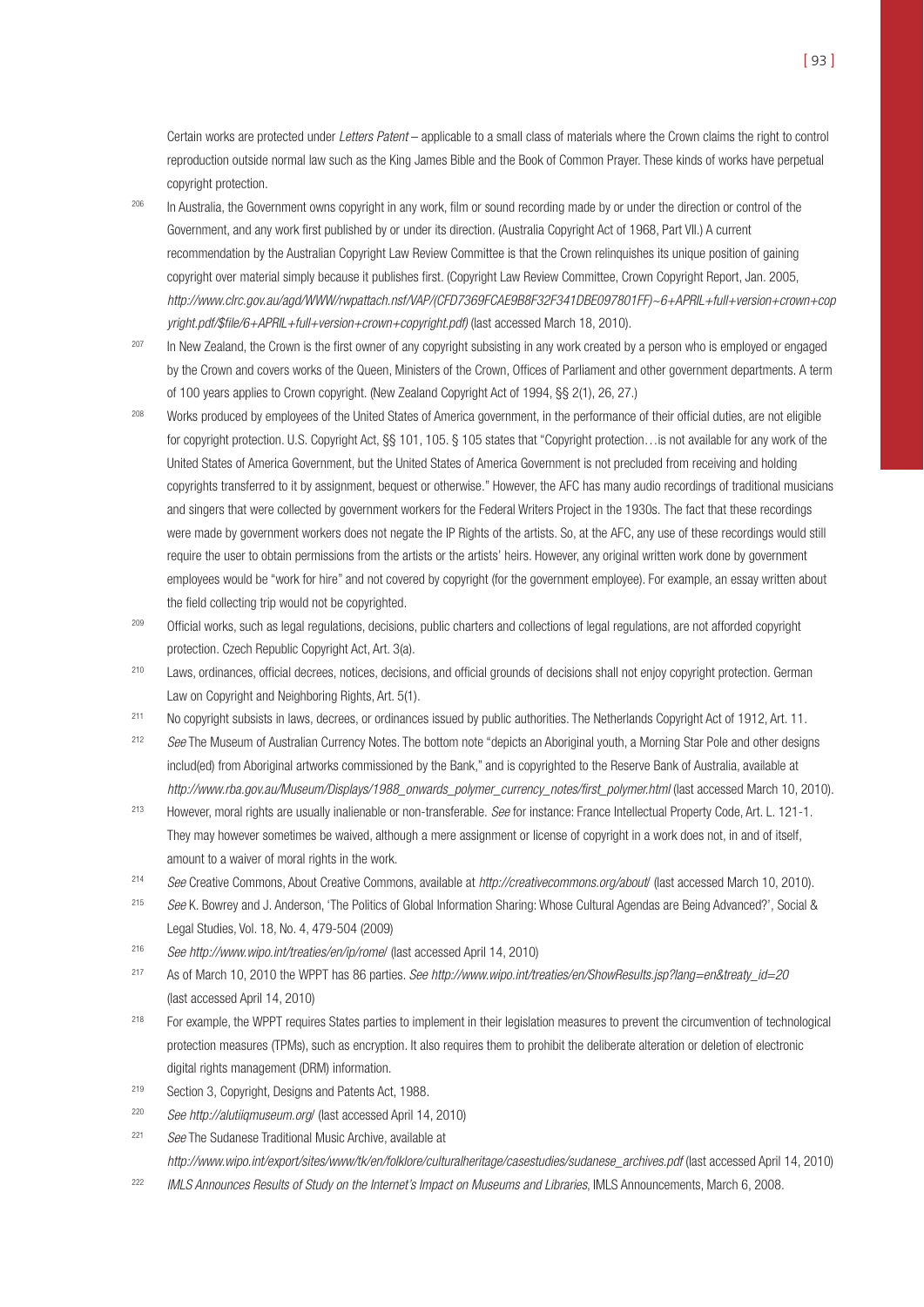- <sup>223</sup> El Greco (Domenikos Theotokopoulos) (1541 1614), Purification of the Temple, c.1600, oil on canvas, 16 1/2 in. x 20 5/8 in. (41.91 cm x 52.39 cm), Henry Clay Frick Bequest, Accession number: 1909.1.66.
- <sup>224</sup> See http://www.frick.org/copyright/index.htm (last accessed March 10, 2010).
- <sup>225</sup> Sts. Peter and Paul, Greco, El., Oil on canvas. 121.5x105 cm, Spain. Between 1587 and 1592. Source of Entry: gift of P. P. Durnovo, St Petersburg. 1911.
- <sup>226</sup> See http://www.hermitagemuseum.org/html En/00/hm0\_7.html (last accessed March 10, 2010).
- <sup>227</sup> Digital watermarking is a technique that allows the addition of hidden copyright notices or other verification messages to digital audio, video, or image signals and documents, with the aim to deter unauthorized uses.
- <sup>228</sup> Painting, 229.3 X 285.5 cm, Collecció MACBA. Fundació Museu d´Art Contemporani de Barcelona, available at http://www.macba.es/controller.php?p\_action=show\_page&pagina\_id=29&inst\_id=18132 (last accessed March 10, 2010).
- <sup>229</sup> See, e.g., The Loti and Victor Smorgon Collection of Australian Art, available at http://www.mca.com.au/default.asp?page\_id=16&content\_id=614 (last accessed March 10, 2010).
- <sup>230</sup> See http://www.mocca.ca/ (last accessed March 25, 2010).
- <sup>231</sup> See B. Milhazes, Succulent Eggplants 2006. Synthetic polymer paint on canvas, 74 ¾ x 96 1/2" Gift of Agnes Gund and Nina and Gordon Bunshaft Bequest Fund.
- <sup>232</sup> See http://www.moma.org/research/permissions/index.html (last accessed March 19, 2010).
- <sup>233</sup> See http://www.mun.ca/folklore/leach (last accessed March 19, 2010) and Beverly Diamond, "Reconnecting: University Archives and the Communities of Newfoundland" in Anna Hoefnagels and Gordon E. Smith, eds. Folk Music, Traditional Music, Ethnomusicology. Canadian Perspectives, Past and Present, Newcastle upon Tyne: Cambridge Scholars Publishing, 3-12, 2007.
- <sup>234</sup> M.L. Anderson, Who Will Own Art Museum's IP Content? The Art Newspaper, Nov. 1, 2005.
- <sup>235</sup> See http://www.nau.edu/library/speccoll/speccollections.html (last accessed March 10, 2010)
- <sup>236</sup> See http://www.loc.gov/rr/print/flickr\_pilot.html (last accessed March 10, 2010).
- <sup>237</sup> Folk-Songs of America: The Robert Winslow Gordon Collection, 1922-1932, available at http://www.loc.gov/folklife/Gordon/index.html (last accessed March 10, 2010).
- <sup>238</sup> Library of Congress Legal Notices, http://www.loc.gov/homepage/legal.html (last accessed March 10, 2010).
- <sup>239</sup> Musée du Quai Branly, Credits, http://www.quaibranly.fr/en/a-propos/credits/index.html (last accessed March 10, 2010)
- <sup>240</sup> See S. Tanner and M. Deegan, Exploring Charging Models for Digital Cultural Heritage, A HEDS Report on behalf of the Andrew W. Mellon Foundation, June 2002
- <sup>241</sup> A report similar to Tanner and Deegan, id., was undertaken in the United States of America. This study found that 99% of surveyed institutions charge less for educational use than for commercial use. See A Mellon Foundation Study: Reproduction Charging Models and Rights Policy for Digital Images in American Art Museums,

http://www.kdcs.kcl.ac.uk/fileadmin/documents/USMuseum\_SimonTanner.pdf (last accessed April 14, 2010)

- <sup>242</sup> While an exhaustive list of collecting societies is beyond the scope of this publication, a few major organizations that are relevant for cultural professionals include: (1) The Design and Artists Copyright Society [DACS]: The United Kingdom's copyright and collecting society for artists and visual creators; (2) Bild-Kunst, an organization providing copyright protection for artists, photographers and graphic designers in Germany; (3) Canadian Artists Representation Copyright Collective [CARCC], a copyright collective licensing and administering copyright for visual and media artists in Canada; (4) Artists Rights Society [ARS], a copyright, licensing and monitoring organization for visual artists in the United States of America; (5) ASCAP/BMI, a licensing organization for music in the United States of America; (6) Viscopy, collecting agency for artists in Australia; (7) the International Confederation of Societies of Authors and Composers (CISAC), an association of collecting societies.
- <sup>243</sup> See e.g., Guggenheim Museum, The Collection, Credits, available at http://www.guggenheimcollection.org/site/credits.html (last accessed on March 10, 2010).
- <sup>244</sup> The Museum of Modern Art, for example, has appointed Art Resource and Scala Group S.p.A as its representative for commercial reproduction of its images. See MoMA, About this Site, available at http://www.guggenheimcollection.org/site/credits.html (last accessed on March 10, 2010).
- <sup>245</sup> See http://www.ifrro.org/upload/images/TK\_Statement\_2008.pdf (last accessed March 19, 2010).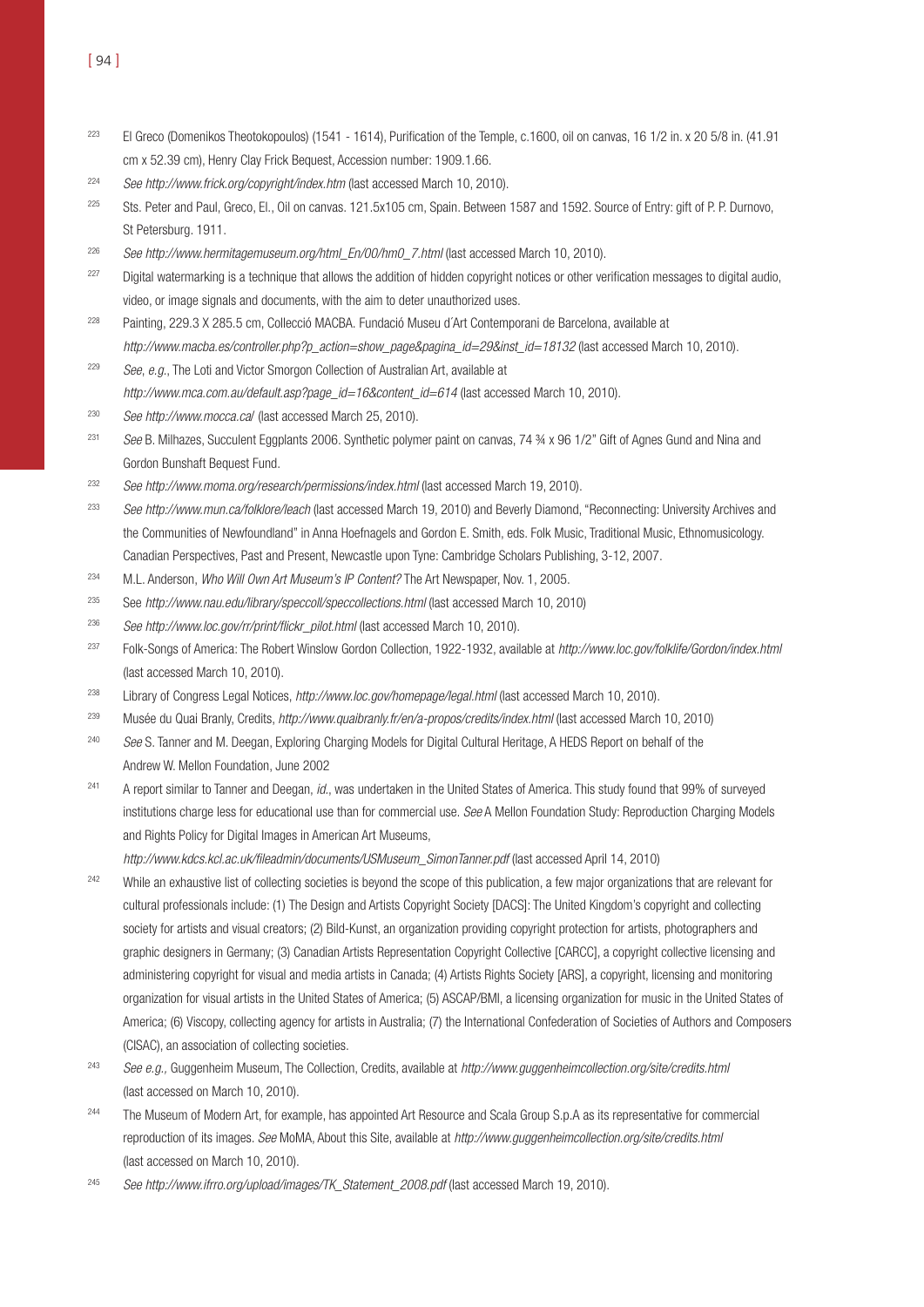- <sup>246</sup> See http://www.samikopiija.org/web/index.php?sladja=4&giella1=eng (last accessed March 10, 2010) and John T. Solbakk, Sámi traditional knowledge as valuable creative work, available online at http://www.samikopiija.org/web/index.php?sladja=7&giella1=eng (last accessed March 10, 2010).
- <sup>247</sup> Terri Janke, Beyond guarding ground- the case for a National Indigenous Cultural Authority, available online at http://www.australiacouncil.gov.au/research/aboriginal\_and\_torres\_strait\_islander\_arts/reports\_and\_publications/beyondguardingground (last accessed March 10, 2010).
- <sup>248</sup> See http://www.moma.org/visit/calendar/exhibitions/106 (last accessed March 25, 2010).
- <sup>249</sup> "The trademarks, trade names, logos and service marks ('Trademarks') displayed on this Web site, including 'SFMOMA,' are Trademarks of SFMOMA." http://www.sfmoma.org/pages/terms\_of\_use (last accessed April 14, 2010)
- <sup>250</sup> See http://www.thelibraryshop.org/ (last accessed March 11, 2010).
- $251$  See, e.g., the Frick Collection, Winter Ball 2006, available at http://www.shopfrick.org/support/yfwinterball2006.htm (last accessed March 11, 2010). See also the Morgan Library Young Associates webpage: http://www.morganlibrary.org/membership/member2.asp? intProdID= 12&strCatalog\_NAME=Fellows&strSubCatalog\_NAME=&strSubCatalogID=&intCatalogID=10002&CurCatalogID= (last accessed March 11, 2010).
- <sup>252</sup> At the Morgan Library in New York, for example, members of the young patron group who attended a winter gala received a designer compact, designer bottle of perfume, designer bottle of shampoo and a paperback version of a then-recent biography of Pierpont Morgan's life (1837-1913).
- <sup>253</sup> Picasso, www.picasso.fr (last accessed March 11, 2010).
- <sup>254</sup> European Union First Chamber, Case C-361/04 P (Jan 12, 2006). It was argued that there was a risk of confusion with regard to the Picasso trademark which was licensed to the French car manufacturers PSA Peugeot-Citroën.
- <sup>255</sup> J. Auther, Use of Sacred Symbol Causes New Mexico Controversy, CNN.com, quoting Zia Pueblo tribe elder Ysidro Pino.
- <sup>256</sup> P. Patton, *Trademark Battle Over Pueblo Sign*, The New York Times, Jan. 13, 2000.
- <sup>257</sup> Public Hearing on Official Insignia of Native American Tribes, Transcripts and Comments from 1999, available at http://www.uspto.gov/web/offices/com/hearings/index.html#native (last accessed March 11, 2010).
- <sup>258</sup> Ibid. Also reprinted in M. Brown, WHO OWNS NATIVE CULTURE? Harvard University Press: Harvard, 2004 at p.81.
- <sup>259</sup> See http://www.samikopiija.org/web/index.php?sladja=7&giella1=eng (last accessed March 11, 2010).
- <sup>260</sup> The International Trademark Association, Comments on the Revised Draft Provisions for the Protection of Traditional Cultural Expressions / Expressions of Folklore: Policy Objectives and Core Principles, July 31, 2006.
- <sup>261</sup> The Madrid System for the International Registration of Marks administered by the International Bureau of WIPO offers a trademark owner the possibility to have his trademark registered in several countries by simply filing one application directly with his own national or regional trademark office. For more information, see http://www.wipo.int/madrid/en/ (last accessed April 14, 2010). At the European Union level, OHIM is the agency responsible for registering trade marks and designs that are valid in all 27 countries of the EU; see http://oami.europa.eu/ows/rw/pages/index.en.do (last accessed March 19, 2010).
- <sup>262</sup> Aveda Press Release, 4 November 2003. Available at http://aveda.aveda.com/about/press/indigenous.asp (last accessed March 11, 2010).
- <sup>263</sup> Aveda Press Release, May 22, 2007. "A Dialogue for the Future, Aveda and its Partners discuss the Opportunity and Challenges of Indigenous Entrepreneurship", available at http://aveda.aveda.com/about/press/pdf/NR-AvedaUNConference07.pdf (last accessed March 19, 2010).
- <sup>264</sup> In this sense, "geographical indication" encompasses the term "appellation of origin" as defined by the Lisbon Agreement for the Protection of Appellations of Origin and their International Registration, 1979 and as referred to in the Paris Convention. Another subject of IP protection is an "indication of source," which is also referred to in the Paris Convention, and which refers to any expression or sign used to indicate that a product or service originates in a country, region, or specific place. The difference, it follows, between "geographical indication" as used in the TRIPS Agreement and "appellation of origin" as used in the Paris Convention, on the one hand, and "indication of source," is that the former require a quality link between the product and its area of production, the latter not. The term "geographical indication" is often used to refer to both appellations of origin and indications of source. In order to take into account all existing forms of protection, this document uses the term "geographical indication" in its widest possible meaning.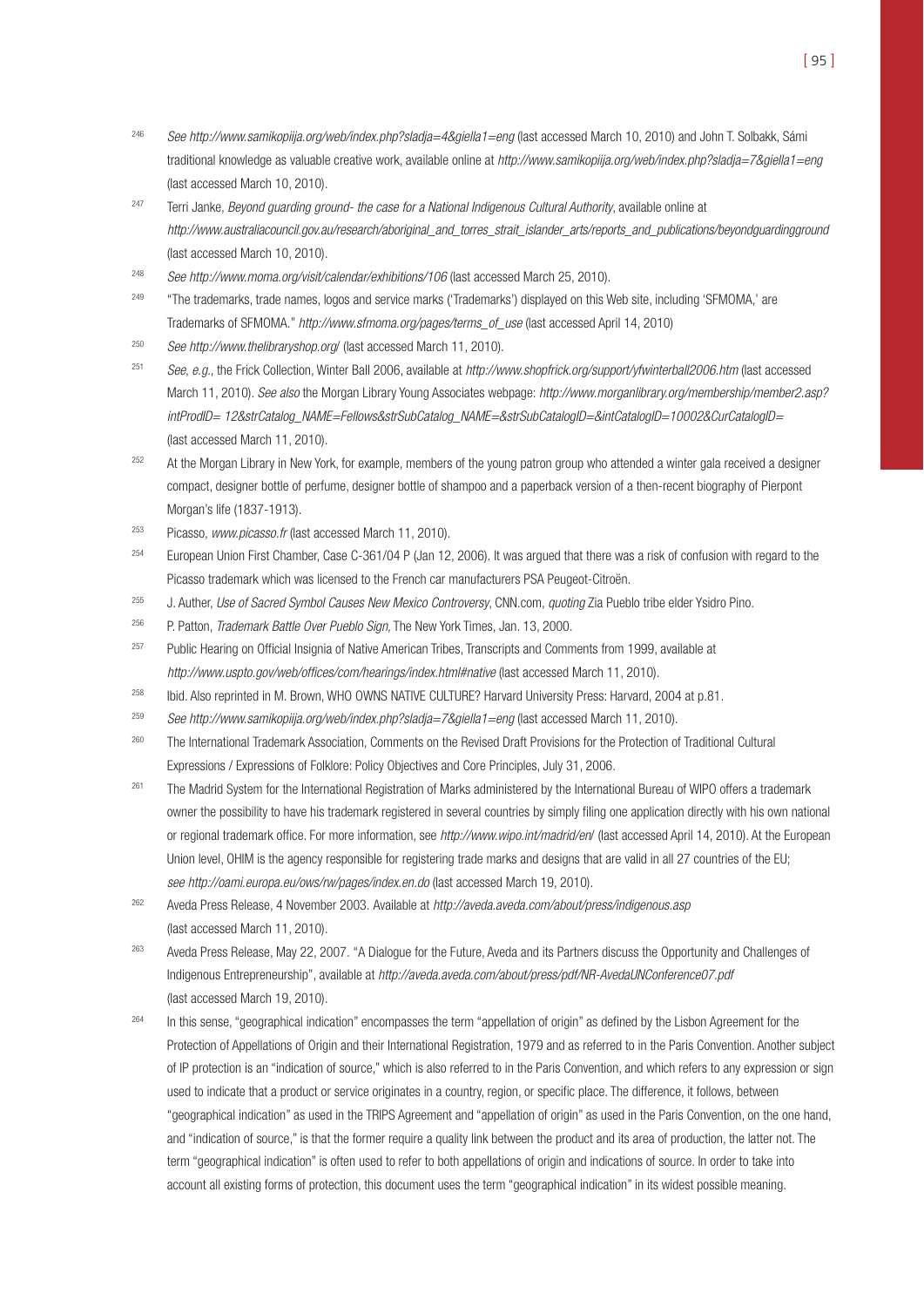265 In respect of geographical indications, States must, according to Article 22.2 of the TRIPS Agreement, provide legal means for "interested parties" to prevent the use of any means in the designation or presentation of a good that indicates or suggests that the good originates in a geographical area other than its true place of origin in a manner that misleads the public and any use which constitutes an act of unfair competition within the meaning of Article 10bis of the Paris Convention. Under Article 22.3, States may refuse or invalidate the registration of trademarks which contain or consist of a geographical indication with respect to goods not originating in the territory indicated, if such use of the indication would mislead the public.

<sup>266</sup> Niello is a black metallic alloy of sulfur, copper, silver, and usually lead, used as an inlay on engraved metal. It can be used for filling in designs cut from metal, from Wikipedia, http://en.wikipedia.org/wiki/Niello (last accessed March 11, 2010).

- $267$  These examples are taken from WIPO, Consolidated Analysis, *op. cit.* note 30.
- <sup>268</sup> This is the case of many institutions' websites, see for example: www.moma.org, (last accessed March 12, 2010), www.britishmuseum.org, (last accessed March 12, 2010) and www.hermitagemuseum.org (last accessed March 12, 2010).
- <sup>269</sup> For example, http://www.banq.qc.ca/ (last accessed March 12, 2010) or http://www.en.nationaalarchief.nl/ (last accessed March 12, 2010).
- <sup>270</sup> Tikanga.com, Services, http://www.tikanga.com/services.html (last accessed March 12, 2010).
- <sup>271</sup> This TLD is administered and managed by the Museum Domain Management Association (MuseDoma), a nonprofit organization, through an agreement with the Internet Corporation for Assigned Names and Numbers (ICANN), an organization dedicated to the technical management of the Domain Name System (DNS).
- <sup>272</sup> Welcome to .museum, available at *http://about.museum/* (last accessed March 12, 2010).
- $273$  See, e.g., J. Levine, Time to Renew .coop, .museum, and .aero ICANN, available at http://www.circleid.com/posts/time\_to\_renew\_coop\_museum\_and\_aero\_icann/ (last accessed March 12, 2010).
- <sup>274</sup> See Renewal Proposal for the dotMusem Sponsorship Agreement, MuseDoma, Nov. 16 2005, at 4, available at http://www.icann.org/tlds/renewals/museum-renewal-proposal-16nov05.pdf (last accessed March 19, 2010)
- $1^{275}$  *Id.*, at 6.
- <sup>276</sup> More information on the WIPO Arbitration and Mediation Center's UDRP services is available at: www.wipo.int/amc/en/domains/gtld/ (last accessed April 14, 2010)
- <sup>277</sup> One example in which the UDRP was used by a museum, is San Francisco Museum of Modern Art v. Joshua S. Drapiewski, WIPO Case No. D2000-1751. The defendant registered <sfmoma.com> (confusingly similar to the Museum's trademark SFMOMA); the panel concluded that that the Museum's request for the transfer of the respondent's registered domain name be granted. Other examples include: The Trustees of The British Museum, The British Museum Company Limited v. British Museum Resources, Limited, WIPO Case No. D2007-0142, <britishmuseum.org>; The Baltimore Museum of Art, Inc. v. Mo Domains, WIPO Case No. D2005-0720, <baltimoremuseumofart.com>; Museum of New Zealand Te Papa Tongarewa v. Greg Nicolas, WIPO Case No. D2004-0288, <tepapa.com>; Indivision Picasso v. Manuel Muñiz Fernandez [Hereisall], WIPO Case No. D2002-0496, <fundacionpicasso.com>, <museopicassomalaga.com>, <museopicassodemalaga.com>; and, Van Gogh Museum Enterprises BV and Stichting Van Gogh Museum v. M. Ohannessian, WIPO Case No. D2001-0879, <vangoghmuseum.com>.
- <sup>278</sup> WIPO Case No. D2005-0524.
- $279$  See, e.g., C. Karp, Internationalized Domain Names in the Management of Cultural Heritage,  $27<sup>th</sup>$  Internationalization and Unicode Conference, Berlin, Germany, April 2005, available at http://media.nic.museum/iuc27/karp.idn.pdf (last accessed March 19, 2010).
- <sup>280</sup> See e.g., http://www.icann.org/en/topics/idn/ (last accessed March 12, 2010) and Message from the [ICANN] CEO, 21 July 2009, http://www.icann.org/en/ceo/ceo-message-21jul09-en.htm. (last accessed March 12, 2010).
- <sup>281</sup> See, e.g., C. Karp, Internationalized Domain Names in the Management of Cultural Heritage, 27<sup>th</sup> Internationalization and Unicode Conference, Berlin, Germany, April 2005, available at http://media.nic.museum/iuc27/karp.idn.pdf (last accessed March 19, 2010).
- <sup>282</sup> See the United Nations New York Convention for the Recognition and Enforcement of Foreign Arbitral Awards of 1958.
- <sup>283</sup> On benefits of ADR for resolving cultural heritage and traditional knowledge related disputes, see: Sarah Theurich, Art and Cultural Heritage Dispute Resolution, WIPO Magazine, Issue no. 4, 2009, http://www.wipo.int/wipo\_magazine/en/2009/04/article\_0007.html. (last accessed March 19, 2010). See also Christian Wichard and Wend Wendland, Mediation as an Option for Resolving Disputes between Indigenous/Traditional Communities and Industry concerning Traditional Knowledge, in Art and Cultural Heritage: Law, Policy, and Practice, Barbara T. Hoffman (ed.), Cambridge University Press, 2006.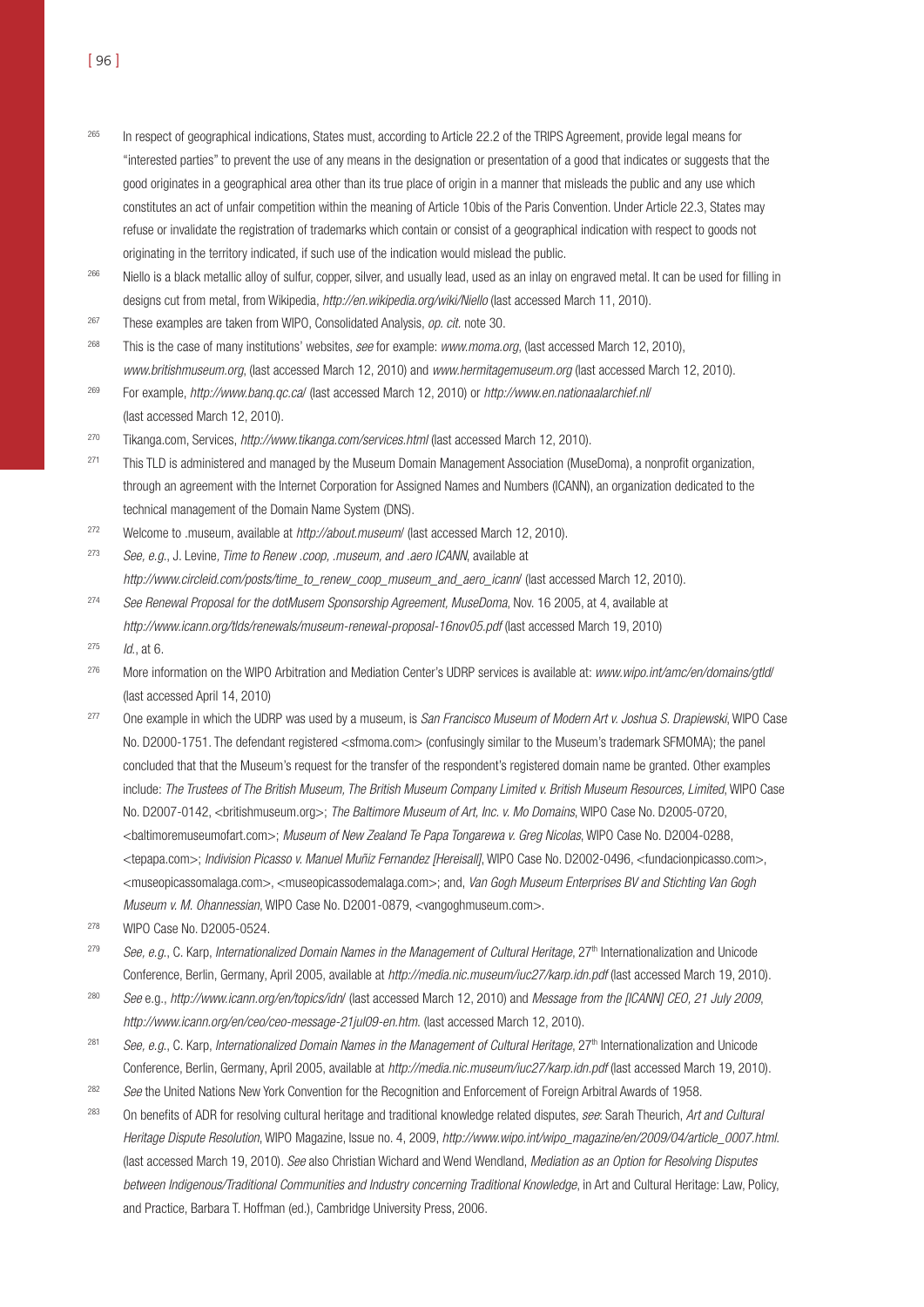- <sup>284</sup> WIPO model ADR clauses and submission agreements are available in different languages at: http://www.wipo.int/amc/en/clauses (last accessed April 14, 2010)
- <sup>285</sup> More information on the WIPO Center is available at : www.wipo.int/amc (last accessed April 14, 2010)
- <sup>286</sup> WIPO, Surveys of Existing Practices, Protocols and Policies, http://www.wipo.int/tk/en/folklore/culturalheritage/surveys.html (last accessed April 14, 2010)
- <sup>287</sup> WIPO, Case Studies, http://www.wipo.int/tk/en/folklore/culturalheritage/casestudies.html (last accessed April 14, 2010)
- 288 WIPO, Database of Existing Codes, Guidelines and Practices, http://www.wipo.int/tk/en/folklore/creative\_heritage/ (last accessed April 14, 2010)
- <sup>289</sup> ICOM established its code of ethics in 2006. See: http://icom.museum/ethics.html. (last accessed March 12, 2010). Also, it has established a Cross Cultural Taskforce in 1992.
- <sup>290</sup> See http://www.aiatsis.gov.au (last accessed March 22, 2010)
- <sup>291</sup> See http://www.aiatsis.gov.au/research/ethical.html (last accessed March 25, 2010)
- <sup>292</sup> See http://www.adck.nc/ (last accessed March 17, 2010).
- <sup>293</sup> See http://www.pacificislandsmuseum.org/opening.html (last accessed March 25, 2010).
- <sup>294</sup> Ibid.
- <sup>295</sup> See http://www.wipo.int/export/sites/www/tk/en/folklore/creative\_heritage/docs/pima\_code\_ethics.pdf (last accessed March 25, 2010).
- <sup>296</sup> Ibid., p.1
- <sup>297</sup> Ibid., p.2

<sup>298</sup> http://www1.aiatsis.gov.au/atsilirn/home/index.html (last accessed March 17, 2010).

<sup>299</sup> A Byrne, A Garwood, H Moorcroft & A Barnes Aboriginal and Torres Strait Islander Protocols for Libraries, Archives and Information Services, ALIA Press, Canberra, 1995; http://www1.aiatsis.gov.au/atsilirn/protocols.atsilirn.asn.au/index6df0.html?option= com\_content&task=blogcategory&id=0&Itemid=6 (last accessed March 22, 2010) and

http://www1.aiatsis.gov.au/atsilirn/protocols.atsilirn.asn.au/index0c51.html?option=com\_frontpage&Itemid=1 (last accessed March 17, 2010)

- <sup>300</sup> Professor Martin Nakata, Director of Jumbunnna Indigenous House of Learning at the University of Technology in Australia is pioneering this work. Nakata's work is directed at how libraries can both respond to indigenous needs, and also deliver important services to communities. This collaborative research, which is foundational to the development of the National Policy Framework, places central importance on developing new partnerships where information needs, within communities and within institutions, can be met.
- <sup>301</sup> See http://www.nsla.org.au/publications/policies/2007/pdf/NSLA.Policy-20070129 National.Policy.Framework.for.Indigenous. Library.Services.pdf (last accessed March 17, 2010).
- <sup>302</sup> See http://epress.lib.uts.edu.au/dspace/bitstream/2100/809/1/Aug%2023%20Final%20Report.pdf (last accessed March 17, 2010).
- 303 See http://www.aiatsis.gov.au/research/education.html (last accessed March 25, 2010).
- <sup>304</sup> See http://www1.aiatsis.gov.au/atsilirn/protocols.atsilirn.asn.au/indexa3ae.html?option=com\_content&task=view&id=16&Itemid= 6&limit=1&limitstart=1 (last accessed March 17, 2010).
- 305 See http://www1.aiatsis.gov.au/atsilirn/protocols.atsilirn.asn.au/index1d4b.html?option=com\_content&task=view&id=52&Itemid=6 (last accessed March 17, 2010).
- <sup>306</sup> See http://www.niso.org/ (last accessed March 17, 2010).
- <sup>307</sup> See http://www.ansi.org/ (last accessed March 17, 2010).
- <sup>308</sup> See http://www.niso.org/about/ (last accessed March 17, 2010).
- 309 See http://www.wipo.int/export/sites/www/tk/en/folklore/creative\_heritage/docs/niso\_framework.pdf, p.1 (last accessed April 14, 2010).
- 310 See http://www.wipo.int/export/sites/www/tk/en/folklore/creative\_heritage/docs/niso\_framework.pdf, p.3-9 (last accessed April 14, 2010).
- 311 See http://www.wipo.int/export/sites/www/tk/en/folklore/creative\_heritage/docs/niso\_framework.pdf, p.10 (last accessed April 14, 2010).
- 312 See http://www.wipo.int/export/sites/www/tk/en/folklore/creative\_heritage/docs/niso\_framework.pdf, p.10 (last accessed April 14, 2010).
- <sup>313</sup> See http://www.tepapa.govt.nz, http://www.wipo.int/tk/en/folklore/creative\_heritage/museum/link0042.html, http://www.wipo.int/tk/en/folklore/creative\_heritage/museum/link0039.html and http://www.archives.govt.nz/ (all last accessed March 17, 2010).
- 314 J. Anderson and G. Koch, 'The Politics of Context: Issues for Law, Researchers and the Compilation of Databases' In Researchers, Communities, Institutions, Sound Recordings edited by L Barwick, A Marett and J Simpson. Sydney: University of Sydney, 2004.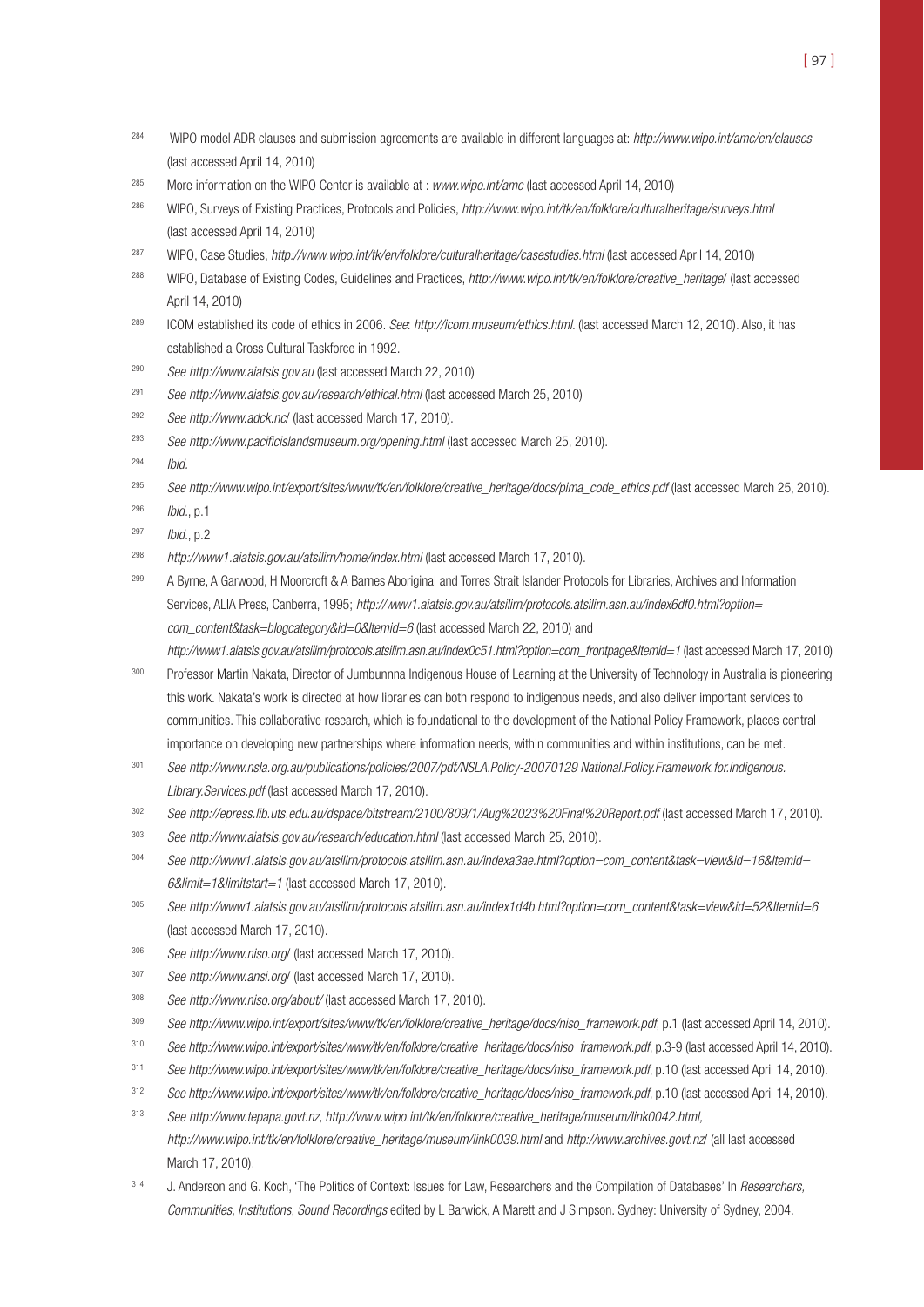- <sup>315</sup> See http://www.paradisec.org.au/ (last accessed March 17, 2010).
- 316 This is just one example. Most ethnographic digital archives today have similar protocols and forms.
- 317 For more information about the British Library Archival Sound Recordings, see http://sounds.bl.uk/TextPage.aspx?page=about (last accessed March 17, 2010).
- 318 This statement was drafted in early 2009. See http://sounds.bl.uk/TextPage.aspx?page=ethicalusage#permittedusage (last accessed March 17, 2010).
- 319 For more information, see the WIPO Case Study "Intellectual Property and Protection of Cultural Heritage: The case of the national museums of arts and civilizations in France",
- http://www.wipo.int/export/sites/www/tk/en/folklore/culturalheritage/casestudies/rincon\_report.pdf (last accessed April 14, 2010).
- 320 See http://www.quaibranly.fr/fileadmin/DS\_conditions/Notice\_d\_\_clarative\_des\_auteurs\_et\_ayants\_droit\_non\_identifi\_s\_des\_oeuvres\_ diffus es 01.pdf (last accessed March 17, 2010).
- 321 See http://www.quaibranly.fr/fileadmin/DS\_conditions/Autorisation\_de\_reproduction\_et\_de\_repr\_\_sentation\_de\_photographies\_01.pdf (last accessed March 17, 2010).
- 322 For more information, see the WIPO Case Study "Intellectual Property Management in an Ethnomusicology Archive: An Empirical View from India", http://www.wipo.int/export/sites/www/tk/en/folklore/culturalheritage/casestudies/chaudhuri\_report.pdf (last accessed April 14, 2010).
- <sup>323</sup> See http://www.nau.edu/~hcpo-p/ (last accessed March 25, 2010)
- <sup>324</sup> See http://hopi.org/visiting-hopi/ (last accessed March 25, 2010)
- <sup>325</sup> See http://www.nau.edu/~hcpo-p/intellectPropRights.html (last accessed March 25, 2010)
- <sup>326</sup> See http://www.nau.edu/~hcpo-p/ResProto.pdf (last accessed March 25, 2010)
- 327 Information is available at http://www.navajonationcouncil.org/ (last accessed March 17, 2010).
- <sup>328</sup> See http://www.fijianaffairs.gov.fj/Culture%20&%20Heritage/index.htm (last accessed March 17, 2010).
- 329 See http://www.wipo.int/export/sites/www/tk/en/folklore/creative\_heritage/docs/fiji\_manual.pdf (last accessed April 14, 2010).
- 330 See http://www.wipo.int/export/sites/www/tk/en/laws/pdf/spc\_framework\_2002.pdf (last accessed March 25, 2010).
- 331 See http://www.wipo.int/export/sites/www/tk/en/folklore/creative\_heritage/docs/fiji\_guideline.pdf (last accessed April 14, 2010).
- 332 See for instance point e in Stage 1, point d in Stage 3, point c in phase II and point e in phase III of the Recommended Guideline.
- 333 See for instance point h in Stage 1, point b in Stage 3, and point b in phase II.
- <sup>334</sup> See http://www.vanuatuculture.org (last accessed March 17, 2010).
- 335 See Huffmann, K. (1999) "Communities and Fieldworkers: The Vanuatu Experience", OCEANIA, Vol. 70, No. 1, quoted in Mahina, K. (2004) "Museum of New Zealand Te Papa Tongarewa: The Case of the Intangible Heritage", ICME papers, http://www.museumsnett.no/icme/icme2004/mahina.html (last accessed March 17, 2010).
- 336 See http://www.wipo.int/export/sites/www/tk/en/folklore/creative\_heritage/docs/vanuatu\_policy.pdf (last accessed March 25, 2010).
- <sup>337</sup> "Kastom" is a pidgin word used to refer to traditional culture, including religion, economics, art and magic in the Pacific islands. In the policy, this is defined as indigenous knowledge and practices.
- <sup>338</sup> http://www.wipo.int/tk/en/laws/pdf/vanuatu\_copyright.pdf See point 6 of the Research Policy.
- 339 See http://www.vanuatuculture.org/documents/ResearchAgreement.doc (last accessed March 17, 2010).
- <sup>340</sup> See http://www.vanuatuculture.org/site-bm2/film-sound/20051122\_pentecost\_land\_dive.shtml (last accessed April 14, 2010)
- $341$  See paper by Mr. Ralph Regenvanu, Director, Vanuatu Cultural Centre at WIPO's  $9<sup>th</sup>$  IGC session, http://www.vanuatuculture.org/documents/RegenvanuIGC2006.DOC (last accessed March 17, 2010).
- 342 This Section indicates the right to "acquire copyright" by the Vanuatu National Cultural Council, see WIPO Heritage Database for the Vanuatu National Cultural Council Act, 1988.
- 343 See, e.g., The International Federation of Reproduction Rights Organizations, Mission Statement, available at http://www.ifrro.org/show.aspx?pageid=about/mission&culture=en. (last accessed March 17, 2010).
- <sup>344</sup> See http://www.aboriginalartists.com.au (last accessed March 25, 2010). http://www.aboriginalartists.com.au/
- <sup>345</sup> H. Gaski, Sámikopiija and Indigenous Rights in the Nordic Countries, available at http://www.ifrro.org/upload/documents/6Samikopiija%20and%20Indigenous%20Rights%20-%20Harald%20Gaski.doc. (last accessed March 17, 2010). See also Agreement Kopinor-Sámikopiija, available at http://www.samikopiija.org/web/index.php?sladja=14&giella1=eng (last accessed March 17, 2010).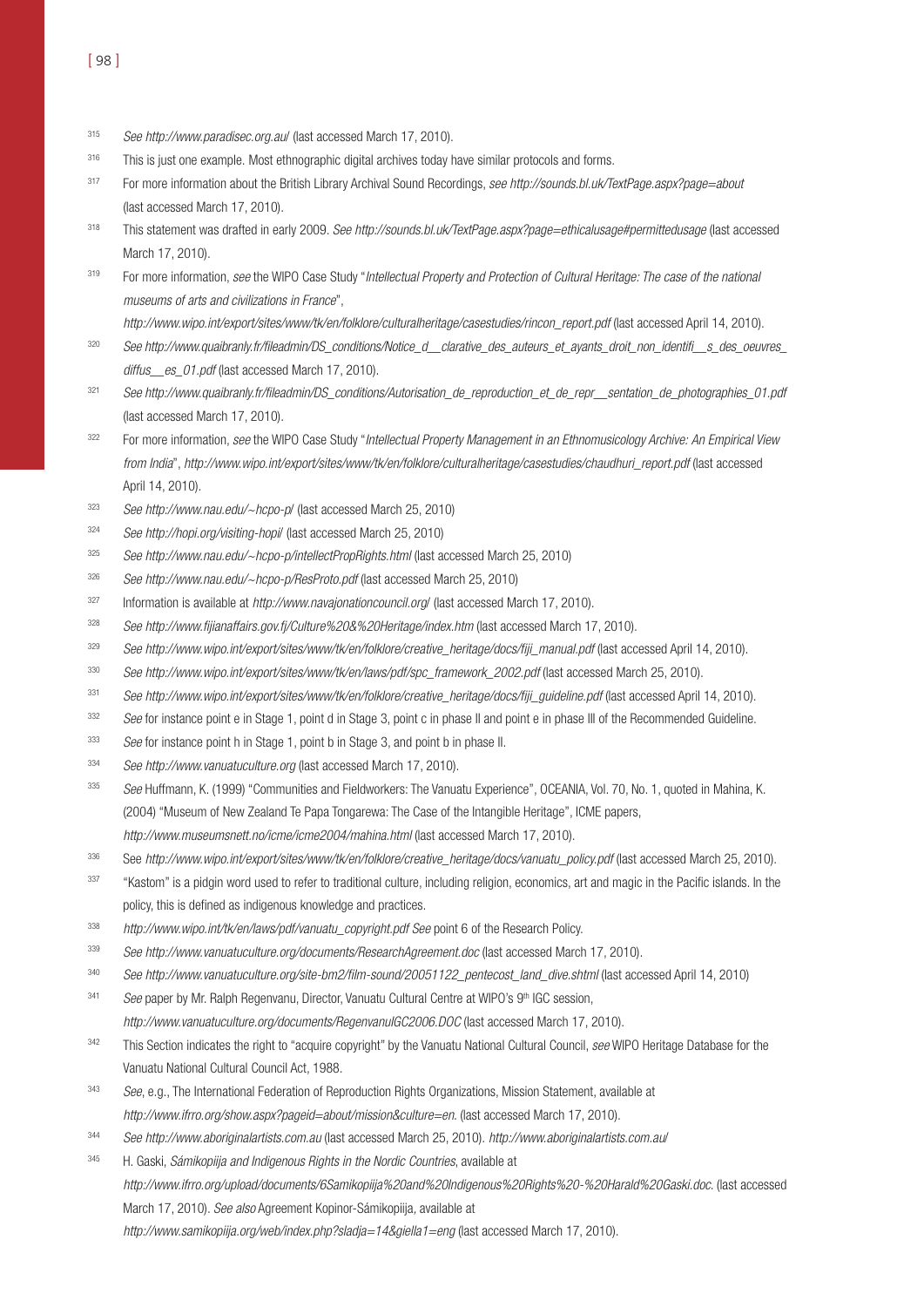<sup>346</sup> See http://www.disa.ukzn.ac.za/ (last accessed March 25, 2010). See also

http://www.wipo.int/tk/en/folklore/creative\_heritage/docs/disa\_license.pdf (last accessed March 17, 2010).

- 347 Aluka is an online digital library focusing on materials about Africa. See http://www.aluka.org/ (last accessed March 17, 2010).
- 348 See http://www.wipo.int/tk/en/folklore/creative\_heritage/docs/disa\_license.pdf, p.1 (last accessed April 14, 2010)
- <sup>349</sup> See http://www.wipo.int/tk/en/folklore/creative\_heritage/docs/disa\_license.pdf, p.1(last accessed April 14, 2010)
- <sup>350</sup> See http://www.wipo.int/tk/en/folklore/creative\_heritage/docs/disa\_license.pdf, p.1-2
- <sup>351</sup> For a thorough treatment of this example see Minding Culture op. cit. note 30, p. 86-99. Laura Aboriginal Dance and Cultural Festival, Arts Queensland, available at http://www.arts.qld.gov.au/arts/ladcf.html. (last accessed March 17, 2010).
- 352 See Minding Culture, op. cit. note 30, at 89. The definitions are formal definitions used within IP discourse.
- <sup>353</sup> For an analysis of the "three-step test," see Martin Senftleben, Copyright, Limitations and the Three-Step Test: An Analysis of the Three-Step Test in International and EC Copyright Law (Kluwer Law International, 2004).
- <sup>354</sup> Article 6*bis* states: (1) Independently of the author's economic rights, and even after the transfer of the said rights, the author shall have the right to claim authorship of the work and to object to any distortion, mutilation or other modification of, or other derogatory action in relation to, the said work, which would be prejudicial to his honor or reputation; (2) The rights granted to the author in accordance with the preceding paragraph shall, after his death, be maintained, at least until the expiry of the economic rights, and shall be exercisable by the persons or institutions authorized by the legislation of the country where protection is claimed. However, those countries whose legislation, at the moment of their ratification of or accession to this Act, does not provide for the protection after the death of the author of all the rights set out in the preceding paragraph may provide that some of these rights may, after his death, cease to be maintained; (3) The means of redress for safeguarding the rights granted by this Article shall be governed by the legislation of the country where protection is claimed.
- <sup>355</sup> Article 3(3) defines "published works" as: "[...] works published with the consent of their authors, whatever may be the means of manufacture of the copies, provided that the availability of such copies has been such as to satisfy the reasonable requirements of the public, having regard to the nature of the work. The performance of a dramatic, dramatico-musical, cinematographic or musical work, the public recitation of a literary work, the communication by wire or the broadcasting of literary or artistic works, the exhibition of a work of art and the construction of a work of architecture shall not constitute publication."
- <sup>356</sup> The British Library, About Us, Borrowing Items for Public Exhibition, available at http://www.bl.uk/aboutus/stratpolprog/borrow/index.html#sixten (last accessed March 17, 2010).
- $357$  See, e.g., T. Crawford, Business and Legal Forms for Fine Artists, p. 63. Allworth Communications, Inc. (2005).
- <sup>358</sup> See http://www.natgalscot.ac.uk/index.asp?centre=html/8-pubs/8\_pubsFS.asp?status=picture (last accessed March 17, 2010).
- <sup>359</sup> See http://www.si.edu/copyright/ (last accessed March 17, 2010).
- 360 See, generally, The Rijksmuseum Amsterdam, available at http://www.rijksmuseum.nl/index.jsp?lang=en. (last accessed March 17, 2010).
- <sup>361</sup> The Eiffel Tower, FAQs, available at http://www.tour-eiffel.fr/teiffel/uk/pratique/faq/index.html. (last accessed March 17, 2010). "There are no restrictions on publishing a picture of the Tower by day. Photos taken at night when the lights are aglow are subjected to copyright laws, and fees for the right to publish must be paid to the SNTE." Id.
- 362 See, e.g., Collaborating for Indigenous Rights, The National Museum of Australia Canberra, available at http://indigenousrights.net.au/ (last accessed March 25, 2010)http://www.nma.gov.au/Indigenousrights/default.html?aID=14. See also Permits for Commercial Filming, Photography and Artistic Representation, Uluru - Kata Tjuta National Park, "All commercial film crews, still photographers, artists and sound recordists will need to apply for a permit to carry out commercial work in the Park," available at http://www.environment.gov.au/parks/uluru/visitor-information/permits-commercial.html (last accessed March 25, 2010).
- 363 See, e.g., Christie's, available at http://www.christies.com/ (last accessed March 25, 2010).
- <sup>364</sup> Institut de Cultura: Museu de Ciències Naturels, Ajuntament de Barcelona, Conditions Governing Loans of Museum Material, available at http://www.bcn.es/museuciencies\_fitxers/imatges/FitxerContingut7453.pdf. (last accessed March 18, 2010).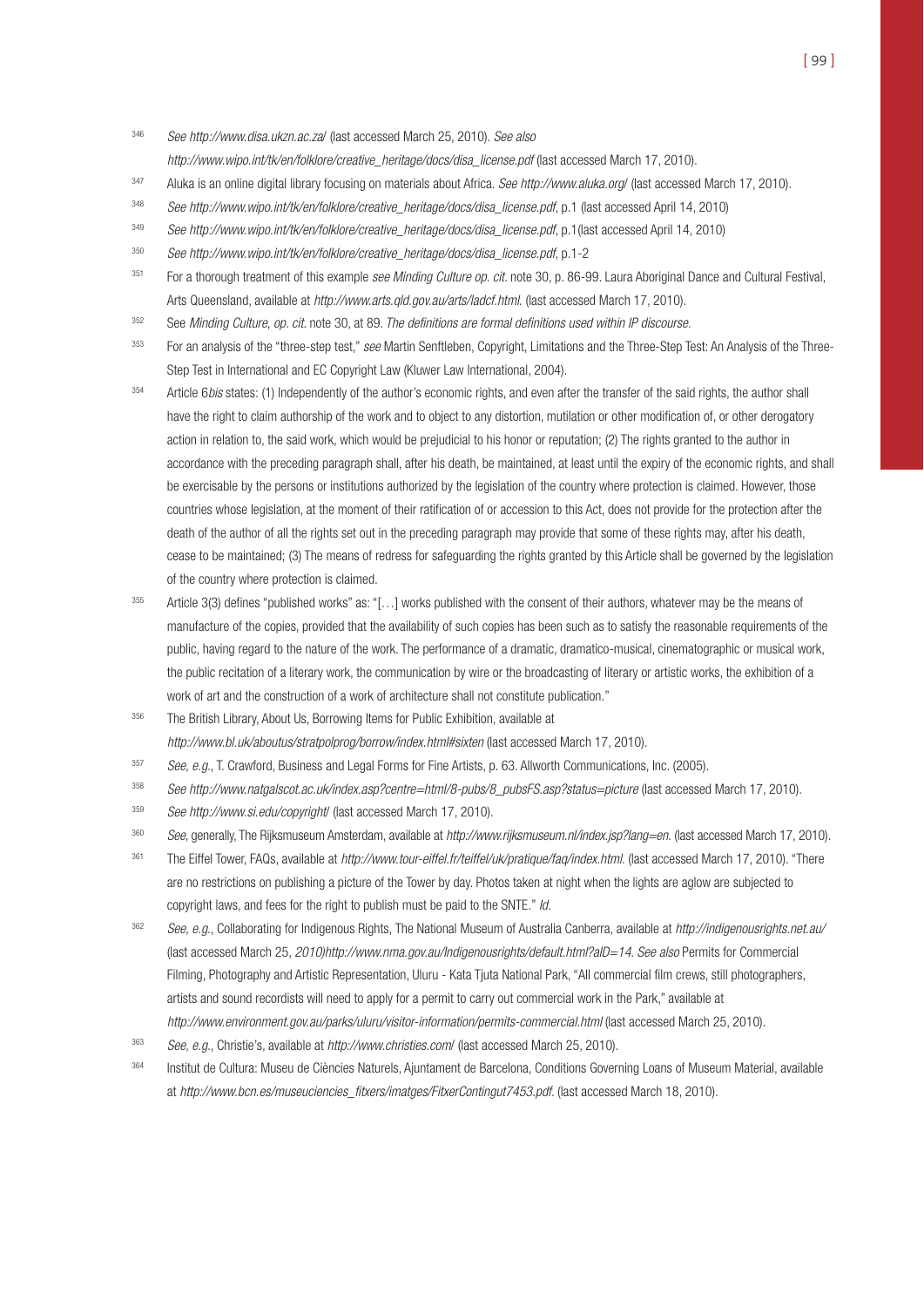# **GLOSSARY**

**Archive.** A place in which public records or other important historic documents are kept. (Oxford English Dictionary)

- **Assignment.** An author may license or assign his copyright to another party. An assignment is a transfer of a property right. Under an assignment of copyright, the rights owner transfers one, some or all his rights. If all rights are assigned, the person to whom the rights are assigned becomes the new owner of copyright. In some jurisdictions, not all rights may be transferred, however. In France, for example, an author's moral rights may never be given or sold to another party; they remain with the original author. In some of these countries, even economic rights are not transferable and may only be licensed, such as in Germany. See also "License," "Owner."
- **Authenticity.** The quality of being authentic, or entitled to acceptance, […] as being what it professes in origin or authorship, as being genuine; genuineness. (Oxford English Dictionary)
- **Author.** Under copyright law, an author is the creator of an original work, i.e., an original intellectual creation. As such, an author can be – among other things – a writer, a film director, a sculptor, a choreographer or a music composer; the author may be an individual or a legal entity. In most jurisdictions, copyright protection comes into existence automatically upon the creation by an author of an original work. The author is not required to register his copyright. Some jurisdictions allow for joint ownership of copyright. In the context of TCEs, this means that a collectivity or community could potentially be considered an author. See "Collective rights."
- **Collective Rights.** Rights that are owned collectively by a group of persons or a community, for example, collective ownership of trademarks or joint ownership of copyright. In the context of TCEs, if protection is sought, it is often the case that the most appropriate entity in which the protection should inhere may be a *group* of people: a tribe or other collective. Some jurisdictions provide for this possibility in their laws. Ecuador, for example, in its Constitution, recognizes "collective IP rights" on communities' ancestral knowledge (Art. 84); and its IP Law (No. 83 of 1989) establishes a *sui generis* system of collective intellectual rights of indigenous and traditional communities. A mixture of individual and collective customary rights and obligations may apply simultaneously to a work. Concerns have been raised by some indigenous peoples and traditional communities that existing copyright law does not recognize, provide for, or give legal effect to this "mixture" of individual and collective customary rights and obligations.
- **Contract.** Generally, a contract is an agreement between two or more parties that creates obligations that are enforceable or otherwise recognizable at law.
- **Copyright.** The term "copyright" (or sometimes "author's rights") refers to rights in relation to original artistic and literary works such as novels, writing, music, paintings and sculptures, films and technology-based works such as computer programs and electronic databases. It protects the particular manner of expressing an idea. Copyright protection comes into existence automatically upon the creation by the author of an original work; the author is not required to register his copyright. The author of a work, the initial copyright owner, has a bundle of "exclusive rights" to do certain restricted acts in relation to his work. These may include: copying the work; publishing, issuing or selling copies of the work to the public; performing the work in public; playing the work in public; showing the work in public; broadcasting the work or including the work in a cable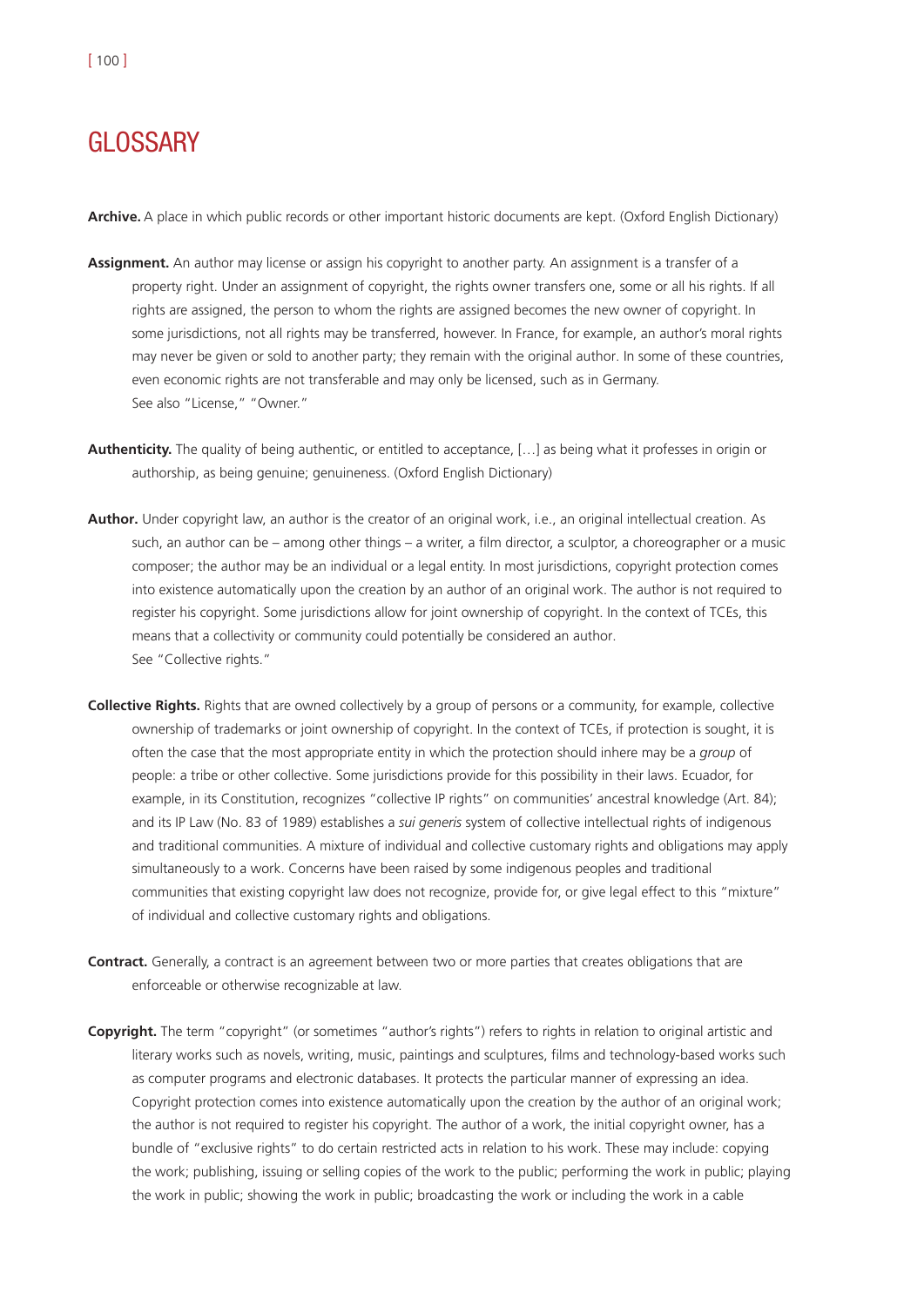program service or digital media; making an adaptation of the work or doing any of the above activities in relation to an adaptation; and authorizing any other person to do any of the restricted activities listed above. For the purposes of the Publication, the term "creator" and "author" are used interchangeably, unless otherwise specified.

#### **Creator.** See "Author"

**Crown Copyright.** Crown copyright is a form of copyright created through policy, contract, or legislation and used by national governments of several Commonwealth jurisdictions. It provides special copyright rules for the "Crown" (State entities). Crown copyright generally covers works which are produced by employees of the Crown in the course of their duties. As such, most material authored by ministers and public officials of Commonwealth countries is protected by Crown copyright. In some jurisdictions, Crown copyright may also cover works commissioned by the Crown for governmental or policy purposes, such as private university research publications commissioned and funded by the Crown.

**Cultural Heritage.** The term "cultural heritage" encompasses several main categories of heritage:

1. Cultural heritage:

*Tangible cultural heritage:* - movable cultural heritage (paintings, sculptures, coins, manuscripts, etc.) - immovable cultural heritage (monuments, archaeological sites, and so on)

- underwater cultural heritage (shipwrecks, underwater ruins and cities and so on)

*Intangible cultural heritage* (oral traditions, performing arts, rituals, and so on)

- 2. Natural heritage (natural sites with cultural aspects such as cultural landscapes, physical, biological or geological formations, and so on)
- 3. Heritage in the event of armed conflict.
- **Customary Law.** A generic definition of "customary law" is "customs that are accepted as legal requirements or obligatory rules of conduct, practices and beliefs that are so vital and intrinsic a part of a social and economic system that they are treated as if they are laws." (Black's Law Dictionary) Indigenous and traditional communities have developed and established, through generations and custom, rules, protocols, values and principles, which are commonly/collectively understood and acknowledged as customary law and which may apply to TCEs and how they are to be treated or cared for, used or practiced. It should be noted that the way in which customary laws are embodied differ from one another. For instance, the laws could be codified, written or oral, expressly articulated or implemented in traditional practices. Another important element is whether these laws are actually "formally" recognized by and/or linked to the national legal systems of the country in which a people or community resides. In the context of the works of WIPO's IGC, the draft provisions for TK and for TCEs indicate that any IP-related protection granted to TK and/or TCEs should be in line with the customary laws and protocols of the relevant communities.
- **Derivative Work (or Adaptation).** A derivative work, or adaptation, is a work based upon one or more preexisting works, such as a translation, musical arrangement, dramatization, fictionalization, motion picture version, abridgement, condensation, or any other form in which a work may be recast, transformed, or adapted. A work consisting of editorial revisions, annotations, elaborations, or other modifications which, as a whole, represent an original work of authorship, is also a derivative work. The use of TCEs to create derivative works raises a number of policy issues, which are canvassed in this document.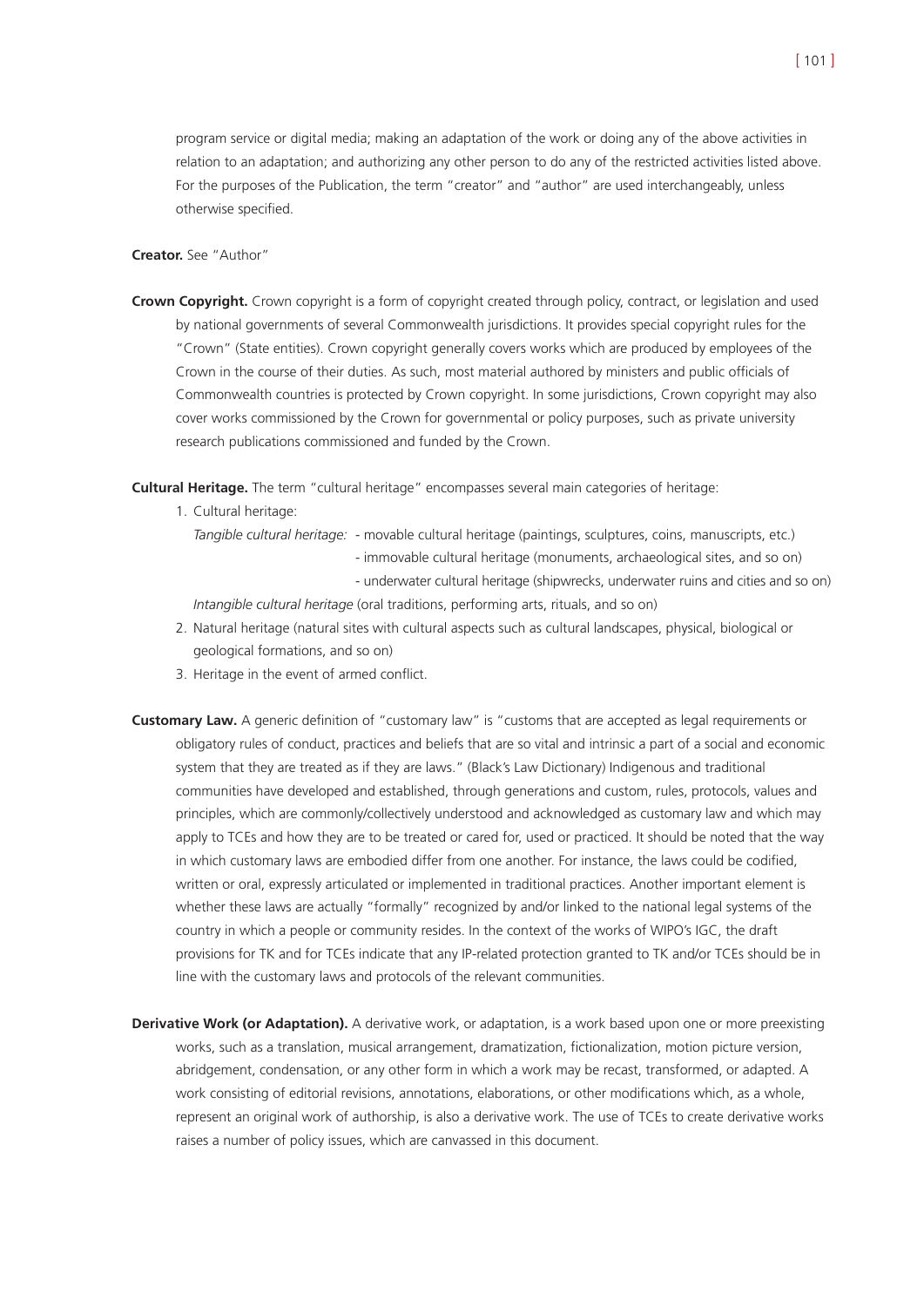- **Digital Rights Management.** Digital Rights Management ("DRM") is an umbrella term that refers to any technology used to control access and use of digital works. DRM is designed to control, monitor, and meter most uses of a digital work. Descriptively speaking, DRM is made up of two components: (1) a database containing information which identifies the content and right owners of a work and (2) a licensing arrangement that establishes the terms of use for the underlying work. DRM falls into two general categories: systems that utilize Technological Protection Measures (TPMs) and those that do not. More often than not DRM will rely on one or more TPMs. TPMs are technological methods or tools, or any kind of technology (device, product or process), intended to promote the authorized use of digital works. They may control (i.e., in most cases, prevent or restrict) access to, or uses (mainly copying) of these copyrighted works.
- **Digitization.** Digitization is the process of representing an object, image, text or a recorded signal (usually an analog signal) in electronic form, especially in the form of binary digits. The term digitization is often used when diverse forms of information, including text, sound, images and moving images, are encoded in a single 0-1 binary code. Digitizing is the primary way of storing text, images and sounds in a form suitable for transmission and computer processing.
- **Documentation.** The accumulation, classification, and dissemination of information; the material so collected. (Oxford English Dictionary)
- **Domain Name.** Domain names are the human-friendly forms of Internet addresses, and are commonly used to find web sites. For example, the domain name wipo.int is used to locate the WIPO web site at http://www.wipo.int. By allowing the use of unique alphabetical addresses instead of numeric ones, domain names allow Internet users to more easily find and access web sites. The Internet Corporation for Assigned Names and Numbers (ICANN) has overall responsibility for managing the Domain Name System.
- **Exceptions and Limitations.** Certain acts normally restricted by copyright may, in circumstances specified in the law, be done without the authorization of the copyright owner, for the benefit of society. These permitted acts fall under what are referred to as "exceptions" and "limitations."

Article 9(2) of the Berne Convention provides a three-step guidance for deciding exceptions: "It shall be a matter for legislation in the countries of the Union to permit the reproduction of such works in certain special cases, provided that such reproduction does not conflict with a normal exploitation of the work and does not unreasonably prejudice the legitimate interests of the author."

Article 13 of the TRIPS Agreement provides that "Members shall confine limitations or exceptions to exclusive rights to certain special cases which do not conflict with a normal exploitation of the work and do not unreasonably prejudice the legitimate interests of the right holder."

Article 10 of the WCT provides that "(1) Contracting Parties may, in their national legislation, provide for limitations of or exceptions to the rights granted to authors of literary and artistic works under this Treaty in certain special cases that do not conflict with a normal exploitation of the work and do not unreasonably prejudice the legitimate interests of the author. (2) Contracting Parties shall, when applying the Berne Convention, confine any limitations of or exceptions to rights provided for therein to certain special cases that do not conflict with a normal exploitation of the work and do not unreasonably prejudice the legitimate interests of the author.

These three provisions reflect what is referred to as the "three-step test."<sup>332</sup>

There are two basic types of exceptions and limitations to copyright: (1) "free uses," which are acts of exploitation of works which may be carried out without authorization and without an obligation to compensate the owner of rights for the use, and (2) "non-voluntary licenses," under which the acts of exploitation may be carried out without authorization, but with the obligation to compensate the owner of rights.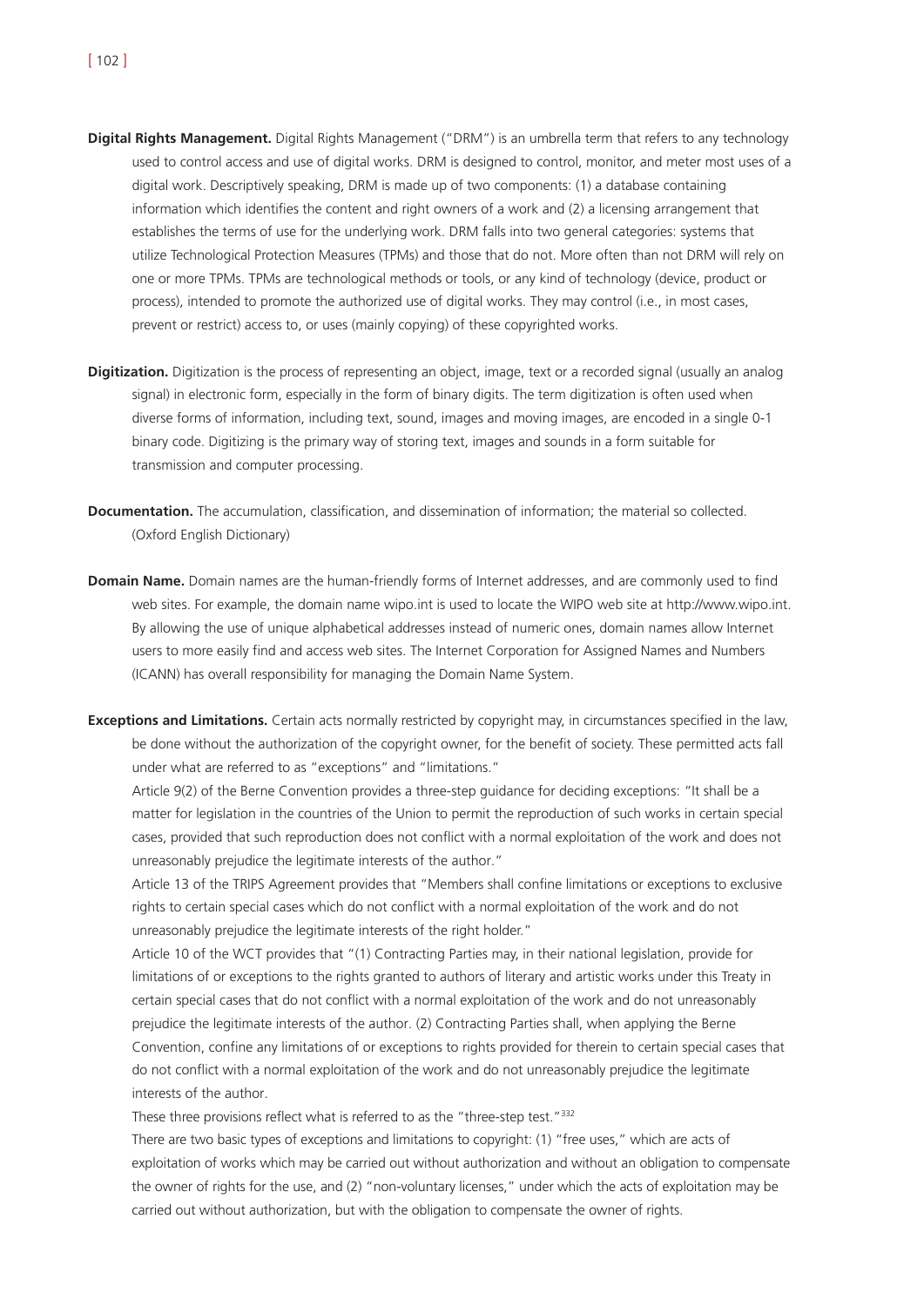Jurisdictions deal with exceptions and limitations differently. Civil law jurisdictions typically articulate a finite set of exceptions in their copyright laws, while common law jurisdictions typically describe the types of situations under which use of copyrighted works may be a "fair use," or "fair dealing," or similar concept, of those works.

- **Fixation.** Fixation is the process or result of capturing a work or protected subject matter in a tangible or material medium. Typically in countries of the Anglo-American copyright system, fixation is a precondition for copyright protection. Fixation occurs, for example, when a live television broadcast is transmitted and simultaneously recorded on videotape. Fixation also occurs when a painting is completed or a song is recorded. Fixation is a problematic concept for TCEs since there is often no single manifestation of a TCE that would comprise the final "fixed" expression.
- **Good practices.** Good practices include methods and techniques that have consistently shown results that are in some way superior to those achieved with other means, and which can be used as benchmarks. There is, however, no practice that is best for everyone or in every situation, and good practices tend to change over time depending on social, cultural and technological circumstances and advances. In the context of this Publication, the concept of good practices is important insofar as distinguishing them from norms or other rules. The Publication does not seek to impose standards or other obligations; it is meant to be a useful tool to describe the experiences and insights of institutions and organizations around the world in an effort to inform museums, libraries and archives of IP issues and options for the management of TCEs.
- **Intangible Cultural Heritage.** "Intangible cultural heritage" is defined in the UNESCO Convention for the Safeguarding of the Intangible Cultural Heritage, 2003, as "the practices, representations, expressions, knowledge, skills – as well as the instruments, objects, artifacts and cultural spaces associated therewith – that communities, groups and, in some cases, individuals recognize as part of their cultural heritage. This intangible cultural heritage, transmitted from generation to generation, is constantly recreated by communities and groups in response to their environment, their interaction with nature and their history, and provides them with a sense of identity and continuity, thus promoting respect for cultural diversity and human creativity." The Convention also states that "intangible cultural heritage" is manifested inter alia in the following domains: a) oral traditions and expressions, including language as a vehicle of the intangible cultural heritage; b) performing arts; c) social practices, rituals and festive events; d) knowledge and practices concerning nature and the universe; e) traditional craftsmanship.
- **Intellectual Property.** Intellectual property (IP) refers to creations of the mind: inventions, literary and artistic works, and symbols, names, images, and designs used in commerce. IP comprises of two categories: industrial property, which includes patents, trademarks, industrial designs, and geographical indications; and copyright and related rights. Rights related to copyright include those of performing artists in their performances, producers of phonograms in their recordings, and those of broadcasters in their radio and television programs.
- **Library.** An […] institution or establishment, charged with the care of a collection of books, and the duty of rendering the books accessible to those who require to use them. (Oxford English Dictionary)
- **License.** An author may license or assign his copyright to another entity. A license is an authorization given by the rights owner (licensor) to another (licensee) to perform a certain act in respect of the work concerned. Often, the licensee is authorized to use the work in exchange for an agreed fee or royalty. Such authorization is often prescribed in a formal licensing agreement. It is usually limited to a certain territory, for a limited period of time and for limited, specific uses.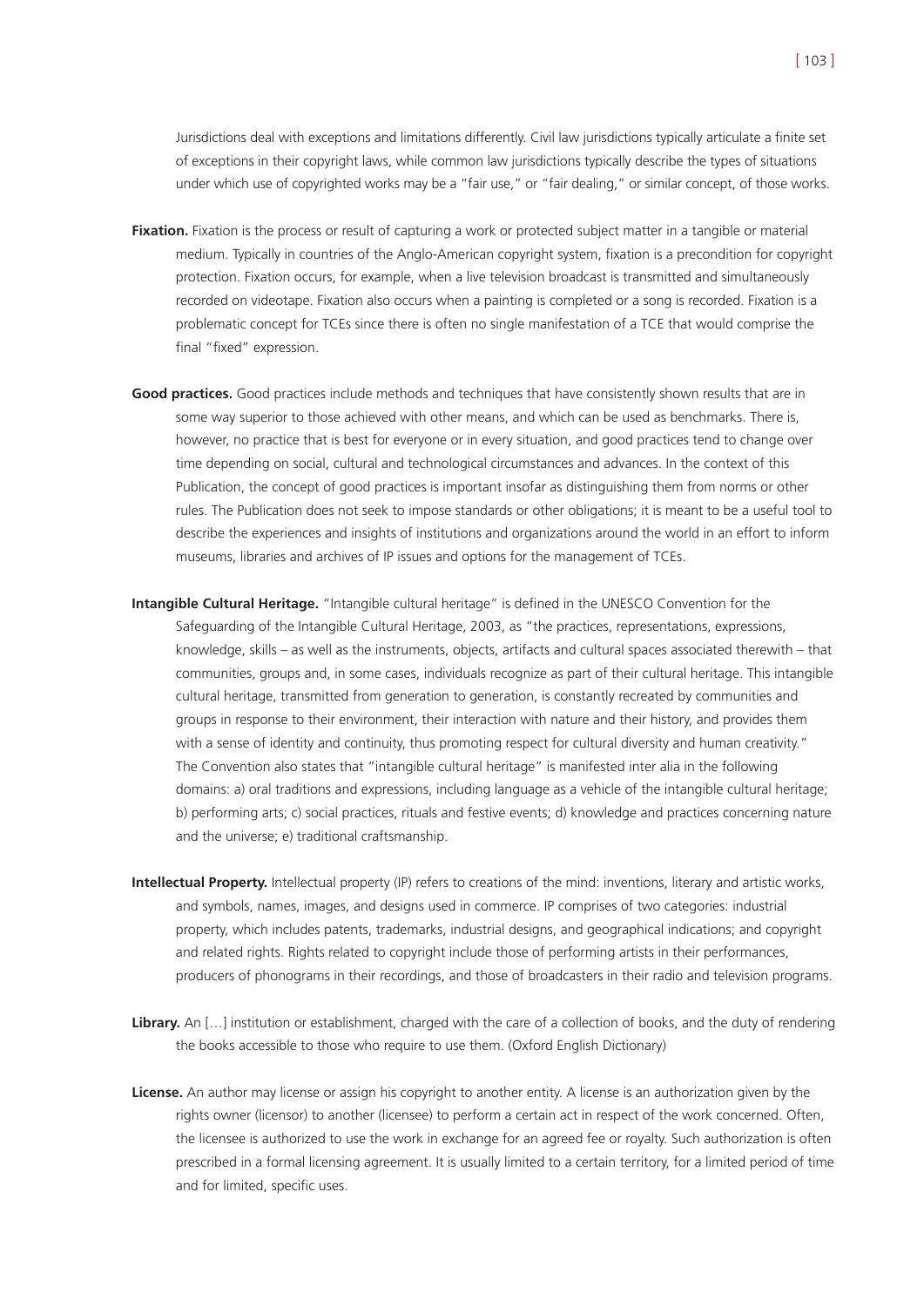- **Moral Rights.** Moral rights are enshrined in the Berne Convention at Article 6*bis*. <sup>333</sup> They are not incorporated in the TRIPS Agreement. National copyright laws handle moral rights quite differently. Moral rights generally include, *inter alia*, the right to be identified as the author or to claim authorship of a work (the right of attribution or paternity) and the right to object to derogatory treatment, distortion, mutilation or modification of their work (the right of integrity). In many jurisdictions, moral rights cannot be assigned or licensed to another person, although they may be waived. While moral rights are sometimes viewed by scholars as potentially appropriate to address some of the concerns expressed by indigenous peoples and traditional communities regarding the protection of TCEs, existing moral rights law only applies to those TCEs that are eligible for copyright protection. Under most laws, many TCEs do not meet the criteria for copyright protection and therefore currently do not benefit from moral rights.
- **Museum.** A building or institution in which objects of historical, scientific, artistic, or cultural interest are preserved and exhibited. Also: the collection of objects held by such an institution. (Oxford English Dictionary)
- **Originality.** Under copyright law, originality characterizes a work that it is its author's own intellectual creation, and is not copied from another work. In most copyright laws, a requirement for protection is that a copyrightable work exhibits a minimal level of originality; this threshold tends to be very low. For TCEs, which are often based on former works and whose validity is often dependant on faithful or near-faithful reproductions of past works, new iterations of a TCE may or may not be eligible for copyright protection, because of the originality requirement.
- **Owner.** The rights owner is the person or entity to whom the IP rights belongs. In copyright law, the original (initial) owner is generally the author. If the author so chooses, he may assign or license his copyright to a third party. In Continental European law countries, moral rights are typically inalienable. (e.g., in France, moral rights inhere in the author only and cannot be transferred; in some of these countries, even economic rights are not transferable and may only be licensed, such as in Germany.) It is important to note that owning the physical manifestation of a work is different from owning the copyright in that work. For example, if an original oil painting is purchased, the purchaser can take home the painting but is not authorized to license an image of that painting to a cultural institution.
- **Patent.** A patent is an exclusive right granted for an invention, which is a product or a process that provides, in general, a new way of doing something, or offers a new technical solution to a problem. In order to be patentable, an invention must fulfill three main conditions. It must be capable of industrial application. It must show an element of novelty, i.e., some new characteristic which is not known in the body of existing knowledge in its technical field (called "prior art"). The invention must show an inventive step which could not be deduced by a person with average knowledge of the technical field. Its subject matter must be accepted as "patentable" under law. In many countries, scientific theories, mathematical methods, plant or animal varieties, discoveries of natural substances, commercial methods, or methods for medical treatment (as opposed to medical products) are generally not patentable.
- **Perpetuity.** The term 'perpetuity' is normally used in the context of IP to qualify a period of protection that lasts indefinitely. Copyright protection subsists in a creative work for a finite period of time. The Berne Convention requires that this period of time be no less than the life of the author plus fifty years beyond his death. National laws are free to provide for a longer period of time, but perpetual protection does not currently exist in national copyright laws. Many indigenous peoples and traditional communities are of the view that protection for TCEs should be perpetual, as this corresponds best to their needs and to the customary laws and values relating to most of their TCEs.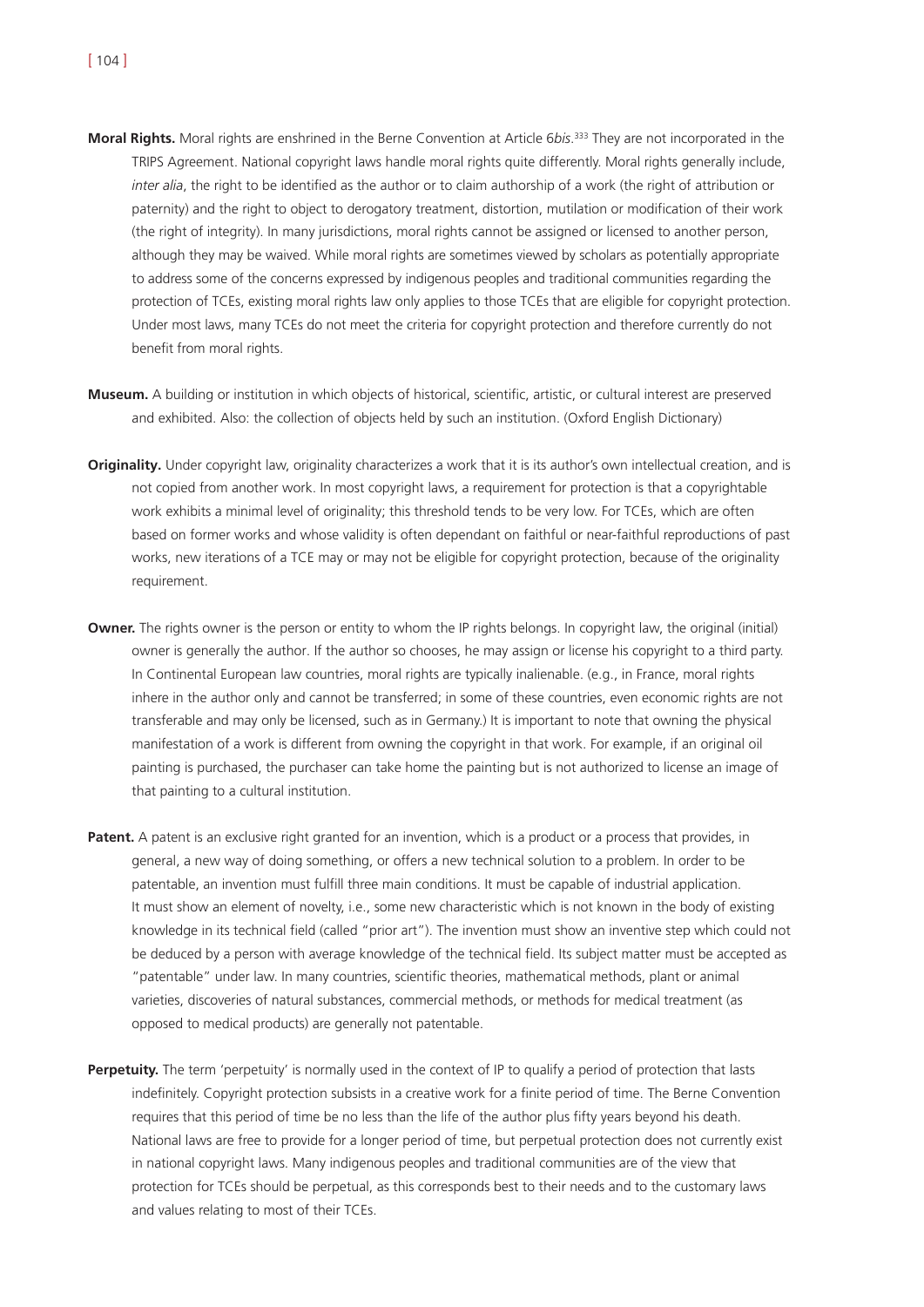- **Policy.** A policy is a program of actions or decisions adopted by a person, group, or government, or the set of principles on which they are based, which are oriented towards a long-term purpose or to a particular problem. Policies are sometimes but not always embodied in legislation and usually apply to a political entity (such as a country or any of its administrative subdivisions) as a whole.
- **Preservation.** The action of preserving from damage, decay, or destruction; the fact of being preserved. (Oxford English Dictionary)
- **Protocol** Protocol, as used in this Publication, generally refers to a code of conduct or a standard of behavior, often emanating from a community or institution, which is considered correct or desirable.
- **Public Domain.** The public domain is the scope of material that can be used and exploited by everyone without authorization, and without the obligation to pay remuneration – as a rule because of the expiry of their term of protection, or due to the absence of an international treaty ensuring protection for them in the given country, or since the conditions of protection are not fulfilled. The role, contours and boundaries of the public domain are under active discussion in several forums, including at WIPO. The role of the public domain is relevant to TCEs, as preexisting traditional culture as such and particular expressions thereof are generally not protected by current copyright laws and are treated, from the perspective of the IP system, as part of the public domain. To the extent that TCEs and knowledge systems are in the public domain they may be freely used by artists, writers, researchers, industry and any other user. Indigenous peoples and traditional communities contest that their cultural expressions and knowledge systems may be in the public domain. Yet, others argue that protecting such materials with IP-like rights would inappropriately restrict the public domain and therefore the ability of users to take advantage of it. This is a complex policy debate and there are diverse views.
- **Publication.** "Publication" is a technical term in copyright law. One of the exclusive rights sometimes granted to an author is the right to publish his work. "Publication" generally means the making available of copies, with the consent of the author, in a quantity and manner that is suitable to satisfy the reasonable requirement of the public. The Berne Convention gives a definition of "published works" at Article 3(3).<sup>334</sup> The exact definition of a "published" work depends on the jurisdiction. In some countries, for example Germany, works of visual art (such as sculptures) are considered to be published if they have been made permanently accessible to the general public (erecting a sculpture on public grounds, for example, would constitute publication in Germany). Australia, the United Kingdom and the United States of America generally require the distribution of copies as a prerequisite to consider a copyrighted work "published."

**Sui generis.** Of one's or its own kind; peculiar. (Oxford English Dictionary)

- **Resale Right.** The resale right entitles artists (or their heirs) to a royalty based on the resale price of an original graphic or plastic work of art subsequent to the first sale or transfer by the artist, when art market professionals (such as an auctioneer, a gallery or any other art dealer) participate in the sale. The resale right, where it exists, forms an integral part of copyright and is intended to ensure that authors of graphic and plastic works of art share in the economic success of their original works of art. It helps to redress the economic situation of artists who benefit from successive exploitations of their works. The resale right model does have potential in terms of reducing inequities in relation to the resale of TCEs.
- **Restoration.** The action, process, or result of restoring something (esp. a work of art or literature) to an unimpaired or perfect condition; renovation or reconstruction intended to restore something to its (supposed) original condition. (Oxford English Dictionary)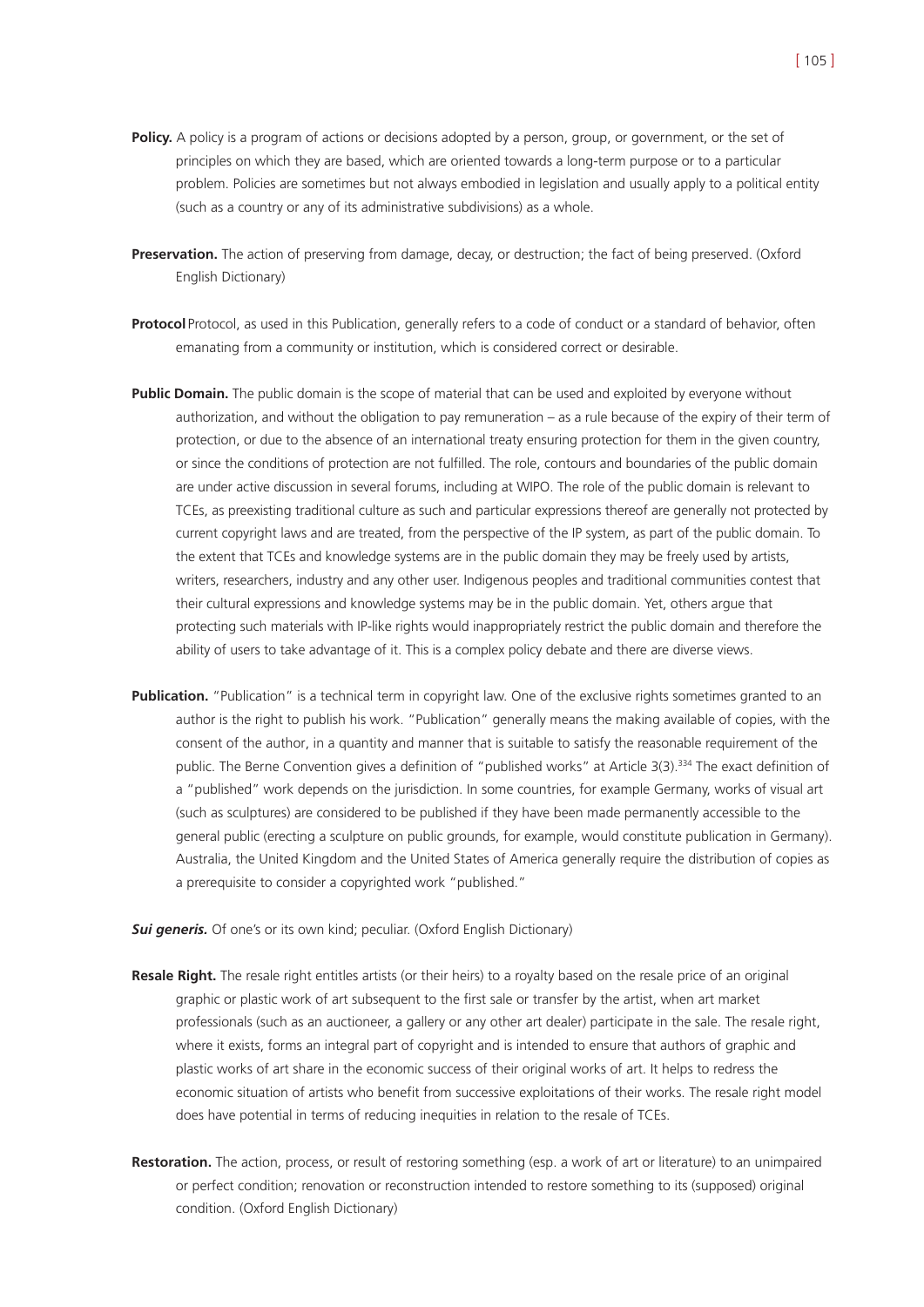**Subject Matter.** This concept refers to what can be protected by IP. The type of IP protection that applies depends on the subject matter. Copyright, for example, covers original works, i.e., such subject matter as, *inter alia*, art, literature, computer programs and music. Patent law covers inventions that exhibit a certain threshold of novelty, among other criteria. A TCE's subject matter, often comparable to subject matter covered by copyright and/or related rights law, is not always categorized as such. This has to do with the nature of TCEs and the inadequacy of copyright law's structure for their protection. It should also be noted that some traditional healing rites, religious rights of passage and festival performances, for example, often encompass both potentially patentable TK and copyrightable TCEs.

See "Copyright", "Patent", "Trademark".

- **Trademark.** A trademark is a distinctive sign used to differentiate identical or similar goods and services offered by different producers or service providers. Trade marks can include words, logos, colors, sounds, smells – or any combination of these. Trademarks are a type of industrial property, protected by national intellectual property laws and international treaties. Trademark protection is territorial, but it is possible to apply for international protection under, for example, the Madrid System. Trademark protection for TCEs may be sought in some instances; it has the advantage of potential perpetual protection, as long as the trademark is "used." Trademarks must be used in the context of trade (in business transactions), and therefore may not be appropriate for TCEs for which no commercial value is to be exploited.
- **Traditional Cultural Expressions / Expressions of Folklore.** WIPO uses the terms "traditional cultural expressions" (TCEs) and "expressions of folklore" (EoF) to refer to tangible and intangible forms in which TK and cultural heritage are expressed, communicated, manifested and passed on within indigenous and traditional communities. These terms have replaced the term "folklore", which had negative connotations. Examples include traditional music, performances, narratives, names and symbols, designs and architectural forms. The terms are used as interchangeable synonyms, and may be referred to simply as "TCEs." The use of these terms is not intended to suggest any consensus among WIPO Member States on the validity or appropriateness of these or other terms, and does not affect or limit the use of other terms in national or regional laws. Current discussions within the WIPO Intergovernmental Committee on Intellectual Property and Genetic Resources, Traditional Knowledge and Folklore (IGC) use the following description of the term "traditional cultural expressions" (or "expressions of folklore"): "Traditional cultural expressions" or "expressions of folklore" are any forms, whether tangible and intangible, in which traditional culture and knowledge are expressed, appear or are manifested, and comprise the following forms of expressions or combinations thereof:
	- verbal expressions, such as: stories, epics, legends, poetry, riddles and other narratives; words, signs, names, and symbols;
	- musical expressions, such as songs and instrumental music;
	- expressions by action, such as dances, plays, ceremonies, rituals and other performances;
	- whether or not reduced to a material form; and
	- tangible expressions, such as productions of art, in particular, drawings, designs, paintings (including body painting), carvings, sculptures, pottery, terracotta, mosaic, woodwork, metalware, jewelry, baskets, needlework, textiles, glassware, carpets, costumes; handicrafts; musical instruments; and architectural forms; which are:
	- a) the products of creative intellectual activity, including individual and communal creativity;
	- b) characteristic of a community's cultural and social identity and cultural heritage; and
	- c) maintained, used or developed by such community, or by individuals having the right or responsibility to do so in accordance with the customary law and practices of that community.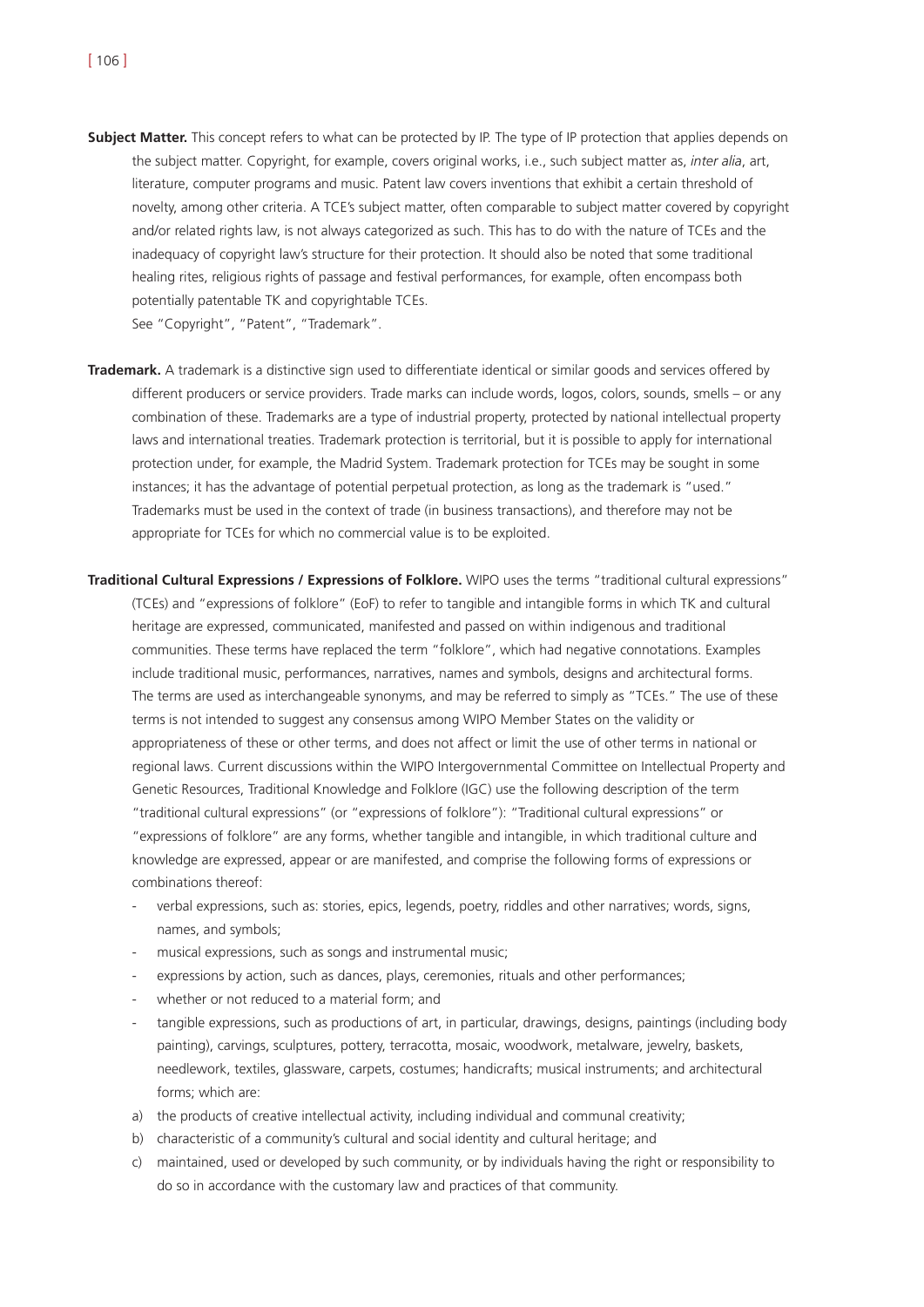The specific choice of terms to denote the protected subject matter is usually determined at the national and regional levels.

**Work.** The kinds of works covered by copyright include: literary works such as novels, poems, plays, reference works, newspapers and computer programs; databases; films, musical compositions, and choreography; artistic works such as paintings, drawings, photographs and sculpture; architecture; and advertisements, maps and technical drawings.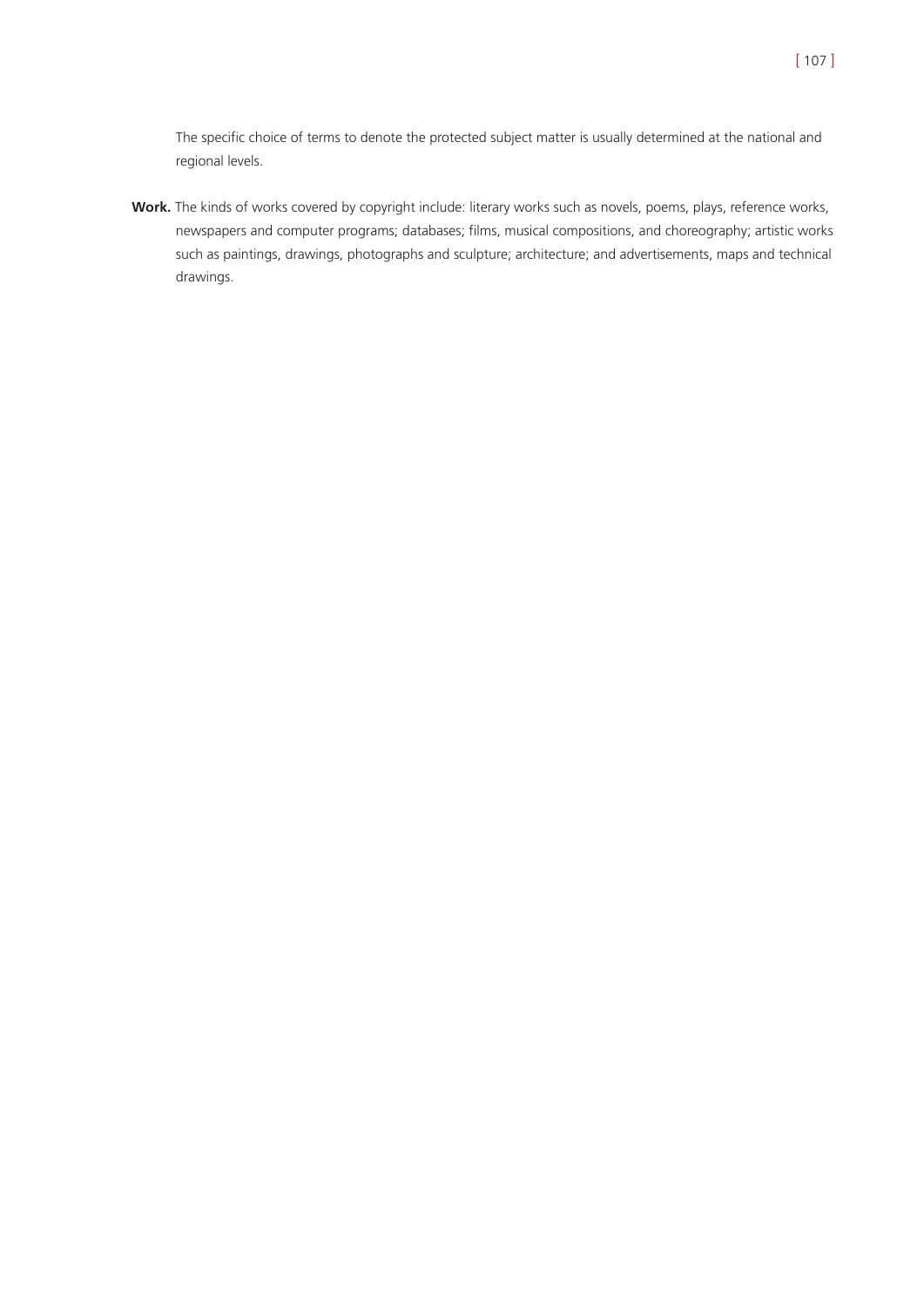# FAQ

The below scenarios, information and general answers do not constitute legal advice but are meant to illustrate some common issues and provide some approaches to solving them.

#### **1. What is the difference between copyright, trademarks and patents?**

A patent for an invention is the grant of a property right to an inventor, for a finite period of time. Internationally, the requirements for and benefits from an issued patent vary but, generally, a patent must be new (original), non-obvious (there must be an inventive step in its creation that would not be obvious to someone in the profession or field), and the invention must be useful. Different jurisdictions describe the contours of these requirements differently but they tend to be fairly similar. Another jurisdictional difference can be patentable subject matter; for example, in some countries, patenting a life form falls outside the scope of subject matter allowed in the patent regime.

A trademark is a word, name, symbol or device which is used in business in conjunction with goods or services to indicate their source and to distinguish them from others. Trademarks are used to prevent other entities from using a confusingly similar mark.

Copyright, the form of intellectual property discussed most thoroughly in this publication, is a form of protection provided to the authors of original works including literary, dramatic, musical, artistic, and certain other intellectual works, both published and unpublished. Copyright protects the form of expression rather than subject matter. The bundle of rights that accompanies copyright protection includes the right to autorize copies and derivative works. Depending on the jurisdiction, copyright includes moral rights which allow a copyright owner to exercise a type of "quality control" over his or her work regardless of physical possession.

## **2. If the museum owns the physical manifestation of an artwork, doesn't that mean it can freely use or license the image?**

No. Owning an artwork in its physical form is completely separate from owning copyright in that work. In many jurisdictions, it is presumed that copyright remains with the author or artist unless it is specifically assigned or granted to another entity. In the TCE context, many institutions have policies in place that promote prior informed consent to the reproduction, use and display of TCEs, depending on the wishes of the relevant community.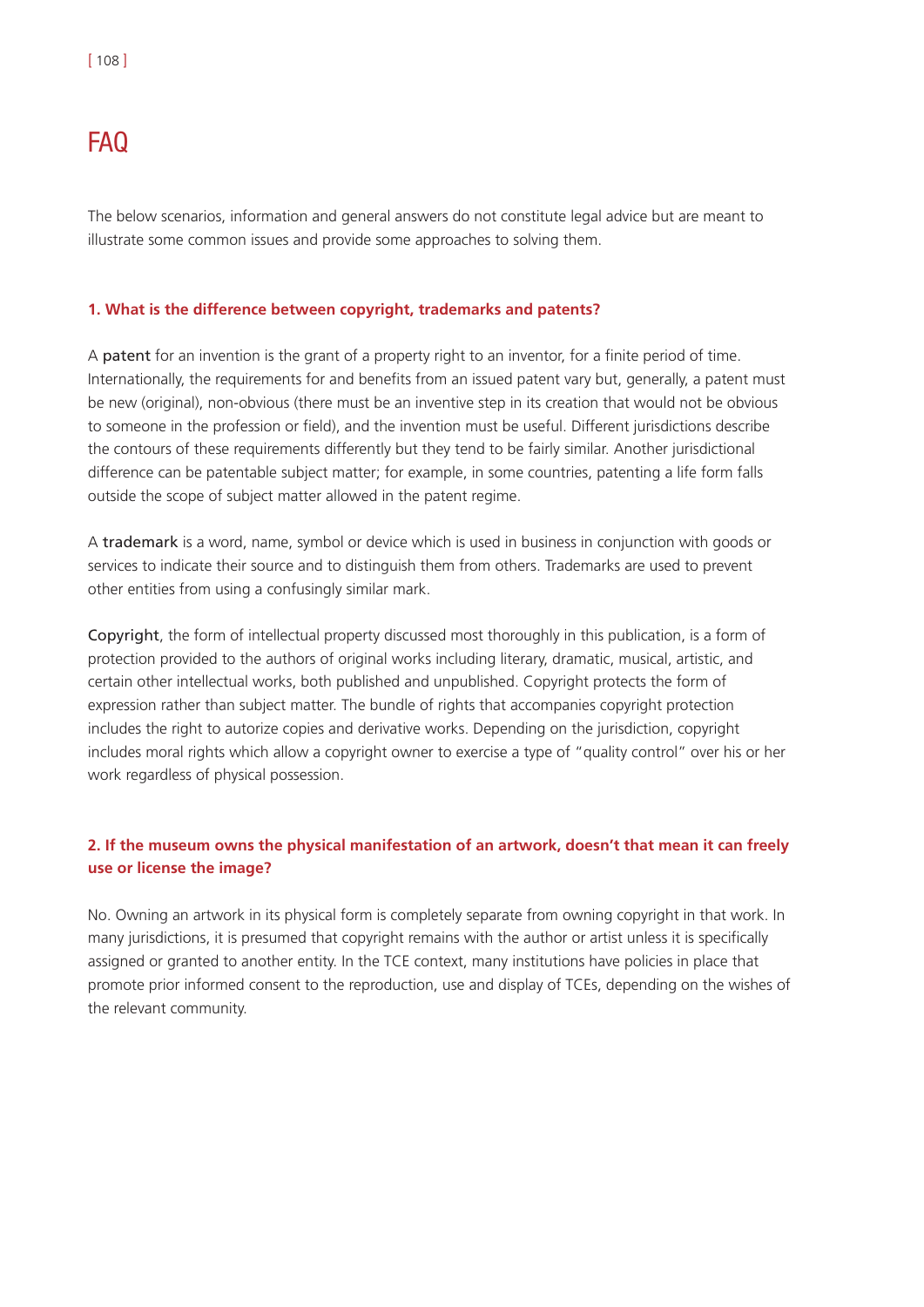## **3. How does copyright law function on the international level? Our museum has a contemporary collection and we often exhibit contemporary art from other museums around the world. What do we need to know about other countries' copyright laws?**

While there is no such thing as international copyright law *per se*, there is an international copyright convention to which most countries are party, the Berne Convention. One of the foundational aspects of this convention is the "national treatment" concept whereby countries who are party to the convention must treat the work of nationals from other member countries the same as they treat the work of their own nationals.

That being said, inter-museum exhibitions are often covered by individual contracts and, as such, individual museums have the capacity to specify how copyright concerns should be handled. For example, if your museum, located in the Netherlands, is exhibiting the paintings of a French artist who has retained copyright in his works, and if your museum wants to produce exhibition posters to advertise the exhibition throughout Amsterdam, Dutch copyright law would apply to his paintings during the time his works are in the Netherlands absent some other bilateral agreement regarding traveling museum exhibitions and/or absent a contract between your two institutions specifying a different arrangement. Yet, the conditions upon which any cultural institution will loan its collection to another institution very often requires that any reproduction of any part of the collection be funneled through the originating institution. The British Library, for example, makes the following stipulations clear before any other institution borrows from it:

#### Photography, Filming and Reproduction

- Images for reproduction can be obtained from British Library Imaging Services. The borrower should contact British Library Imaging Services regarding charges, licensing and copyright. Orders for reproductions/permissions should be made online.
- Filming is not permitted for commercial purposes.
- Permission to film for promotional or educational purposes must be sought, in advance, from the Loans Registrar.

#### Publication right

• Where an object has not been published and is then published or displayed to the public by the borrower, all publication rights will be assigned back to the British Library.<sup>356</sup>

A standard contract in the United States on this issue might read

*The Exhibitor hereby agrees that the loan of the works under this Agreement is solely for purposes of exhibition and that no other uses shall be made of the work, such other uses including but not being limited to commercial exploitation, broadcasts, or other reproduction. The Exhibitor further agrees that the works shall be kept at the following location: \_\_\_\_\_\_\_\_\_\_\_\_, and shall not be moved or displayed elsewhere without express, written consent.357*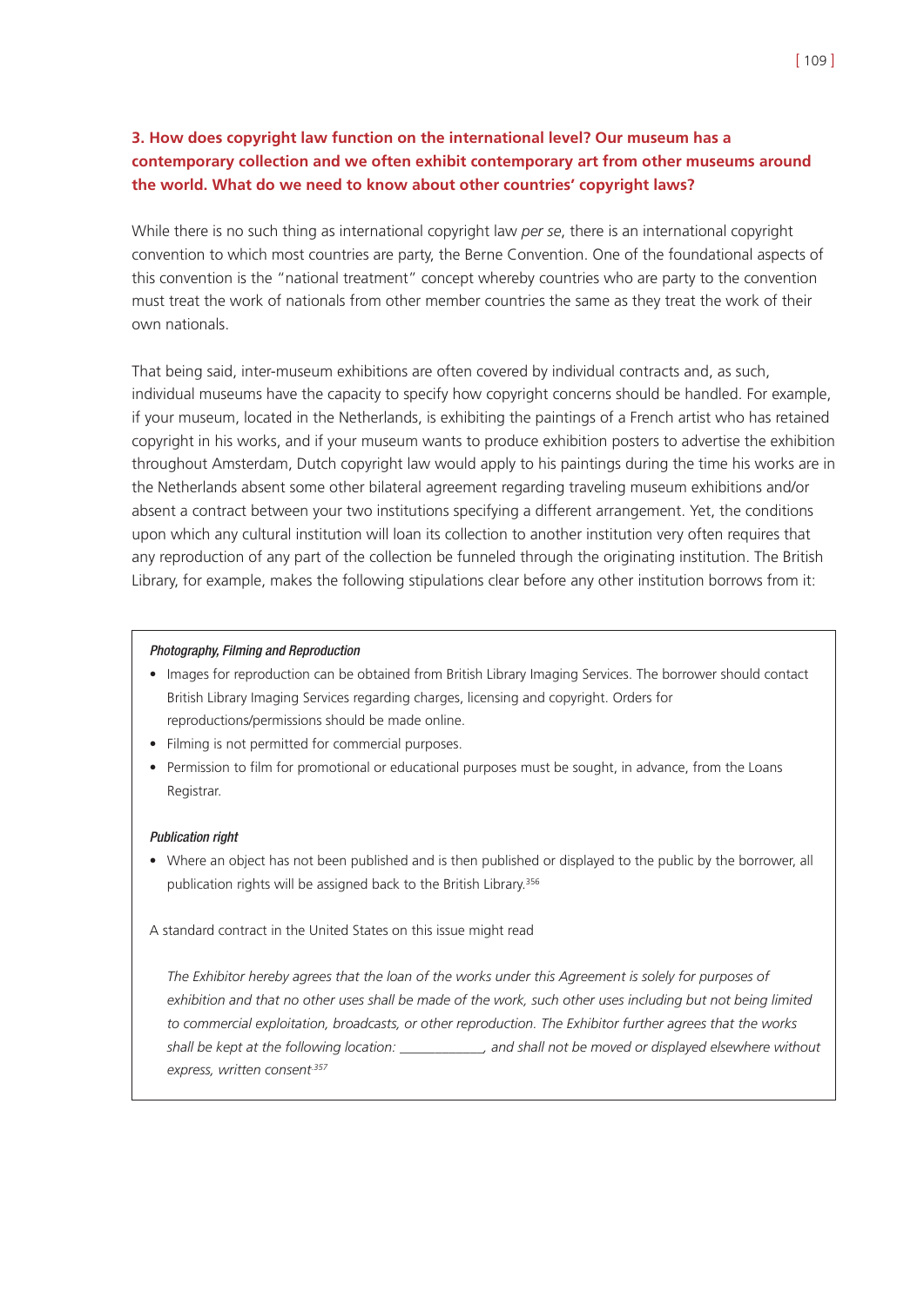# **4. As a museum with both copyright-protected and public domain art, what do we need to know about moral rights?**

Moral rights are an aspect of copyright law that can vary greatly from jurisdiction to jurisdiction. The strongest set of moral rights is found in France; some of the most watered-down are in the United States. Depending on the applicable law, therefore, moral rights apply to artworks that are covered by moral rights law at a given period in time. This would mean having to communicate with an artist or his heirs, estate or relevant copyright society when using the artwork in a manner that could call moral rights provisions into question. Moral rights can include the right of attribution to the artist, the right of integrity of the artwork, the right to use a pseudonym, and the right to remain anonymous, among others. Moral rights offenses have included painting a sculpture a different color, exhibiting an artwork in a different place than was initially specified ("site-specific" artwork), dismembering a multi-part artwork into several different pieces, and adding ribbons and wreaths to a sculpture at Christmas time. If your organization is working directly with a contemporary artist, a good starting point is to understand and implement his wishes for his artworks' display and attribution.

# **5. Our museum is mounting an exhibition revolving around the theme of tribal tattoos. We're putting together a stylish educational pamphlet to accompany the exhibition and we'd like to use a photograph that seems to still be under copyright but for which we cannot find any information as to who the photographer is. Can we still use the photograph?**

Orphan works are a class of copyrightable works whose right owner is either unidentifiable or whose contact information cannot be ascertained. Currently, it will likely depend on your jurisdiction to know how to go about the appropriate procedure for dealing with this kind of work. Some jurisdictions are beginning the legislative process for making orphan works available to parties who, after a reasonably diligent search, are unable to locate an author or artist.

**6. As a small museum with an important art collection but small physical building in a remote neighborhood, it seems wise and in line with our mission to digitize our collection. We are unable to incur many more costs than it would take to technically digitize our artworks, however, such as legal counsel. What is our best course of action?**

While it is not the intent of this list of FAQs to give legal or business advice, the following are some factors to consider when making this decision:

- 1. Owning a physical art object does not entitle a museum to publish or copy it. These are separate IP rights. Before digitizing any artwork that is still under copyright, ensure that the museum also has permission to do so from the copyright owner, be that the artist, the artist's estate or a collecting society.
- 2. Digitizing an entire collection is an expensive endeavor. Aside from technical IT expertise, it will be paramount to keep good records of the digitization process and will very unlikely be a one-time effort as acquisitions and de-accessioning are regular parts of most museums' practice.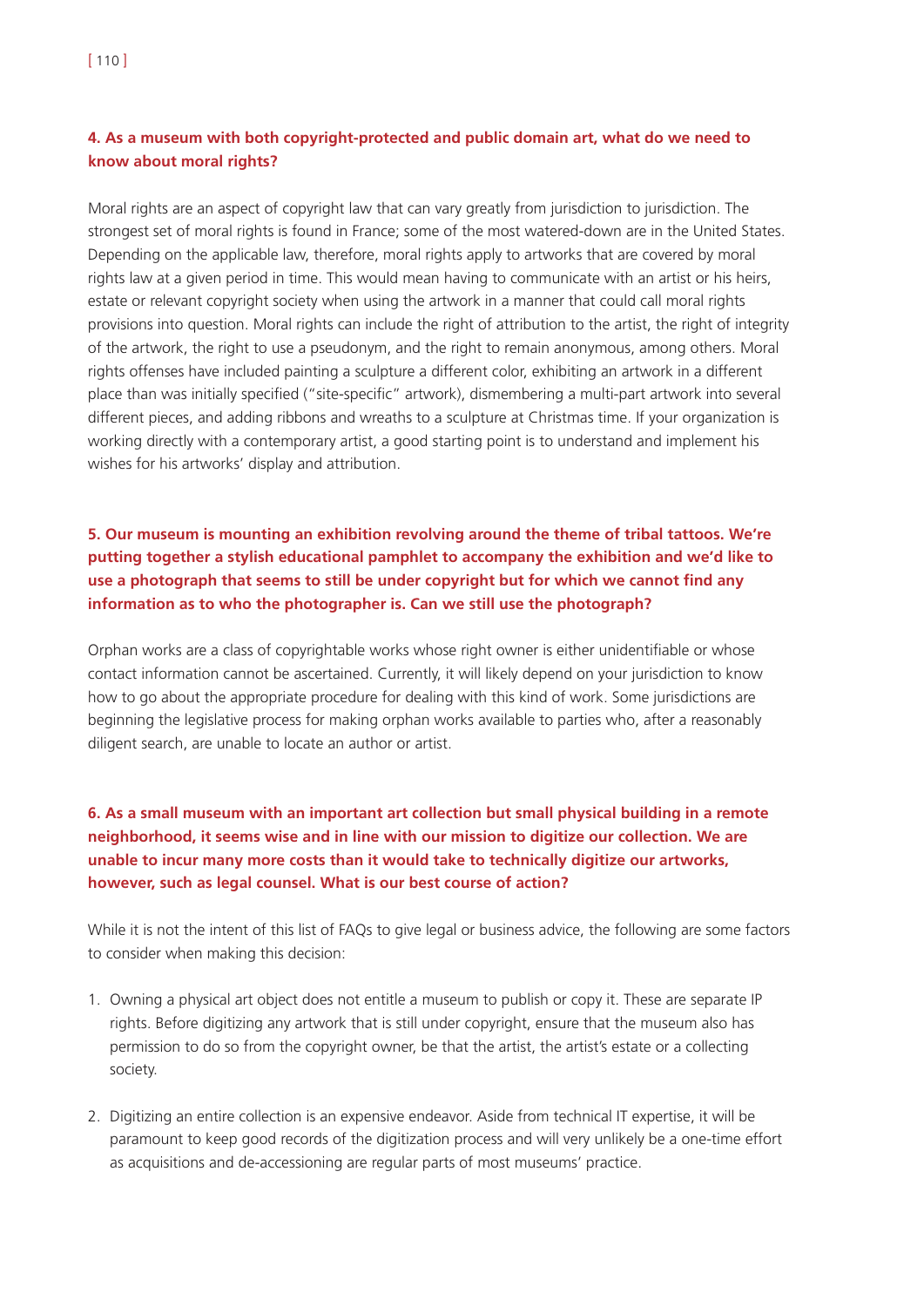3. While the business-sense aspect of digitizing a collection falls outside the scope of this writing, some essential intellectual property aspects of digitizing a collection that should not be overlooked include:

Artwork under Copyright: Before photographing and/or digitizing a work, a museum should make certain that it is licensed to photograph and digitized that work. Authorizations should be obtained from the artist of the work that is the subject matter of the digitized photograph or from the artist's estate or authorized copyright holder.

Photographs under Copyright: Digitizing an existing photograph is also a reproduction for purposes of copyright law and, as such, museums should ensure that they have the right to digitize the photograph. A museum can either hold the copyright in a photograph or it can obtain a license from the photographer (or the photographer's estate or copyright agent.)

Moral Rights: Moral rights can be an issue when digitizing an artwork. If colorization is too different from the original or if any blurring or improper cropping occurs, for example, these rights may come into play. While it would be time consuming and cumbersome to verify with an artist or photographer each and every digital image, a museum can obtain a full or partial moral rights waiver for small deviations for digitization purposes or make other mutually agreed-upon arrangements with the artist or photographer.

## **7. Under the rubric of digitizing a collection and/or having an online presence, what does my institution need to know about informing website viewers about copyright policy?**

Copyright law functions whether the public is informed or not. A bricks-and-mortar example of this is a vignette where there is a copyrighted book, a person, and a copy machine. An individual is expected to know, for example, that it is illegal to copy the entire book for a friend by means of the copy machine. Most books have copyright notices on the title page informing a potential reader what he or she can and cannot do with the book. Websites function much the same way although their digital nature renders copying much easier and inexpensive than using a copy machine. Websites handle the copyright notice in different ways. One example of a common type of notice is available at the National Galleries of Scotland Picture Library website:

The Picture Library manages an archive of more than 100,000 images of works in the National Galleries of Scotland's collection and works on long-term loan. Any copying of our works must be properly authorised. We can provide assistance and grant the necessary permissions and licenses for commercial, editorial and scholarly use of these images.

Formats: Works are available as 5x4 inch colour transparencies, black and white prints, colour prints and a selection of works are available as digital files.

The Picture Library. National Galleries of Scotland. Dean Gallery, 73 Belford Road, Edinburgh

- EH4 3DS. Telephone: + 44 (0)131 624 6258 or 6260 Fax: + 44 (0)131 623 7135
- Email: *picture.library@nationalgalleries.org*

A selection of the National Galleries of Scotland Collection can also be found at Online Collections. We are members of the British Association of Picture Libraries and Agencies and partners in Images of Art and Culture, a collaborative marketing group for national cultural collections. A number of our images are also available to view through SCRAN (Scottish Cultural Resources Access Network). We also support the Picture Research Association<sup>358</sup>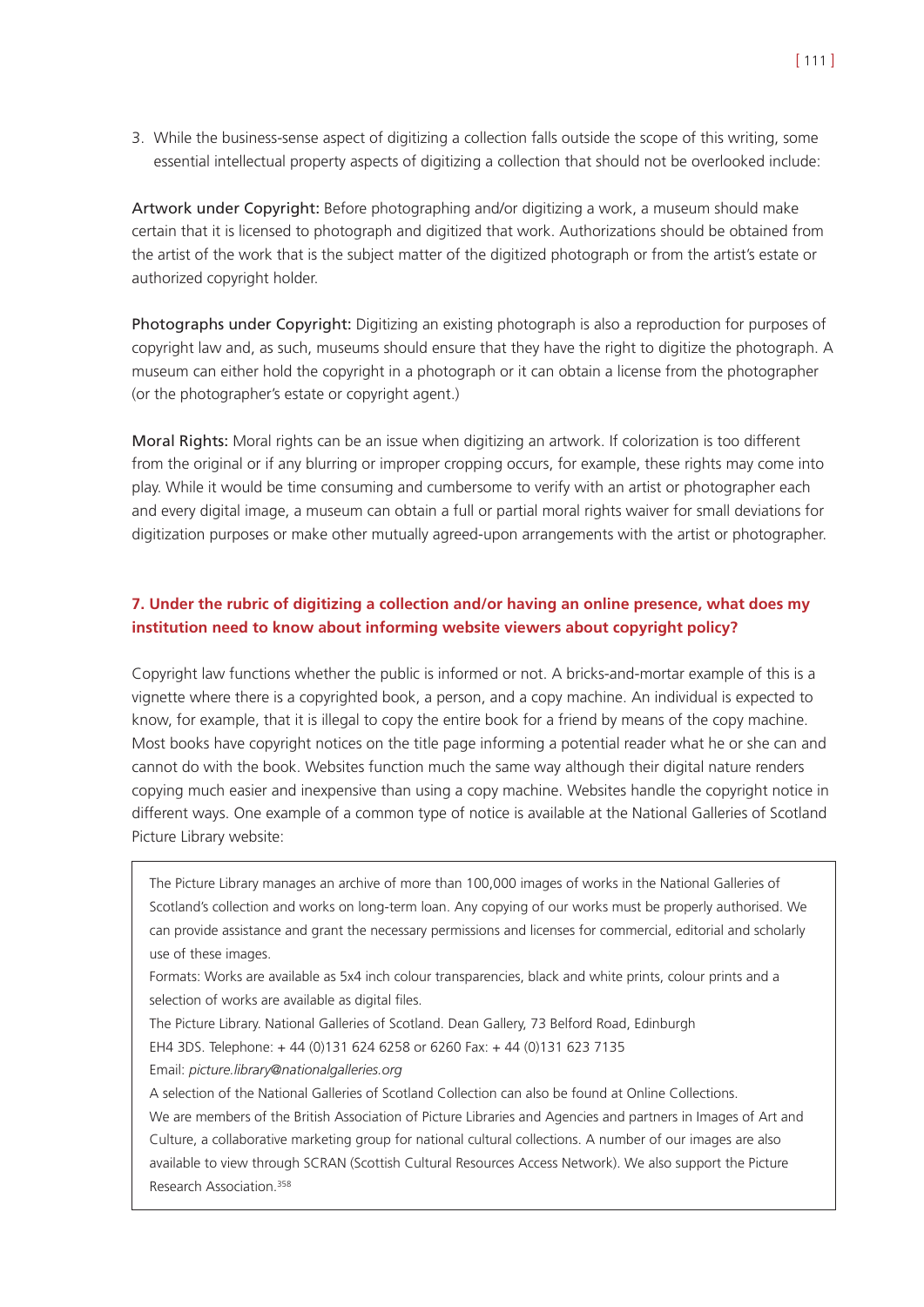The information is straightforward. It refers to copyright law only by indicating that copying must be authorized and then provides contact information so that a copier can find help. Another example of a copyright policy where the digitized collection contains possibly sensitive information is at the National Museum of the American Indian. While the Smithsonian webpage (used for all Smithsonian institutions, including the NMAI) itself is too long to cite in its entirety, it includes substantial explanations of what content is protected by IP laws, what fair use is, the limitations put on commercial use, how trademarks are used on the website, and how links to third party websites are used. It then goes on to disclaim warranties of merchantability, fitness and infringement for the text and images on the website and describes how downloading, printing or otherwise using website context is the sole responsibility of the website user and that said user warrants that he or she will limit use of the content to fair use. Furthermore, the copyright policy webpage has a FAQ section outlining image use in various scenarios from obtaining permission to using images in a school report.<sup>359</sup>

As such, there is no single way to present copyright policy. To better educate your website's viewers, a more complete policy is preferable to simply saying "all rights reserved," or using other legal language that the public might not understand.

## **8. What are personality rights, publicity rights and privacy rights? Are they related to intellectual property? What does my institution need to know about them?**

Privacy law does not fall under the rubric of IP law but the two do sometimes come up within the same situation. Like with any area of law, different jurisdictions address legal ideas differently. Broadly, however, personality rights are understood to be an umbrella term for publicity rights and privacy rights. A right of publicity is understood to operate similarly to a trademark: it is the right to keep one's image and likeness from being commercially exploited without permission or compensation springing from an agreement. A privacy right – a vast and debated field of law in itself – is sometimes understood as the right to be left alone, sometimes takes on other characteristics but generally operates non-commercially.

Museums have come across these fields of law when, for example, selling derivative work gift shop items that include the likeness of an individual. The Museum of Contemporary Art in Los Angeles was selling an array of goods such as notecubes and t-shirts bearing the image of a photocollage by artist Barbara Kruger. The Kruger work includes a photograph by a third party showing the partially enlarged right eye of a woman overlain with the words "It's a small world but not if you have to clean it." The woman whose eye was used in the photograph – and then in the photocollage – claimed that the work violated her right to privacy as well as the photographer's copyright. Both her claims failed in the United States but this example is demonstrative of issues that have not been fully explored on the international legal platform. Had the jurisdiction been different, had the woman been a celebrity, had more of her face been a part of the photocollage, the result may have been different. The United States also permitted free speech principles to trump publicity rights with regard to a painting of golfer Tiger Woods but other jurisdictions may not have done so.

For TCEs, this issue could require more vigilance. Certain tribes and cultures find great offense in the reproduction of their tribal elders' likenesses, for example. While there is no separate legal regime in this vein for TCEs, museums should take care to foster their relationships with any tribes or cultural groups whose creations they exhibit and manage. Generally, it would behoove museums to understand the privacy and publicity rights law in their jurisdiction so that they neither exhibit nor reproduce images of individuals who have not given consent to the artist or photographer for either activity.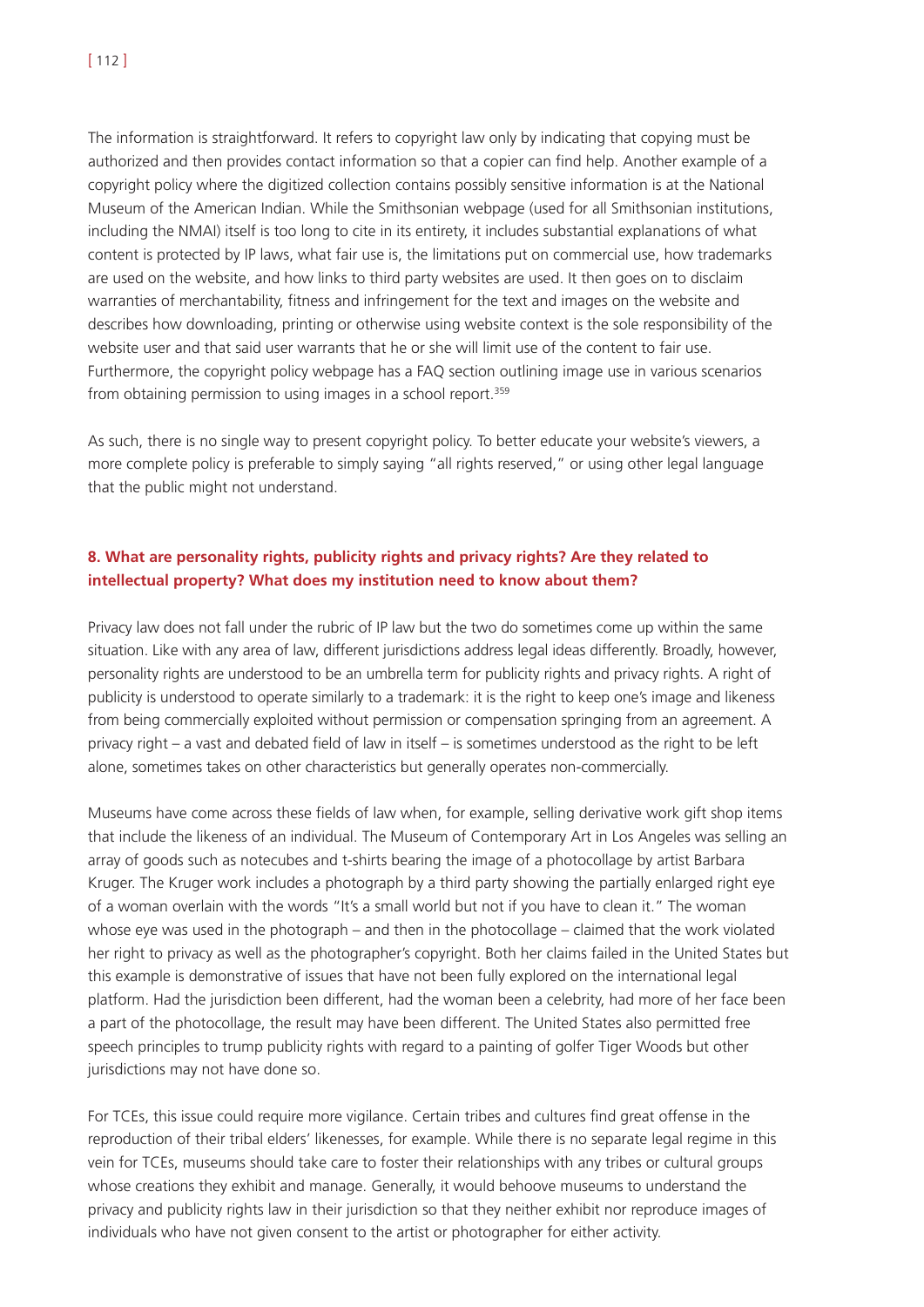## **9. What is the relationship between copyright and trademark? Can a trademark also be copyrighted? And where do TCEs fall?**

Trademark and copyright law generally operate independently of each other but do not prohibit the other legal mechanism from applying. For example, the Rijksmuseum in Amsterdam utilizes a graphic that operates as its logo. It ostensibly places this logo on its publications and on promotional materials linked to its exhibitions. As such, the logo operates as a trademark. The logo is also copyrightable, however, as an original expression. It can be found on the Museum's website along with a wide array of other copyrighted material, ranging from artwork to exhibition information.360

A TCE in the form of a symbol or sign could also ostensibly fall under both copyright and trademark rubrics although, as is pointed out throughout this compendium, that is unsettled internationally and within most individual jurisdictions. Legally, there are reasons that a TCE may or may not be copyrightable and there may be reasons that the people from whose tribe or group object to copyright covering that TCE. If a TCE is being used as a trademark (to identify goods or services in commerce), the Indigenous group or tribe from which that TCE comes may or may not condone such usage so, while a TCE may legally or technically be used as a trademark, it is probably not advisable to do so unless the prior informed consent of the relevant cultural group is obtained.

# **10. What does my institution need to know about the copyrightability of our physical location? We recently spent a vast amount of money to have a celebrity architect renovate the building and a local tourist shop is selling photograph postcards of the building.**

Depending on your jurisdiction, a photograph of a building that is visible from a public place (such as a street, a park, etc.), may be photographed and that photograph may be used for commercial gain without infringing the copyright of either the architect or the building owner. This is made explicit in the laws of the United States, the United Kingdom and Japan, for example. There are some exceptions, however. In Paris, a lighting display has been installed on the Eiffel Tower and it is forbidden to photograph it, and therefore to photograph the Tower at night.<sup>361</sup> In New York, the Flatiron Building has also gained status as a trademark of Newmark & Co. Real Estate. As such, the real estate company has settled some cases out of court that involve reproductions of the building. The general international standard, however, is that buildings that are visible from a public place may be photographed and that photograph may be used for commercial gain, ranging from postcards to movies.

### **11. What is a "thumbnail" image? Is it permissible to use them without getting permission from a copyright owner?**

With regard to a website layout, a "thumbnail" is generally understood to be a small, reduced-size graphic image. It is used for easy recognition, much as a text index is used for words. Visual search engines, such as Google Images®, utilize thumbnail images. Whether they can be used in a cultural website context may depend on several factors. In the United States, a 2003 Ninth Circuit case ruled that thumbnails comprised a fair use of copyrighted imagery. That situation involved a photographer whose photographs, in thumbnail format, were included in a search engine. While fair use may therefore be applicable in the United States in this kind of scenario, it does not address the moral rights of the photographer. An artist may not wish his or her painting or photograph to be shrunk and placed on a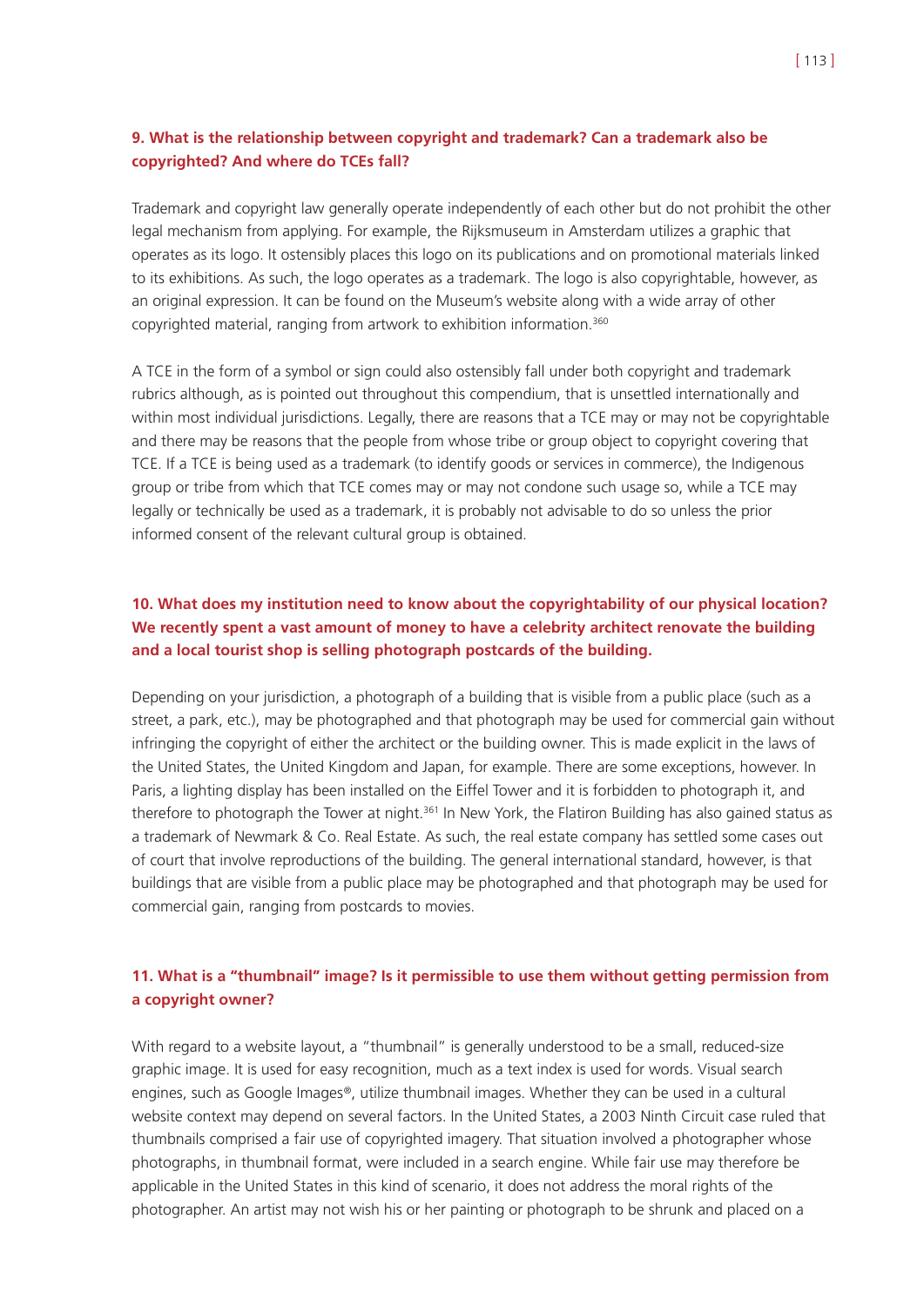museum's website as representative of his or her work. Furthermore, in other jurisdictions, use of a thumbnail may not be considered fair use at all. In Australia, for example, "fair use"-type exemptions are currently much narrower. Because a cultural institution aims to present the art it houses in the most favorable light possible, use of thumbnails should be considered in light of many things, including moral rights and TCE sensitivities, an institution's mission and relationship with its artists, and the purpose of the thumbnail (*i.e*., for simple indexing purposes or to show to the public).

## **12. What could we add to our website to promote prior informed consent for using TCEs, even if it's not a legal requirement?**

There are several proactive measures you can take in an effort to handle your collection appropriately. Firstly, address the issues in the "copyright" or "reproductions" section of your website. Explain some of the differences between your jurisdiction's copyright law and the wishes/requirements of the culture whose artwork you are exhibiting (if you have taken the appropriate steps to ensure that the relevant culture is comfortable with its artwork being exhibited at all). Become knowledgeable about the cultures whose works you are exhibiting or representing. For example, the National Museum of Australia Canberra displays a "warning" along the top of its webpages: "Indigenous Australians are advised that this website includes images or names of people now deceased."362

Digital rights management may also be something to consider. It is possible to technologically "protect" web images against downloading or modification or to utilize "flash" technology so that the images are not static and therefore not downloadable.363

# **13. My institution, rich in tribal art and archaeology, often enters into agreements with other cultural institutions around the world to allow for traveling exhibitions. Given the fact that there is no legal instrument applicable internationally for the protection or proper handling of these pieces, what can we do to ensure that our policies are complied with at a host museum?**

Bilateral contracts offer a very good opportunity for your museum to spell out its expectations and even to mention specific requirements for the handling and prospective reproduction of certain sensitive pieces. The Institut de Cultura: Museu de Ciències Naturals in Barcelona, for example, uses a clause in its Conditions Governing Loans of Museum Material:

The publication – by photograph, movie, video, DVD, molds, or any other type of reproduction of the loaned specimens – must be authorized by the Museum prior to publication. Approval of reproductions intended for scientific publication will be determined by the appropriate Museum technician. The management of the Museum will be responsible for authorizing and determining under what conditions material loaned for public or commercial programs may be reproduced.<sup>364</sup>

While different types of stipulations would be made for the handling and reproduction of cultural pieces that include TCEs, it is important to note that your museum can require compliance with whatever conditions you deem necessary to effectively and appropriately handle your collection.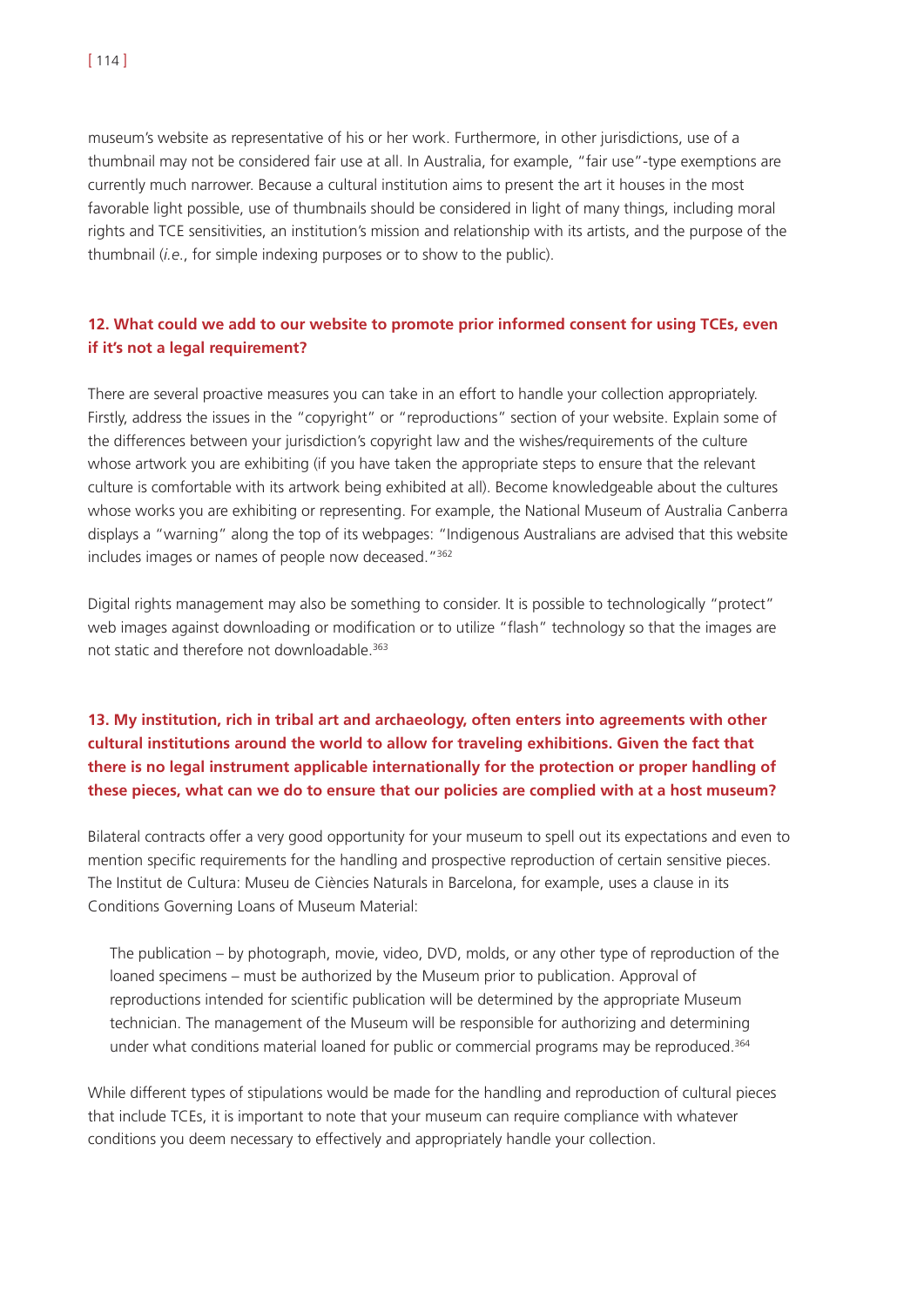### **14. Wouldn't current IP systems provide a workable avenue for indigenous and traditional peoples to market and profit from their cultures? My institution's gift shop has several tradition-inspired souvenirs and jewelry and these items are top sellers.**

Some tribes and cultural groups are happy to commodify portions of their cultural heritage. In this vein, the New Zealand Maori and some Native groups in Alaska for example have created certification marks that demonstrate to would-be consumers that certain pieces of art or handicraft are authentically made by those groups of people. That being said, making a profit from cultural heritage is not always something that indigenous people are interested in at all; maintaining the integrity of and respect for certain TCEs is of paramount importance.

It is often the case that cheaply-made "fakelore" by people who do not belong to a certain people or community is marketed as if it were authentic. If your institution is selling goods that are "inspired by" but not "made by" a certain people or community, you should ensure that that is made clear to the public.

### **15. As a jewelry designer inspired by the works at the Musée du Quai Branly in Paris, what should I mention – or not mention – when marketing my jewelry?**

The answer depends quite heavily on the particular details of your situation. To show respect for the people or culture from which you are drawing your ideas, it may be a good idea to mention that on the tag you attach to your jewelry. That being said, if you misconstrue – inadvertently or not – any important cultural symbols and somehow distort images that would cause offense to that culture, making the connection between your work and their cultural heritage may cause offense. If possible, contact the relevant curator at the museum, as they may have a working relationship with the people or community whose art you are working from, and ask specifically how or whether they would like to be attributed.

Otherwise, this Compendium addresses some of the characteristics of "derivative works," copyright infringement and misappropriation. You should never advertise or market your jewelry as if it were made or endorsed by a people or community unless that is the case. To determine whether and how to credit the culture from which you are drawing your ideas, direct communication is often the best route, followed by transparent marketing tactics that indicate that your work is not made by indigenous artisans.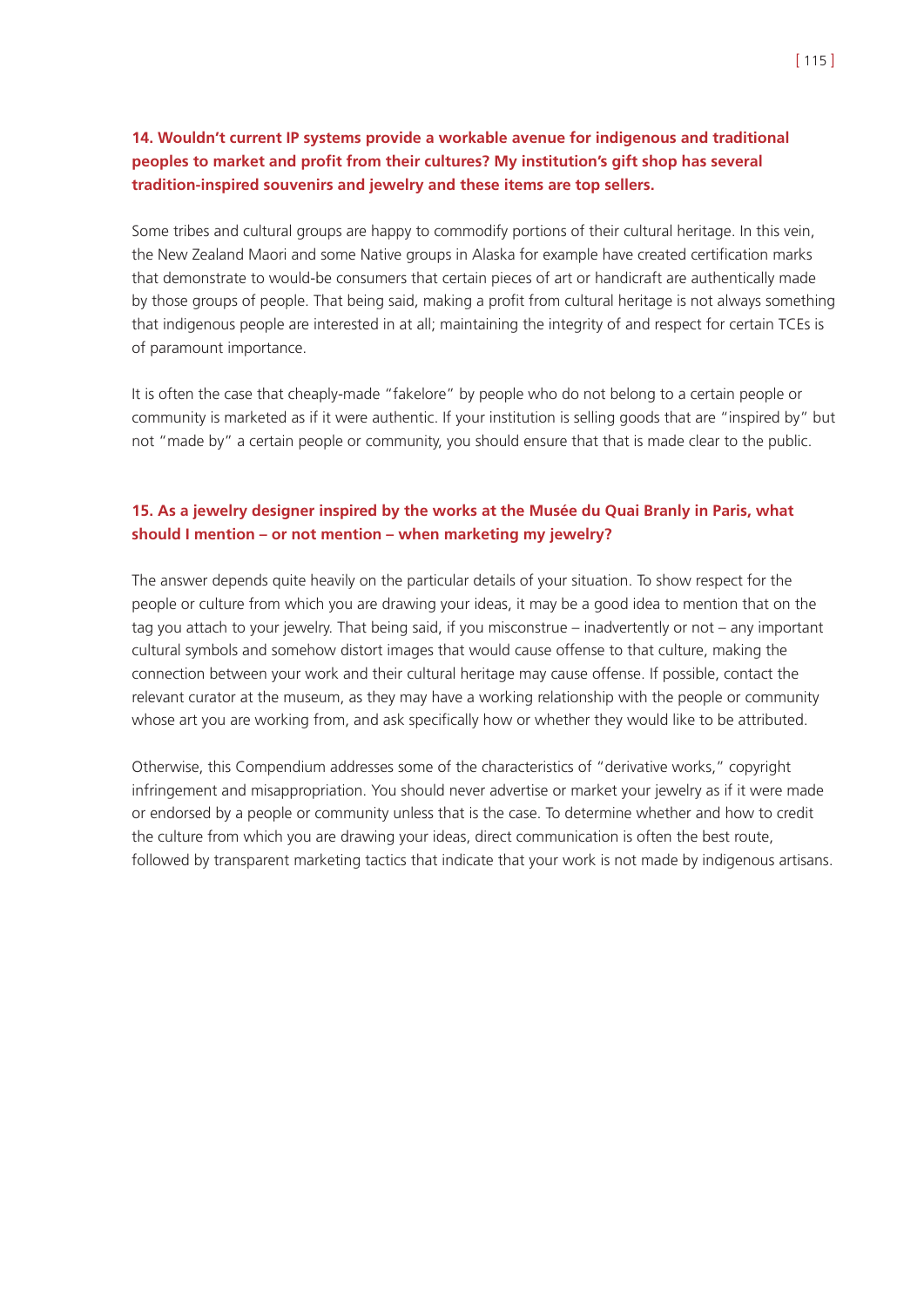- Adewopo A., *Protection and Administration of Folklore in Nigeria*, SCRIPT-ed, Vol. 3, Issue 1, March 2006.
- Anderson J. and G. Koch, 'The Politics of Context: Issues for Law, Researchers and the Compilation of Databases' In *Researchers, Communities, Institutions, Sound Recordings* edited by L Barwick, A Marett and J Simpson. Sydney: University of Sydney, 2004.
- Anderson, J., "The Making of Indigenous Knowledge in Intellectual Property Law in Australia" International Journal of Cultural Property, 12(2)
- Anderson, J., *Access and Control of Indigenous Knowledge in Libraries and Archives: Ownership and Future Use*, Correcting Course: Rebalancing Copyright for Libraries in the National and International Arena, American Library Association and The MacArthur Foundation Columbia University, New York, May 5-7 2005.
- Anderson, J., LAW, KNOWLEDGE, CULTURE: THE PRODUCTION OF INDIGENOUS KNOWLEDGE IN INTELLECTUAL PROPERTY LAW Edward Elgar Press (2008).
- Anderson, M. L., *Who Will Own Art Museum's IP Content?* The Art Newspaper, Nov. 1, 2005.
- Auther, J., *Use of Sacred Symbol Causes New Mexico Controversy*, CNN.com, *quoting* Zia Pueblo tribe elder Ysidro Pino.
- Bailey, M. *Don't Return Artefacts to Nigeria*, The Art Newspaper, Jan. 10, 2000
- Bailey, M. *The Met and Louvre are Behaving Unethically*, The Art Newspaper, Jan. 9, 2001
- Blake, J., 2006, Commentary on the UNESCO Convention for the Safeguarding of the
- Bowrey K. and J. Anderson, 'The Politics of Global Information Sharing: Whose Cultural Agendas are Being Advanced?', Social & Legal Studies, Vol. 18, No. 4, 479-504 (2009)
- Boylan, P., International Journal of Intangible Heritage, vol. 1, 2, 3, 2006 ff Seoul: The National Folk Museum of Korea
- Brown, M., WHO OWNS NATIVE CULTURE? Harvard University Press: Harvard, 2004
- Clavir, M., 2002, Preserving what is valued, UBC Press, Vancouver Toronto.
- Crawford, T., Business and Legal Forms for Fine Artists, p. 63. Allworth Communications, Inc. (2005).
- Diamond B., "Reconnecting: University Archives and the Communities of Newfoundland" in Anna Hoefnagels and Gordon E. Smith, eds. Folk Music, Traditional Music, Ethnomusicology. Canadian Perspectives, Past and Present, Newcastle upon Tyne: Cambridge Scholars Publishing, 3-12, 2007.
- Dubuc, E. and L. Turgeon (eds.), 2004, Musées et premières nations, Anthropologie et Sociétés, 2004, vol. 28, no 2, Québec.
- Farley, C., *Protecting Folklore: Is Intellectual Property the Answer?* Connecticut Law Review, Vol. 30, 1997.
- Feliciano, H., The Lost Museum: The Nazi Conspiracy to Steal the World's Greatest Works of Art (Basic Books, 1998)
- Fitz Gibbon, K., Who Owns the Past?: Cultural Policy, Cultural Property, and the Law (Rutgers University Press, 2005).
- Flessas T. (2008), 'The Repatriation Debate and the Discourse of the Commons' *Social and Legal Studies* 17(3): 387-405.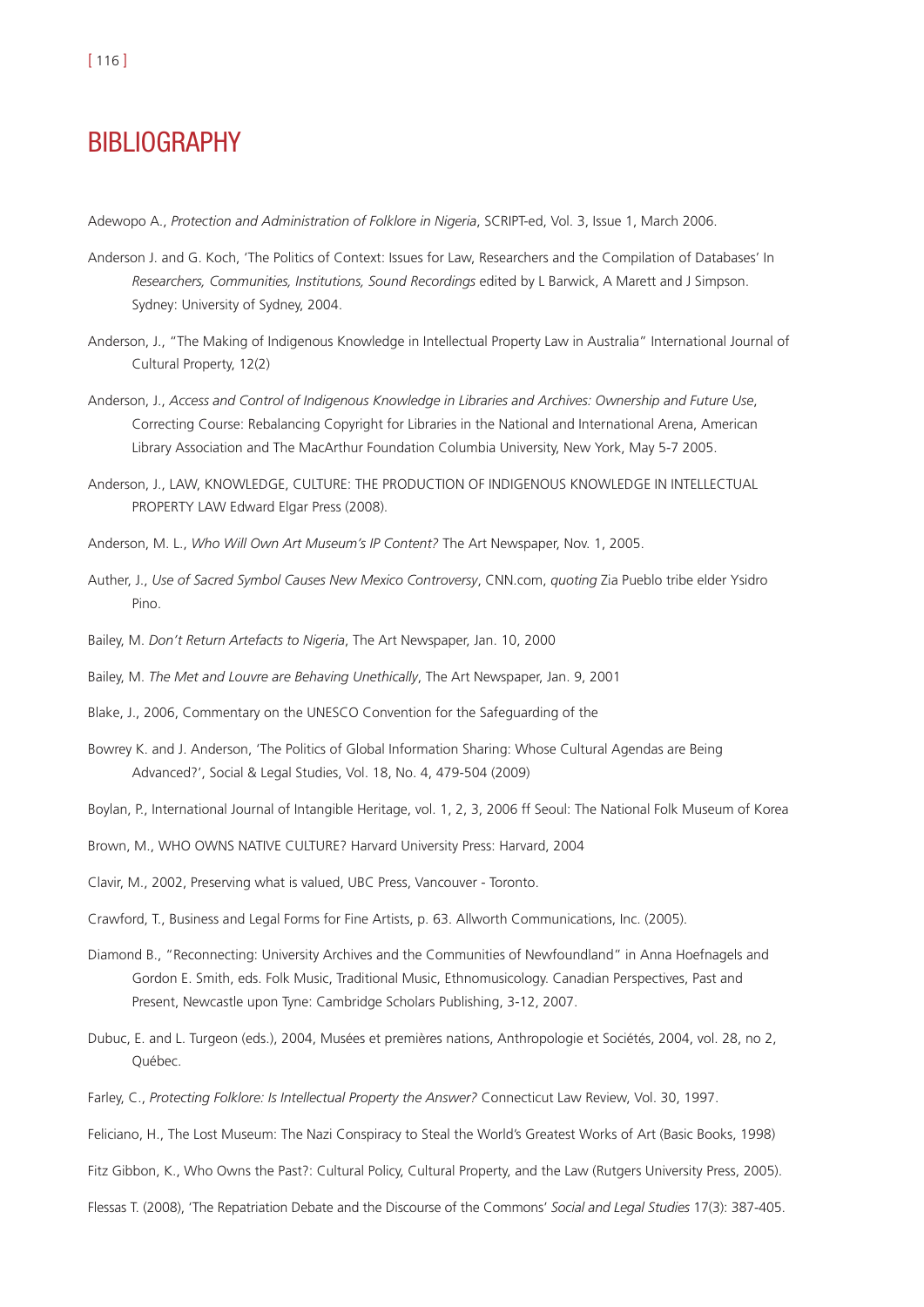Gumbula, N., "Nurturing the Sacred through Yolngu Popular Song" (2002) 2(69) Cultural Survival.

- Hollowell J. and G. Nicholas (editors). "Decoding Implications of the Genographic Project for Cultural Heritage Studies," Special Section, *International Journal of Cultural Property*, Vol. 16, No. 2, 2009.
- Hudson E. and A. T. Kenyon, *Copyright and Cultural Institutions: Guidelines for Digitisation*, The University of Melbourne, Melbourne Law School, February 2006
- Hudson, E., "Cultural Institutions, Law and Indigenous Knowledge: A Legal Primer on the Management of Australian Indigenous Collections," Intellectual property Research Institute of Australia, University of Melbourne, 2006

Huffmann, K. (1999) "Communities and Fieldworkers: The Vanuatu Experience", OCEANIA, Vol. 70, No. 1

Intangible Cultural Heritage, Leicester: Institute of Art and Law.

Janke, T., "Our Culture: Our Future, Report on Australian Indigenous Cultural and Intellectual Property Rights" (1999)

Janke, T., *Beyond guarding ground— The case for a National Indigenous Cultural Authority*

- Karp, C., *Internationalized Domain Names in the Management of Cultural Heritage*, 27<sup>th</sup> Internationalization and Unicode Conference, Berlin, Germany, April 2005
- Kruth L. and H. Kruth, *The Question of Copyrighting Art Restorations*, WAAC Newsletter, Vol. 3, No. 3, Sept. 1981.

MacDonald, J. *Aboriginal Art Dealers Fight Back*, The Art Newspaper, Issue 184, September 10, 2007.

- Mahina, K. (2004) "Museum of New Zealand Te Papa Tongarewa: The Case of the Intangible Heritage", ICME papers
- Merryman J. H. and A.E. Elsen, LAW, ETHICS AND THE VISUAL ARTS. Chapter 3, Who Owns the Past? Kluwer Law International (4<sup>th</sup> ed., 2004).
- Mills, S., "Indigenous Music and the Law: An Analysis of National and International Legislation" 1996 Yearbook for Traditional Music, 28 (1996), 57 to 85.

Myers, F., PAINTING CULTURE: THE MAKING OF AN ABORIGINAL HIGH ART, Duke University Press: Durham, 2002.

- Oguamanam, C., "International Law and Indigenous Knowledge: Intellectual Property Rights, Plant Biodiversity, and Traditional Medicine," University of Toronto Press, (2006)
- Patton, P., *Trademark Battle Over Pueblo Sign*, The New York Times, Jan. 13, 2000.
- Pessach, G., Museums, Digitization and Copyright Law Taking Stock and Looking Ahead, Journal of International Media and Entertainment Law, 2007.
- Reid, M., *Copyrighting Art Restorations*, Bulletin, Copyright Society of the U.S.A. Vol. 28, No. 3, Feb. 1981.
- Riding, A., *Paris Opens a Museum for Non-Western Art.* The International Herald Tribune, June 21, 2006.
- Rimmer, M., 'Albert Namatjira: copyright estates and traditional knowledge' Australian Library and Information Association June 2003.
- Rimmer, M., *A Right of Resale? Indigenous Art under the Hammer*, ABC Australia, July 27, 2007
- Rose, M., "Authors and Owners: The Invention of Copyright", Harvard University Press (1995)
- Sandler, F., "Music of the Village in the Global Marketplace Self-Expression, Inspiration, Appropriation, or Exploitation?" Ph.D. Dissertation, University of Michigan, 2001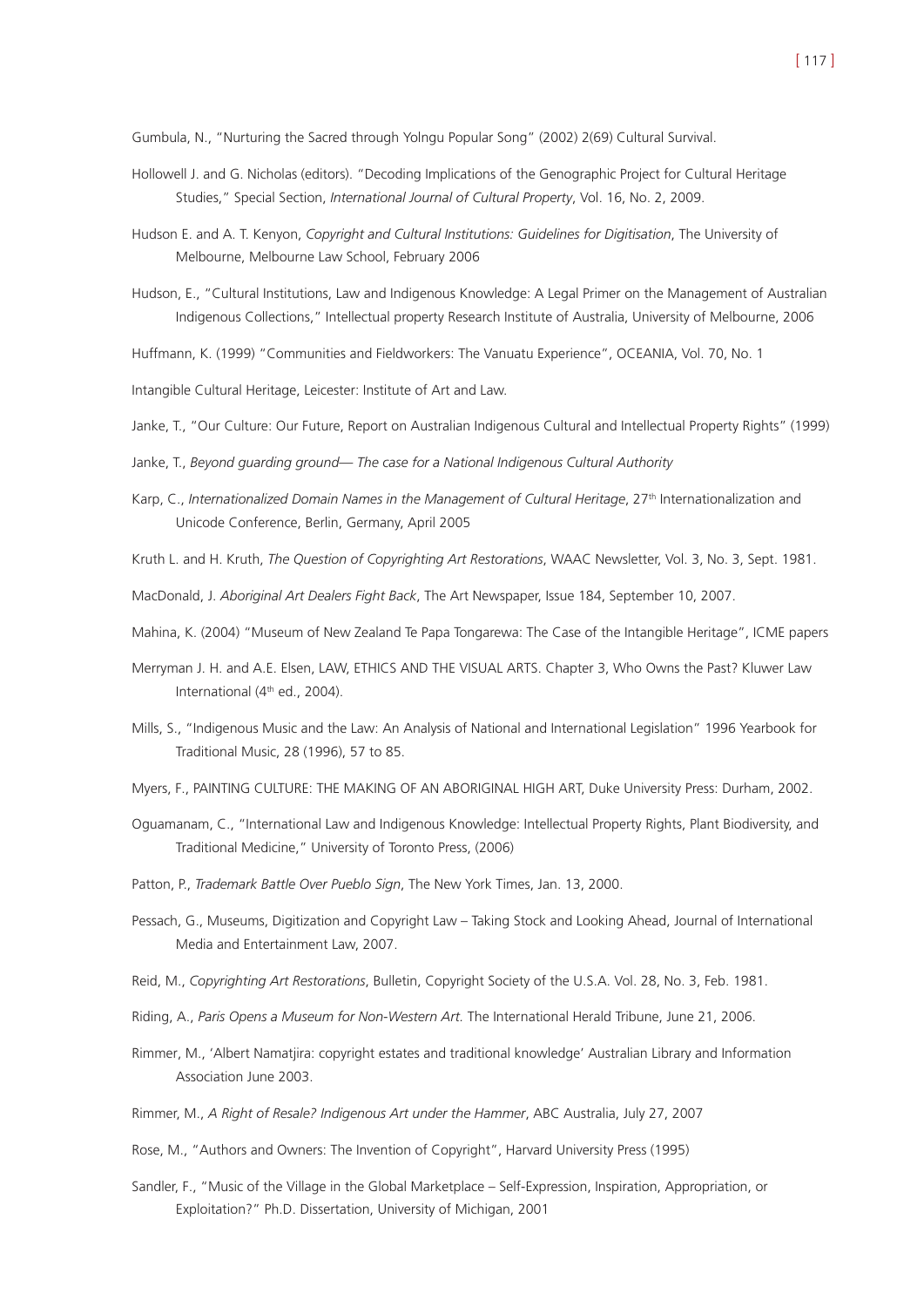- Senftleben, M., Copyright, Limitations and the Three-Step Test: An Analysis of the Three-Step Test in International and EC Copyright Law (Kluwer Law International, 2004).
- Tanner, S. and M. Deegan, Exploring Charging Models for Digital Cultural Heritage, A HEDS Report on behalf of the Andrew W. Mellon Foundation, June 2002
- Theurich, S., *Art and Cultural Heritage Dispute Resolution*, WIPO Magazine, Issue no. 4, 2009
- UNESCO, Museum International 221-222, 2004, Intangible Heritage, Paris.
- Vaidhyanathan, S., COPYRIGHTS AND COPYWRONGS, 152. New York University Press, 2001.
- Vaver, D., Copyright Law, (Irwin Law, Toronto, 2000)
- Wichard, C. and W. Wendland, *Mediation as an Option for Resolving Disputes between Indigenous/Traditional Communities and Industry concerning Traditional Knowledge*, in Art and Cultural Heritage: Law, Policy, and Practice, Barbara T. Hoffman (ed.), Cambridge University Press, 2006.
- WIPO Guide on Managing Intellectual Property for Museums, 2008, prepared by Pantalony, R.
- WIPO, "Consolidated Analysis of the Legal Protection of Traditional Cultural Expressions/Expressions of Folklore," WIPO Publication No. 785.
- WIPO, "Minding Culture: Case Studies on Intellectual Property and Traditional Cultural Expressions", WIPO Publication No. 781, prepared by Janke, T.
- Woodmansee M. and P. Jaszi, "The Construction of Authorship: Textual Appropriation in Law and Literature", Duke University Press (1994).
- Ying, K. C., *Protection of Expressions of Folklore/Traditional Cultural Expressions: To What Extent is Copyright Law the Solution?* Journal of Malaysian and Comparative Law, 2005, Vol. 32, No. 1.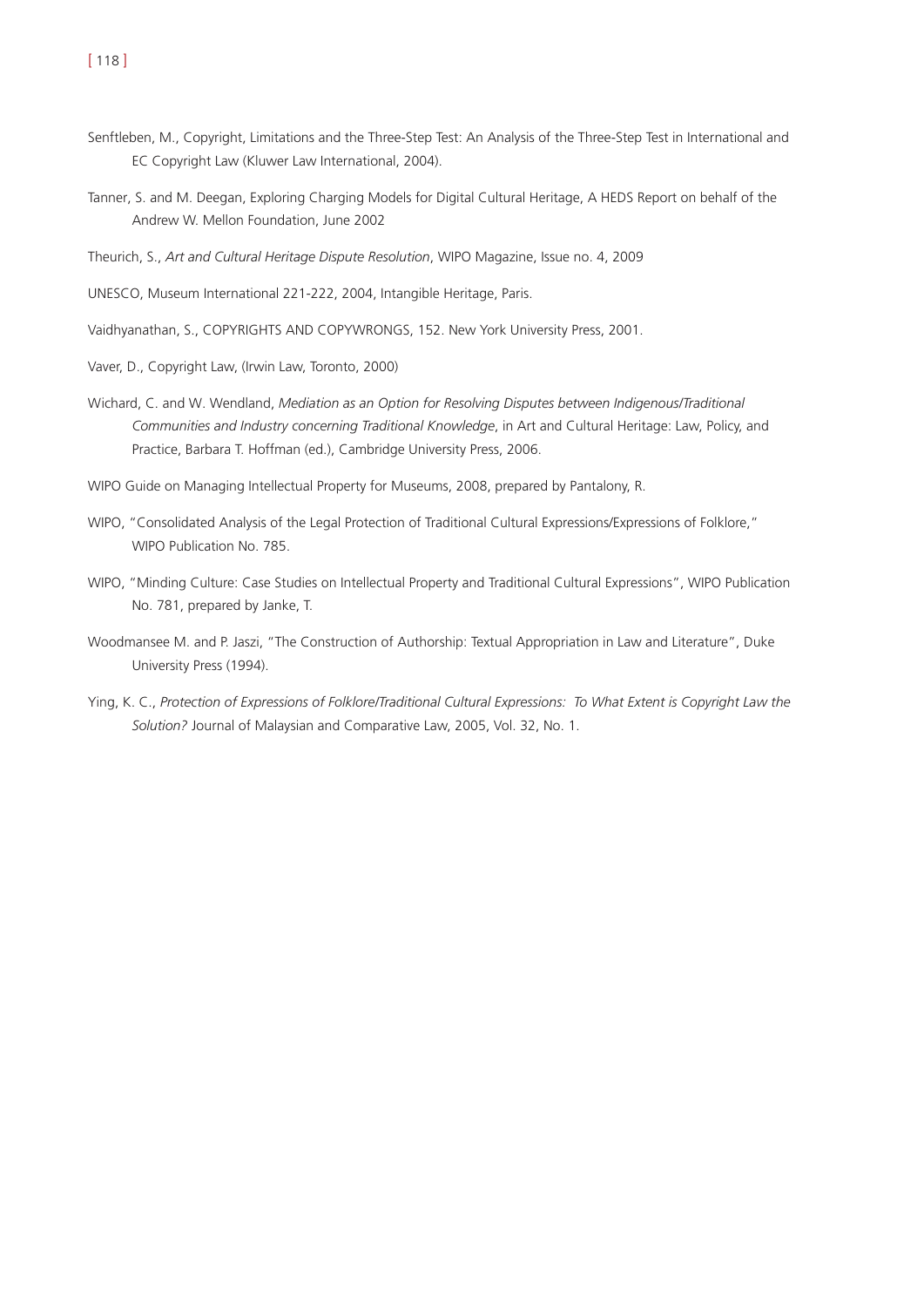# INDEX

| Adaptation                            | 15, 26, 31, 32, 85, 101                                                     |
|---------------------------------------|-----------------------------------------------------------------------------|
| <b>ADR</b>                            | 6, 7, 63, 64, 65, 66, 96, 97                                                |
| <b>AFC</b>                            | 7, 46, 47, 54, 93                                                           |
| Arbitration                           | 60, 62, 63, 64, 65, 66, 83, 96                                              |
| Article 15(4) of the Berne Convention | 35                                                                          |
| Assignment                            | 3, 48, 64, 68, 93, 100                                                      |
| Author                                | 14, 19, 22, 26, 27, 29, 31, 32, 34, 35, 36, 37, 38, 39, 40, 46, 48, 50, 77, |
|                                       | 81, 85, 89, 90, 91, 92, 99, 100, 101, 102, 103, 104, 105, 108, 110          |
| <b>Berne Convention</b>               | 15, 22, 23, 27, 30, 31, 32, 35, 37, 38, 41, 84, 86, 88, 90, 102, 104, 105,  |
|                                       | 109                                                                         |
| Carpets case                          | 29, 87, 88                                                                  |
| Collective Management                 | 47, 55                                                                      |
| Compilation                           | 15, 27, 28, 88, 97                                                          |
| Consent                               | 4, 7, 11, 12, 17, 47, 49, 52, 56, 64, 69, 74, 75, 76, 77, 81, 82, 85, 87,   |
|                                       | 90, 99, 105, 108, 109, 112, 113, 114                                        |
| Convention for the Protection and     |                                                                             |
| Promotion of the Diversity of         |                                                                             |
| Cultural Expressions                  | 5, 18                                                                       |
| Convention for the Safeguarding of    |                                                                             |
| the Intangible Cultural Heritage      |                                                                             |
| (UNESCO, 2003)                        | 18                                                                          |
| <b>Creative Commons</b>               | 49, 50, 87, 93                                                              |
| Creative Heritage Project             | 2, 6, 21, 83                                                                |
| Crown copyright                       | 48, 50, 92, 93, 101                                                         |
| Customary law                         | 11, 43, 63, 64, 81, 85, 89, 101, 106                                        |
| Database                              | 6, 15, 27, 28, 33, 68, 72, 83, 85, 88, 91, 97, 98, 102                      |
| Declaration on the Rights of          |                                                                             |
| Indigenous Peoples                    | 13, 67, 84                                                                  |
| Derivative work                       | 24, 31, 32, 101, 112                                                        |
| Digital rights management             | 7, 26, 53, 88, 93, 102, 114                                                 |
| Digitization                          | 3, 6, 13, 28, 52, 54, 55, 62, 69, 71, 74, 77, 92, 102, 110, 111             |
| Dispute                               | 4, 6, 7, 60, 62, 63, 64, 65, 66, 96                                         |
| Domain name                           | 7, 57, 60, 96, 102                                                          |
| Draft provisions                      | 17, 85, 88, 95, 101                                                         |
| <b>DRM</b>                            | 7, 53, 55, 93, 102                                                          |
| Economic rights                       | 3, 37, 38, 39, 40, 48, 51, 99, 100, 104                                     |
| Exception or limitation               | 9, 39, 47                                                                   |
| Expert determination                  | 63, 64, 66                                                                  |
| Fixation                              | 3, 17, 30, 31, 48, 51, 85, 103                                              |
| Flickr                                | 54, 87, 94                                                                  |
| Global Sound Project                  | 7, 18, 53, 75, 85                                                           |
| Grant                                 | 27, 32, 37, 48, 50, 55, 108, 111                                            |
| Human rights                          | 8, 13                                                                       |
| Idea/expression dichotomy             | 3, 29, 30, 31                                                               |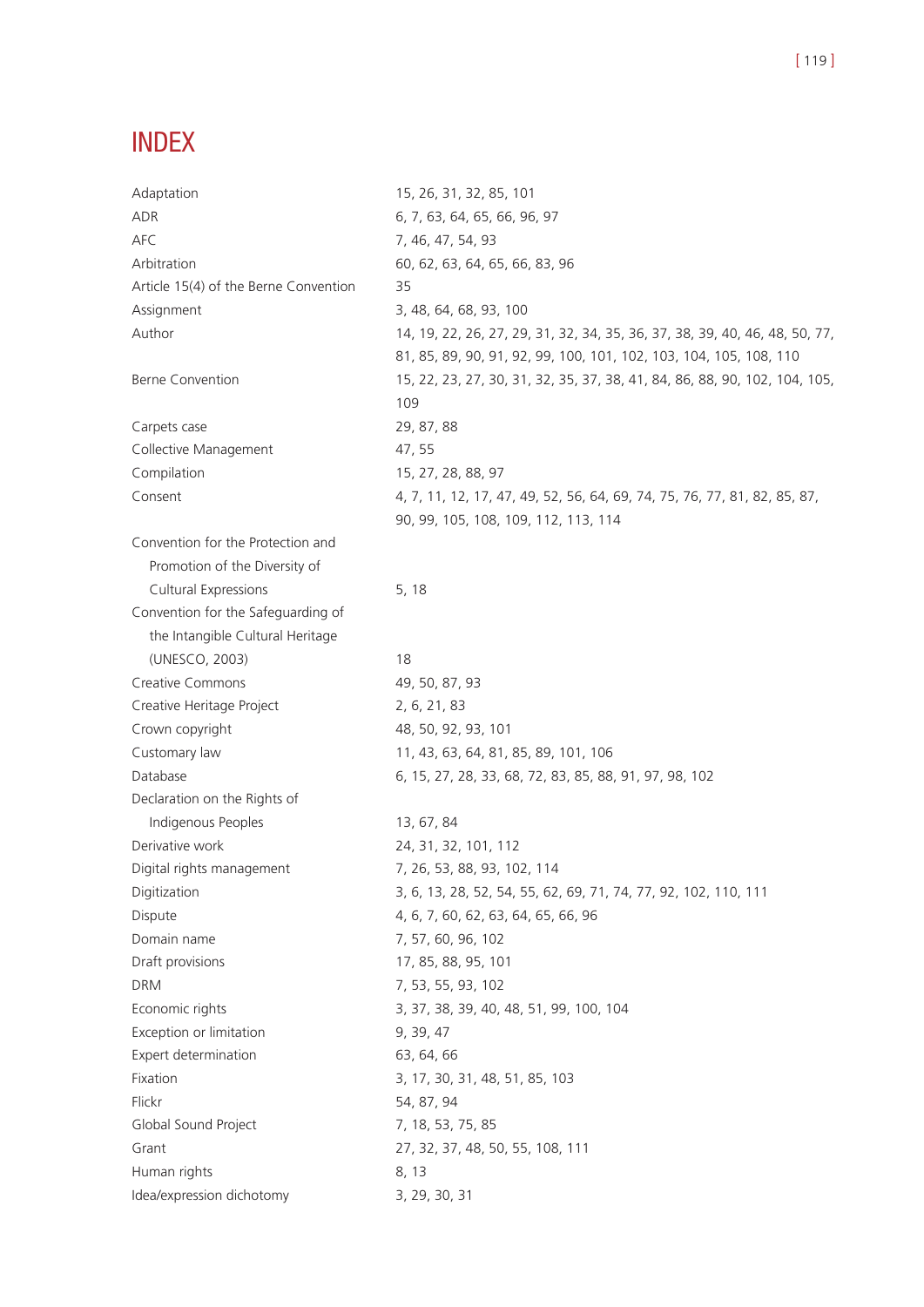Internet 3, 4, 7, 18, 32, 33, 34, 39, 45, 52, 53, 54, 55, 59, 60, 61, 62, 71, 74, 75, 85, 87, 88, 92, 93, 96, 102 Joint Ownership 3, 48, 50, 100 Library of Congress 54, 87, 94 Licensing 3, 18, 26, 35, 45, 47, 49, 50, 53, 55, 89, 94, 102, 103, 109 Litigation 4, 42, 63, 64, 65 Mark 24, 27, 57, 108 Mediation 60, 62, 63, 64, 65, 66, 96 Misappropriation 15, 16, 17, 18, 19, 25, 28, 85, 115 Misuse 16, 17, 18, 25, 30, 39, 57, 79, 87 Model Provisions 16 Moral rights 3, 7, 23, 24, 37, 38, 39, 40, 46, 51, 55, 56, 85, 89, 90, 93, 100, 104, 108, 110, 111, 113, 114 Originality 3, 24, 25, 26, 27, 28, 31, 45, 47, 86, 87, 88, 104 Ownership 3, 10, 11, 13, 14, 23, 27, 28, 34, 39, 47, 48, 50, 62, 67, 69, 73, 83, 86, 87, 90, 92, 100 Passing off 86 Permanent Forum 13, 86 Public domain 3, 11, 16, 25, 26, 31, 32, 33, 34, 37, 38, 46, 48, 50, 53, 87, 88, 89, 105, 110 Related rights 3, 5, 9, 15, 21, 22, 23, 33, 36, 45, 51, 52, 84, 85, 103, 106 Resale Right 15, 41, 42, 90, 105 Restoration 3, 26, 45, 92, 105 Rights owner 31, 49, 100, 103, 104 Risk Management 4, 6, 36, 45, 62 RRO 7, 80 Sacred, secret 47, 54 South Pacific Model Law 78 *Sui generis* 16, 17, 27, 28, 32, 33, 58, 100, 105 Sweat of the brow 27, 86, 87, 88 TPM 8, 53 Trademark 8, 21, 57, 58, 59, 60, 77, 84, 95, 96, 106, 108, 112, 113 Unfair competition 57, 96 Unknown author 15, 120 USPTO 8, 58, 95, 120 Watermark 23, 53 WIPO Center 66, 97, 120 WIPO Guide on Managing Intellectual Property for Museums 6, 83, 86 WIPO IGC 16, 17, 84, 92, 120 WPPT 8, 15, 51, 52, 84, 86, 93, 120 WTO 8, 23, 86, 120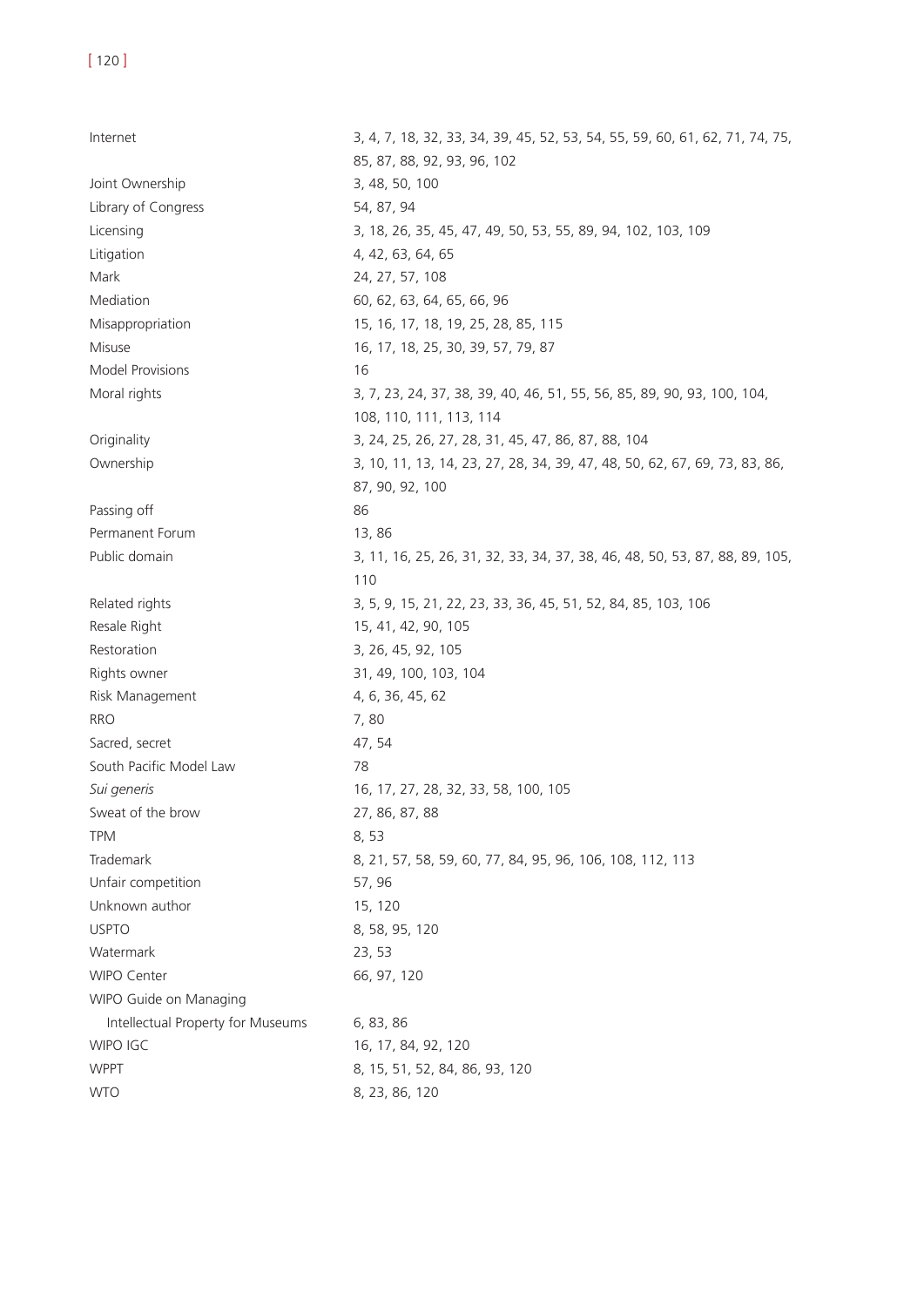# ABOUT THE AUTHORS



#### Molly Torsen

At the time she participated in the writing of this publication, Molly was Vice President of the International Intellectual Property Institute (IIPI) in Washington, DC. She is now an International Trade Specialist at the Office of Intellectual Property Rights, US Department of Commerce. Molly received a bachelor's degree in French

and her J.D. from the University of Washington in Seattle. Her previous legal research during a fellowship at the Arts and Humanities Research Council at the University of Edinburgh School of Law focused on international copyright laws as they relate to contemporary art; and she has worked on digital copyright issues at the Berkman Center for Internet and Society. She is currently finishing a book on the nexus of art and intellectual property law to be published by The Institute of Art and Law in 2011. Molly's professional background prior to her legal studies includes art auction house and museum work.



.

#### Jane Anderson

Dr Jane Anderson is Assistant Professor in the Center for Heritage and Society, Department of Anthropology, University of Massachusetts and Adjunct Professor of Law at New York University School of Law. She has a PhD from the Law School at University of New South Wales in Australia. Her work is focused on the philosophical

and practical problems for intellectual property law and the protection of Indigenous/traditional knowledge resources and cultural heritage. Her most recent publications include Law, Knowledge, Culture: The Production of Indigenous Knowledge in Intellectual Property Law, Edward Elgar Press, 2009 and the Indigenous/Traditional Knowledge and Intellectual Property Issues Paper, Center for the Study of the Public Domain, Duke University, 2010. Professor Anderson has held fellowships at Duke University, New York University, Edinburgh University, the Smithsonian Institution and the Australian Institute of Aboriginal and Torres Strait Islander Studies. Her most recent projects include the development of dispute resolution/mediation options for intellectual property and indigenous knowledge issues (see also Resolving Intellectual Property Disputes Related to Traditional Knowledge, Genetic Resources and Traditional Cultural Expressions – The Role of Mediation and Arbitration, WIPO forthcoming) and community-based workshops for the development of cultural protocols.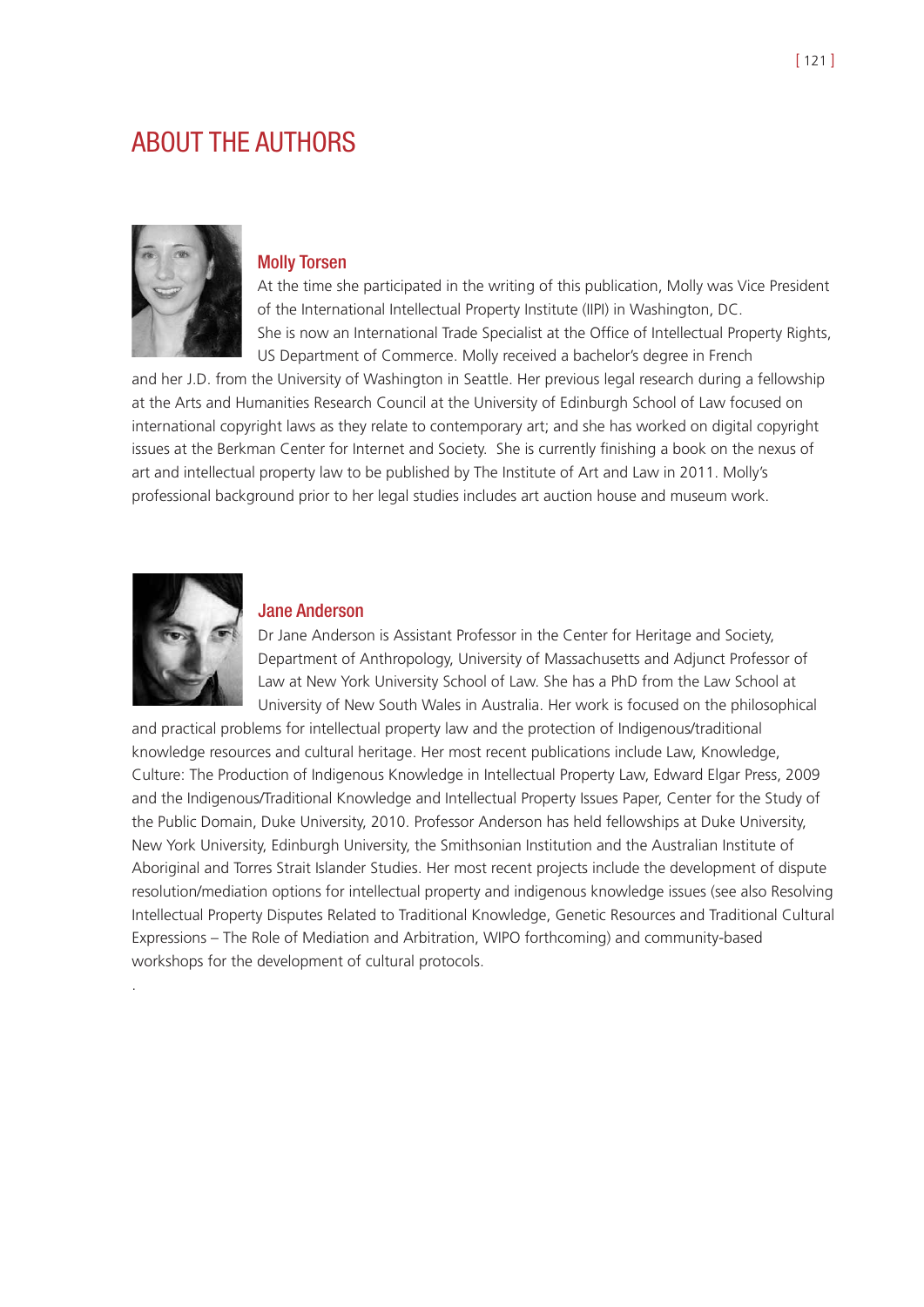# ACKNOWLEDGEMENTS

#### Molly Torsen

This Publication would not have been possible without the vision, collaboration and tireless assistance of WIPO's Wend Wendland, to whom I am extremely grateful. I would also like to thank Jane Anderson for her invaluable collaboration, as well as WIPO's Brigitte Vézina and Jessyca Van Weelde. This project has been extremely interesting and rewarding, given the breadth of international experience and points of view that the team has brought to it. Lastly, sincere thanks to Brennan Cain, Daniel Laster, Sean O'Connor and Patricia Failing for introducing me to some of this subject matter. Personal thanks to B.

#### Jane Anderson

I would like to especially thank Wend Wendland at WIPO for his foresight and support on this project. I would also like to really thank Molly Torsen for all her hard work and contributions to the shape and content of the publication. My thanks also go to Brigitte Vézina and Jessyca Van Weelde at WIPO. Many of the concerns addressed in this publication initially developed from the research project *Indigenous Knowledge and Intellectual Property: Access, Ownership and Control of Cultural Materials* that I conducted between 2002 and 2006 at the Australian Institute of Aboriginal and Torres Strait Islander Studies. I remain incredibly thankful to all my colleagues at the Institute for providing me with the opportunity to understand the complexities as they are experienced on a day-to-day basis within a national indigenous cultural institution. Over the course of writing this publication I was fortunate to have institutional support from both New York University and the University of New South Wales. In particular I would like to thank Sally Engel Merry and the Institute for Law and Society in the Law School at New York University and Kathy Bowrey, Michael Handler, David Dixon and the UNSW Law School Research Visitors Scheme at the Faculty of Law at the University of New South Wales. Additionally I owe a debt of thanks for the ongoing intellectual support from Fred Myers, Faye Ginsburg, Andy Russell, Haidy Geismar, Craig Green, Steve Kinnane, Kirstie Parker, Carol Ryan, Sophie Anderson and Andrea Geyer.

#### **WIPO**

WIPO's Traditional Knowledge Division would like to thank the Creative Heritage consultants whose surveys provided the examples and empirical data: Antonio Arantes, Vladia Borissova, Shubha Chaudhuri, Laurella Rincon, Martin Skrydstrup, and Malia Talakai.<sup>5</sup> The Division is also thankful to Molly Torsen and Jane Anderson.

Also, the Division is most grateful to reviewers whom we requested to comment on the draft and who provided insightful comments: Antonio Arantes, *Andrade & Arantes consultoria e projectos culturais*; Lars-Anders Baer, *Saami Council*; Peggy Bulger, *American Folklife Center*; Shubha Chaudhuri, *Archives and Research Centre for Ethnomusicology*; Boureima Tiékoroni Diamitani, *West African Museums Program*; Jonathan Franklin, *University of Washington School of Law*; Bernard Jankee, *African Caribbean Institute of Jamaica*; Toshiyuki Kono, *Kyushu University, Department of International Legal Studies, Faculty of Law*; Andrea Laforet, *Canadian Museum of Civilization Corporation*; Kiprop Lagat, *National Museums of Kenya*; Merav Mack, *The Van Leer Jerusalem Institute*; Martin Nakata, *Australian Indigenous Education and Jumbunna Indigenous House of Learning at the University of Technology, Sydney*; Sipiriano Nemani, *Institute of Fijian Language & Culture Ministry of Indigenous Affairs & Multi-Ethnic Affairs*; Jean Pipite, *ADCK-Centre Culturel Tjibaou*; Ralph Regenvanu, *Vanuatu Cultural Center*; Lynette Russell, *Centre for Australian Indigenous Studies*; Mila Santova, *Institute of Folklore, Bulgarian Academy of Sciences*; Anthony Seeger, *Ethnomusicology Archive, University of California, Los Angeles*; Rieks Smeets, formerly *Division of Cultural Objects and Intangible Heritage, Section of Intangible Cultural Heritage*; Paryse Suddith, *Intellectual Property Policy, Ministry of Economic Development*; Silke von Lewinksi, *Max Planck Institute for Intellectual Property*; Maureen Whalen, *The J. Paul Getty Trust*; and Ben White, *British Library*.